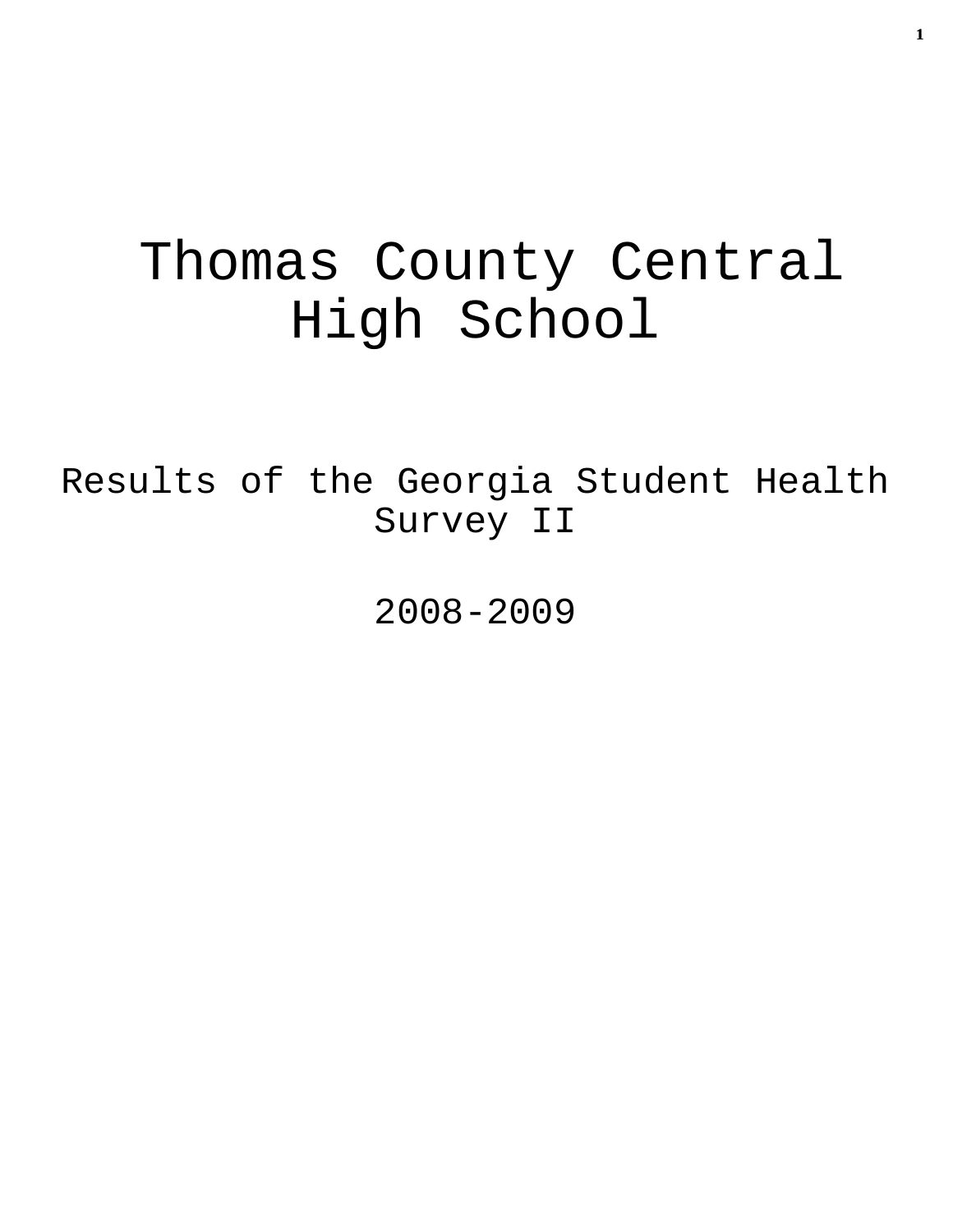# *Demographics* **2**

| Grade                    |     |  |  |  |
|--------------------------|-----|--|--|--|
| <b>Grade   Frequency</b> |     |  |  |  |
| 10                       | 250 |  |  |  |
| 12                       | 227 |  |  |  |

| Frequency      | <b>Table of Gender by Grade</b> |              |              |              |  |  |
|----------------|---------------------------------|--------------|--------------|--------------|--|--|
| <b>Col Pct</b> |                                 | Grade(Grade) |              |              |  |  |
|                | Gender(Gender)                  | 10           | 12           | <b>Total</b> |  |  |
|                | <b>Female</b>                   | 137<br>54.80 | 133<br>58.59 | 270          |  |  |
|                | <b>Male</b>                     | 113<br>45.20 | 94<br>41.41  | 207          |  |  |
|                | <b>Total</b>                    | 250          | 227          | 477          |  |  |

| <b>Frequency</b><br>Col Pct |
|-----------------------------|

| <b>Table of Ethnicity by Grade</b> |              |              |              |  |  |  |
|------------------------------------|--------------|--------------|--------------|--|--|--|
|                                    | Grade(Grade) |              |              |  |  |  |
| <b>Ethnicity</b> (Ethnicity)       | 10           | 12           | <b>Total</b> |  |  |  |
| <b>Black</b>                       | 78<br>31.20  | 81<br>35.68  | 159          |  |  |  |
| <b>Hispanic</b>                    | 10<br>4.00   | 4<br>1.76    | 14           |  |  |  |
| White                              | 150<br>60.00 | 138<br>60.79 | 288          |  |  |  |
| <b>Asian</b>                       | 1<br>0.40    | 2<br>0.88    | 3            |  |  |  |
| <b>Other</b>                       | 11<br>4.40   | 2<br>0.88    | 13           |  |  |  |
| <b>Total</b>                       | 250          | 227          | 477          |  |  |  |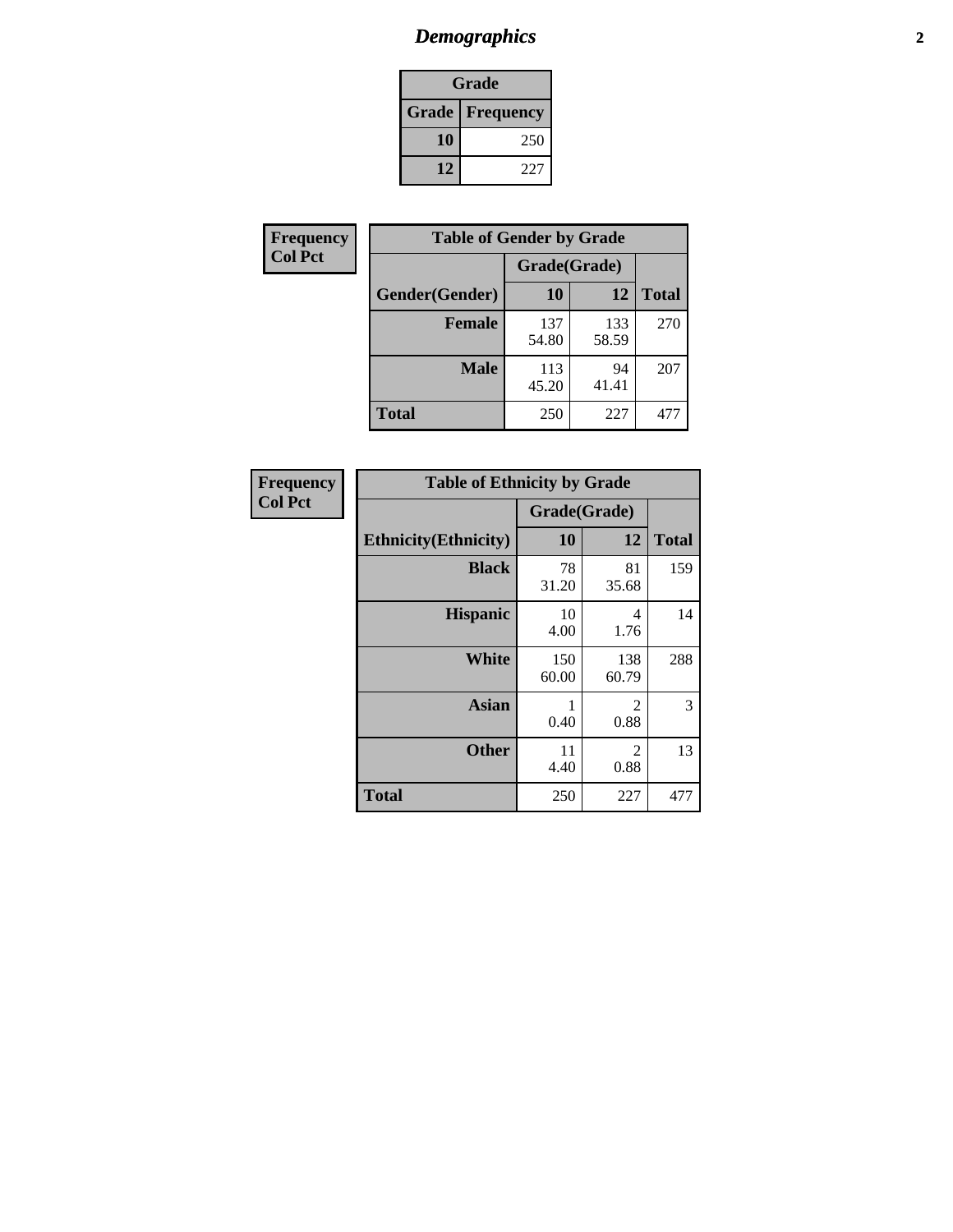#### *Title IV, Part A, Schedule A* **3** *Goal 1: Ensure that all schools are drug-free Baseline Data: Year 2008-2009 Prevalence of Drug Use*

| Frequency<br><b>Col Pct</b> | <b>Table of AlcoholAlt by Grade</b> |              |              |              |  |  |
|-----------------------------|-------------------------------------|--------------|--------------|--------------|--|--|
|                             | AlcoholAlt(Alcohol                  | Grade(Grade) |              |              |  |  |
|                             | use, past 30 days)                  | 10           | 12           | <b>Total</b> |  |  |
|                             | Yes                                 | 61<br>24.40  | 60<br>26.43  | 121          |  |  |
|                             | N <sub>0</sub>                      | 189<br>75.60 | 167<br>73.57 | 356          |  |  |
|                             | <b>Total</b>                        | 250          | 227          | 477          |  |  |

| Frequency<br><b>Col Pct</b> | <b>Table of TobaccoAny by Grade</b> |              |              |              |  |  |
|-----------------------------|-------------------------------------|--------------|--------------|--------------|--|--|
|                             | <b>TobaccoAny(Tobacco</b>           | Grade(Grade) |              |              |  |  |
|                             | use, past 30 days)                  | 10           | 12           | <b>Total</b> |  |  |
|                             | Yes                                 | 49<br>19.60  | 37<br>16.30  | 86           |  |  |
|                             | N <sub>0</sub>                      | 201<br>80.40 | 190<br>83.70 | 391          |  |  |
|                             | <b>Total</b>                        | 250          | 227          | 477          |  |  |

| Frequency<br><b>Col Pct</b> | <b>Table of MarijuanaAlt by Grade</b> |              |              |              |  |  |
|-----------------------------|---------------------------------------|--------------|--------------|--------------|--|--|
|                             | MarijuanaAlt(Marijuana                | Grade(Grade) |              |              |  |  |
|                             | use, past 30 days)                    | <b>10</b>    | 12           | <b>Total</b> |  |  |
|                             | <b>Yes</b>                            | 27<br>10.80  | 24<br>10.57  | 51           |  |  |
|                             | N <sub>0</sub>                        | 223<br>89.20 | 203<br>89.43 | 426          |  |  |
|                             | <b>Total</b>                          | 250          | 227          | 477          |  |  |

| <b>Frequency</b> | <b>Table of OtherDrugAny by Grade</b>                  |              |              |              |  |  |
|------------------|--------------------------------------------------------|--------------|--------------|--------------|--|--|
| <b>Col Pct</b>   | <b>OtherDrugAny(Other</b><br>Grade(Grade)<br>drug use, |              |              |              |  |  |
|                  | past 30 days)                                          | 10           | 12           | <b>Total</b> |  |  |
|                  | Yes                                                    | 15<br>6.00   | 12<br>5.29   | 27           |  |  |
|                  | N <sub>0</sub>                                         | 235<br>94.00 | 215<br>94.71 | 450          |  |  |
|                  | <b>Total</b>                                           | 250          | 227          | 477          |  |  |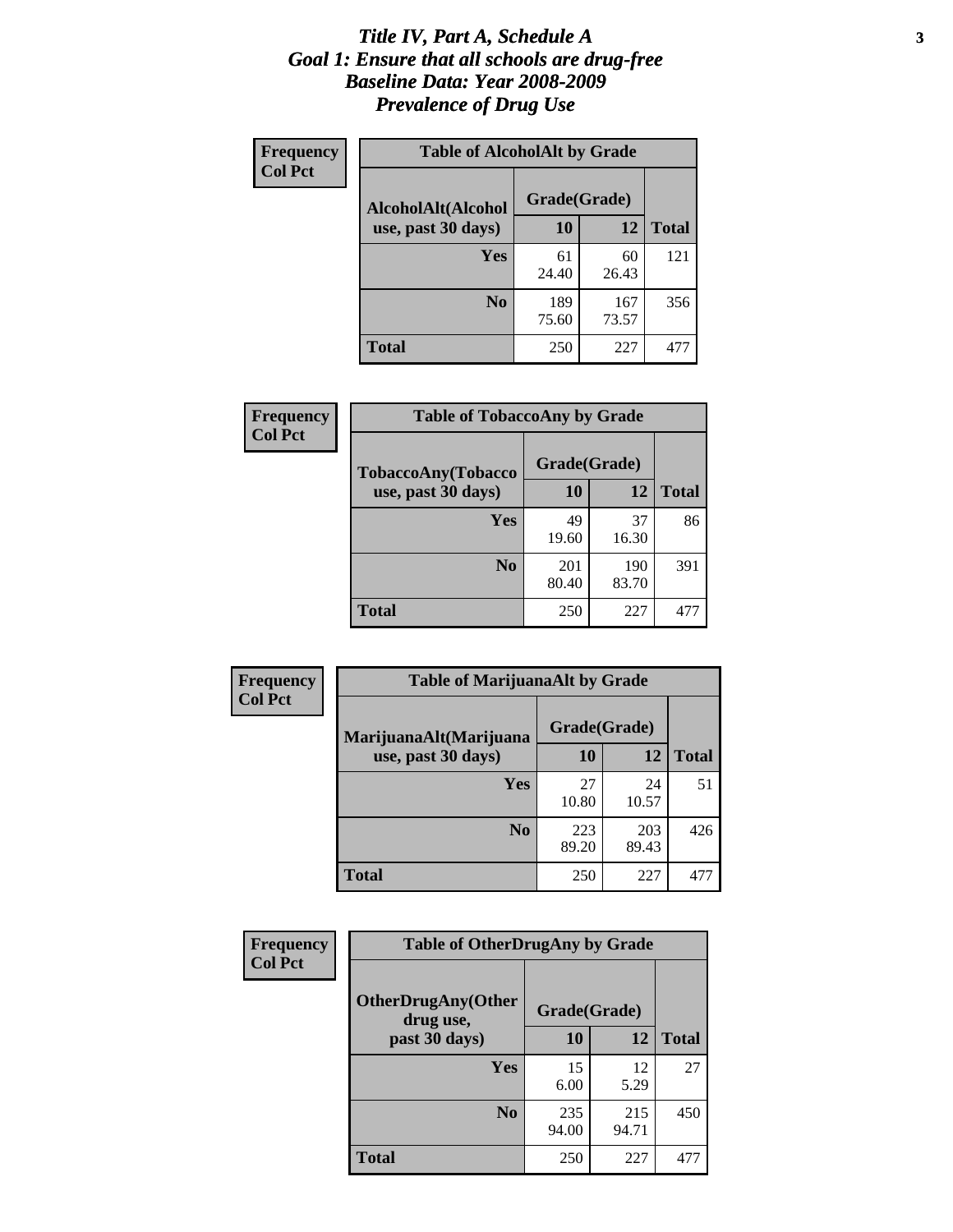#### *Average Age of Onset of Use* **4** *Results for "Average Age of Onset of Use" questions exclude students who said they did not use that substance*

| <b>Variable</b>    | Label                                                              | <b>Mean</b> |
|--------------------|--------------------------------------------------------------------|-------------|
| Alcoholinit2       | I started using alcohol when I was                                 | 13.44       |
| Cigarettesinit2    | I started smoking tobacco when I was                               | 12.97       |
| Smokelessinit2     | I started chewing tobacco when I was                               | 12.96       |
| Marijuanainit2     | I started using marijuana when I was                               | 13.76       |
| Cocaineinit2       | I started using cocaine when I was                                 | 13.50       |
| Inhalantsinit2     | I started using inhalants when I was                               | 12.86       |
| Steroidsinit2      | I started using steroids when I was                                | 11.67       |
| Ecstasyinit2       | I started using ecstasy when I was                                 | 14.89       |
| Methinit2          | I started using methamphetamines when I was                        | 11.00       |
| Hallucinogensinit2 | I started using hallucinogens when I was                           | 13.20       |
| Prescriptioninit2  | I started using prescription drugs not prescribed to me when I was | 13.19       |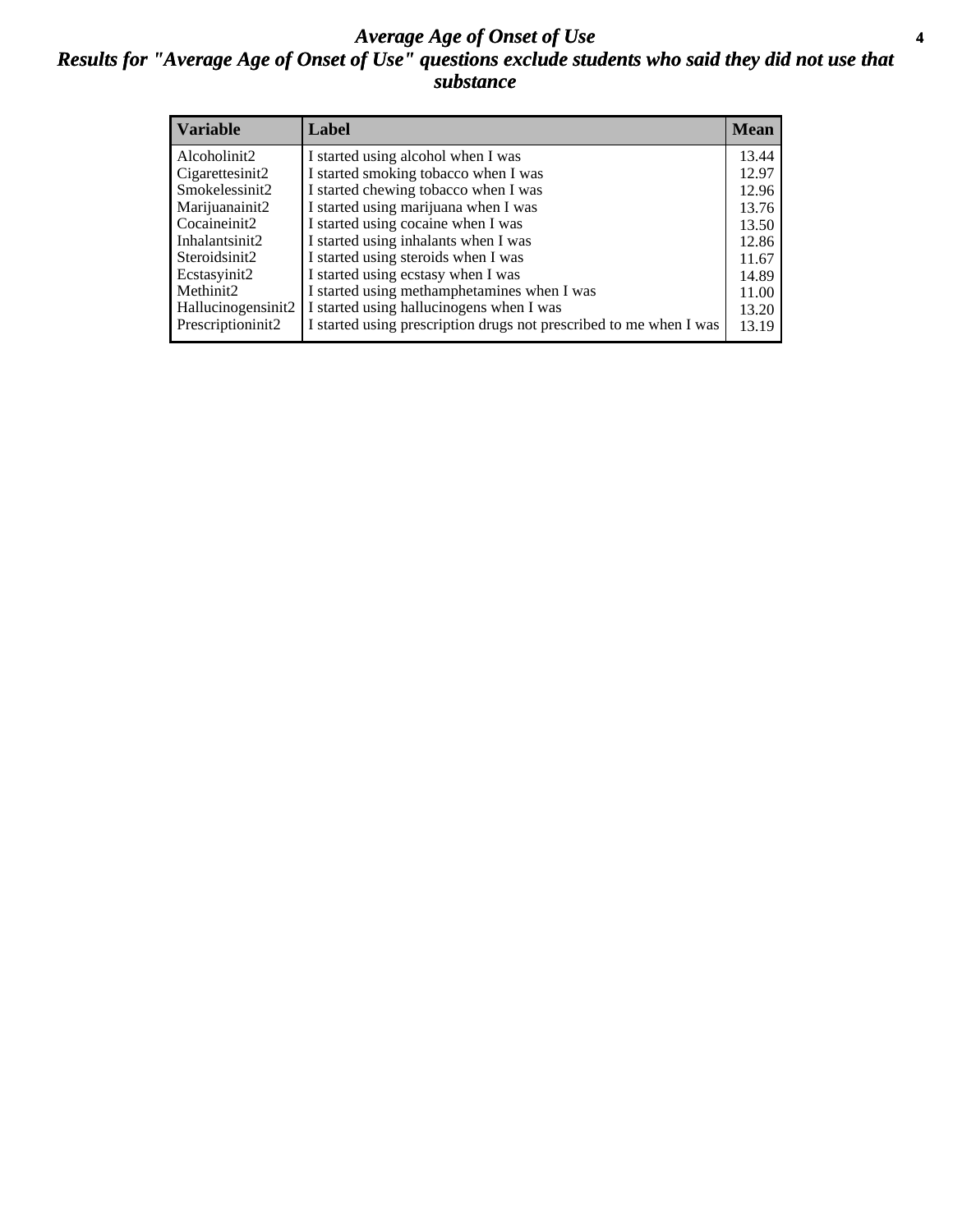# *Perception of Health Risk* **5**

| <b>Frequency</b> | <b>Table of Alcoholharmdich by Grade</b> |              |              |              |  |
|------------------|------------------------------------------|--------------|--------------|--------------|--|
| <b>Col Pct</b>   | Alcoholharmdich(I<br>think alcohol is    | Grade(Grade) |              |              |  |
|                  | harmful)                                 | 10           | 12           | <b>Total</b> |  |
|                  | <b>Yes</b>                               | 189<br>75.60 | 184<br>81.06 | 373          |  |
|                  | N <sub>0</sub>                           | 61<br>24.40  | 43<br>18.94  | 104          |  |
|                  | <b>Total</b>                             | 250          | 227          | 477          |  |

| <b>Frequency</b> | <b>Table of Tobaccoharmdich by Grade</b> |              |              |              |  |
|------------------|------------------------------------------|--------------|--------------|--------------|--|
| <b>Col Pct</b>   | Tobaccoharmdich(I<br>think tobacco is    | Grade(Grade) |              |              |  |
|                  | harmful)                                 | 10           | 12           | <b>Total</b> |  |
|                  | <b>Yes</b>                               | 223<br>89.20 | 215<br>94.71 | 438          |  |
|                  | N <sub>0</sub>                           | 27<br>10.80  | 12<br>5.29   | 39           |  |
|                  | <b>Total</b>                             | 250          | 227          | 477          |  |

| Frequency      | <b>Table of Marijuanaharmdich by Grade</b>                |              |              |              |  |  |
|----------------|-----------------------------------------------------------|--------------|--------------|--------------|--|--|
| <b>Col Pct</b> | Marijuanaharmdich(I<br>Grade(Grade)<br>think marijuana is |              |              |              |  |  |
|                | harmful)                                                  | 10           | 12           | <b>Total</b> |  |  |
|                | Yes                                                       | 198<br>79.20 | 182<br>80.18 | 380          |  |  |
|                | N <sub>0</sub>                                            | 52<br>20.80  | 45<br>19.82  | 97           |  |  |
|                | <b>Total</b>                                              | 250          | 227          | 477          |  |  |

| <b>Frequency</b> | <b>Table of Otherdrugharmdich by Grade</b>                   |              |              |              |  |  |  |  |
|------------------|--------------------------------------------------------------|--------------|--------------|--------------|--|--|--|--|
| <b>Col Pct</b>   | Otherdrugharmdich(I<br>Grade(Grade)<br>think other drugs are |              |              |              |  |  |  |  |
|                  | harmful)                                                     | 10           | 12           | <b>Total</b> |  |  |  |  |
|                  | <b>Yes</b>                                                   | 228<br>91.20 | 215<br>94.71 | 443          |  |  |  |  |
|                  | N <sub>0</sub>                                               | 22<br>8.80   | 12<br>5.29   | 34           |  |  |  |  |
|                  | <b>Total</b>                                                 | 250          | 227          | 477          |  |  |  |  |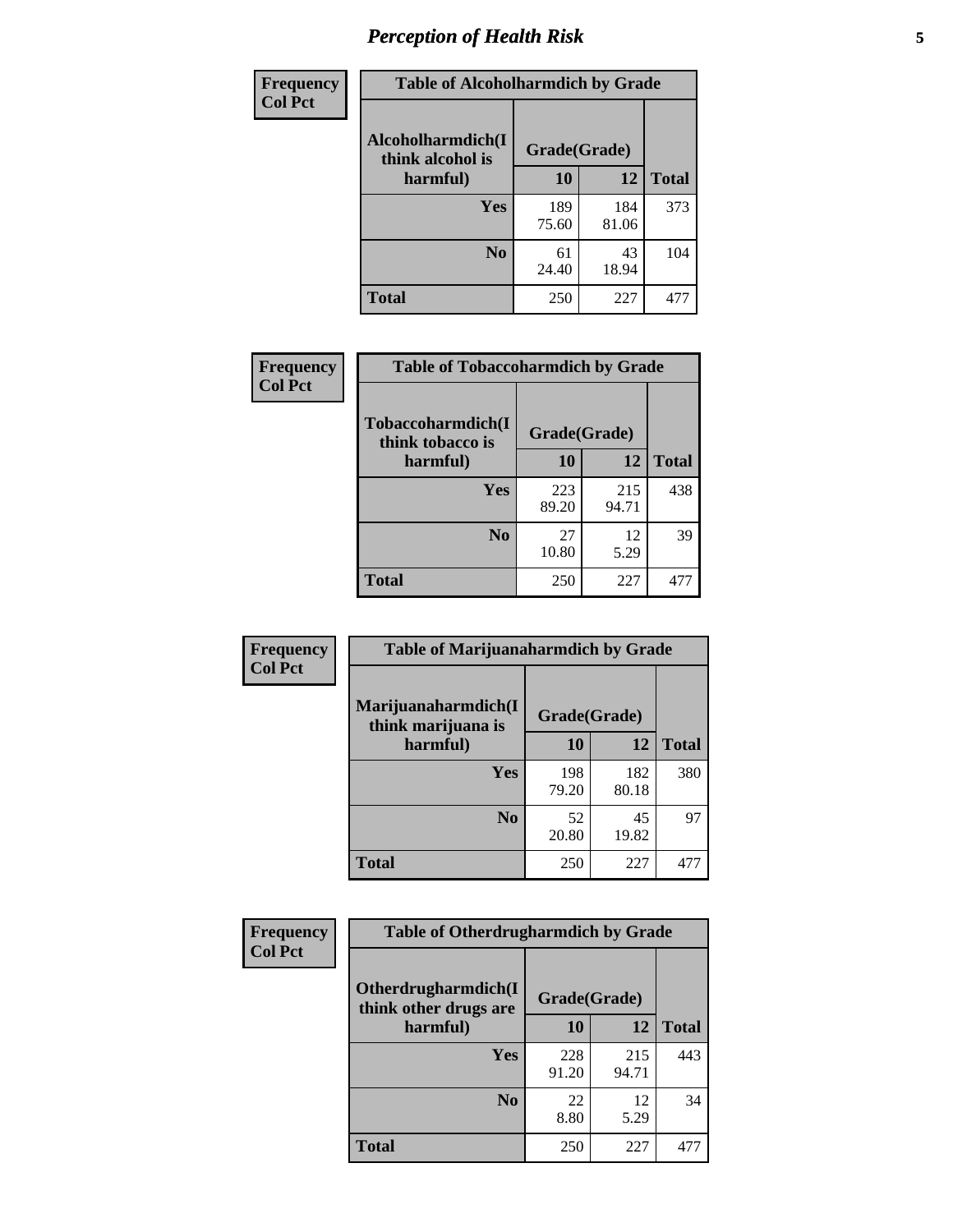# *Social Disapproval* **6**

| Frequency      | <b>Table of Alcoholpeerdich by Grade</b>                    |              |              |     |
|----------------|-------------------------------------------------------------|--------------|--------------|-----|
| <b>Col Pct</b> | Alcoholpeerdich(My<br>friends would<br>disapprove if I used | Grade(Grade) |              |     |
|                | alcohol)                                                    | 10           | <b>Total</b> |     |
|                | <b>Yes</b>                                                  | 128<br>51.20 | 98<br>43.17  | 226 |
|                | N <sub>0</sub>                                              | 122<br>48.80 | 129<br>56.83 | 251 |
|                | <b>Total</b>                                                | 250          | 227          | 477 |

| <b>Frequency</b> |
|------------------|
| <b>Col Pct</b>   |

| <b>Table of Tobaccopeerdich by Grade</b>                           |              |              |              |  |  |  |  |
|--------------------------------------------------------------------|--------------|--------------|--------------|--|--|--|--|
| <b>Tobaccopeerdich(My</b><br>friends would<br>disapprove if I used | Grade(Grade) |              |              |  |  |  |  |
| tobacco)                                                           | 10           | 12           | <b>Total</b> |  |  |  |  |
| Yes                                                                | 152<br>60.80 | 129<br>56.83 | 281          |  |  |  |  |
| N <sub>0</sub>                                                     | 98<br>39.20  | 98<br>43.17  | 196          |  |  |  |  |
| <b>Total</b>                                                       | 250          | 227          |              |  |  |  |  |

| Frequency      | <b>Table of Marijuanapeerdich by Grade</b>                    |              |              |              |  |  |  |  |
|----------------|---------------------------------------------------------------|--------------|--------------|--------------|--|--|--|--|
| <b>Col Pct</b> | Marijuanapeerdich(My<br>friends would<br>disapprove if I used | Grade(Grade) |              |              |  |  |  |  |
|                | marijuana)                                                    | 10           | 12           | <b>Total</b> |  |  |  |  |
|                | <b>Yes</b>                                                    | 165<br>66.00 | 143<br>63.00 | 308          |  |  |  |  |
|                | N <sub>0</sub>                                                | 85<br>34.00  | 84<br>37.00  | 169          |  |  |  |  |
|                | <b>Total</b>                                                  | 250          | 227          | 477          |  |  |  |  |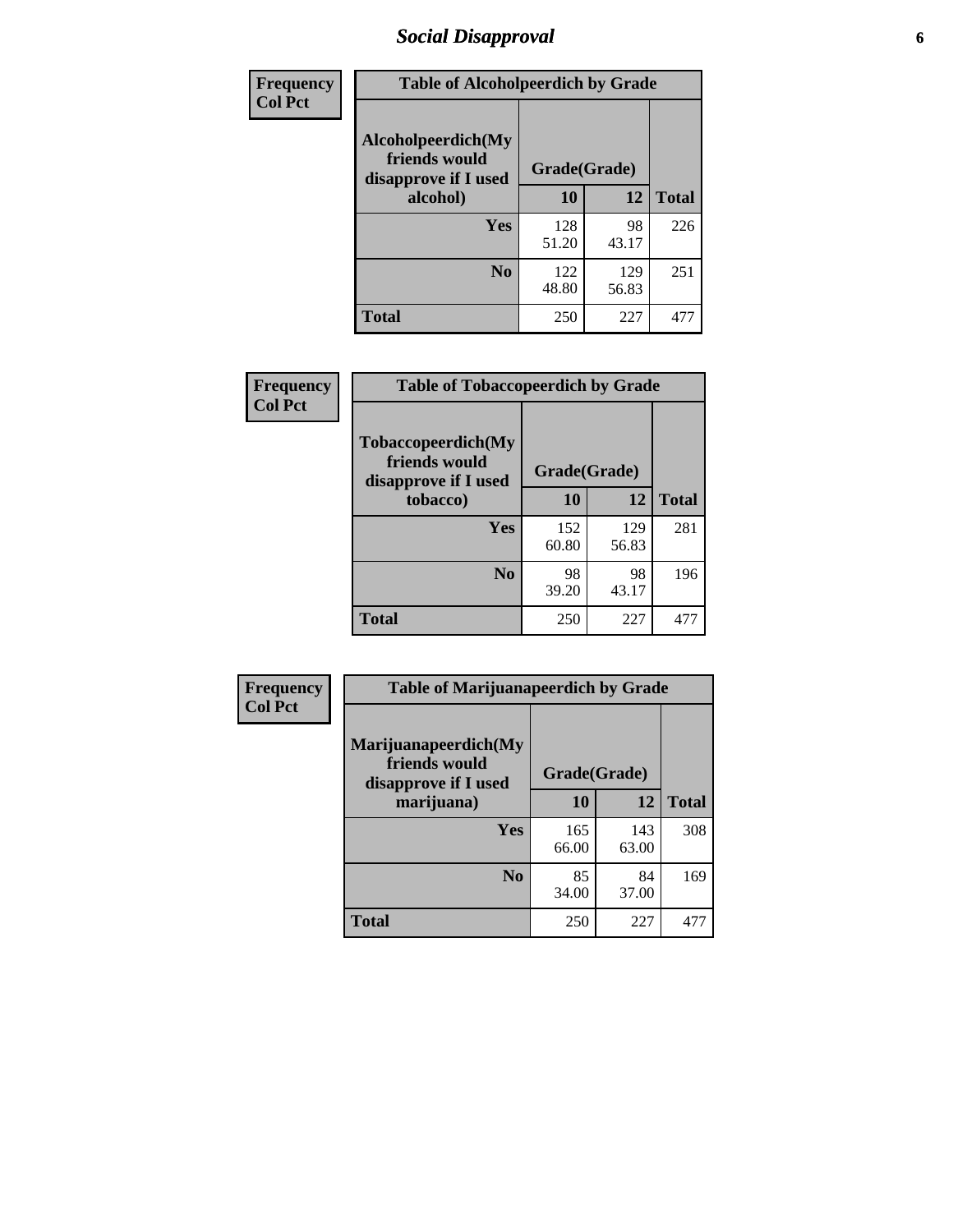# *Social Disapproval* **7**

| Frequency      | <b>Table of Otherdrugpeerdich by Grade</b>                    |              |              |              |  |  |  |  |
|----------------|---------------------------------------------------------------|--------------|--------------|--------------|--|--|--|--|
| <b>Col Pct</b> | Otherdrugpeerdich(My<br>friends would<br>disapprove if I used |              | Grade(Grade) |              |  |  |  |  |
|                | other drugs)                                                  | 10           | 12           | <b>Total</b> |  |  |  |  |
|                | Yes                                                           | 183<br>73.20 | 168<br>74.01 | 351          |  |  |  |  |
|                | N <sub>0</sub>                                                | 67<br>26.80  | 59<br>25.99  | 126          |  |  |  |  |
|                | <b>Total</b>                                                  | 250          | 227          | 477          |  |  |  |  |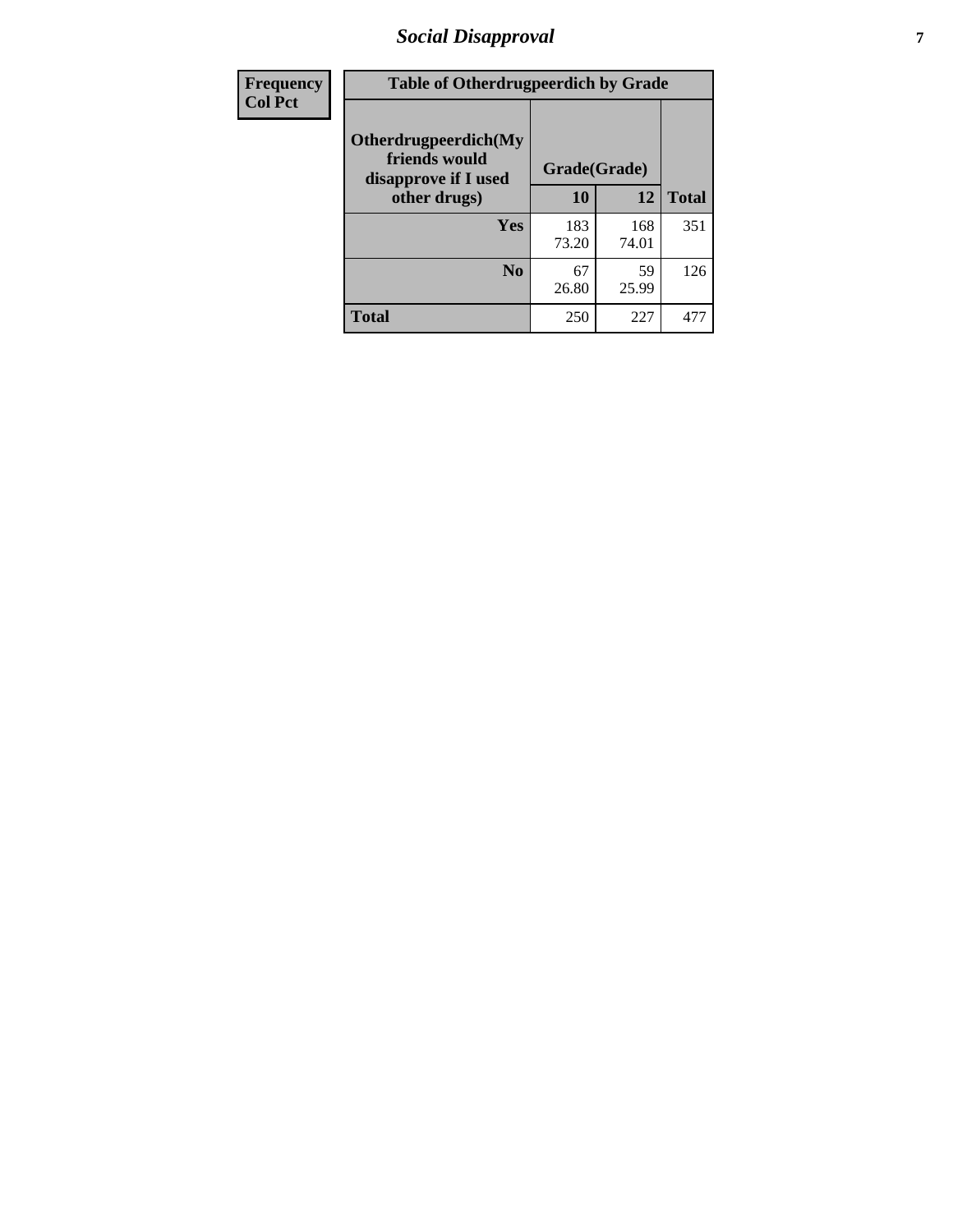#### Title IV, Part A, Schedule A **8** *Goal 2: To help ensure that all schools are safe and disciplined Baseline Data: Year 2008-2009 Student Involvement in Gang Activity*

| Frequency      |                                                                                                   | <b>Table of Gangself by Grade</b> |              |              |
|----------------|---------------------------------------------------------------------------------------------------|-----------------------------------|--------------|--------------|
| <b>Col Pct</b> | Gangself(I<br>have<br>participated<br>in illegal<br>gang<br>activities in<br>the past 30<br>days) | Grade(Grade)<br>10                | 12           | <b>Total</b> |
|                | Yes                                                                                               | 14<br>5.60                        | 4<br>1.76    | 18           |
|                | N <sub>0</sub>                                                                                    | 236<br>94.40                      | 223<br>98.24 | 459          |
|                | <b>Total</b>                                                                                      | 250                               | 227          | 477          |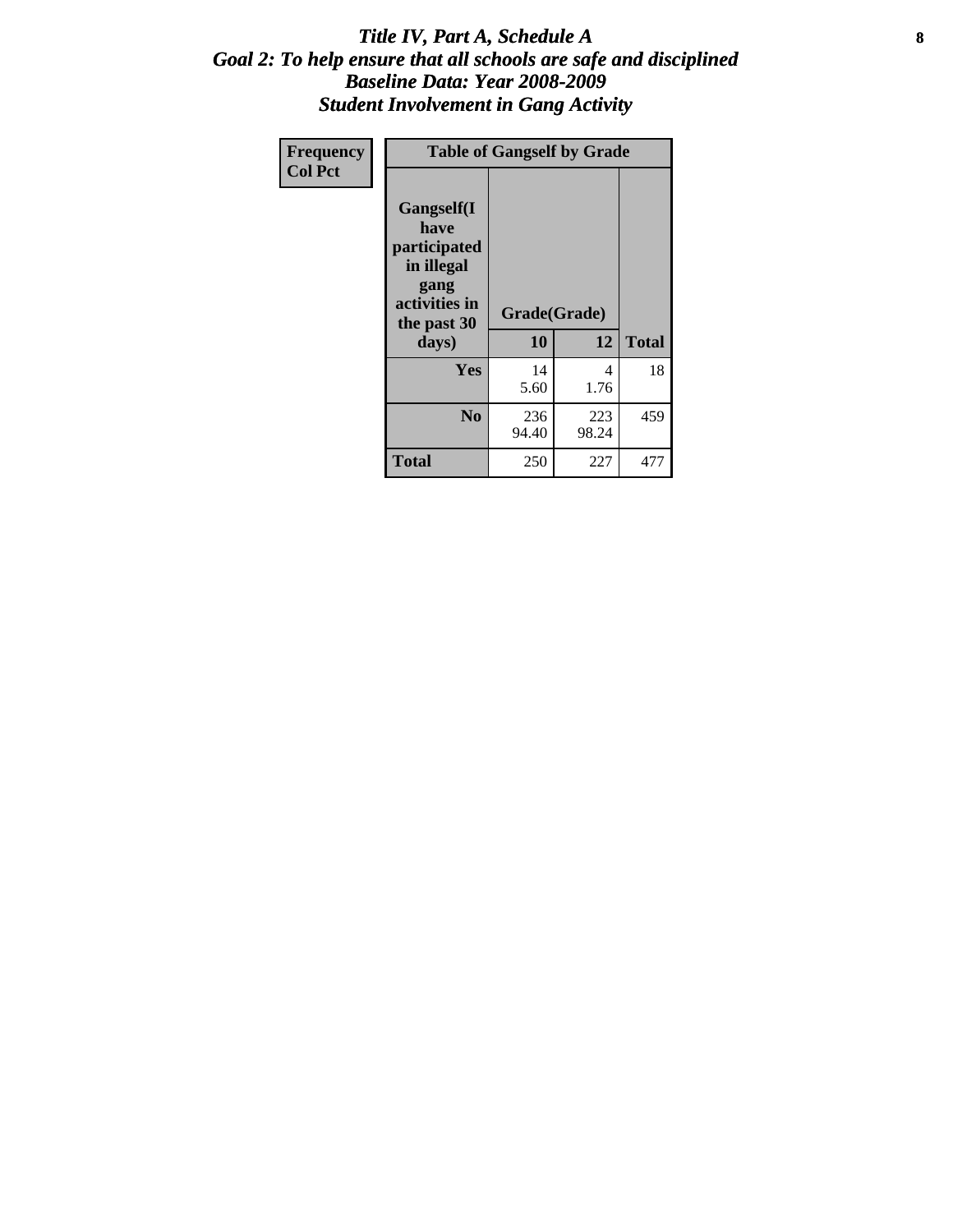# *Student Perception of School Safety* **9**

| <b>Frequency</b><br>Row Pct |
|-----------------------------|
|                             |

| <b>Table of Grade by Safeschool</b> |                          |                                                        |                      |                                    |              |  |  |
|-------------------------------------|--------------------------|--------------------------------------------------------|----------------------|------------------------------------|--------------|--|--|
|                                     |                          | Safeschool (School is a place at which I feel<br>safe) |                      |                                    |              |  |  |
| Grade(Grade)                        | <b>Strongly</b><br>Agree | Somewhat  <br>Agree                                    | Somewhat<br>Disagree | <b>Strongly</b><br><b>Disagree</b> | <b>Total</b> |  |  |
| 10                                  | 49<br>19.60              | 126<br>50.40                                           | 48<br>19.20          | 27<br>10.80                        | 250          |  |  |
| 12                                  | 51<br>22.47              | 127<br>55.95                                           | 36<br>15.86          | 13<br>5.73                         | 227          |  |  |
| <b>Total</b>                        | 100                      | 253                                                    | 84                   | 40                                 | 477          |  |  |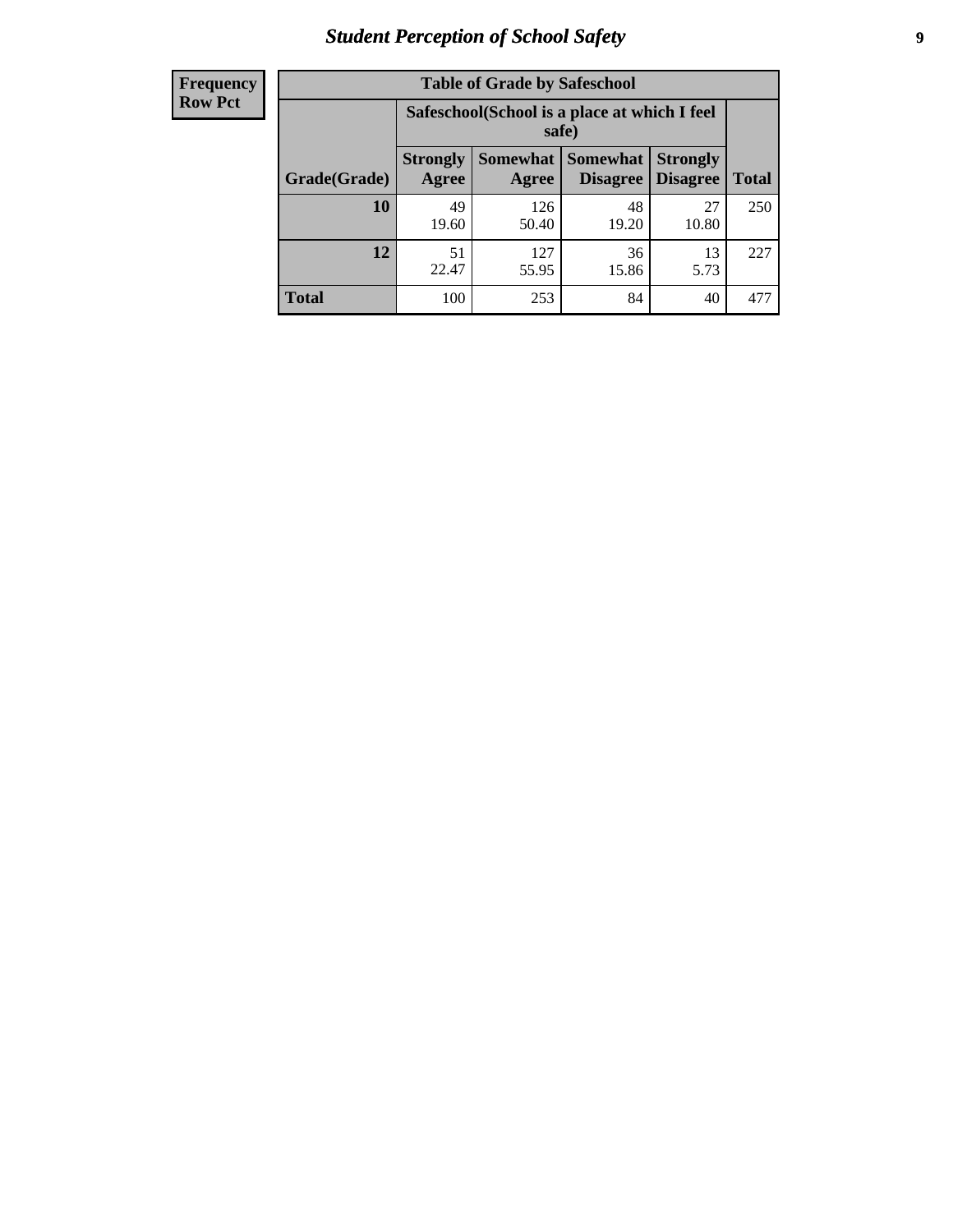#### *Students Who Have Been Bullied* **10**

| <b>Frequency</b> |
|------------------|
| Row Pct          |

| <b>Table of Grade by Bullied</b> |                             |                                                                               |                              |                   |                        |                               |                   |              |
|----------------------------------|-----------------------------|-------------------------------------------------------------------------------|------------------------------|-------------------|------------------------|-------------------------------|-------------------|--------------|
|                                  |                             | <b>Bullied</b> (I have been bullied by other<br>students in the past 30 days) |                              |                   |                        |                               |                   |              |
| Grade(Grade)                     | $\mathbf{0}$<br><b>Days</b> | 1 or<br>2<br>days                                                             | 3 <sub>to</sub><br>5<br>days | 6 to<br>9<br>days | 10<br>to<br>19<br>days | <b>20</b><br>to<br>29<br>days | All<br>30<br>days | <b>Total</b> |
| 10                               | 226<br>90.40                | 13<br>5.20                                                                    | 3<br>1.20                    | $\Omega$<br>0.00  | 3<br>1.20              | 2<br>0.80                     | 3<br>1.20         | 250          |
| 12                               | 209<br>92.07                | 4<br>1.76                                                                     | $\mathfrak{D}$<br>0.88       | 0.44              | 3<br>1.32              | 4<br>1.76                     | 4<br>1.76         | 227          |
| <b>Total</b>                     | 435                         | 17                                                                            | 5                            |                   | 6                      | 6                             | 7                 | 477          |

 $\blacksquare$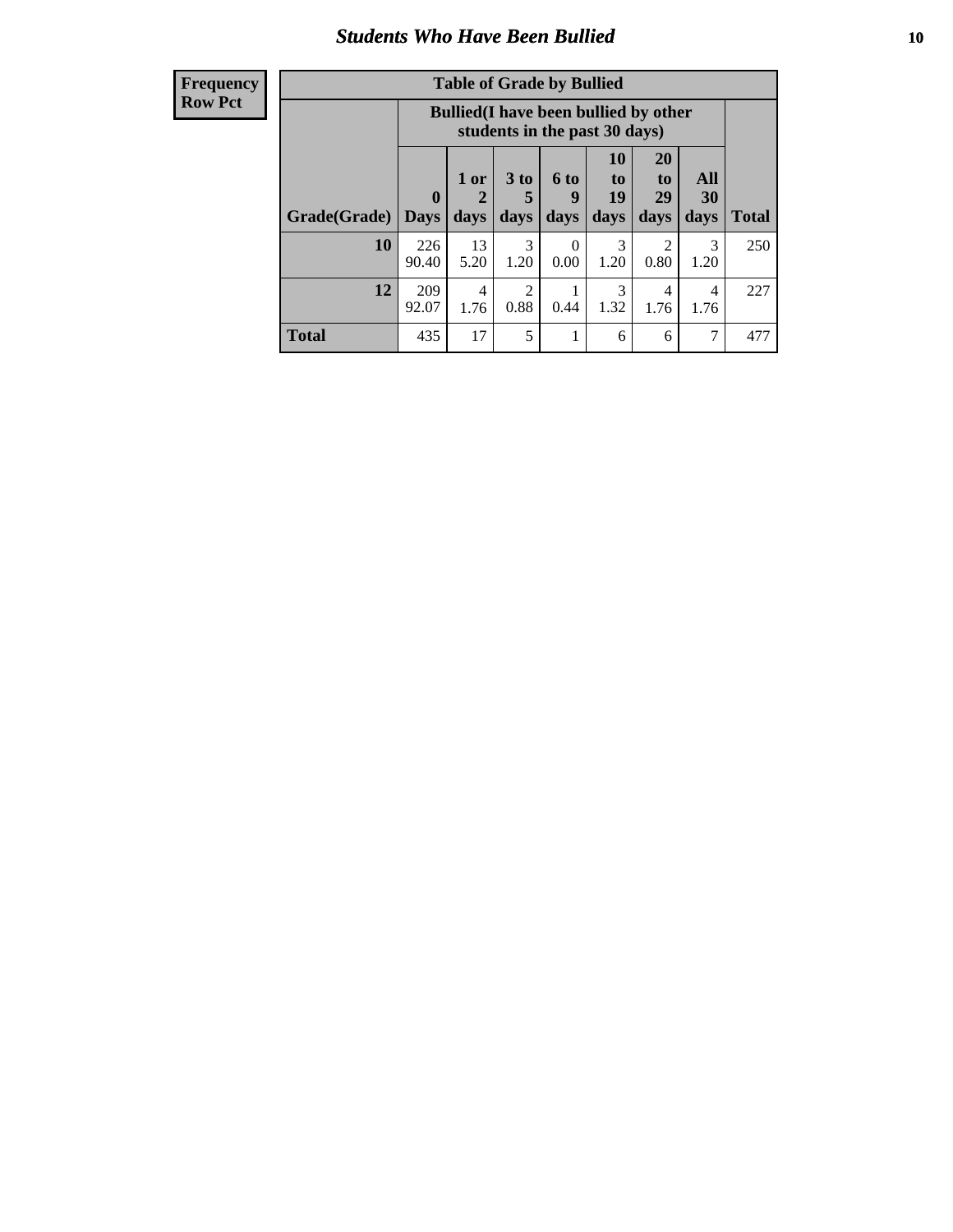### *School Climate* **11**

| Frequency      | <b>Table of SchoolClimate1 by Grade</b> |                    |              |              |  |  |  |
|----------------|-----------------------------------------|--------------------|--------------|--------------|--|--|--|
| <b>Col Pct</b> | SchoolClimate1(I<br>like school)        | Grade(Grade)<br>10 | 12           | <b>Total</b> |  |  |  |
|                | <b>Strongly Agree</b>                   | 30<br>12.00        | 33<br>14.54  | 63           |  |  |  |
|                | <b>Somewhat Agree</b>                   | 154<br>61.60       | 164<br>72.25 | 318          |  |  |  |
|                | <b>Somewhat Disagree</b>                | 36<br>14.40        | 18<br>7.93   | 54           |  |  |  |
|                | <b>Strongly Disagree</b>                | 30<br>12.00        | 12<br>5.29   | 42           |  |  |  |
|                | <b>Total</b>                            | 250                | 227          | 477          |  |  |  |

| <b>Frequency</b> |  |
|------------------|--|
| <b>Col Pct</b>   |  |

| <b>Table of SchoolClimate2 by Grade</b>           |              |                    |              |  |
|---------------------------------------------------|--------------|--------------------|--------------|--|
| SchoolClimate2(I<br>feel successful at<br>school) | 10           | Grade(Grade)<br>12 | <b>Total</b> |  |
| <b>Strongly Agree</b>                             | 61<br>24.40  | 78<br>34.36        | 139          |  |
| <b>Somewhat Agree</b>                             | 158<br>63.20 | 129<br>56.83       | 287          |  |
| <b>Somewhat Disagree</b>                          | 23<br>9.20   | 16<br>7.05         | 39           |  |
| <b>Strongly Disagree</b>                          | 8<br>3.20    | 4<br>1.76          | 12           |  |
| <b>Total</b>                                      | 250          | 227                | 477          |  |

| Frequency      | <b>Table of SchoolClimate3 by Grade</b>                      |              |              |              |
|----------------|--------------------------------------------------------------|--------------|--------------|--------------|
| <b>Col Pct</b> | <b>SchoolClimate3(My</b><br>school has high<br>standards for | Grade(Grade) |              |              |
|                | achievement)                                                 | 10           | 12           | <b>Total</b> |
|                | <b>Strongly Agree</b>                                        | 103<br>41.20 | 85<br>37.44  | 188          |
|                | <b>Somewhat Agree</b>                                        | 115<br>46.00 | 116<br>51.10 | 231          |
|                | <b>Somewhat Disagree</b>                                     | 23<br>9.20   | 18<br>7.93   | 41           |
|                | <b>Strongly Disagree</b>                                     | 9<br>3.60    | 8<br>3.52    | 17           |
|                | Total                                                        | 250          | 227          | 477          |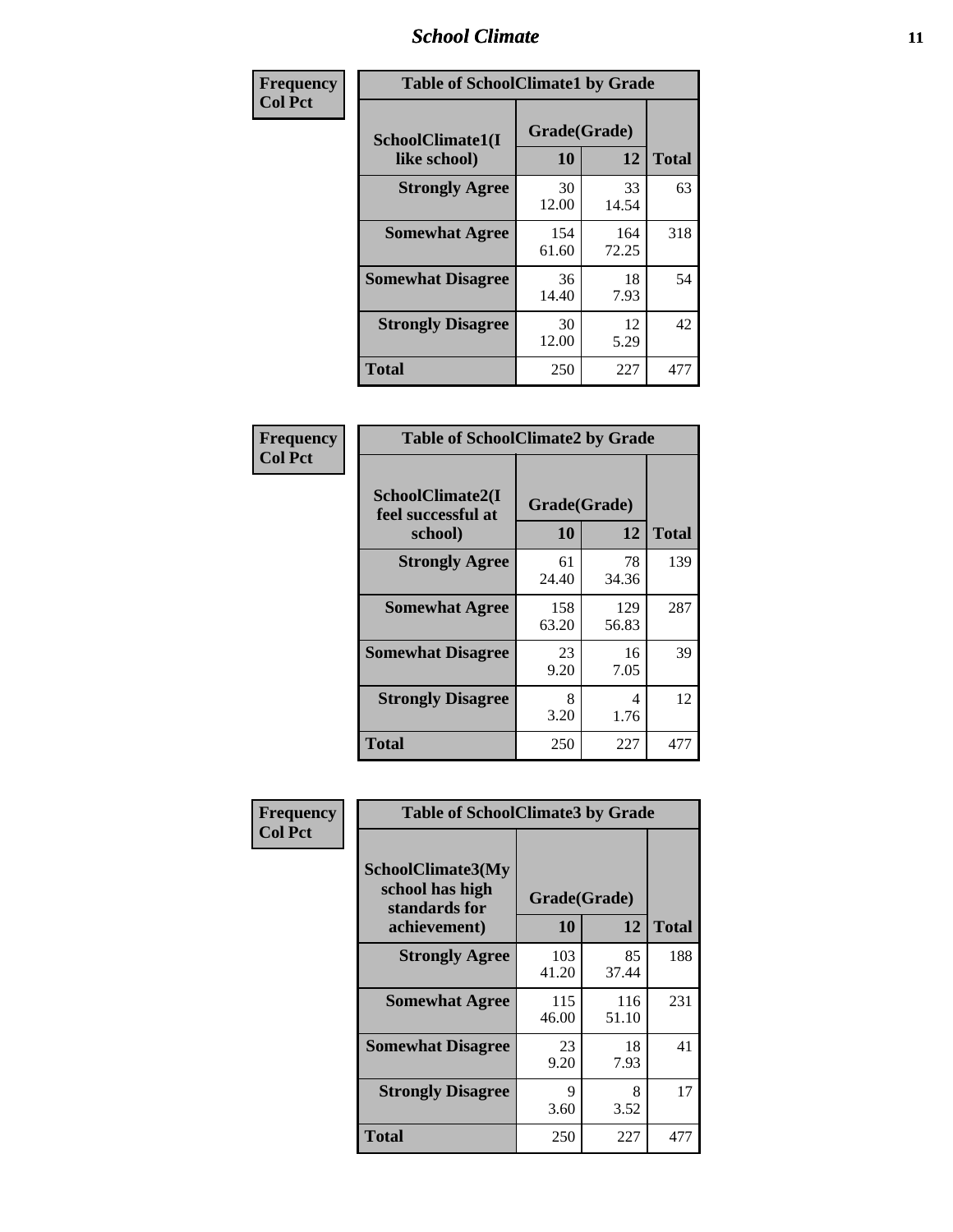### *School Climate* **12**

| Frequency      | <b>Table of SchoolClimate4 by Grade</b>                       |                    |              |              |
|----------------|---------------------------------------------------------------|--------------------|--------------|--------------|
| <b>Col Pct</b> | SchoolClimate4(My<br>school sets clear<br>rules for behavior) | Grade(Grade)<br>10 | 12           | <b>Total</b> |
|                | <b>Strongly Agree</b>                                         | 132<br>52.80       | 127<br>55.95 | 259          |
|                | <b>Somewhat Agree</b>                                         | 92<br>36.80        | 75<br>33.04  | 167          |
|                | <b>Somewhat Disagree</b>                                      | 19<br>7.60         | 19<br>8.37   | 38           |
|                | <b>Strongly Disagree</b>                                      | 7<br>2.80          | 6<br>2.64    | 13           |
|                | Total                                                         | 250                | 227          | 477          |

| <b>Table of SchoolClimate5 by Grade</b>                   |              |              |              |  |
|-----------------------------------------------------------|--------------|--------------|--------------|--|
| SchoolClimate5(I<br>know what to do in<br>an emergency at |              |              |              |  |
| school)                                                   | 10           | 12           | <b>Total</b> |  |
| <b>Strongly Agree</b>                                     | 141<br>56.40 | 125<br>55.07 | 266          |  |
| <b>Somewhat Agree</b>                                     | 83<br>33.20  | 85<br>37.44  | 168          |  |
| <b>Somewhat Disagree</b>                                  | 23<br>9.20   | 14<br>6.17   | 37           |  |
| <b>Strongly Disagree</b>                                  | 3<br>1.20    | 3<br>1.32    | 6            |  |
| <b>Total</b>                                              | 250          | 227          | 477          |  |

| Frequency      | <b>Table of SchoolClimate6 by Grade</b>                  |                    |              |              |  |
|----------------|----------------------------------------------------------|--------------------|--------------|--------------|--|
| <b>Col Pct</b> | <b>SchoolClimate6(Teachers</b><br>treat me with respect) | Grade(Grade)<br>10 | 12           | <b>Total</b> |  |
|                | <b>Strongly Agree</b>                                    | 70<br>28.00        | 100<br>44.05 | 170          |  |
|                | <b>Somewhat Agree</b>                                    | 132<br>52.80       | 88<br>38.77  | 220          |  |
|                | <b>Somewhat Disagree</b>                                 | 33<br>13.20        | 32<br>14.10  | 65           |  |
|                | <b>Strongly Disagree</b>                                 | 15<br>6.00         | 3.08         | 22           |  |
|                | <b>Total</b>                                             | 250                | 227          | 477          |  |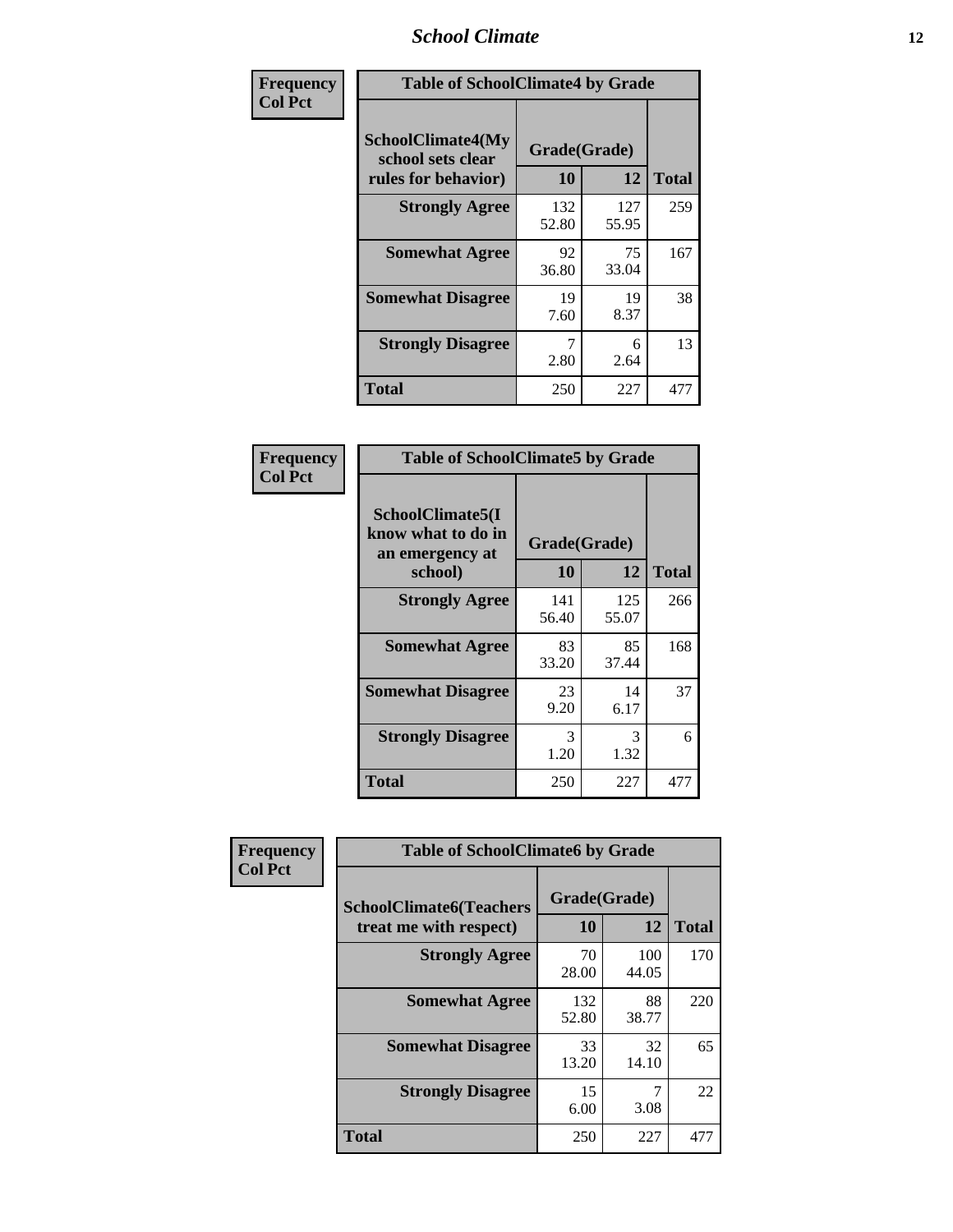### *School Climate* **13**

| Frequency      | <b>Table of SchoolClimate7 by Grade</b>                                       |                           |              |              |  |
|----------------|-------------------------------------------------------------------------------|---------------------------|--------------|--------------|--|
| <b>Col Pct</b> | <b>SchoolClimate7(Behaviors</b><br>in my class allow the<br>teacher to teach) | Grade(Grade)<br><b>10</b> | 12           | <b>Total</b> |  |
|                | <b>Strongly Agree</b>                                                         | 46<br>18.40               | 57<br>25.11  | 103          |  |
|                | <b>Somewhat Agree</b>                                                         | 140<br>56.00              | 132<br>58.15 | 272          |  |
|                | <b>Somewhat Disagree</b>                                                      | 44<br>17.60               | 30<br>13.22  | 74           |  |
|                | <b>Strongly Disagree</b>                                                      | 20<br>8.00                | 8<br>3.52    | 28           |  |
|                | <b>Total</b>                                                                  | 250                       | 227          | 477          |  |

| Frequency      | <b>Table of SchoolClimate8 by Grade</b>                                 |                    |             |              |  |
|----------------|-------------------------------------------------------------------------|--------------------|-------------|--------------|--|
| <b>Col Pct</b> | <b>SchoolClimate8(Students</b><br>are frequently<br>recognized for good | Grade(Grade)<br>10 | 12          |              |  |
|                | behavior)                                                               |                    |             | <b>Total</b> |  |
|                | <b>Strongly Agree</b>                                                   | 33<br>13.20        | 43<br>18.94 | 76           |  |
|                | <b>Somewhat Agree</b>                                                   | 116<br>46.40       | 80<br>35.24 | 196          |  |
|                | <b>Somewhat Disagree</b>                                                | 65<br>26.00        | 83<br>36.56 | 148          |  |
|                | <b>Strongly Disagree</b>                                                | 36<br>14.40        | 21<br>9.25  | 57           |  |
|                | <b>Total</b>                                                            | 250                | 227         | 477          |  |

| Frequency      | <b>Table of SchoolClimate9 by Grade</b>                                           |                    |              |              |  |
|----------------|-----------------------------------------------------------------------------------|--------------------|--------------|--------------|--|
| <b>Col Pct</b> | SchoolClimate9(School<br>counselor would be<br>helpful if I needed<br>assistance) | Grade(Grade)<br>10 | 12           | <b>Total</b> |  |
|                | <b>Strongly Agree</b>                                                             | 116<br>46.40       | 146<br>64.32 | 262          |  |
|                | <b>Somewhat Agree</b>                                                             | 80<br>32.00        | 60<br>26.43  | 140          |  |
|                | <b>Somewhat Disagree</b>                                                          | 25<br>10.00        | 15<br>6.61   | 40           |  |
|                | <b>Strongly Disagree</b>                                                          | 29<br>11.60        | 6<br>2.64    | 35           |  |
|                | Total                                                                             | 250                | 227          | 477          |  |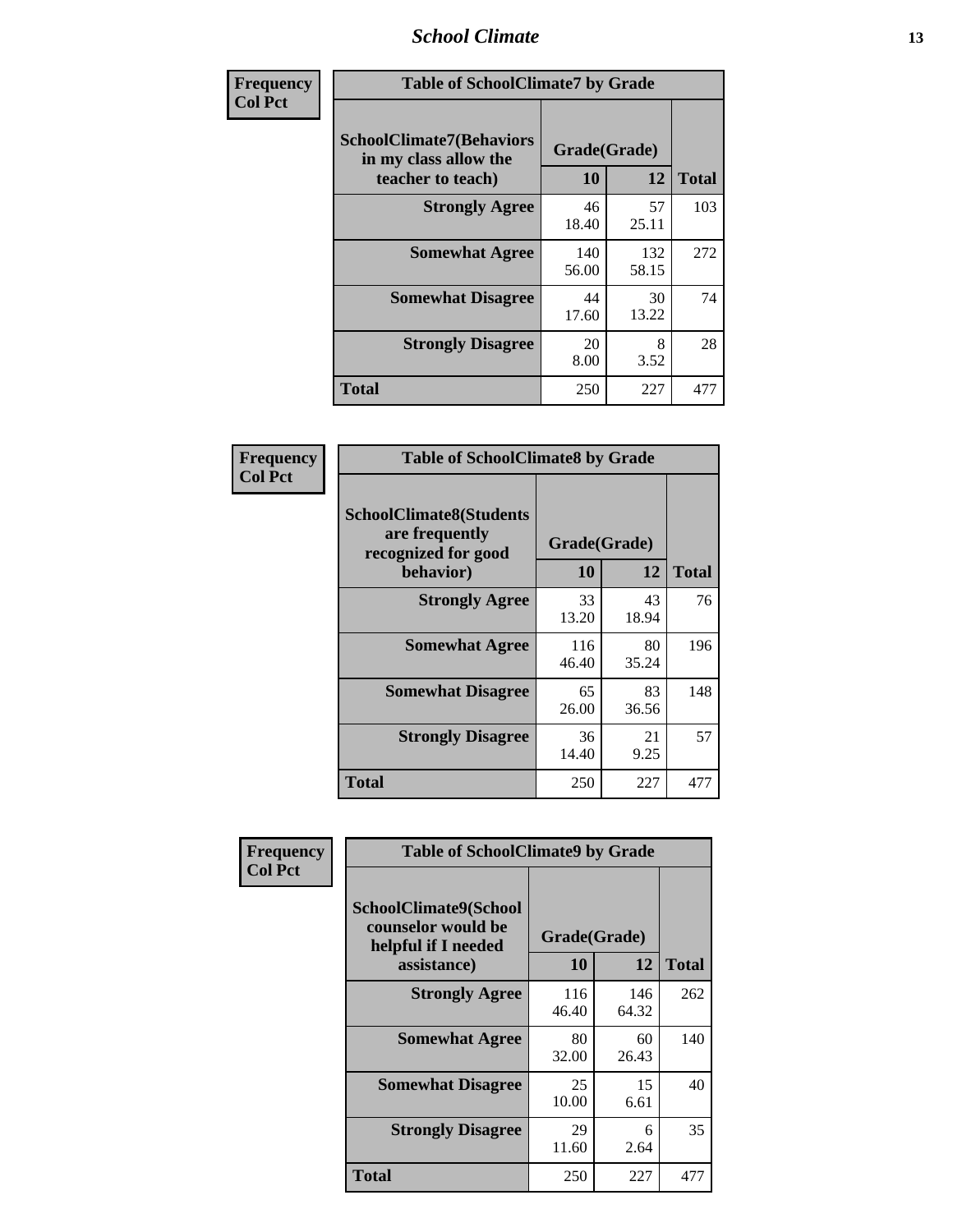### *Reasons for Dropping Out* **14**

| Frequency<br><b>Col Pct</b> | <b>Table of Dropoutreason by Grade</b>                                   |                    |              |              |
|-----------------------------|--------------------------------------------------------------------------|--------------------|--------------|--------------|
|                             | Dropoutreason(If<br>I dropped out the<br>reason would<br>most likely be) | Grade(Grade)<br>10 | 12           | <b>Total</b> |
|                             | <b>Won't Drop out</b>                                                    | 143<br>57.20       | 141<br>62.11 | 284          |
|                             | <b>Bored</b>                                                             | 43<br>17.20        | 23<br>10.13  | 66           |
|                             | <b>Family Reasons</b>                                                    | 17<br>6.80         | 18<br>7.93   | 35           |
|                             | <b>Being Bullied</b>                                                     | 4<br>1.60          | 4<br>1.76    | 8            |
|                             | <b>Other</b>                                                             | 43<br>17.20        | 41<br>18.06  | 84           |
|                             | Total                                                                    | 250                | 227          | 477          |

| Frequency      | <b>Table of Dropout by Grade</b>                            |              |              |              |  |  |
|----------------|-------------------------------------------------------------|--------------|--------------|--------------|--|--|
| <b>Col Pct</b> | Dropout(I<br>have<br>thought<br>about<br>dropping<br>out of | Grade(Grade) |              |              |  |  |
|                | school)                                                     | 10           | 12           | <b>Total</b> |  |  |
|                | Yes                                                         | 69<br>27.60  | 50<br>22.03  | 119          |  |  |
|                | N <sub>0</sub>                                              | 181<br>72.40 | 177<br>77.97 | 358          |  |  |
|                | <b>Total</b>                                                | 250          | 227          | 477          |  |  |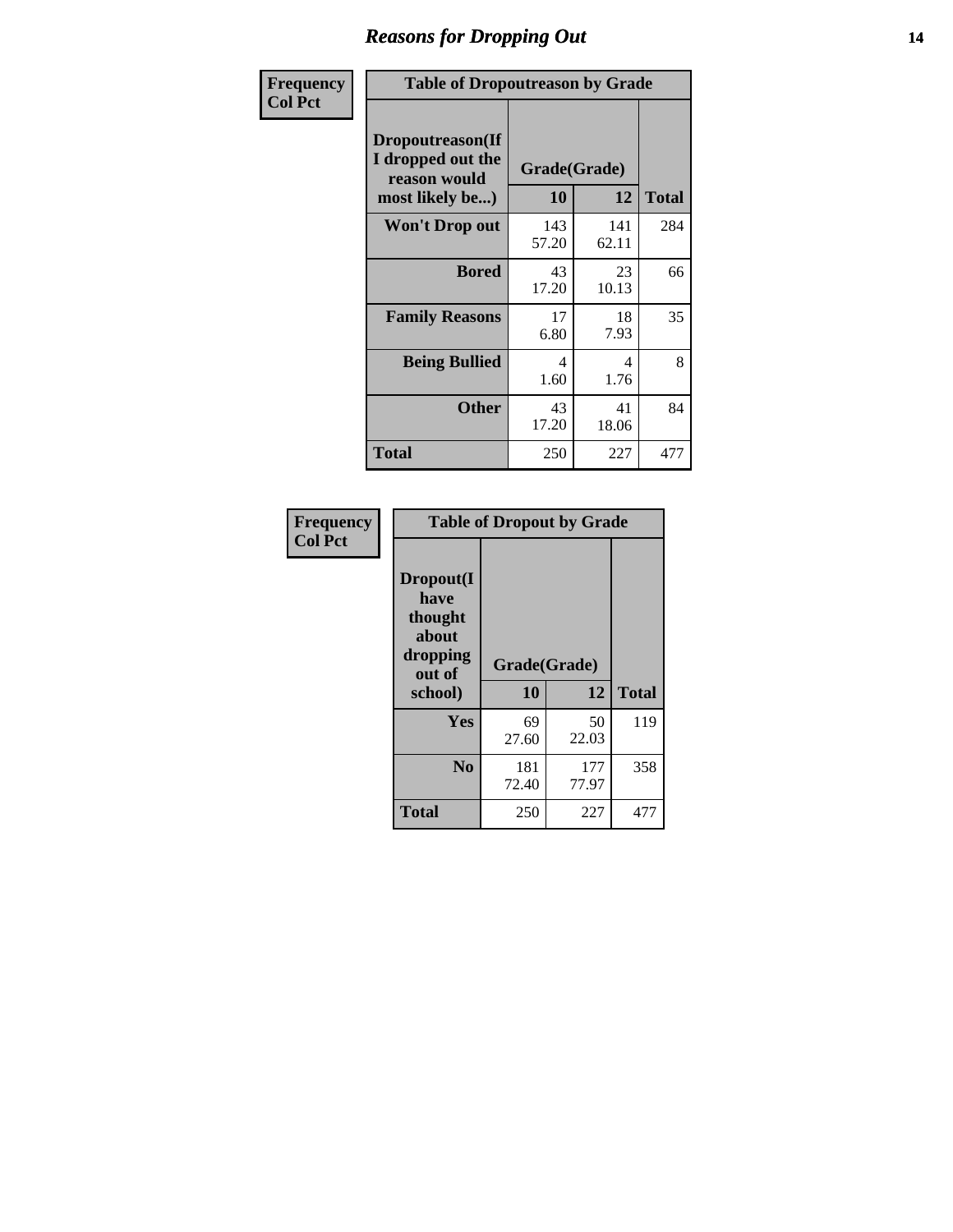*School Safety* **15**

| Frequency      | <b>Table of Gangself by Grade</b>                                                                 |                    |              |              |
|----------------|---------------------------------------------------------------------------------------------------|--------------------|--------------|--------------|
| <b>Col Pct</b> | Gangself(I<br>have<br>participated<br>in illegal<br>gang<br>activities in<br>the past 30<br>days) | Grade(Grade)<br>10 | 12           | <b>Total</b> |
|                | Yes                                                                                               | 14<br>5.60         | 4<br>1.76    | 18           |
|                | N <sub>0</sub>                                                                                    | 236<br>94.40       | 223<br>98.24 | 459          |
|                | <b>Total</b>                                                                                      | 250                | 227          | 477          |

| Frequency<br><b>Col Pct</b> | <b>Table of Gangpeers by Grade</b>                                                                                     |                    |              |              |  |  |  |  |  |  |
|-----------------------------|------------------------------------------------------------------------------------------------------------------------|--------------------|--------------|--------------|--|--|--|--|--|--|
|                             | Gangpeers(I<br>have friends<br>who have<br>participated<br>in illegal<br>gang<br>activities in<br>the past 30<br>days) | Grade(Grade)<br>10 | 12           | <b>Total</b> |  |  |  |  |  |  |
|                             | Yes                                                                                                                    | 55<br>22.00        | 28<br>12.33  | 83           |  |  |  |  |  |  |
|                             | N <sub>0</sub>                                                                                                         | 195<br>78.00       | 199<br>87.67 | 394          |  |  |  |  |  |  |
|                             | Total                                                                                                                  | 250                | 227          | 477          |  |  |  |  |  |  |

| Frequency      | <b>Table of Pickedon by Grade</b>                                                       |             |             |              |  |  |  |  |  |
|----------------|-----------------------------------------------------------------------------------------|-------------|-------------|--------------|--|--|--|--|--|
| <b>Col Pct</b> | <b>Pickedon(I have</b><br>been picked on or<br>teased at school in<br>the past 30 days) |             |             |              |  |  |  |  |  |
|                |                                                                                         |             | 12          | <b>Total</b> |  |  |  |  |  |
|                | <b>Strongly Agree</b>                                                                   | 28<br>11.20 | 24<br>10.57 | 52           |  |  |  |  |  |
|                | <b>Somewhat Agree</b>                                                                   | 48<br>19.20 | 43<br>18.94 | 91           |  |  |  |  |  |
|                | <b>Somewhat Disagree</b>                                                                | 36<br>14.40 | 35<br>15.42 | 71           |  |  |  |  |  |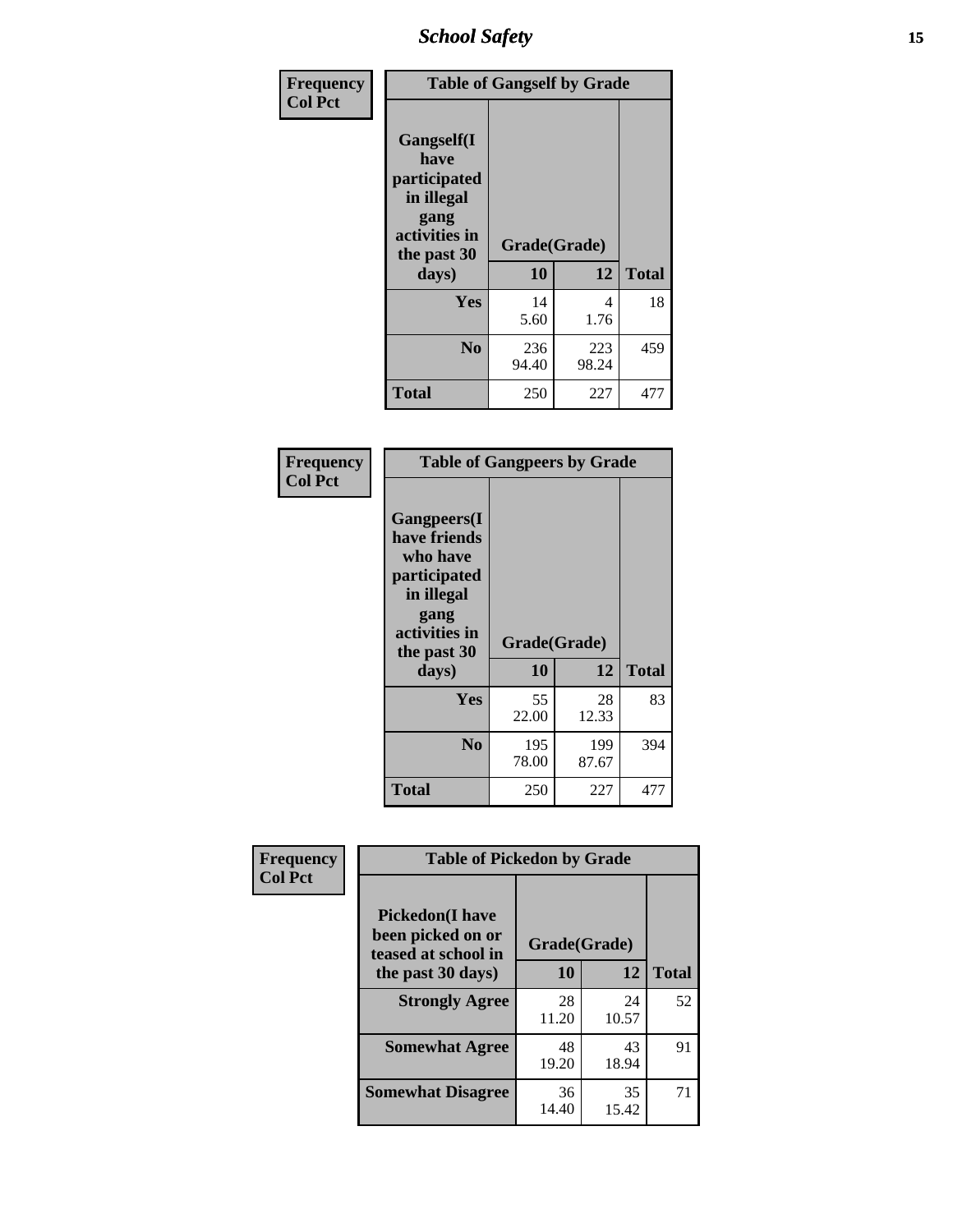# *School Safety* **16**

| Frequency      | <b>Table of Pickedon by Grade</b>                                                                                   |                    |              |              |  |  |  |  |  |
|----------------|---------------------------------------------------------------------------------------------------------------------|--------------------|--------------|--------------|--|--|--|--|--|
| <b>Col Pct</b> | <b>Pickedon(I have</b><br>been picked on or<br>teased at school in<br>the past 30 days)<br><b>Strongly Disagree</b> | Grade(Grade)<br>10 | 12           | <b>Total</b> |  |  |  |  |  |
|                |                                                                                                                     | 138<br>55.20       | 125<br>55.07 | 263          |  |  |  |  |  |
|                | Total                                                                                                               | 250                | 227          | 47           |  |  |  |  |  |

| Frequency      |                                                          | <b>Table of Safeschool by Grade</b> |              |     |  |  |  |  |  |  |  |
|----------------|----------------------------------------------------------|-------------------------------------|--------------|-----|--|--|--|--|--|--|--|
| <b>Col Pct</b> | Safeschool(School<br>is a place at which I<br>feel safe) | Grade(Grade)<br>10                  | <b>Total</b> |     |  |  |  |  |  |  |  |
|                | <b>Strongly Agree</b>                                    | 49<br>19.60                         | 51<br>22.47  | 100 |  |  |  |  |  |  |  |
|                | <b>Somewhat Agree</b>                                    | 126<br>50.40                        | 127<br>55.95 | 253 |  |  |  |  |  |  |  |
|                | <b>Somewhat Disagree</b>                                 | 48<br>19.20                         | 36<br>15.86  | 84  |  |  |  |  |  |  |  |
|                | <b>Strongly Disagree</b>                                 | 27<br>10.80                         | 13<br>5.73   | 40  |  |  |  |  |  |  |  |
|                | <b>Total</b>                                             | 250                                 | 227          | 477 |  |  |  |  |  |  |  |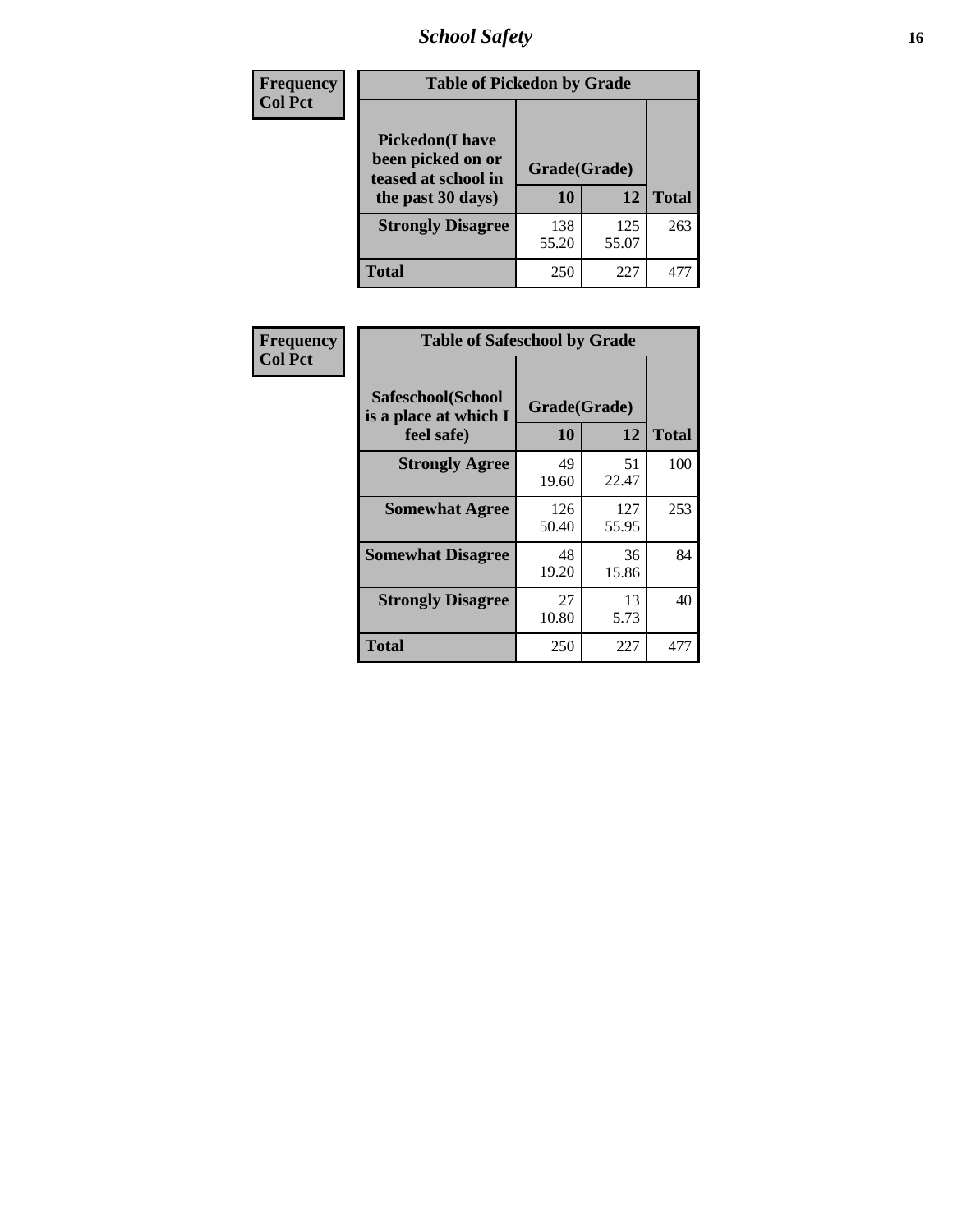*School Safety* **17**

**Frequency Row Pct**

| <b>Table of Grade by Bullied</b> |                        |                                                                               |                              |                   |                        |                               |                          |              |  |  |
|----------------------------------|------------------------|-------------------------------------------------------------------------------|------------------------------|-------------------|------------------------|-------------------------------|--------------------------|--------------|--|--|
|                                  |                        | <b>Bullied</b> (I have been bullied by other<br>students in the past 30 days) |                              |                   |                        |                               |                          |              |  |  |
| Grade(Grade)                     | $\mathbf{0}$<br>  Days | 1 or<br>2<br>days                                                             | 3 <sub>to</sub><br>5<br>days | 6 to<br>9<br>days | 10<br>to<br>19<br>days | <b>20</b><br>to<br>29<br>days | All<br><b>30</b><br>days | <b>Total</b> |  |  |
| <b>10</b>                        | 226<br>90.40           | 13<br>5.20                                                                    | 3<br>1.20                    | 0<br>0.00         | 3<br>1.20              | 2<br>0.80                     | 3<br>1.20                | 250          |  |  |
| 12                               | 209<br>92.07           | 4<br>1.76                                                                     | 2<br>0.88                    | 0.44              | 3<br>1.32              | 4<br>1.76                     | 4<br>1.76                | 227          |  |  |
| <b>Total</b>                     | 435                    | 17                                                                            | 5                            |                   | 6                      | 6                             | 7                        | 477          |  |  |

| <b>Frequency</b> |
|------------------|
| <b>Row Pct</b>   |

| <b>Table of Grade by Bulliedothers</b> |                             |                                                                         |                              |                        |                        |                        |                   |              |  |  |
|----------------------------------------|-----------------------------|-------------------------------------------------------------------------|------------------------------|------------------------|------------------------|------------------------|-------------------|--------------|--|--|
|                                        |                             | <b>Bulliedothers</b> (I bullied others in the past<br>$30 \text{ days}$ |                              |                        |                        |                        |                   |              |  |  |
| Grade(Grade)                           | $\mathbf{0}$<br><b>Days</b> | 1 or<br>$\overline{2}$<br>days                                          | 3 <sub>to</sub><br>5<br>days | 6 to<br>g<br>days      | 10<br>to<br>19<br>days | 20<br>to<br>29<br>days | All<br>30<br>days | <b>Total</b> |  |  |
| 10                                     | 224<br>89.60                | 10<br>4.00                                                              | 2.80                         | 3<br>1.20              | 2<br>0.80              | $\Omega$<br>0.00       | 4<br>1.60         | 250          |  |  |
| 12                                     | 200<br>88.11                | 9<br>3.96                                                               | 4<br>1.76                    | $\overline{c}$<br>0.88 | $\overline{2}$<br>0.88 | 5<br>2.20              | 5<br>2.20         | 227          |  |  |
| <b>Total</b>                           | 424                         | 19                                                                      | 11                           | 5                      | $\overline{4}$         | 5                      | 9                 | 477          |  |  |

| <b>Frequency</b> | <b>Table of Grade by Weaponschool</b> |                         |                                                                    |                             |                   |                                    |                   |              |  |  |  |
|------------------|---------------------------------------|-------------------------|--------------------------------------------------------------------|-----------------------------|-------------------|------------------------------------|-------------------|--------------|--|--|--|
| <b>Row Pct</b>   |                                       |                         | Weaponschool (I brought a weapon<br>to school in the past 30 days) |                             |                   |                                    |                   |              |  |  |  |
|                  | Grade(Grade)                          | $\bf{0}$<br><b>Days</b> | 1 or<br>days                                                       | 3 to<br>days                | 6 to<br>9<br>days | 20<br>t <sub>0</sub><br>29<br>days | All<br>30<br>days | <b>Total</b> |  |  |  |
|                  | <b>10</b>                             | 244<br>97.60            | 0.40                                                               | 0.40                        | 0.40              | $\Omega$<br>0.00                   | 3<br>1.20         | 250          |  |  |  |
|                  | 12                                    | 219<br>96.48            | 0.44                                                               | 0.44                        | 0<br>0.00         | 3<br>1.32                          | 3<br>1.32         | 227          |  |  |  |
|                  | <b>Total</b>                          | 463                     | $\mathfrak{D}$                                                     | $\mathcal{D}_{\mathcal{A}}$ |                   | 3                                  | 6                 | 477          |  |  |  |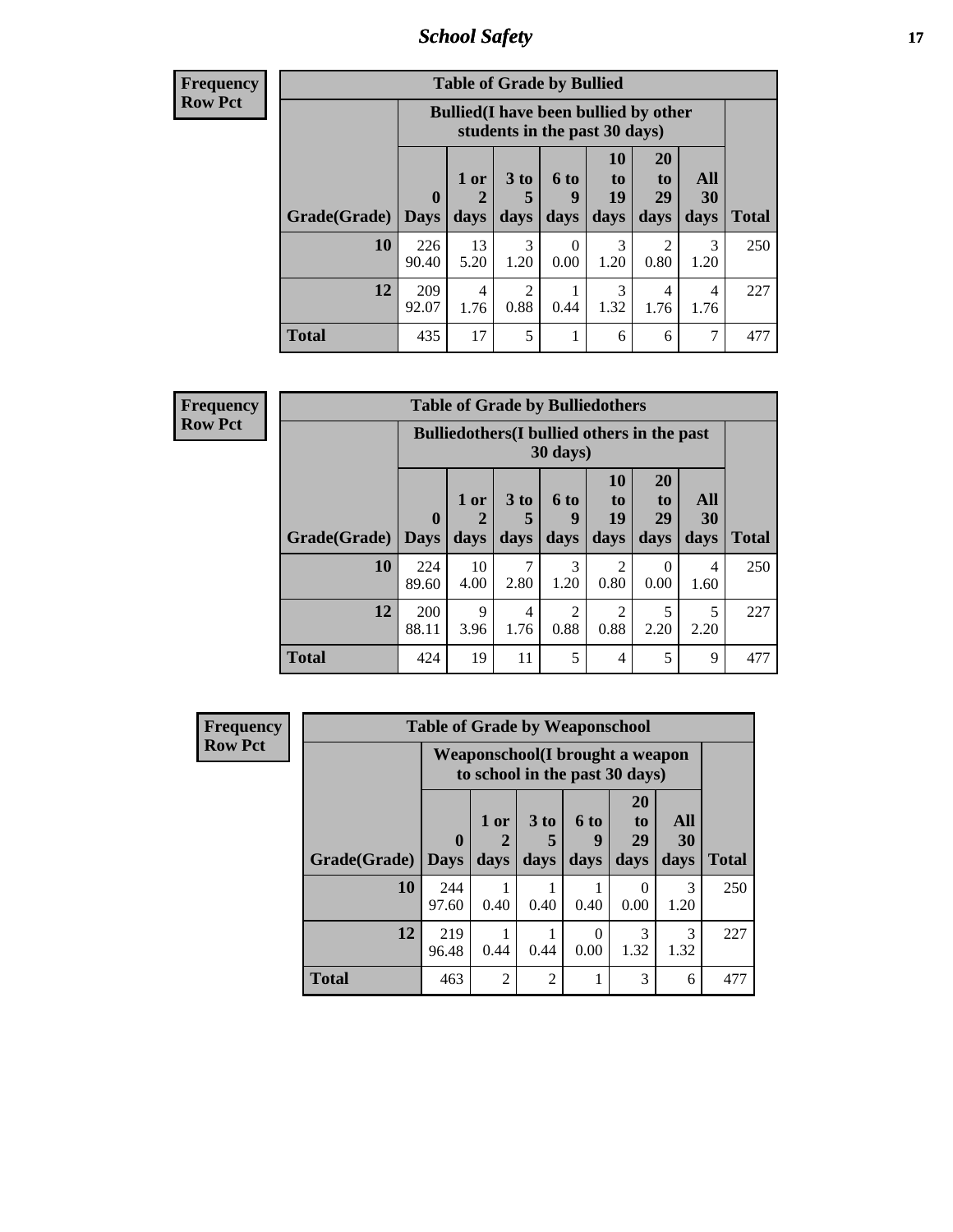*School Safety* **18**

| <b>Frequency</b> | <b>Table of Grade by Absentunsafe</b> |                                                                      |                   |                   |                        |                        |              |  |  |  |
|------------------|---------------------------------------|----------------------------------------------------------------------|-------------------|-------------------|------------------------|------------------------|--------------|--|--|--|
| <b>Row Pct</b>   |                                       | <b>Absentunsafe(I have missed</b><br>school because I felt unsafe in |                   |                   |                        |                        |              |  |  |  |
|                  | Grade(Grade)                          | 0<br><b>Days</b>                                                     | 1 or<br>2<br>days | 3 to<br>5<br>days | 20<br>to<br>29<br>days | All<br>30<br>days      | <b>Total</b> |  |  |  |
|                  | 10                                    | 241<br>96.40                                                         | 4<br>1.60         | 0.40              | 0.40                   | 3<br>1.20              | 250          |  |  |  |
|                  | 12                                    | 217<br>95.59                                                         | 7<br>3.08         | 0<br>0.00         | 0.44                   | $\mathfrak{D}$<br>0.88 | 227          |  |  |  |
|                  | <b>Total</b>                          | 458                                                                  | 11                |                   | $\overline{c}$         | 5                      | 477          |  |  |  |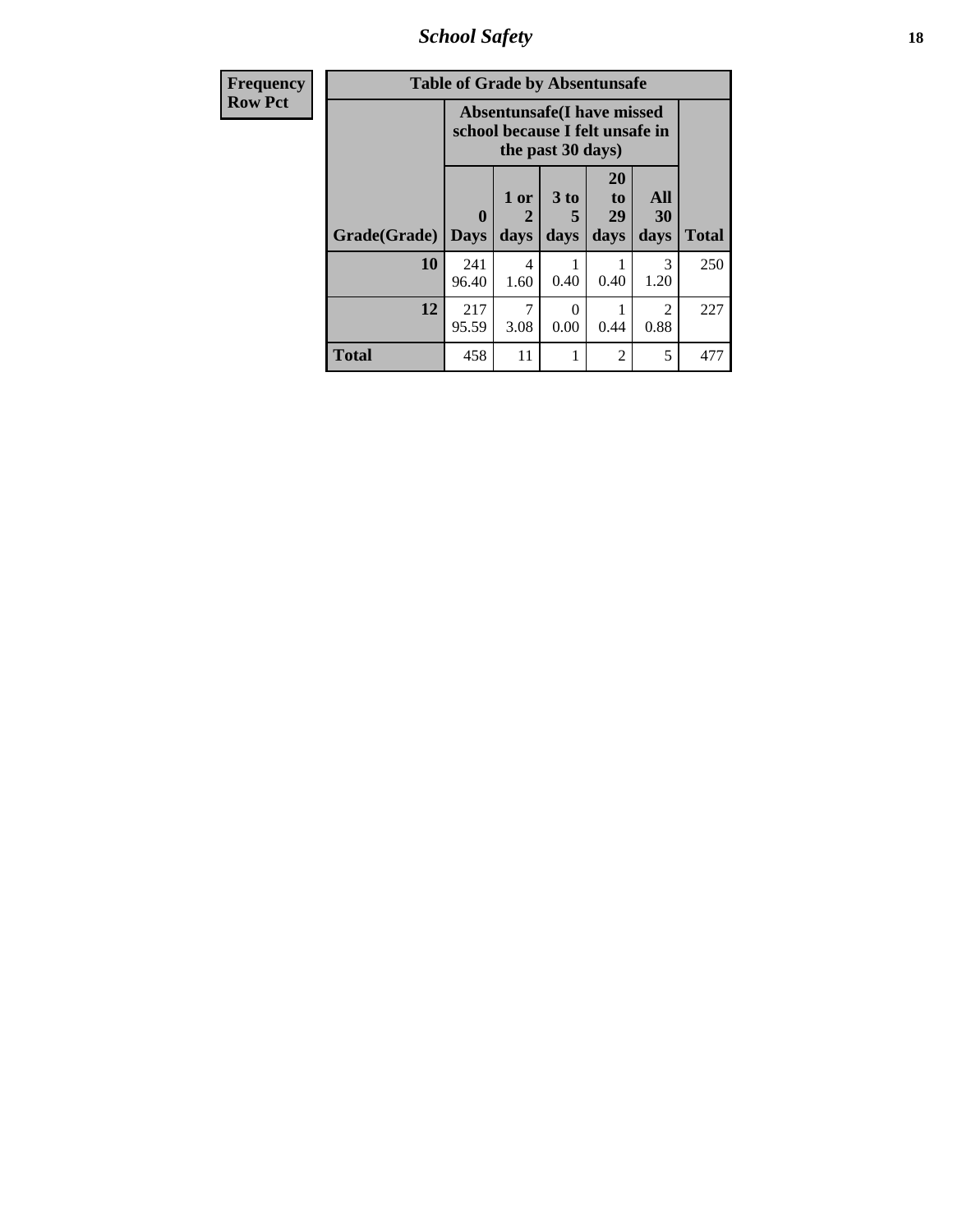# *Drug Use During Last 30 Days* **19**

#### **Frequency Row Pct**

| <b>Table of Grade by Alcohol</b> |                                 |                                     |                 |                 |                 |               |                     |       |  |  |  |
|----------------------------------|---------------------------------|-------------------------------------|-----------------|-----------------|-----------------|---------------|---------------------|-------|--|--|--|
|                                  |                                 | Alcohol (Alcohol use, past 30 days) |                 |                 |                 |               |                     |       |  |  |  |
| Grade(Grade)                     | <b>Did</b><br>not<br><b>use</b> | $1 - 2$<br>days                     | $3 - 5$<br>days | $6 - 9$<br>days | $10-19$<br>days | 20-29<br>days | <b>Every</b><br>day | Total |  |  |  |
| 10                               | 189<br>75.60                    | 26<br>10.40                         | 13<br>5.20      | 6<br>2.40       | 6<br>2.40       | 3<br>1.20     | 7<br>2.80           | 250   |  |  |  |
| 12                               | 167<br>73.57                    | 10<br>4.41                          | 20<br>8.81      | 9<br>3.96       | 4<br>1.76       | 10<br>4.41    | 7<br>3.08           | 227   |  |  |  |
| <b>Total</b>                     | 356                             | 36                                  | 33              | 15              | 10              | 13            | 14                  | 477   |  |  |  |

#### **Frequency Row Pct**

| <b>Table of Grade by Cigarettes</b> |                                 |                                                   |                 |                        |                 |               |                     |              |  |  |
|-------------------------------------|---------------------------------|---------------------------------------------------|-----------------|------------------------|-----------------|---------------|---------------------|--------------|--|--|
|                                     |                                 | Cigarettes (Smoking tobacco use,<br>past 30 days) |                 |                        |                 |               |                     |              |  |  |
| Grade(Grade)                        | <b>Did</b><br>not<br><b>use</b> | $1 - 2$<br>days                                   | $3 - 5$<br>days | $6 - 9$<br>days        | $10-19$<br>days | 20-29<br>days | <b>Every</b><br>day | <b>Total</b> |  |  |
| 10                                  | 213<br>85.20                    | 20<br>8.00                                        | 0.40            | $\overline{2}$<br>0.80 | 2<br>0.80       | 4<br>1.60     | 8<br>3.20           | 250          |  |  |
| 12                                  | 194<br>85.46                    | 12<br>5.29                                        | 2<br>0.88       | $\overline{2}$<br>0.88 | 4<br>1.76       | 4<br>1.76     | 9<br>3.96           | 227          |  |  |
| <b>Total</b>                        | 407                             | 32                                                | 3               | $\overline{4}$         | 6               | 8             | 17                  | 477          |  |  |

**Frequency Row Pct**

| <b>Table of Grade by Smokeless</b> |                                 |                                                        |                 |                        |                 |                 |              |              |  |  |  |
|------------------------------------|---------------------------------|--------------------------------------------------------|-----------------|------------------------|-----------------|-----------------|--------------|--------------|--|--|--|
|                                    |                                 | <b>Smokeless</b> (Chewing tobaccouse,<br>past 30 days) |                 |                        |                 |                 |              |              |  |  |  |
| Grade(Grade)                       | <b>Did</b><br>not<br><b>use</b> | $1 - 2$<br>days                                        | $3 - 5$<br>days | $6-9$<br>days          | $10-19$<br>days | $20-29$<br>days | Every<br>day | <b>Total</b> |  |  |  |
| 10                                 | 222<br>88.80                    | 16<br>6.40                                             | 3<br>1.20       | $\overline{c}$<br>0.80 | 0.40            | 0.40            | 5<br>2.00    | 250          |  |  |  |
| 12                                 | 215<br>94.71                    | 0<br>0.00                                              | 0.44            | 0.44                   | 0.44            | 0.88            | 3.08         | 227          |  |  |  |
| <b>Total</b>                       | 437                             | 16                                                     | 4               | 3                      | $\overline{2}$  | 3               | 12           | 477          |  |  |  |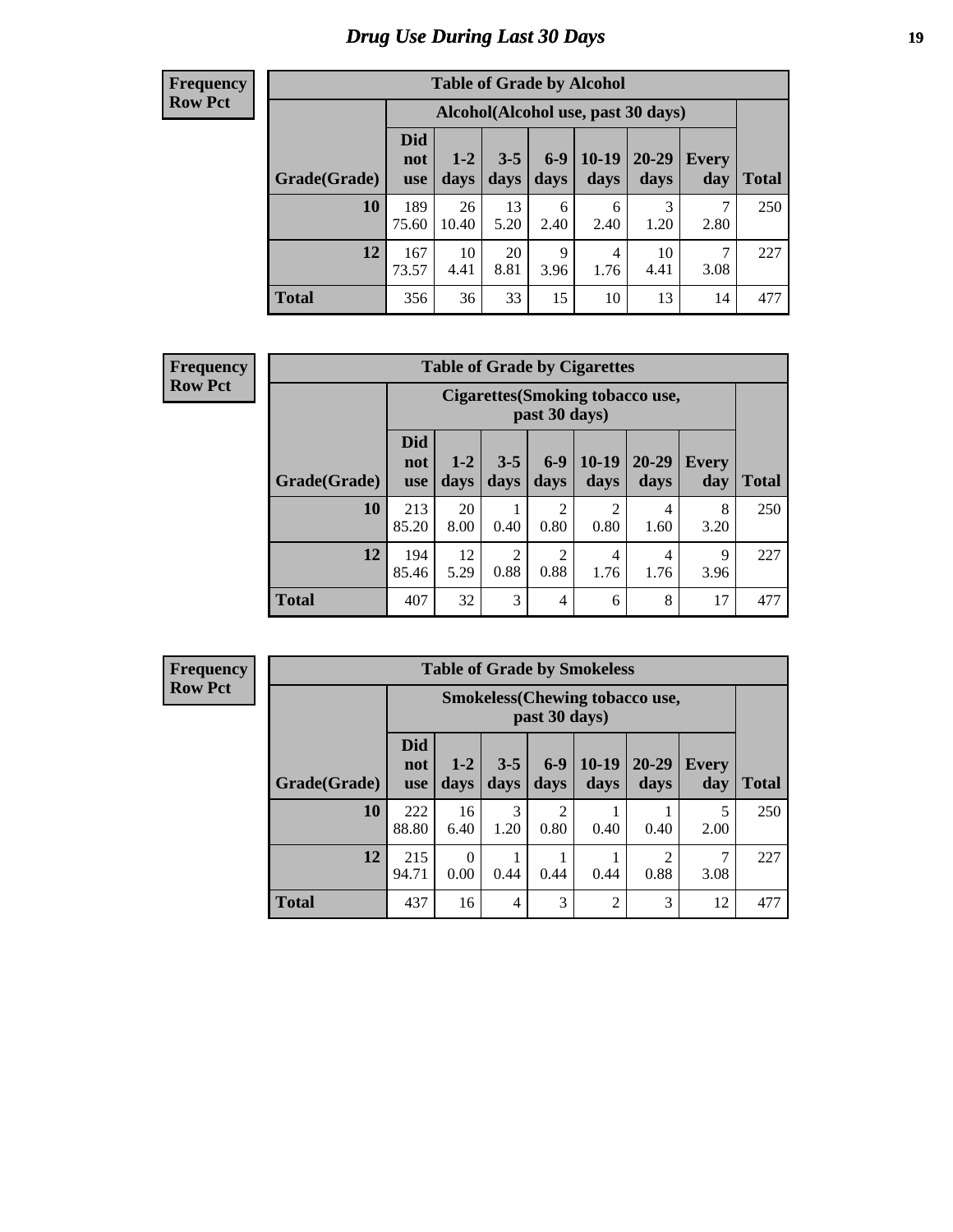#### **Frequency Row Pct**

| <b>Table of Grade by Marijuana</b> |                          |                                                                                                                      |           |           |           |                                         |           |     |  |  |
|------------------------------------|--------------------------|----------------------------------------------------------------------------------------------------------------------|-----------|-----------|-----------|-----------------------------------------|-----------|-----|--|--|
|                                    |                          |                                                                                                                      |           |           |           | Marijuana (Marijuana use, past 30 days) |           |     |  |  |
| Grade(Grade)                       | Did<br>not<br><b>use</b> | $6-9$<br>$10-19$<br>$20 - 29$<br>$3 - 5$<br>$1 - 2$<br>Every<br>days<br>days<br>days<br>Total<br>days<br>day<br>days |           |           |           |                                         |           |     |  |  |
| 10                                 | 223<br>89.20             | 11<br>4.40                                                                                                           | 3<br>1.20 | 4<br>1.60 | 3<br>1.20 | 0.40                                    | 5<br>2.00 | 250 |  |  |
| 12                                 | 203<br>89.43             | $\mathcal{L}$<br>$\overline{c}$<br>$\overline{c}$<br>3<br>3<br>0.88<br>0.88<br>3.08<br>3.08<br>1.32<br>1.32          |           |           |           |                                         |           |     |  |  |
| <b>Total</b>                       | 426                      | 18                                                                                                                   | 10        | 6         | 5         | 4                                       | 8         | 477 |  |  |

| Frequency      | <b>Table of Grade by Cocaine</b> |                                 |               |                                        |                     |              |  |  |  |
|----------------|----------------------------------|---------------------------------|---------------|----------------------------------------|---------------------|--------------|--|--|--|
| <b>Row Pct</b> |                                  |                                 |               | Cocaine (Cocaine use,<br>past 30 days) |                     |              |  |  |  |
|                | Grade(Grade)                     | <b>Did</b><br>not<br><b>use</b> | $1-2$<br>days | 20-29<br>days                          | <b>Every</b><br>day | <b>Total</b> |  |  |  |
|                | 10                               | 248<br>99.20                    | 0.40          | 0<br>0.00                              | 0.40                | 250          |  |  |  |
|                | 12                               | 225<br>99.12                    | 0<br>0.00     | 0.44                                   | 0.44                | 227          |  |  |  |
|                | <b>Total</b>                     | 473                             |               |                                        | $\overline{2}$      | 477          |  |  |  |

| Frequency      |              |                                 |                        | <b>Table of Grade by Inhalants</b>        |                |              |
|----------------|--------------|---------------------------------|------------------------|-------------------------------------------|----------------|--------------|
| <b>Row Pct</b> |              |                                 |                        | Inhalants (Inhalant use,<br>past 30 days) |                |              |
|                | Grade(Grade) | <b>Did</b><br>not<br><b>use</b> | $1 - 2$<br>days        | $20 - 29$<br>days                         | Every<br>day   | <b>Total</b> |
|                | 10           | 246<br>98.40                    | $\mathfrak{D}$<br>0.80 | 0.40                                      | 0.40           | 250          |
|                | 12           | 224<br>98.68                    | 0.44                   | 0.44                                      | 0.44           | 227          |
|                | <b>Total</b> | 470                             | 3                      | $\overline{2}$                            | $\overline{c}$ | 477          |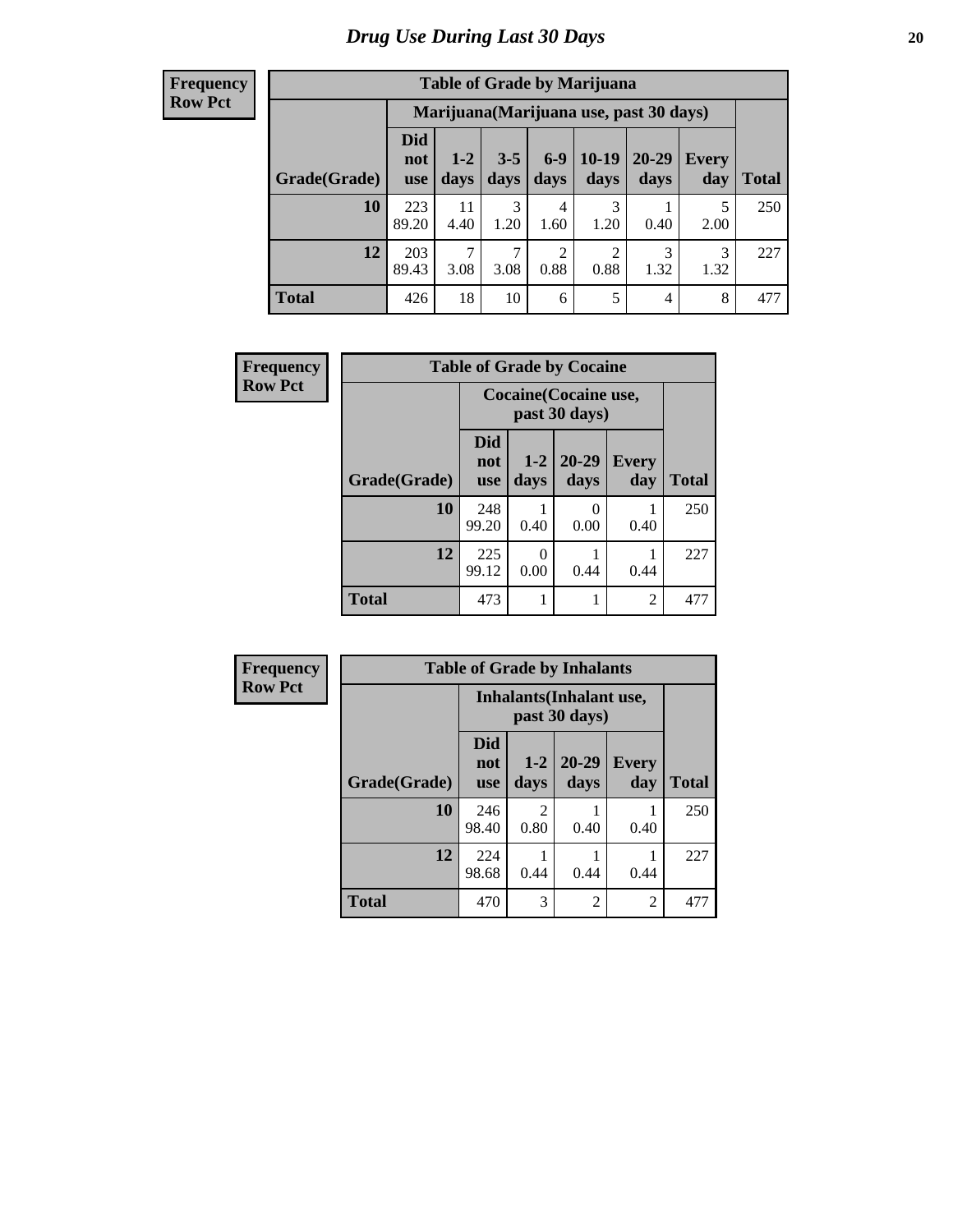# *Drug Use During Last 30 Days* **21**

| <b>Frequency</b> | <b>Table of Grade by Steroids</b> |                          |                                         |                                     |                     |              |  |
|------------------|-----------------------------------|--------------------------|-----------------------------------------|-------------------------------------|---------------------|--------------|--|
| <b>Row Pct</b>   |                                   |                          | Steroids (Steroid use,<br>past 30 days) |                                     |                     |              |  |
|                  | Grade(Grade)                      | Did<br>not<br><b>use</b> | $1 - 2$<br>days                         | $10-19$<br>days                     | <b>Every</b><br>day | <b>Total</b> |  |
|                  | 10                                | 248<br>99.20             | 0.40                                    | 0.00                                | 0.40                | 250          |  |
|                  | 12                                | 224<br>98.68             | 0<br>0.00                               | $\mathcal{D}_{\mathcal{L}}$<br>0.88 | 0.44                | 227          |  |
|                  | <b>Total</b>                      | 472                      |                                         | $\overline{2}$                      | $\overline{c}$      | 477          |  |

| Frequency      |              | <b>Table of Grade by Ecstasy</b><br>Ecstasy (Ecstasy use,<br>past 30 days) |                 |                  |                  |                        |       |
|----------------|--------------|----------------------------------------------------------------------------|-----------------|------------------|------------------|------------------------|-------|
| <b>Row Pct</b> |              |                                                                            |                 |                  |                  |                        |       |
|                | Grade(Grade) | <b>Did</b><br>not<br><b>use</b>                                            | $1 - 2$<br>days | $6 - 9$<br>days  | 10-19<br>days    | Every<br>day           | Total |
|                | 10           | 246<br>98.40                                                               | 0.40            | 2<br>0.80        | $\theta$<br>0.00 | 0.40                   | 250   |
|                | 12           | 223<br>98.24                                                               | 0.44            | $\theta$<br>0.00 | 0.44             | $\overline{2}$<br>0.88 | 227   |
|                | <b>Total</b> | 469                                                                        | $\overline{2}$  | 2                |                  | 3                      | 477   |

| <b>Frequency</b> | <b>Table of Grade by Meth</b> |                                                    |            |                     |              |  |  |
|------------------|-------------------------------|----------------------------------------------------|------------|---------------------|--------------|--|--|
| <b>Row Pct</b>   |                               | <b>Meth</b> (Methamphetamine<br>use, past 30 days) |            |                     |              |  |  |
|                  | Grade(Grade)                  | Did not<br><b>use</b>                              | $3-5$ days | <b>Every</b><br>day | <b>Total</b> |  |  |
|                  | 10                            | 249<br>99.60                                       | 0.00       | 0.40                | 250          |  |  |
|                  | 12                            | 225<br>99.12                                       | 0.44       | 0.44                | 227          |  |  |
|                  | <b>Total</b>                  | 474                                                |            | $\overline{2}$      | 477          |  |  |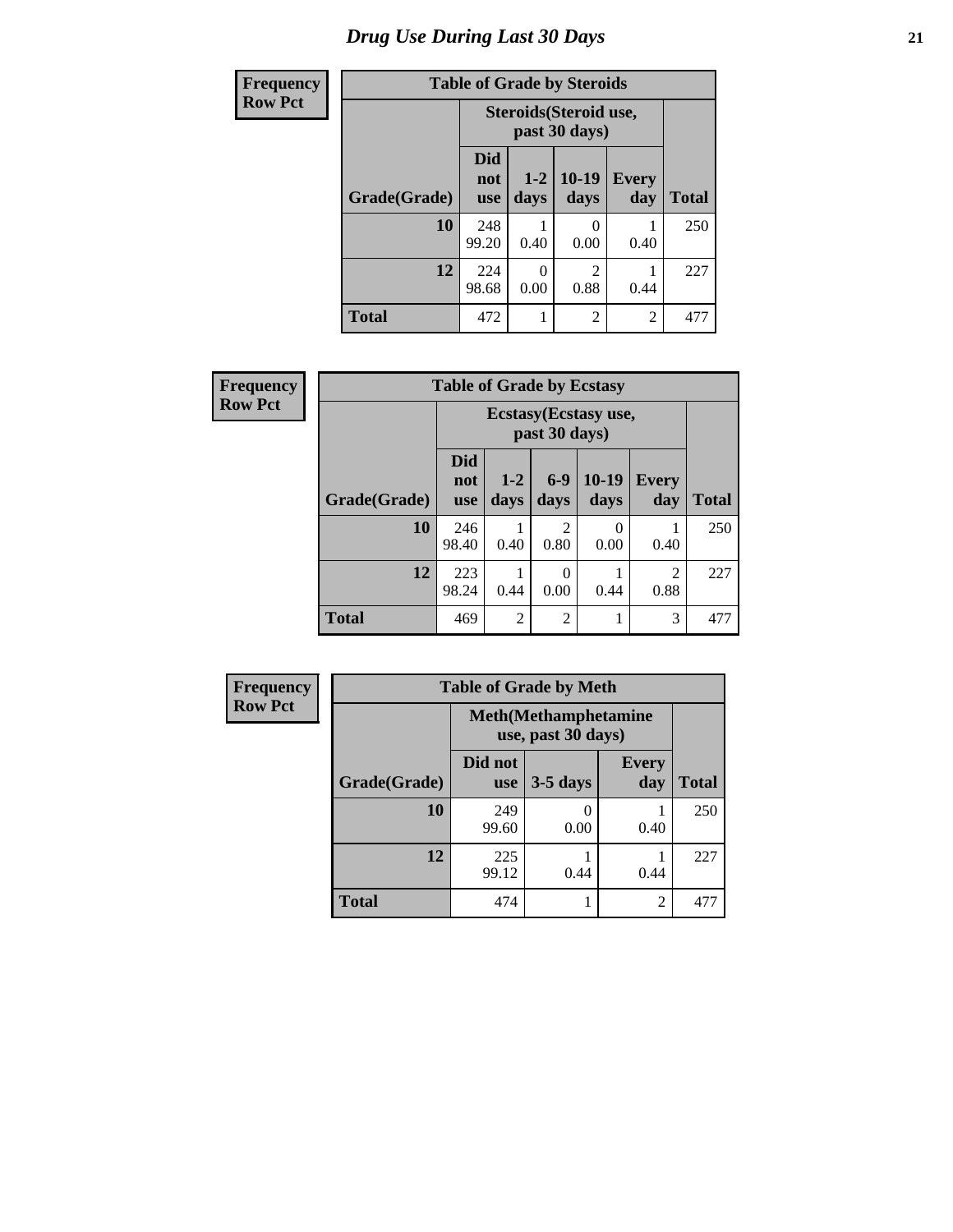# *Drug Use During Last 30 Days* **22**

| <b>Frequency</b> | <b>Table of Grade by Hallucinogens</b> |                       |                                                   |                   |                     |              |  |  |
|------------------|----------------------------------------|-----------------------|---------------------------------------------------|-------------------|---------------------|--------------|--|--|
| <b>Row Pct</b>   |                                        |                       | Hallucinogens (Hallucinogen use,<br>past 30 days) |                   |                     |              |  |  |
|                  | Grade(Grade)                           | <b>Did</b><br>not use | $6-9$<br>days                                     | $20 - 29$<br>days | <b>Every</b><br>day | <b>Total</b> |  |  |
|                  | 10                                     | 249<br>99.60          | 0.00                                              | 0<br>0.00         | 0.40                | 250          |  |  |
|                  | 12                                     | 224<br>98.68          | 0.44                                              | 0.44              | 0.44                | 227          |  |  |
|                  | <b>Total</b>                           | 473                   |                                                   | 1                 | $\overline{2}$      | 477          |  |  |

| <b>Frequency</b> |  |
|------------------|--|
| <b>Row Pct</b>   |  |

| <b>Table of Grade by Prescription</b> |                          |                                                                                                                                  |                        |      |                        |                  |      |     |  |
|---------------------------------------|--------------------------|----------------------------------------------------------------------------------------------------------------------------------|------------------------|------|------------------------|------------------|------|-----|--|
|                                       |                          | <b>Prescription</b> (Prescription drugs not<br>prescribed to me, past 30 days)                                                   |                        |      |                        |                  |      |     |  |
| Grade(Grade)                          | Did<br>not<br><b>use</b> | $6 - 9$<br>$10-19$<br>$3 - 5$<br>20-29<br>$1 - 2$<br><b>Every</b><br><b>Total</b><br>days<br>days<br>days<br>days<br>day<br>days |                        |      |                        |                  |      |     |  |
| 10                                    | 240<br>96.00             | 4<br>1.60                                                                                                                        | $\mathfrak{D}$<br>0.80 | 0.40 | $\mathfrak{D}$<br>0.80 | $\Omega$<br>0.00 | 0.40 | 250 |  |
| 12                                    | 219<br>96.48             | 2<br>$\theta$<br>0<br>4<br>0.88<br>0.00<br>0.00<br>0.44<br>0.44<br>1.76                                                          |                        |      |                        |                  |      |     |  |
| <b>Total</b>                          | 459                      | 5                                                                                                                                | 6                      | 1    | $\overline{2}$         |                  | 3    | 477 |  |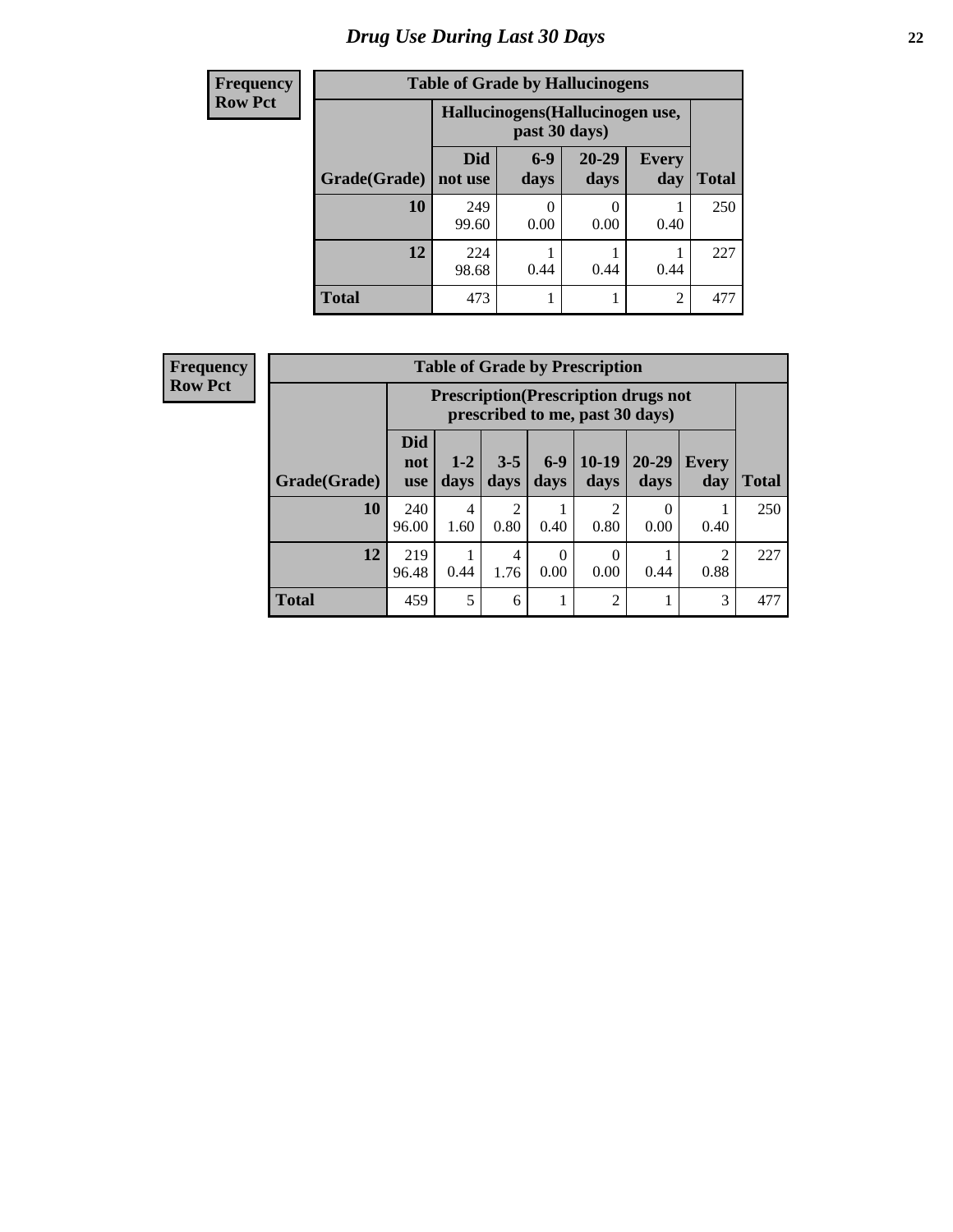| Frequency      | <b>Table of Alcoholease by Grade</b>              |                    |             |              |  |  |
|----------------|---------------------------------------------------|--------------------|-------------|--------------|--|--|
| <b>Col Pct</b> | <b>Alcoholease</b> (It is<br>easy to get alcohol) | Grade(Grade)<br>10 | 12          | <b>Total</b> |  |  |
|                | <b>Strongly Agree</b>                             | 64<br>25.60        | 97<br>42.73 | 161          |  |  |
|                | <b>Somewhat Agree</b>                             | 88<br>35.20        | 76<br>33.48 | 164          |  |  |
|                | <b>Somewhat Disagree</b>                          | 40<br>16.00        | 22<br>9.69  | 62           |  |  |
|                | <b>Strongly Disagree</b>                          | 58<br>23.20        | 32<br>14.10 | 90           |  |  |
|                | <b>Total</b>                                      | 250                | 227         | 477          |  |  |

| Frequency      |                                                          | <b>Table of Cigarettesease by Grade</b> |              |              |  |  |
|----------------|----------------------------------------------------------|-----------------------------------------|--------------|--------------|--|--|
| <b>Col Pct</b> | Cigarettesease (It is<br>easy to get smoking<br>tobacco) | Grade(Grade)<br>10                      | 12           | <b>Total</b> |  |  |
|                | <b>Strongly Agree</b>                                    | 90<br>36.00                             | 127<br>55.95 | 217          |  |  |
|                | <b>Somewhat Agree</b>                                    | 59<br>23.60                             | 50<br>22.03  | 109          |  |  |
|                | <b>Somewhat Disagree</b>                                 | 27<br>10.80                             | 12<br>5.29   | 39           |  |  |
|                | <b>Strongly Disagree</b>                                 | 74<br>29.60                             | 38<br>16.74  | 112          |  |  |
|                | <b>Total</b>                                             | 250                                     | 227          | 477          |  |  |

| Frequency      | <b>Table of Smokelessease by Grade</b>                         |                    |                    |     |  |  |  |  |  |
|----------------|----------------------------------------------------------------|--------------------|--------------------|-----|--|--|--|--|--|
| <b>Col Pct</b> | <b>Smokelessease</b> (It is<br>easy to get chewing<br>tobacco) | Grade(Grade)<br>10 | <b>Total</b>       |     |  |  |  |  |  |
|                | <b>Strongly Agree</b>                                          | 92<br>36.80        | 12<br>117<br>51.54 | 209 |  |  |  |  |  |
|                | <b>Somewhat Agree</b>                                          | 58<br>23.20        | 56<br>24.67        | 114 |  |  |  |  |  |
|                | <b>Somewhat Disagree</b>                                       | 28<br>11.20        | 11<br>4.85         | 39  |  |  |  |  |  |
|                | <b>Strongly Disagree</b>                                       | 72<br>28.80        | 43<br>18.94        | 115 |  |  |  |  |  |
|                | Total                                                          | 250                | 227                | 477 |  |  |  |  |  |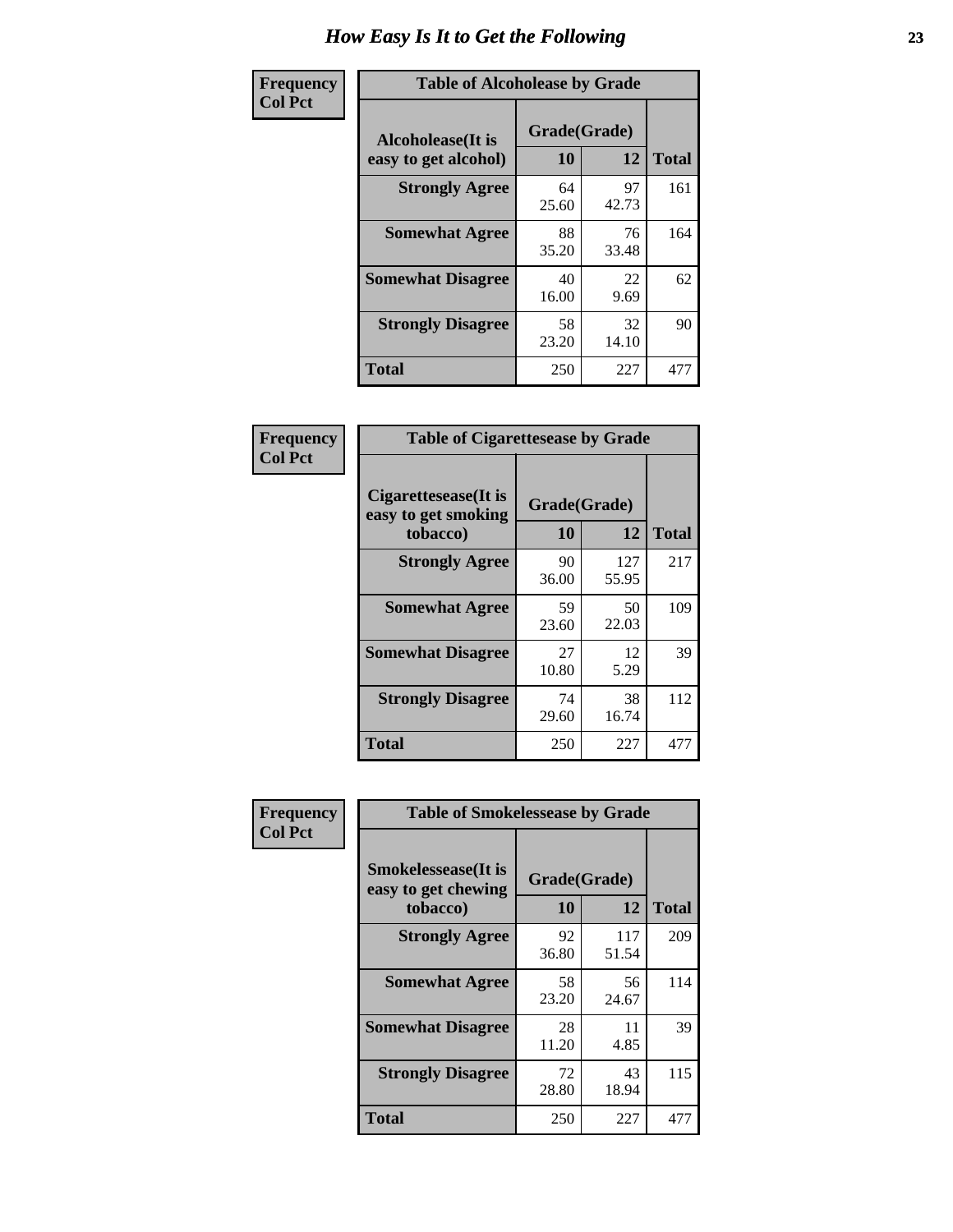| Frequency      | <b>Table of Marijuanaease by Grade</b>           |                    |             |              |  |  |  |  |  |  |
|----------------|--------------------------------------------------|--------------------|-------------|--------------|--|--|--|--|--|--|
| <b>Col Pct</b> | Marijuanaease(It is<br>easy to get<br>marijuana) | Grade(Grade)<br>10 | 12          | <b>Total</b> |  |  |  |  |  |  |
|                | <b>Strongly Agree</b>                            | 62<br>24.80        | 81<br>35.68 | 143          |  |  |  |  |  |  |
|                | <b>Somewhat Agree</b>                            | 64<br>25.60        | 56<br>24.67 | 120          |  |  |  |  |  |  |
|                | <b>Somewhat Disagree</b>                         | 37<br>14.80        | 31<br>13.66 | 68           |  |  |  |  |  |  |
|                | <b>Strongly Disagree</b>                         | 87<br>34.80        | 59<br>25.99 | 146          |  |  |  |  |  |  |
|                | <b>Total</b>                                     | 250                | 227         | 477          |  |  |  |  |  |  |

| <b>Table of Cocaineease by Grade</b> |              |             |              |  |  |  |  |  |  |
|--------------------------------------|--------------|-------------|--------------|--|--|--|--|--|--|
| <b>Cocaineease</b> (It is            | Grade(Grade) |             |              |  |  |  |  |  |  |
| easy to get cocaine)                 | 10           | 12          | <b>Total</b> |  |  |  |  |  |  |
| <b>Strongly Agree</b>                | 26<br>10.40  | 42<br>18.50 | 68           |  |  |  |  |  |  |
| <b>Somewhat Agree</b>                | 39<br>15.60  | 46<br>20.26 | 85           |  |  |  |  |  |  |
| <b>Somewhat Disagree</b>             | 40<br>16.00  | 44<br>19.38 | 84           |  |  |  |  |  |  |
| <b>Strongly Disagree</b>             | 145<br>58.00 | 95<br>41.85 | 240          |  |  |  |  |  |  |
| <b>Total</b>                         | 250          | 227         | 477          |  |  |  |  |  |  |

| Frequency      | <b>Table of Inhalantsease by Grade</b>                   |                    |             | <b>Total</b> |  |  |  |  |  |
|----------------|----------------------------------------------------------|--------------------|-------------|--------------|--|--|--|--|--|
| <b>Col Pct</b> | <b>Inhalantsease</b> (It is<br>easy to get<br>inhalants) | Grade(Grade)<br>10 | 12          |              |  |  |  |  |  |
|                | <b>Strongly Agree</b>                                    | 72<br>28.80        | 84<br>37.00 | 156          |  |  |  |  |  |
|                | <b>Somewhat Agree</b>                                    | 44<br>17.60        | 49<br>21.59 | 93           |  |  |  |  |  |
|                | <b>Somewhat Disagree</b>                                 | 29<br>11.60        | 23<br>10.13 | 52           |  |  |  |  |  |
|                | <b>Strongly Disagree</b>                                 | 105<br>42.00       | 71<br>31.28 | 176          |  |  |  |  |  |
|                | <b>Total</b>                                             | 250                | 227         | 477          |  |  |  |  |  |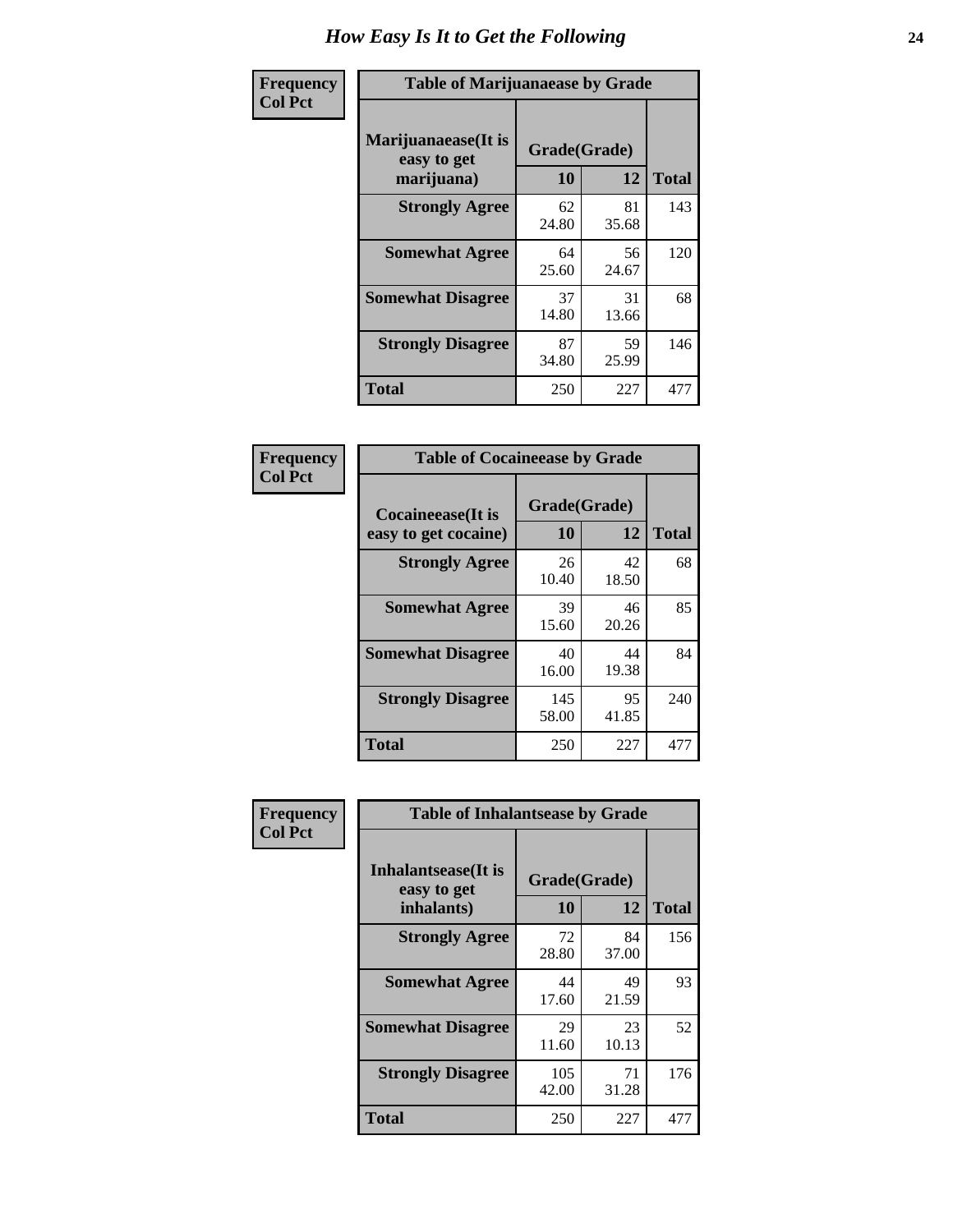| Frequency      | <b>Table of Steroidsease by Grade</b>               |                    |             |                               |  |  |  |
|----------------|-----------------------------------------------------|--------------------|-------------|-------------------------------|--|--|--|
| <b>Col Pct</b> | <b>Steroidsease</b> (It is<br>easy to get steroids) | Grade(Grade)<br>10 | 12          | <b>Total</b>                  |  |  |  |
|                | <b>Strongly Agree</b>                               | 27<br>10.80        | 37<br>16.30 | 64<br>82<br>100<br>231<br>477 |  |  |  |
|                | <b>Somewhat Agree</b>                               | 35<br>14.00        | 47<br>20.70 |                               |  |  |  |
|                | <b>Somewhat Disagree</b>                            | 53<br>21.20        | 47<br>20.70 |                               |  |  |  |
|                | <b>Strongly Disagree</b>                            | 135<br>54.00       | 96<br>42.29 |                               |  |  |  |
|                | <b>Total</b>                                        | 250                | 227         |                               |  |  |  |

| Frequency      | <b>Table of Ecstasyease by Grade</b>              |                    |             |              |
|----------------|---------------------------------------------------|--------------------|-------------|--------------|
| <b>Col Pct</b> | <b>Ecstasyease</b> (It is<br>easy to get ecstasy) | Grade(Grade)<br>10 | 12          | <b>Total</b> |
|                | <b>Strongly Agree</b>                             | 28<br>11.20        | 40<br>17.62 | 68           |
|                | <b>Somewhat Agree</b>                             | 35<br>14.00        | 42<br>18.50 | 77           |
|                | <b>Somewhat Disagree</b>                          | 45<br>18.00        | 48<br>21.15 | 93           |
|                | <b>Strongly Disagree</b>                          | 142<br>56.80       | 97<br>42.73 | 239          |
|                | <b>Total</b>                                      | 250                | 227         | 477          |

| Frequency      | <b>Table of Methease by Grade</b>                          |                    |              |              |
|----------------|------------------------------------------------------------|--------------------|--------------|--------------|
| <b>Col Pct</b> | <b>Methease</b> (It is easy<br>to get<br>methamphetamines) | Grade(Grade)<br>10 | 12           | <b>Total</b> |
|                | <b>Strongly Agree</b>                                      | 23<br>9.20         | 38<br>16.74  | 61           |
|                | <b>Somewhat Agree</b>                                      | 29<br>11.60        | 37<br>16.30  | 66           |
|                | <b>Somewhat Disagree</b>                                   | 45<br>18.00        | 49<br>21.59  | 94           |
|                | <b>Strongly Disagree</b>                                   | 153<br>61.20       | 103<br>45.37 | 256          |
|                | <b>Total</b>                                               | 250                | 227          | 477          |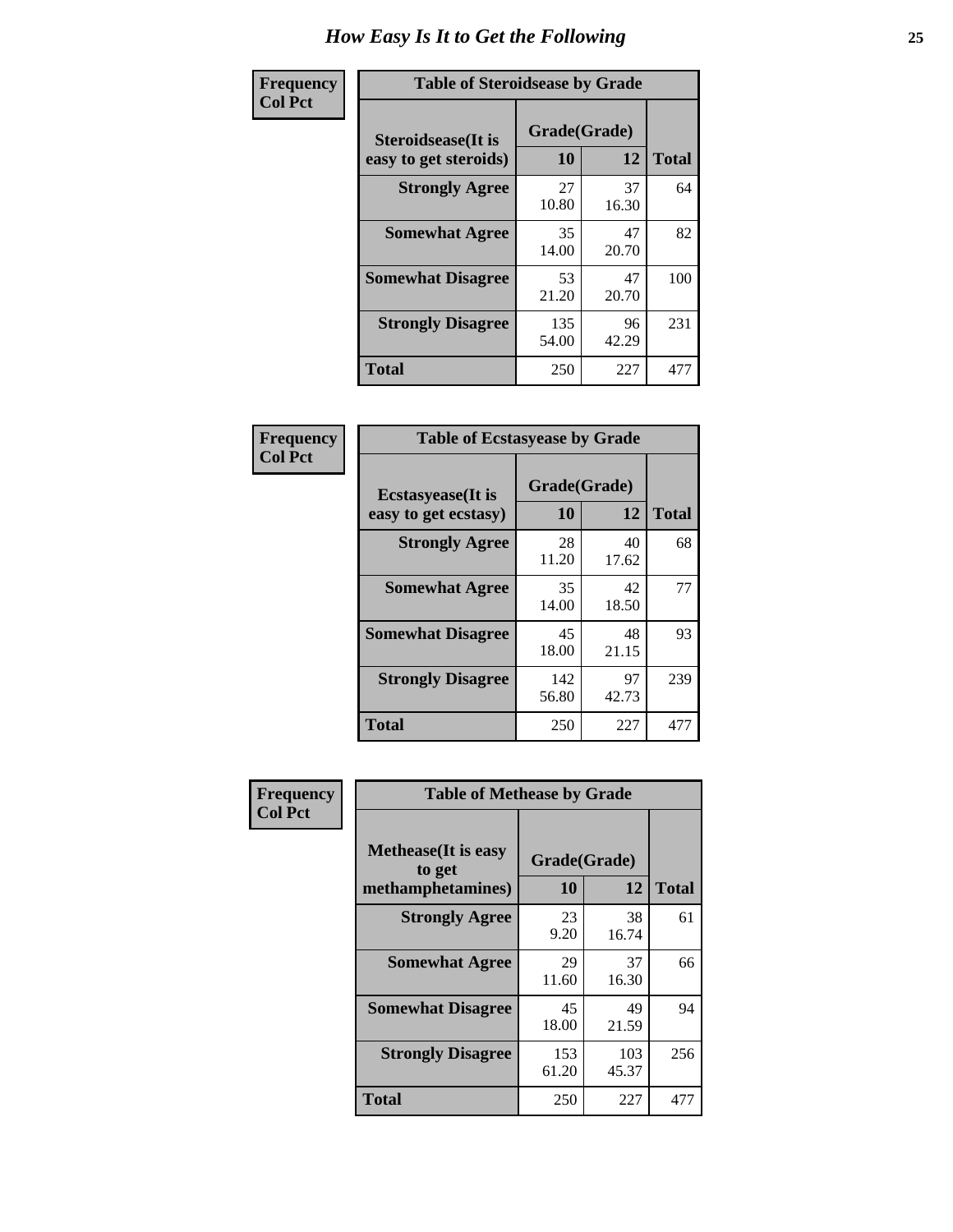| <b>Frequency</b> | <b>Table of Hallucinogensease by Grade</b>               |                    |              |              |  |  |  |  |  |
|------------------|----------------------------------------------------------|--------------------|--------------|--------------|--|--|--|--|--|
| <b>Col Pct</b>   | Hallucinogensease(It<br>is easy to get<br>hallucinogens) | Grade(Grade)<br>10 | 12           | <b>Total</b> |  |  |  |  |  |
|                  | <b>Strongly Agree</b>                                    | 30<br>12.00        | 37<br>16.30  | 67           |  |  |  |  |  |
|                  | <b>Somewhat Agree</b>                                    | 30<br>12.00        | 40<br>17.62  | 70           |  |  |  |  |  |
|                  | <b>Somewhat Disagree</b>                                 | 38<br>15.20        | 47<br>20.70  | 85           |  |  |  |  |  |
|                  | <b>Strongly Disagree</b>                                 | 152<br>60.80       | 103<br>45.37 | 255          |  |  |  |  |  |
|                  | <b>Total</b>                                             | 250                | 227          | 477          |  |  |  |  |  |

| Frequency<br>Col Pct |
|----------------------|
|                      |

| <b>Table of Prescriptionease by Grade</b>                                                |              |              |              |  |  |  |  |  |  |
|------------------------------------------------------------------------------------------|--------------|--------------|--------------|--|--|--|--|--|--|
| <b>Prescriptionease</b> (It<br>is easy to get<br>prescription drugs<br>not prescribed to |              | Grade(Grade) |              |  |  |  |  |  |  |
| me)                                                                                      | 10           | 12           | <b>Total</b> |  |  |  |  |  |  |
| <b>Strongly Agree</b>                                                                    | 69<br>27.60  | 90<br>39.65  | 159          |  |  |  |  |  |  |
| <b>Somewhat Agree</b>                                                                    | 45<br>18.00  | 50<br>22.03  | 95           |  |  |  |  |  |  |
| <b>Somewhat Disagree</b>                                                                 | 35<br>14.00  | 26<br>11.45  | 61           |  |  |  |  |  |  |
| <b>Strongly Disagree</b>                                                                 | 101<br>40.40 | 61<br>26.87  | 162          |  |  |  |  |  |  |
| Total                                                                                    | 250          | 227          | 477          |  |  |  |  |  |  |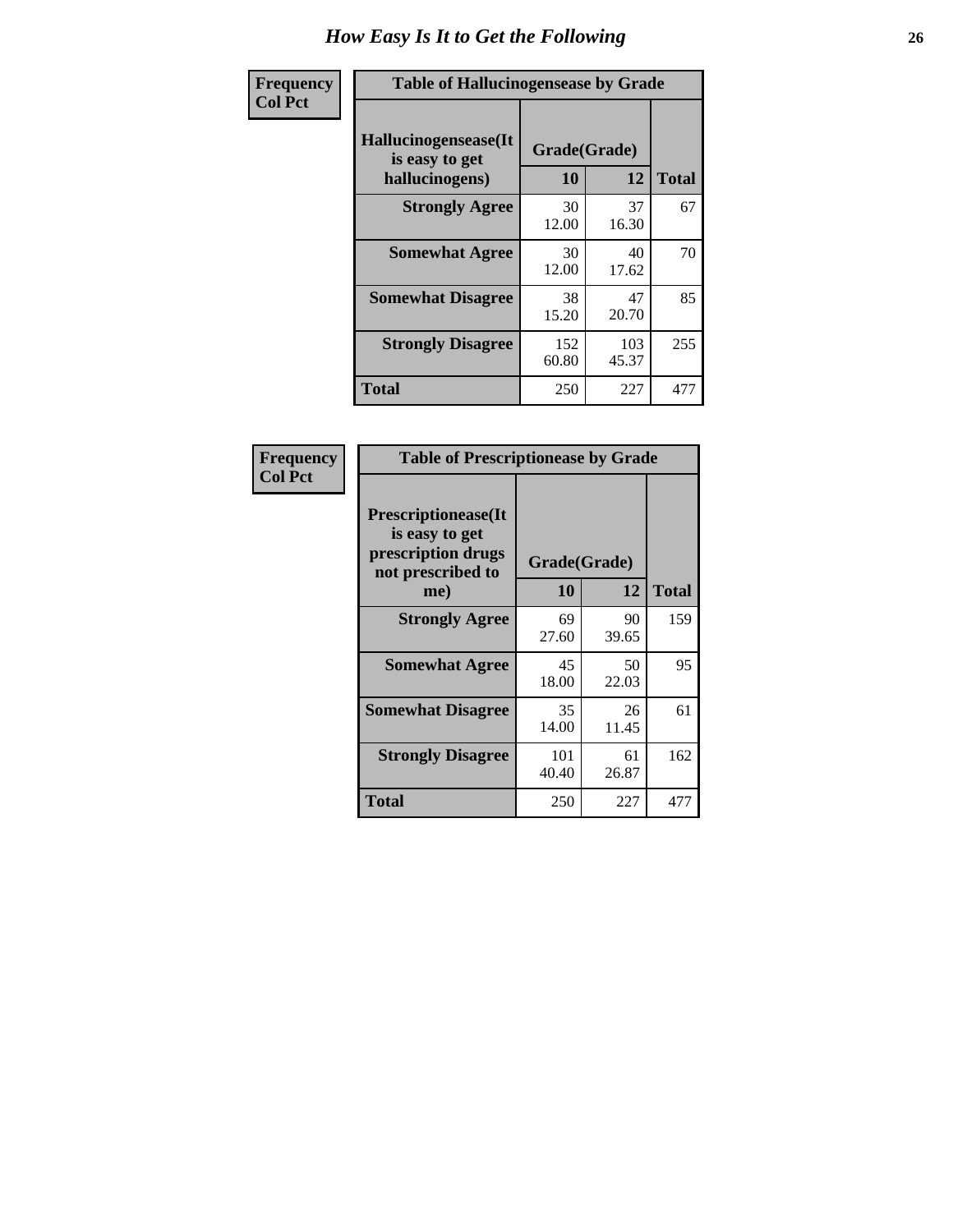#### *Age at Onset of Use* **27** *Results for "Age at Onset of Use" questions exclude students who said they did not use that substance*

| Frequency      | <b>Table of Grade by Alcoholinit</b> |                        |                                                  |           |                           |           |                      |             |             |             |                  |                       |              |
|----------------|--------------------------------------|------------------------|--------------------------------------------------|-----------|---------------------------|-----------|----------------------|-------------|-------------|-------------|------------------|-----------------------|--------------|
| <b>Row Pct</b> |                                      |                        | Alcoholinit (I started using alcohol when I was) |           |                           |           |                      |             |             |             |                  |                       |              |
|                | Grade(Grade)                         | <b>8 or</b><br>younger | $\boldsymbol{9}$                                 | <b>10</b> | $\bf 11$                  | 12        | 13                   | 14          | 15          | <b>16</b>   | 17               | <b>18 or</b><br>older | <b>Total</b> |
|                | 10                                   | 10<br>10.64            | 4.26                                             | 6<br>6.38 | 11<br>11.70               | 9         | 12<br>$9.57$   12.77 | 20<br>21.28 | 15<br>15.96 | 7.45        | $\theta$<br>0.00 | $\theta$<br>0.00      | 94           |
|                | 12                                   | 3<br>3.23              | 1.08                                             | 3<br>3.23 | $\Omega$<br>0.00          | 6<br>6.45 | 16<br>17.20          | 16<br>17.20 | 14<br>15.05 | 21<br>22.58 | 12<br>12.90      | 1.08                  | 93           |
|                | <b>Total</b>                         | 13                     | 5                                                | 9         | 11                        | 15        | 28                   | 36          | 29          | 28          | 12               |                       | 187          |
|                |                                      |                        |                                                  |           | Frequency Missing $= 290$ |           |                      |             |             |             |                  |                       |              |

| <b>Frequency</b> | <b>Table of Grade by Cigarettesinit</b><br>Cigarettesinit(I started smoking tobacco when I was) |                        |                  |           |      |            |                                |            |             |             |                        |                       |       |
|------------------|-------------------------------------------------------------------------------------------------|------------------------|------------------|-----------|------|------------|--------------------------------|------------|-------------|-------------|------------------------|-----------------------|-------|
| <b>Row Pct</b>   |                                                                                                 |                        |                  |           |      |            |                                |            |             |             |                        |                       |       |
|                  | Grade(Grade)                                                                                    | <b>8 or</b><br>vounger | 9                | 10        | 11   | 12         | 13                             | 14         | 15          | 16          | 17                     | <b>18 or</b><br>older | Total |
|                  | 10                                                                                              | 6<br>10.34             | 8<br>13.79       | 4<br>6.90 | 8.62 | 9<br>15.52 | $\overline{7}$<br>12.07        | 8<br>13.79 | 10<br>17.24 | 1.72        | $\overline{0}$<br>0.00 | $\Omega$<br>0.00      | 58    |
|                  | 12                                                                                              | 3<br>6.00              | $\theta$<br>0.00 | 2.00      | 2.00 | 6<br>12.00 | 6<br>12.00                     | 8<br>16.00 | 14.00       | 11<br>22.00 | 5<br>10.00             | ↑<br>4.00             | 50    |
|                  | <b>Total</b>                                                                                    | 9                      | 8                | 5         | 6    | 15         | 13                             | 16         | 17          | 12          | 5                      | 2                     | 108   |
|                  |                                                                                                 |                        |                  |           |      |            | <b>Frequency Missing = 369</b> |            |             |             |                        |                       |       |

**Frequency Row Pct**

| <b>Table of Grade by Smokelessinit</b> |                 |                                                     |            |               |            |                           |                  |                         |                |                       |              |
|----------------------------------------|-----------------|-----------------------------------------------------|------------|---------------|------------|---------------------------|------------------|-------------------------|----------------|-----------------------|--------------|
|                                        |                 | Smokelessinit(I started chewing tobacco when I was) |            |               |            |                           |                  |                         |                |                       |              |
| Grade(Grade)                           | 8 or<br>younger | 9                                                   | <b>10</b>  | 12            | 13         | <b>14</b>                 | 15               | <b>16</b>               | 17             | <b>18 or</b><br>older | <b>Total</b> |
| 10                                     | 2.94            | 3<br>8.82                                           | 4<br>11.76 | 6<br>17.65    | 3<br>8.82  | 10<br>29.41               | 14.71            | 2<br>5.88               | 0<br>0.00      | 0.00                  | 34           |
| 12                                     | 2<br>13.33      | $\Omega$<br>0.00                                    | 6.67       | 6.67          | 4<br>26.67 | 2<br>13.33                | $\Omega$<br>0.00 | $\overline{2}$<br>13.33 | 2<br>13.33     | 6.67                  | 15           |
| <b>Total</b>                           | 3               | 3                                                   | 5          | $\mathcal{I}$ | 7          | 12                        | 5                | 4                       | $\overline{2}$ |                       | 49           |
|                                        |                 |                                                     |            |               |            | Frequency Missing $= 428$ |                  |                         |                |                       |              |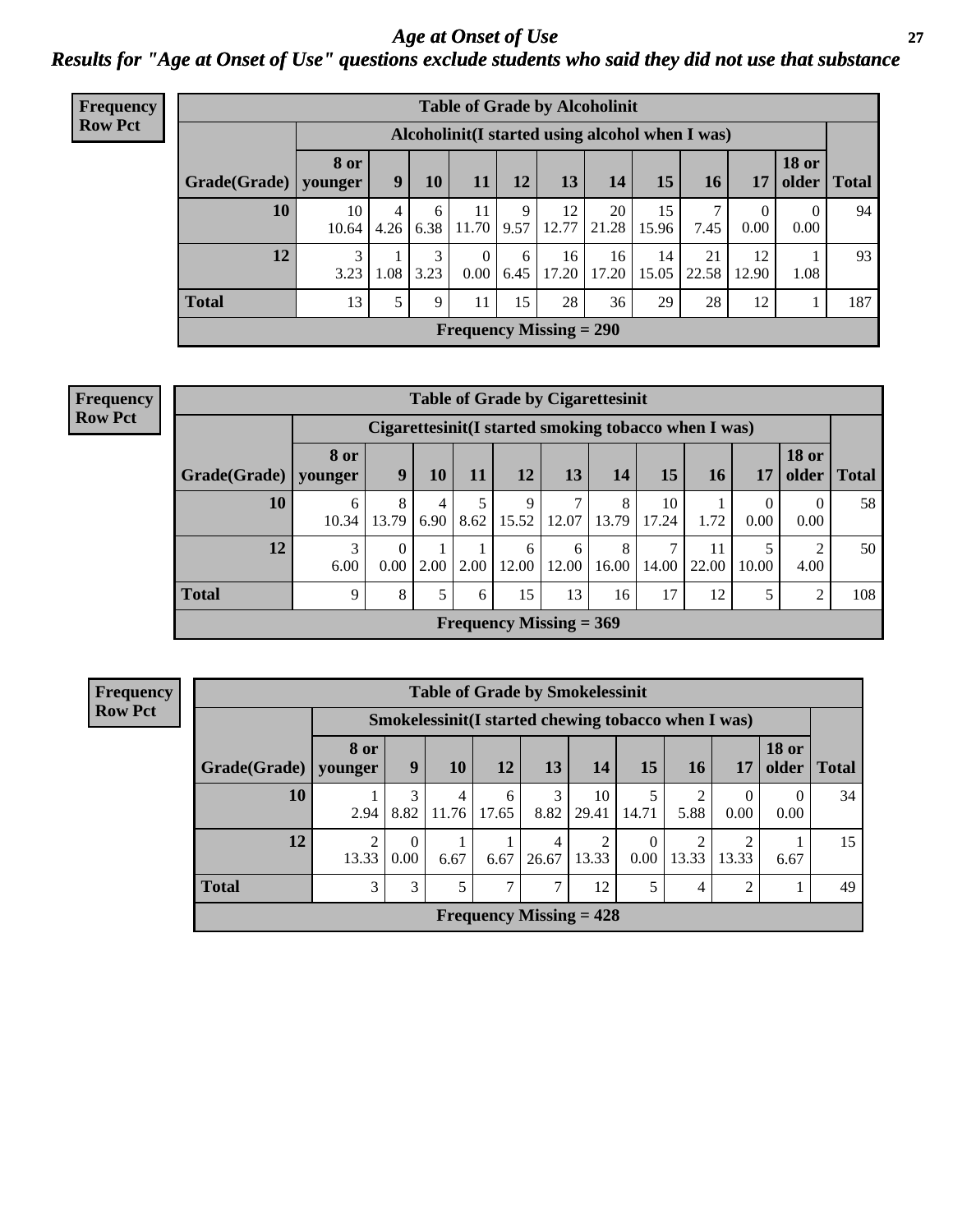#### *Age at Onset of Use* **28**

*Results for "Age at Onset of Use" questions exclude students who said they did not use that substance*

| Frequency      | <b>Table of Grade by Marijuanainit</b> |                        |                                                      |           |                      |            |                           |             |             |           |                  |              |
|----------------|----------------------------------------|------------------------|------------------------------------------------------|-----------|----------------------|------------|---------------------------|-------------|-------------|-----------|------------------|--------------|
| <b>Row Pct</b> |                                        |                        | Marijuanainit (I started using marijuana when I was) |           |                      |            |                           |             |             |           |                  |              |
|                | Grade(Grade)                           | <b>8 or</b><br>younger | 9                                                    | 10        | 11                   | <b>12</b>  | 13                        | 14          | 15          | 16        | 17               | <b>Total</b> |
|                | 10                                     | $\theta$<br>0.00       | $\Omega$<br>0.00                                     | 3<br>6.67 | 2<br>4.44            | 6<br>13.33 | 3<br>6.67                 | 17<br>37.78 | 10<br>22.22 | 4<br>8.89 | $\Omega$<br>0.00 | 45           |
|                | 12                                     | 2<br>4.55              | 2.27                                                 | 2.27      | $\theta$<br>$0.00\,$ | 11.36      | 6<br>13.64                | 12<br>27.27 | 9<br>20.45  | ◠<br>4.55 | 6<br>13.64       | 44           |
|                | <b>Total</b>                           | 2                      |                                                      | 4         | 2                    | 11         | 9                         | 29          | 19          | 6         | 6                | 89           |
|                |                                        |                        |                                                      |           |                      |            | Frequency Missing $=$ 388 |             |             |           |                  |              |

| Frequency      | <b>Table of Grade by Cocaineinit</b> |                                                            |          |           |           |              |
|----------------|--------------------------------------|------------------------------------------------------------|----------|-----------|-----------|--------------|
| <b>Row Pct</b> |                                      | <b>Cocaineinit</b> (I started using<br>cocaine when I was) |          |           |           |              |
|                | Grade(Grade)                         | 8 or<br>younger                                            | 13       | <b>16</b> | <b>17</b> | <b>Total</b> |
|                | 10                                   | 0                                                          | $\theta$ | 0         | 0         |              |
|                | 12                                   | 25.00                                                      | 25.00    | 25.00     | 25.00     | 4            |
|                | <b>Total</b>                         |                                                            |          |           |           | 4            |
|                |                                      | Frequency Missing $= 473$                                  |          |           |           |              |

| <b>Frequency</b> |
|------------------|
| <b>Row Pct</b>   |

| <b>Table of Grade by Inhalantsinit</b> |                 |                                                         |                           |                         |       |       |              |  |
|----------------------------------------|-----------------|---------------------------------------------------------|---------------------------|-------------------------|-------|-------|--------------|--|
|                                        |                 | Inhalantsinit (I started using inhalants<br>when I was) |                           |                         |       |       |              |  |
| Grade(Grade)                           | 8 or<br>younger | <b>10</b>                                               | 13                        | 14                      | 15    | 16    | <b>Total</b> |  |
| 10                                     | 0.00            | 33.33                                                   | 0<br>0.00                 | $\overline{2}$<br>66.67 | 0.00  | 0.00  |              |  |
| 12                                     | 25.00           | $\Omega$<br>0.00                                        | 25.00                     | 0<br>0.00               | 25.00 | 25.00 |              |  |
| <b>Total</b>                           | $\overline{2}$  |                                                         |                           |                         |       |       |              |  |
|                                        |                 |                                                         | Frequency Missing $= 470$ |                         |       |       |              |  |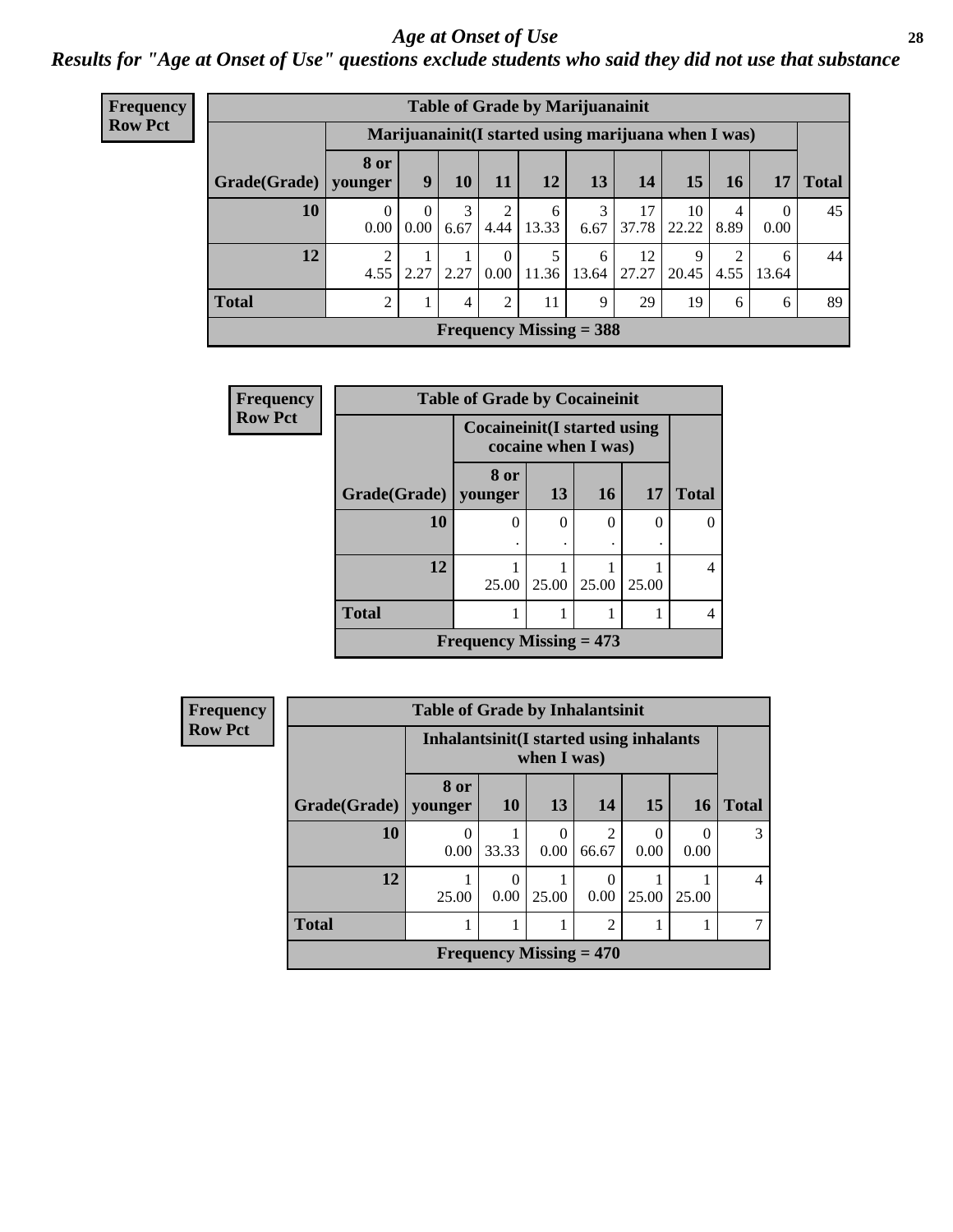#### *Age at Onset of Use* **29**

*Results for "Age at Onset of Use" questions exclude students who said they did not use that substance*

| <b>Frequency</b> | <b>Table of Grade by Steroidsinit</b> |                                             |                                                             |           |       |                |  |  |
|------------------|---------------------------------------|---------------------------------------------|-------------------------------------------------------------|-----------|-------|----------------|--|--|
| <b>Row Pct</b>   |                                       |                                             | <b>Steroidsinit(I started using</b><br>steroids when I was) |           |       |                |  |  |
|                  | Grade(Grade)                          | 8 or<br>younger                             | 13                                                          | 16        | 17    | <b>Total</b>   |  |  |
|                  | 10                                    | 2<br>100.00                                 | 0<br>0.00                                                   | 0<br>0.00 | 0.00  | $\mathfrak{D}$ |  |  |
|                  | 12                                    | 25.00                                       | 25.00                                                       | 25.00     | 25.00 |                |  |  |
|                  | <b>Total</b>                          | 3                                           |                                                             |           |       | 6              |  |  |
|                  |                                       | <b>Frequency Missing <math>= 471</math></b> |                                                             |           |       |                |  |  |

| Frequency      | <b>Table of Grade by Ecstasyinit</b> |           |                                                            |                        |            |                       |              |  |
|----------------|--------------------------------------|-----------|------------------------------------------------------------|------------------------|------------|-----------------------|--------------|--|
| <b>Row Pct</b> |                                      |           | <b>Ecstasyinit</b> (I started using<br>ecstasy when I was) |                        |            |                       |              |  |
|                | Grade(Grade)                         | 12        | 13                                                         | 15                     | <b>16</b>  | <b>18 or</b><br>older | <b>Total</b> |  |
|                | 10                                   | 33.33     | 0<br>0.00                                                  | 0<br>0.00              | 2<br>66.67 | 0.00                  |              |  |
|                | 12                                   | 0<br>0.00 | $\overline{2}$<br>33.33                                    | $\mathcal{L}$<br>33.33 | 16.67      | 16.67                 | 6            |  |
|                | <b>Total</b>                         |           | $\overline{2}$                                             | 2                      | 3          |                       | 9            |  |
|                | Frequency Missing $= 468$            |           |                                                            |                        |            |                       |              |  |

| Frequency      | <b>Table of Grade by Methinit</b> |                                                                       |       |                |  |  |  |  |
|----------------|-----------------------------------|-----------------------------------------------------------------------|-------|----------------|--|--|--|--|
| <b>Row Pct</b> |                                   | <b>Methinit(I started</b><br>using<br>methamphetamines<br>when I was) |       |                |  |  |  |  |
|                | Grade(Grade)                      | 9                                                                     | 13    | <b>Total</b>   |  |  |  |  |
|                | 10                                | $\Omega$                                                              | ∩     | 0              |  |  |  |  |
|                | 12                                | 50.00                                                                 | 50.00 | $\overline{2}$ |  |  |  |  |
|                | <b>Total</b>                      |                                                                       |       | $\overline{2}$ |  |  |  |  |
|                | Frequency Missing $= 475$         |                                                                       |       |                |  |  |  |  |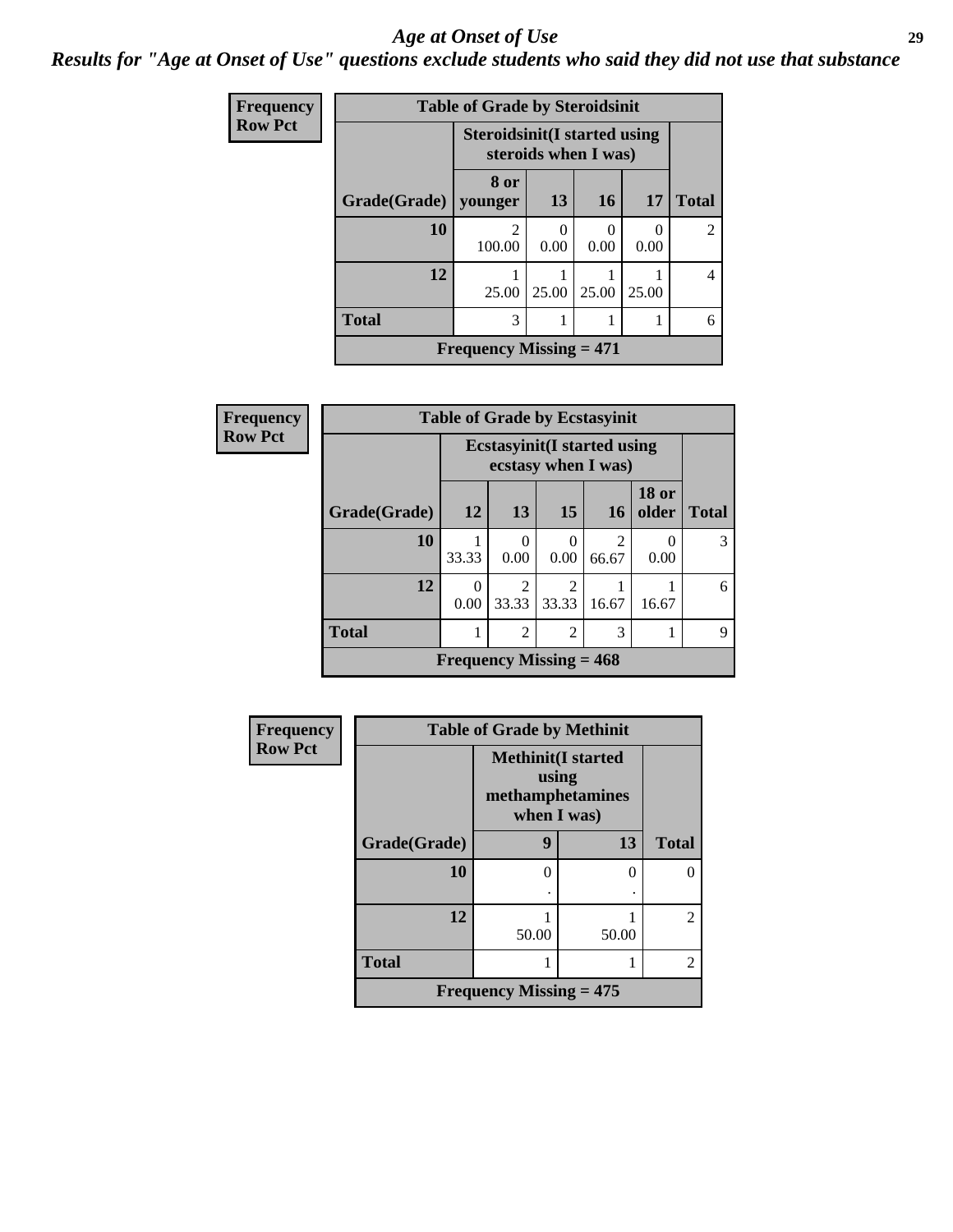#### Age at Onset of Use **30**

*Results for "Age at Onset of Use" questions exclude students who said they did not use that substance*

| Frequency      |              | <b>Table of Grade by Hallucinogensinit</b> |                                                                      |           |                |  |
|----------------|--------------|--------------------------------------------|----------------------------------------------------------------------|-----------|----------------|--|
| <b>Row Pct</b> |              |                                            | Hallucinogensinit(I<br>started using<br>hallucinogens when I<br>was) |           |                |  |
|                | Grade(Grade) | 8 or<br>younger                            | 13                                                                   | <b>16</b> | <b>Total</b>   |  |
|                | 10           | 0.00                                       | 50.00                                                                | 50.00     | $\mathfrak{D}$ |  |
|                | 12           | 33.33                                      | 33.33                                                                | 33.33     | 3              |  |
|                | <b>Total</b> |                                            | 5                                                                    |           |                |  |
|                |              | Frequency Missing $= 472$                  |                                                                      |           |                |  |

| Frequency      | <b>Table of Grade by Prescriptioninit</b> |                 |                                                                                          |                           |                  |      |            |            |            |                                      |              |
|----------------|-------------------------------------------|-----------------|------------------------------------------------------------------------------------------|---------------------------|------------------|------|------------|------------|------------|--------------------------------------|--------------|
| <b>Row Pct</b> |                                           |                 | Prescriptioninit (I started using prescription drugs not<br>prescribed to me when I was) |                           |                  |      |            |            |            |                                      |              |
|                | Grade(Grade)                              | 8 or<br>younger | <b>10</b>                                                                                | 11                        | 12               | 13   | 14         | 15         | 16         | 17                                   | <b>Total</b> |
|                | 10                                        | 3<br>20.00      | 6.67                                                                                     | 6.67                      | 6.67             | 0.00 | 6<br>40.00 | 3<br>20.00 | 0<br>0.00  | 0<br>0.00                            | 15           |
|                | 12                                        | ◠<br>12.50      | $\overline{2}$<br>12.50                                                                  | $\Omega$<br>$0.00\vert$   | $\Omega$<br>0.00 | 6.25 | 6.25       | 2<br>12.50 | 6<br>37.50 | $\mathcal{D}_{\mathcal{A}}$<br>12.50 | 16           |
|                | <b>Total</b>                              | 5               | 3                                                                                        |                           |                  |      | ⇁          | 5          | 6          | 2                                    | 31           |
|                |                                           |                 |                                                                                          | Frequency Missing $= 446$ |                  |      |            |            |            |                                      |              |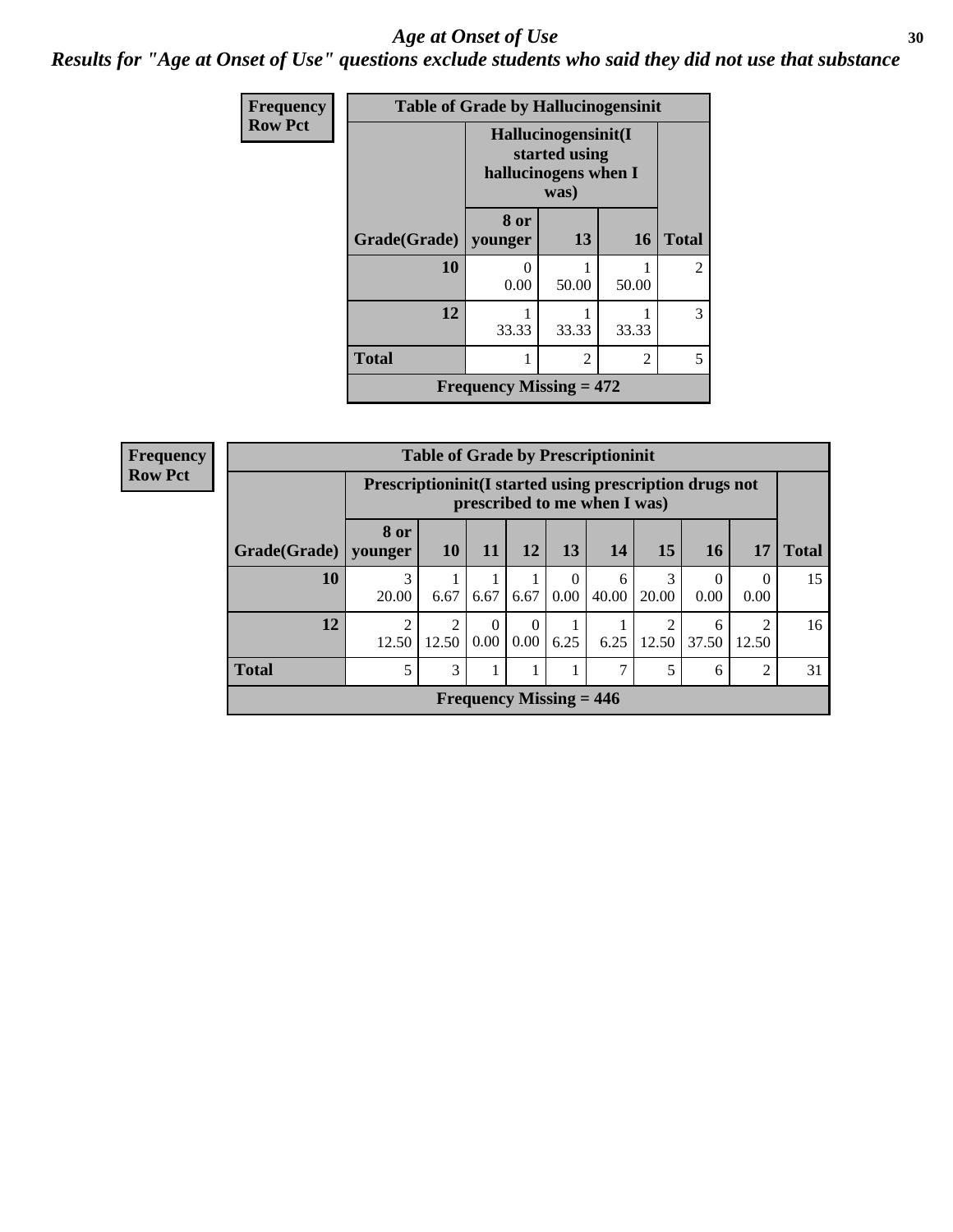| Frequency      | <b>Table of Alcoholharm by Grade</b>          |                    |              |              |  |  |  |
|----------------|-----------------------------------------------|--------------------|--------------|--------------|--|--|--|
| <b>Col Pct</b> | Alcoholharm(I<br>think alcohol is<br>harmful) | Grade(Grade)<br>10 | 12           | <b>Total</b> |  |  |  |
|                | <b>Strongly Agree</b>                         | 133<br>53.20       | 115<br>50.66 | 248          |  |  |  |
|                | <b>Somewhat Agree</b>                         | 56<br>22.40        | 69<br>30.40  | 125          |  |  |  |
|                | <b>Somewhat Disagree</b>                      | 34<br>13.60        | 27<br>11.89  | 61           |  |  |  |
|                | <b>Strongly Disagree</b>                      | 27<br>10.80        | 16<br>7.05   | 43           |  |  |  |
|                | <b>Total</b>                                  | 250                | 227          | 477          |  |  |  |

| <b>Table of Cigarettesharm by Grade</b>                  |                    |              |              |  |  |  |  |  |
|----------------------------------------------------------|--------------------|--------------|--------------|--|--|--|--|--|
| Cigarettesharm(I<br>think smoking<br>tobacco is harmful) | Grade(Grade)<br>10 | 12           | <b>Total</b> |  |  |  |  |  |
| <b>Strongly Agree</b>                                    | 196<br>78.40       | 180<br>79.30 | 376          |  |  |  |  |  |
| <b>Somewhat Agree</b>                                    | 24<br>9.60         | 33<br>14.54  | 57           |  |  |  |  |  |
| <b>Somewhat Disagree</b>                                 | 8<br>3.20          | 5<br>2.20    | 13           |  |  |  |  |  |
| <b>Strongly Disagree</b>                                 | 22<br>8.80         | 9<br>3.96    | 31           |  |  |  |  |  |
| <b>Total</b>                                             | 250                | 227          | 477          |  |  |  |  |  |

| Frequency      | <b>Table of Smokelessharm by Grade</b>                  |                    |                    |     |
|----------------|---------------------------------------------------------|--------------------|--------------------|-----|
| <b>Col Pct</b> | Smokelessharm(I<br>think chewing<br>tobacco is harmful) | Grade(Grade)<br>10 | <b>Total</b>       |     |
|                | <b>Strongly Agree</b>                                   | 187<br>74.80       | 12<br>178<br>78.41 | 365 |
|                | <b>Somewhat Agree</b>                                   | 28<br>11.20        | 30<br>13.22        | 58  |
|                | <b>Somewhat Disagree</b>                                | 11<br>4.40         | 7<br>3.08          | 18  |
|                | <b>Strongly Disagree</b>                                | 24<br>9.60         | 12<br>5.29         | 36  |
|                | <b>Total</b>                                            | 250                | 227                | 477 |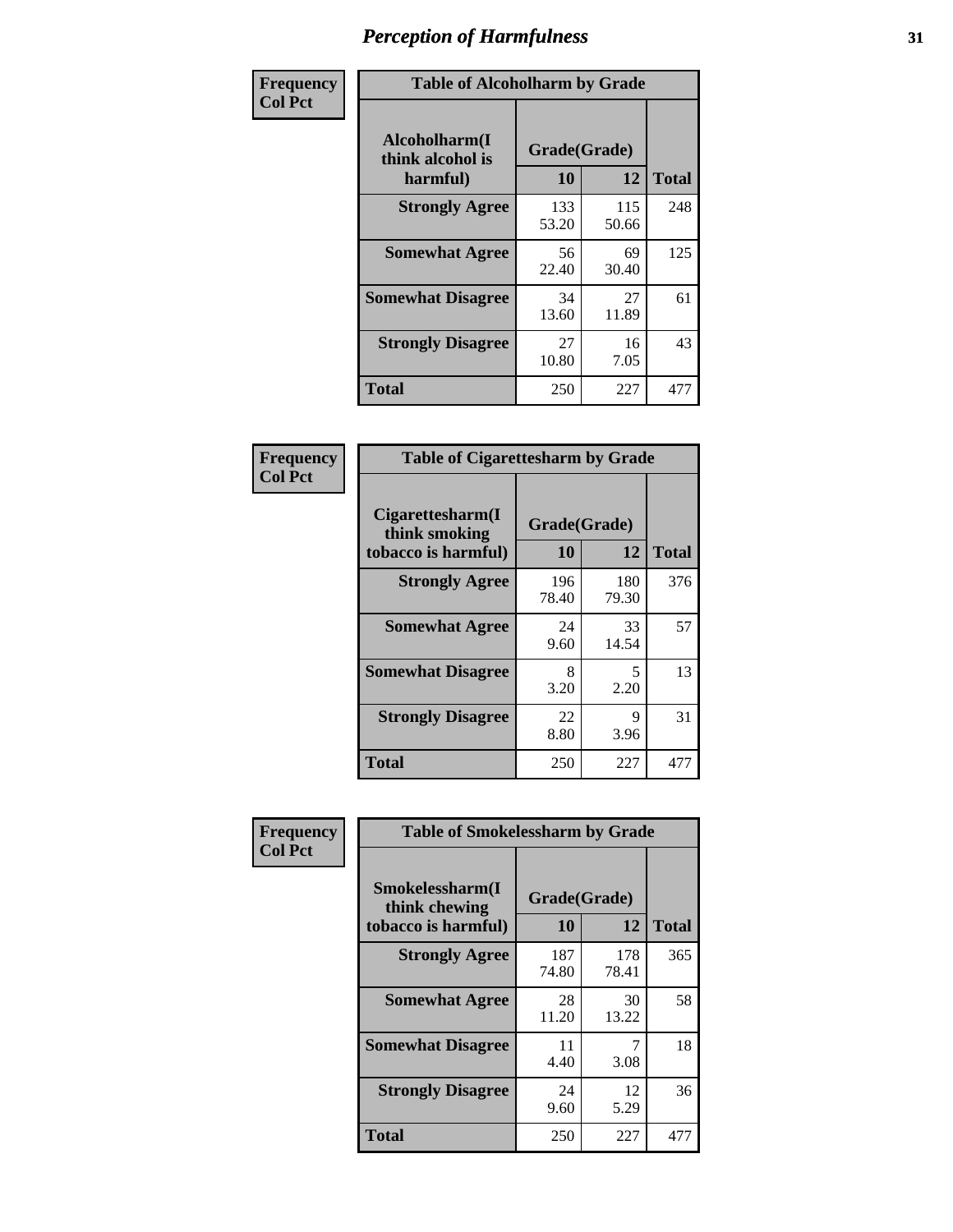| Frequency      |                                                   | <b>Table of Marijuanaharm by Grade</b> |              |              |  |
|----------------|---------------------------------------------------|----------------------------------------|--------------|--------------|--|
| <b>Col Pct</b> | Marijuanaharm(I<br>think marijuana is<br>harmful) | Grade(Grade)<br>10                     | 12           | <b>Total</b> |  |
|                | <b>Strongly Agree</b>                             | 178<br>71.20                           | 158<br>69.60 | 336          |  |
|                | <b>Somewhat Agree</b>                             | 20<br>8.00                             | 24<br>10.57  | 44           |  |
|                | <b>Somewhat Disagree</b>                          | 13<br>5.20                             | 17<br>7.49   | 30           |  |
|                | <b>Strongly Disagree</b>                          | 39<br>15.60                            | 28<br>12.33  | 67           |  |
|                | <b>Total</b>                                      | 250                                    | 227          | 477          |  |

| <b>Table of Cocaineharm by Grade</b>          |                    |              |              |  |
|-----------------------------------------------|--------------------|--------------|--------------|--|
| Cocaineharm(I<br>think cocaine is<br>harmful) | Grade(Grade)<br>10 | 12           | <b>Total</b> |  |
| <b>Strongly Agree</b>                         | 221<br>88.40       | 203<br>89.43 | 424          |  |
| <b>Somewhat Agree</b>                         | 6<br>2.40          | 10<br>4.41   | 16           |  |
| <b>Somewhat Disagree</b>                      | 4<br>1.60          | 0.44         | 5            |  |
| <b>Strongly Disagree</b>                      | 19<br>7.60         | 13<br>5.73   | 32           |  |
| <b>Total</b>                                  | 250                | 227          | 477          |  |

| Frequency      | <b>Table of Inhalantsharm by Grade</b>             |                    |              |              |
|----------------|----------------------------------------------------|--------------------|--------------|--------------|
| <b>Col Pct</b> | Inhalantsharm(I<br>think inhalants are<br>harmful) | Grade(Grade)<br>10 | 12           | <b>Total</b> |
|                | <b>Strongly Agree</b>                              | 211<br>84.40       | 202<br>88.99 | 413          |
|                | <b>Somewhat Agree</b>                              | 13<br>5.20         | 12<br>5.29   | 25           |
|                | <b>Somewhat Disagree</b>                           | 6<br>2.40          | 0.44         | 7            |
|                | <b>Strongly Disagree</b>                           | 20<br>8.00         | 12<br>5.29   | 32           |
|                | Total                                              | 250                | 227          | 477          |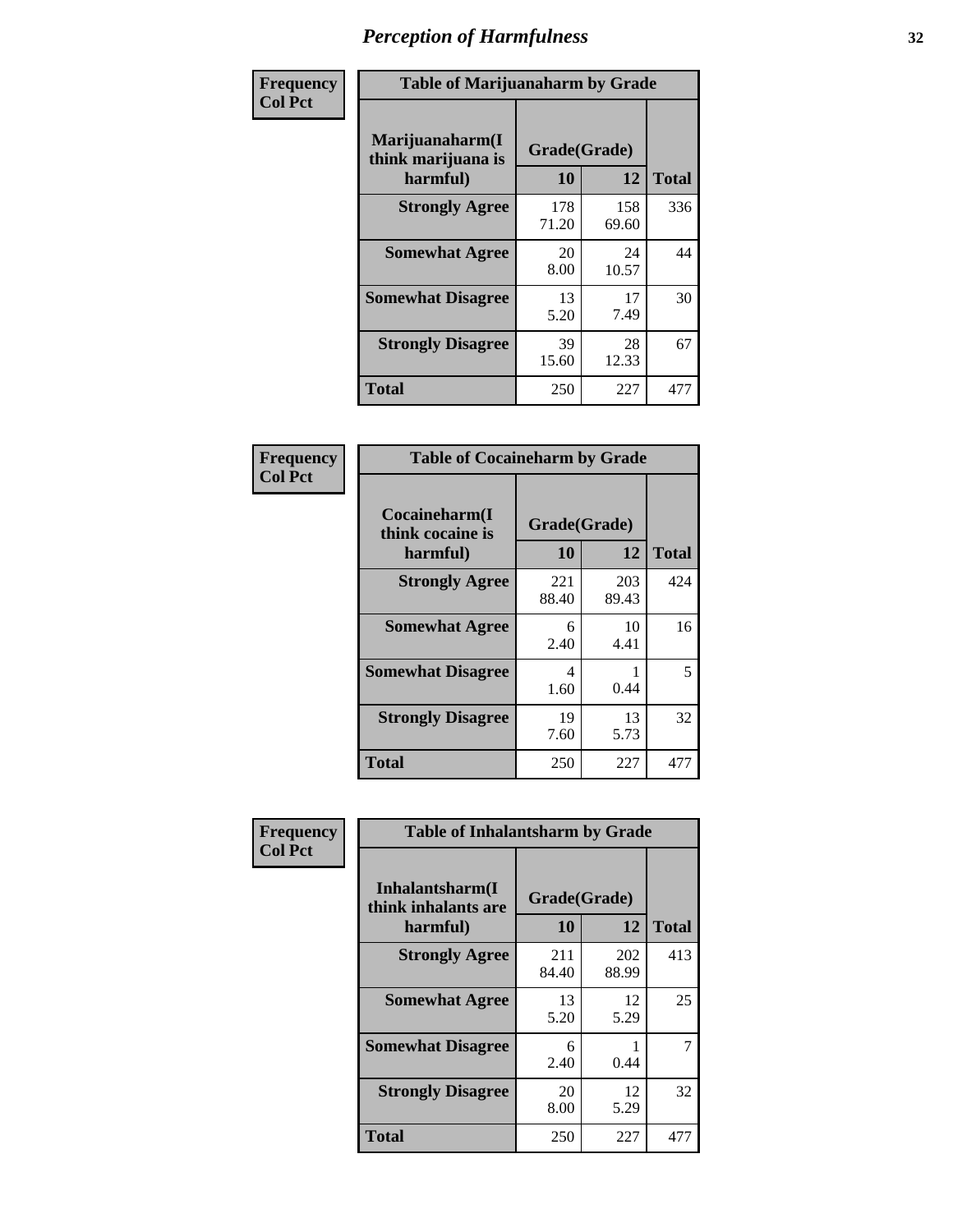| Frequency      | <b>Table of Steroidsharm by Grade</b>            |                    |              |              |
|----------------|--------------------------------------------------|--------------------|--------------|--------------|
| <b>Col Pct</b> | Steroidsharm(I<br>think steroids are<br>harmful) | Grade(Grade)<br>10 | 12           | <b>Total</b> |
|                | <b>Strongly Agree</b>                            | 205<br>82.00       | 195<br>85.90 | 400          |
|                | <b>Somewhat Agree</b>                            | 15<br>6.00         | 16<br>7.05   | 31           |
|                | <b>Somewhat Disagree</b>                         | 8<br>3.20          | 3<br>1.32    | 11           |
|                | <b>Strongly Disagree</b>                         | 22<br>8.80         | 13<br>5.73   | 35           |
|                | <b>Total</b>                                     | 250                | 227          | 477          |

| <b>Table of Ecstasyharm by Grade</b>                |                    |              |              |  |  |
|-----------------------------------------------------|--------------------|--------------|--------------|--|--|
| $E$ cstasyharm $(I$<br>think ecstasy is<br>harmful) | Grade(Grade)<br>10 | 12           | <b>Total</b> |  |  |
| <b>Strongly Agree</b>                               | 211<br>84.40       | 200<br>88.11 | 411          |  |  |
| <b>Somewhat Agree</b>                               | 11<br>4.40         | 13<br>5.73   | 24           |  |  |
| <b>Somewhat Disagree</b>                            | 9<br>3.60          | 1<br>0.44    | 10           |  |  |
| <b>Strongly Disagree</b>                            | 19<br>7.60         | 13<br>5.73   | 32           |  |  |
| <b>Total</b>                                        | 250                | 227          | 477          |  |  |

| Frequency      | <b>Table of Methharm by Grade</b>                            |                    |              |              |
|----------------|--------------------------------------------------------------|--------------------|--------------|--------------|
| <b>Col Pct</b> | <b>Methharm</b> (I think<br>methamphetamines<br>are harmful) | Grade(Grade)<br>10 | 12           | <b>Total</b> |
|                | <b>Strongly Agree</b>                                        | 218<br>87.20       | 208<br>91.63 | 426          |
|                | <b>Somewhat Agree</b>                                        | 2.80               | 6<br>2.64    | 13           |
|                | <b>Somewhat Disagree</b>                                     | 3<br>1.20          | 0<br>0.00    | 3            |
|                | <b>Strongly Disagree</b>                                     | 22<br>8.80         | 13<br>5.73   | 35           |
|                | <b>Total</b>                                                 | 250                | 227          | 477          |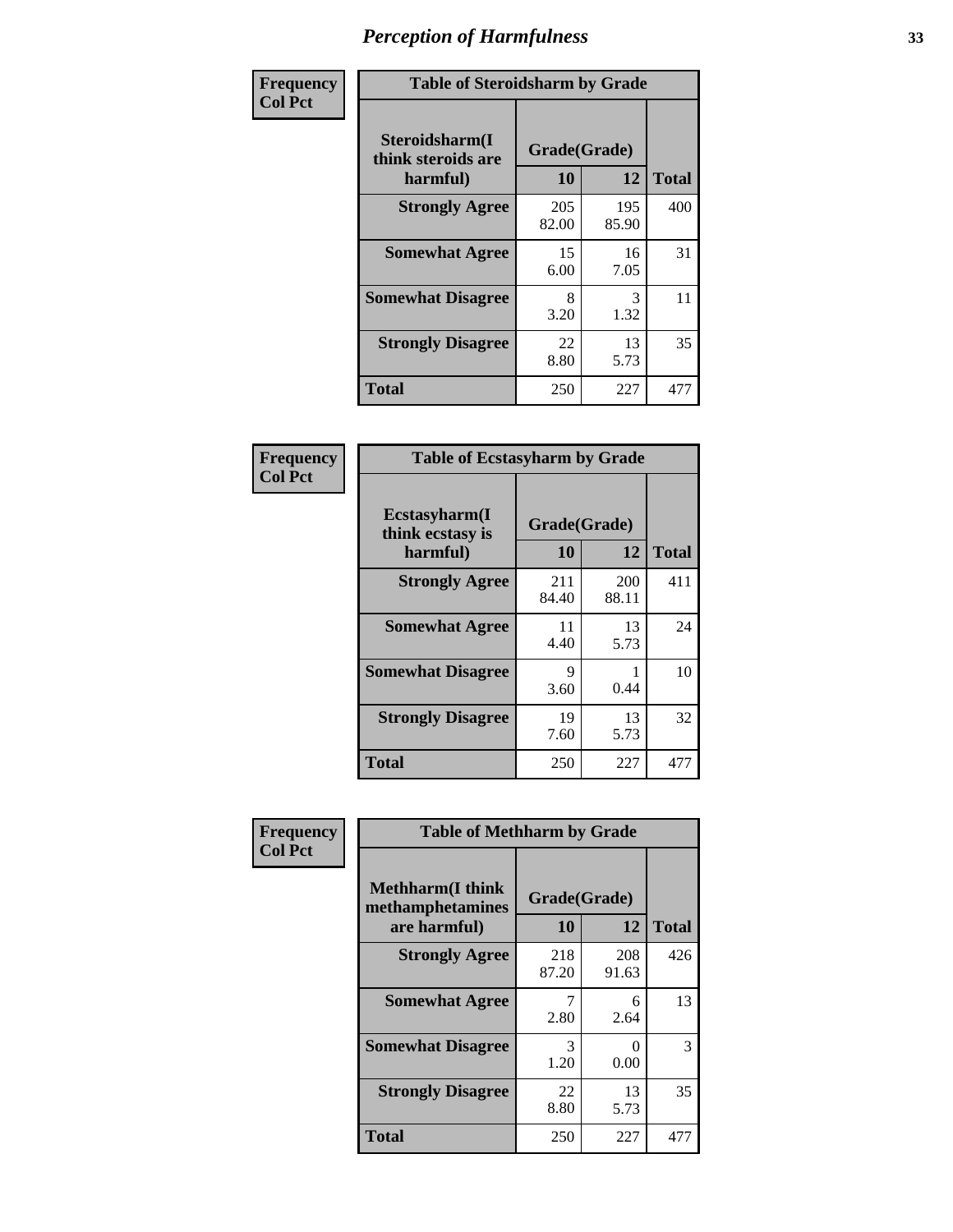| Frequency      | <b>Table of Hallucinogensharm by Grade</b>                 |                                  |                        |                |
|----------------|------------------------------------------------------------|----------------------------------|------------------------|----------------|
| <b>Col Pct</b> | Hallucinogensharm(I<br>think hallucinogens<br>are harmful) | Grade(Grade)<br>10               | 12                     | <b>Total</b>   |
|                | <b>Strongly Agree</b>                                      | 216<br>86.40                     | 206<br>90.75           | 422            |
|                | <b>Somewhat Agree</b>                                      | 2.80                             | 6<br>2.64              | 13             |
|                | <b>Somewhat Disagree</b>                                   | $\overline{\phantom{0}}$<br>2.00 | $\mathfrak{D}$<br>0.88 | $\overline{7}$ |
|                | <b>Strongly Disagree</b>                                   | 22<br>8.80                       | 13<br>5.73             | 35             |
|                | <b>Total</b>                                               | 250                              | 227                    | 477            |

| <b>Table of Prescriptionharm by Grade</b>                                 |              |              |              |  |
|---------------------------------------------------------------------------|--------------|--------------|--------------|--|
| Prescriptionharm(I<br>think prescription<br>drugs not<br>prescribed to me | Grade(Grade) |              |              |  |
| are harmful)                                                              | 10           | 12           | <b>Total</b> |  |
| <b>Strongly Agree</b>                                                     | 183<br>73.20 | 178<br>78.41 | 361          |  |
| <b>Somewhat Agree</b>                                                     | 33<br>13.20  | 26<br>11.45  | 59           |  |
| <b>Somewhat Disagree</b>                                                  | 9<br>3.60    | 10<br>4.41   | 19           |  |
| <b>Strongly Disagree</b>                                                  | 25<br>10.00  | 13<br>5.73   | 38           |  |
| <b>Total</b>                                                              | 250          | 227          | 477          |  |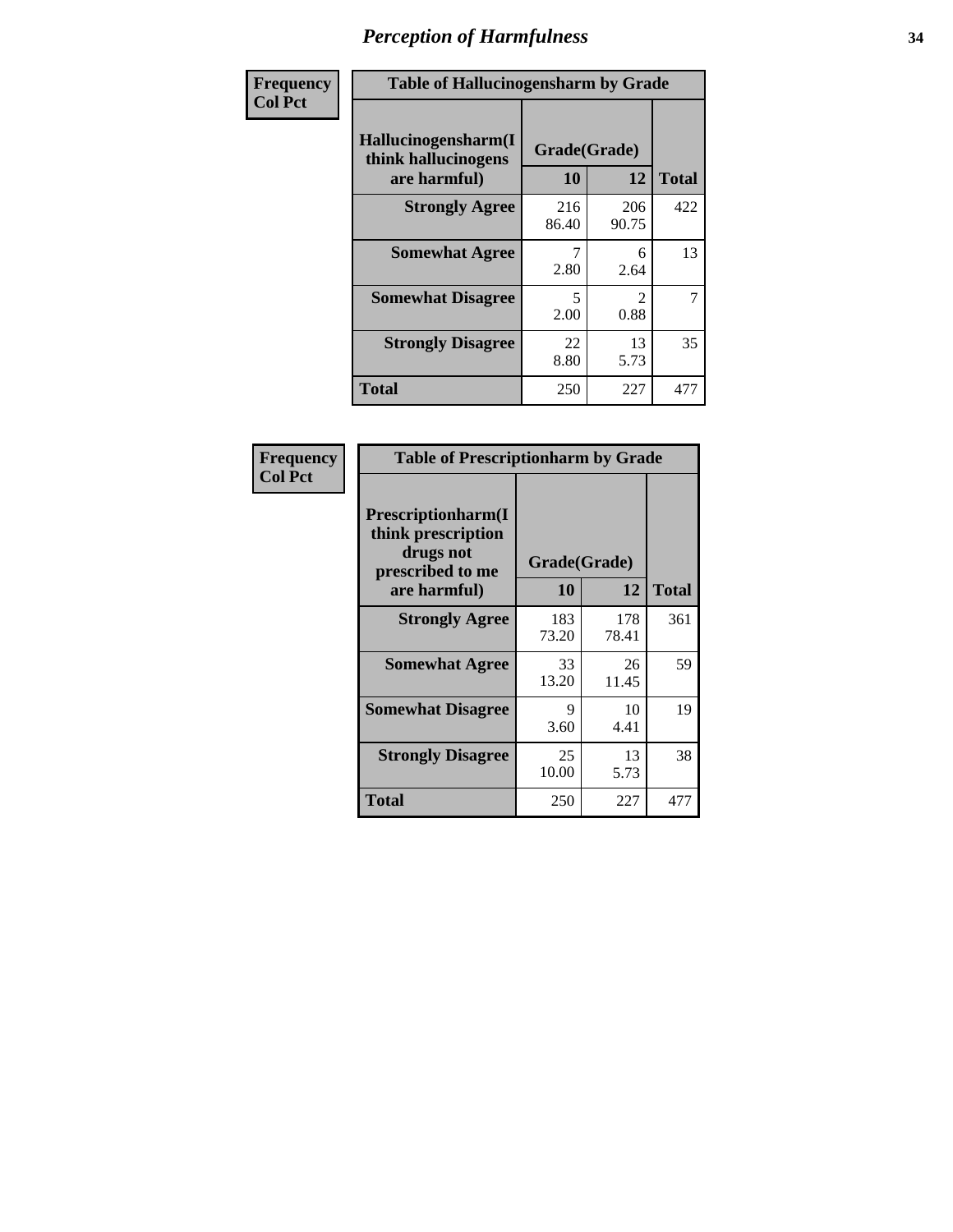# *Disapproval by Adults* **35**

| Frequency      | <b>Table of Alcoholadult by Grade</b>                                 |                    |              |              |
|----------------|-----------------------------------------------------------------------|--------------------|--------------|--------------|
| <b>Col Pct</b> | <b>Alcoholadult</b> (Adults<br>would disapprove if<br>I used alcohol) | Grade(Grade)<br>10 | 12           | <b>Total</b> |
|                | <b>Strongly Agree</b>                                                 | 145<br>58.00       | 140<br>61.67 | 285          |
|                | <b>Somewhat Agree</b>                                                 | 57<br>22.80        | 43<br>18.94  | 100          |
|                | <b>Somewhat Disagree</b>                                              | 24<br>9.60         | 25<br>11.01  | 49           |
|                | <b>Strongly Disagree</b>                                              | 24<br>9.60         | 19<br>8.37   | 43           |
|                | <b>Total</b>                                                          | 250                | 227          | 477          |

| <b>Table of Tobaccoadult by Grade</b>                                |                    |              |              |  |
|----------------------------------------------------------------------|--------------------|--------------|--------------|--|
| <b>Tobaccoadult(Adults</b><br>would disapprove if<br>I used tobacco) | Grade(Grade)<br>10 | 12           | <b>Total</b> |  |
| <b>Strongly Agree</b>                                                | 182<br>72.80       | 162<br>71.37 | 344          |  |
| <b>Somewhat Agree</b>                                                | 30<br>12.00        | 34<br>14.98  | 64           |  |
| <b>Somewhat Disagree</b>                                             | 13<br>5.20         | 11<br>4.85   | 24           |  |
| <b>Strongly Disagree</b>                                             | 25<br>10.00        | 20<br>8.81   | 45           |  |
| <b>Total</b>                                                         | 250                | 227          | 477          |  |

| Frequency<br><b>Col Pct</b> | <b>Table of Marijuanaadult by Grade</b>                           |                    |              |              |
|-----------------------------|-------------------------------------------------------------------|--------------------|--------------|--------------|
|                             | Marijuanaadult(Adults<br>would disapprove if I<br>used marijuana) | Grade(Grade)<br>10 | 12           | <b>Total</b> |
|                             | <b>Strongly Agree</b>                                             | 207<br>82.80       | 188<br>82.82 | 395          |
|                             | <b>Somewhat Agree</b>                                             | 18<br>7.20         | 12<br>5.29   | 30           |
|                             | <b>Somewhat Disagree</b>                                          | 6<br>2.40          | 10<br>4.41   | 16           |
|                             | <b>Strongly Disagree</b>                                          | 19<br>7.60         | 17<br>7.49   | 36           |
|                             | <b>Total</b>                                                      | 250                | 227          | 477          |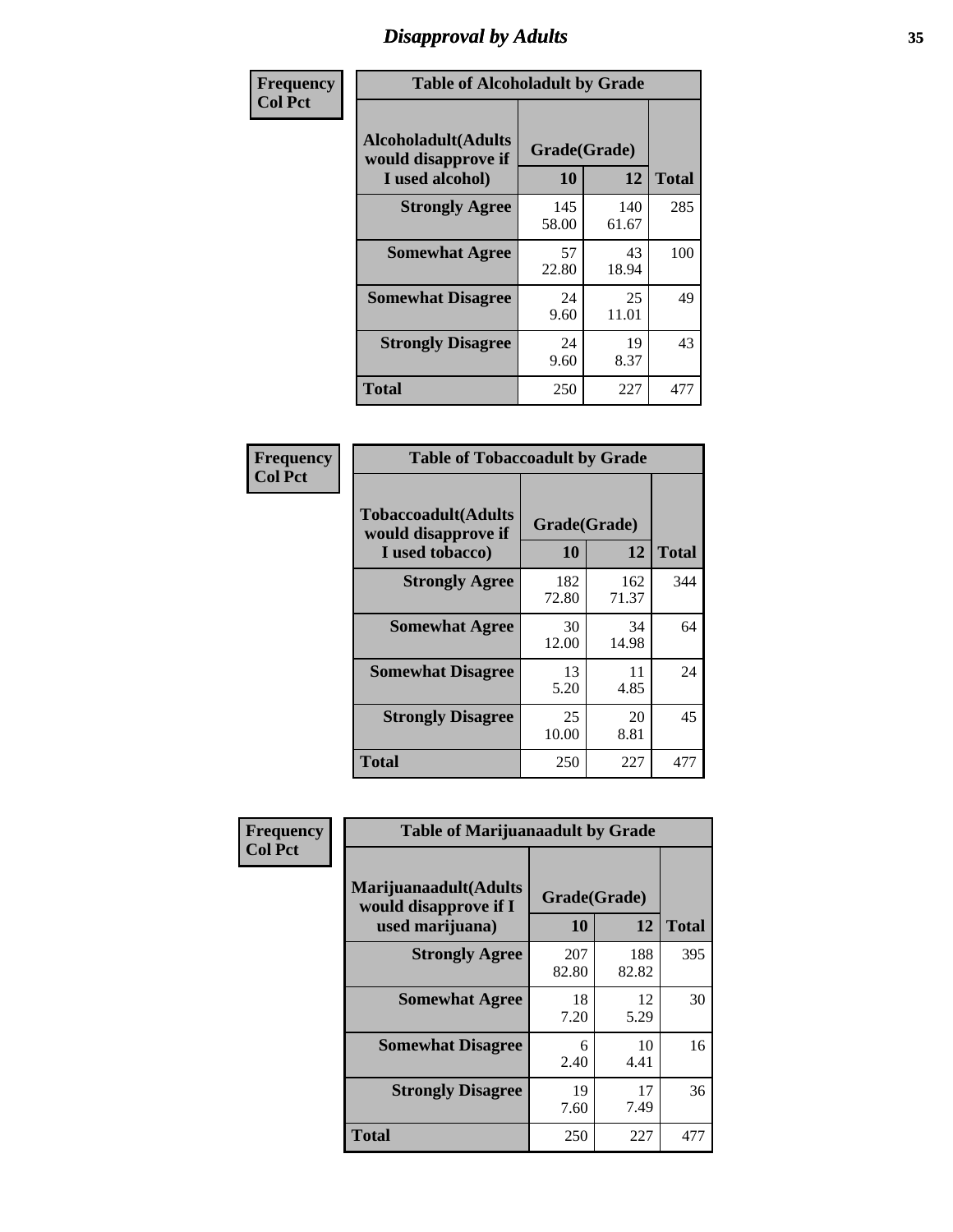### *Disapproval by Adults* **36**

| Frequency      | <b>Table of Otherdrugadult by Grade</b>                                     |                    |              |              |
|----------------|-----------------------------------------------------------------------------|--------------------|--------------|--------------|
| <b>Col Pct</b> | <b>Otherdrugadult</b> (Adults<br>would disapprove if I<br>used other drugs) | Grade(Grade)<br>10 | 12           | <b>Total</b> |
|                | <b>Strongly Agree</b>                                                       | 216<br>86.40       | 200<br>88.11 | 416          |
|                | <b>Somewhat Agree</b>                                                       | Q<br>3.60          | 6<br>2.64    | 15           |
|                | <b>Somewhat Disagree</b>                                                    | 6<br>2.40          | 3<br>1.32    | 9            |
|                | <b>Strongly Disagree</b>                                                    | 19<br>7.60         | 18<br>7.93   | 37           |
|                | <b>Total</b>                                                                | 250                | 227          | 477          |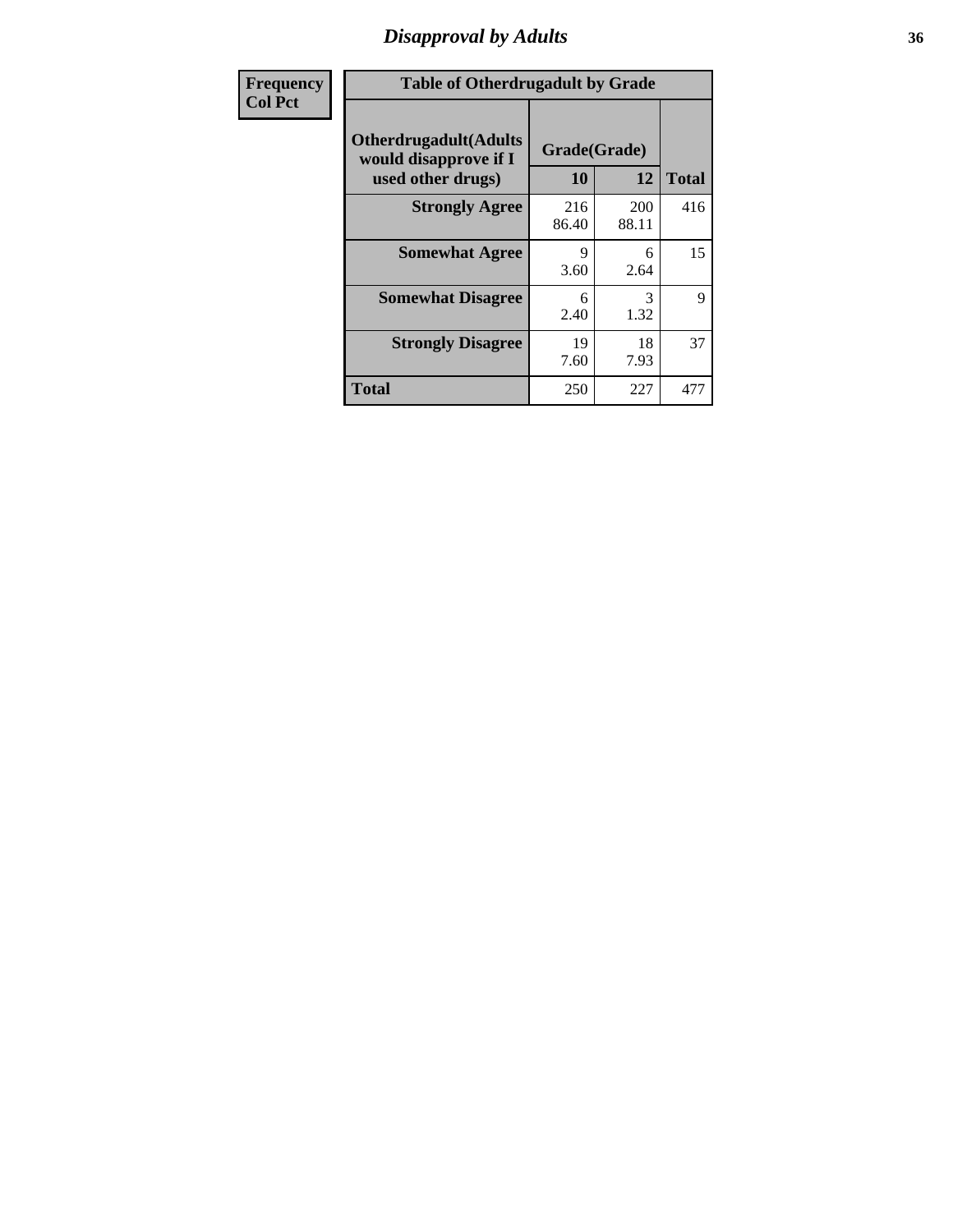# *Disapproval by Peers* **37**

| Frequency      | <b>Table of Alcoholpeer by Grade</b>                    |              |             |              |  |
|----------------|---------------------------------------------------------|--------------|-------------|--------------|--|
| <b>Col Pct</b> | Alcoholpeer(My<br>friends would<br>disapprove if I used | Grade(Grade) |             |              |  |
|                | alcohol)                                                | 10           | 12          | <b>Total</b> |  |
|                | <b>Strongly Agree</b>                                   | 70<br>28.00  | 57<br>25.11 | 127          |  |
|                | <b>Somewhat Agree</b>                                   | 58<br>23.20  | 41<br>18.06 | 99           |  |
|                | <b>Somewhat Disagree</b>                                | 64<br>25.60  | 69<br>30.40 | 133          |  |
|                | <b>Strongly Disagree</b>                                | 58<br>23.20  | 60<br>26.43 | 118          |  |
|                | Total                                                   | 250          | 227         | 477          |  |

| Frequency      | <b>Table of Tobaccopeer by Grade</b>                                |                    |             |              |  |
|----------------|---------------------------------------------------------------------|--------------------|-------------|--------------|--|
| <b>Col Pct</b> | Tobaccopeer(My<br>friends would<br>disapprove if I used<br>tobacco) | Grade(Grade)<br>10 | 12          | <b>Total</b> |  |
|                | <b>Strongly Agree</b>                                               | 112<br>44.80       | 82<br>36.12 | 194          |  |
|                | <b>Somewhat Agree</b>                                               | 40<br>16.00        | 47<br>20.70 | 87           |  |
|                | <b>Somewhat Disagree</b>                                            | 43<br>17.20        | 48<br>21.15 | 91           |  |
|                | <b>Strongly Disagree</b>                                            | 55<br>22.00        | 50<br>22.03 | 105          |  |
|                | Total                                                               | 250                | 227         | 477          |  |

| Frequency      | <b>Table of Marijuanapeer by Grade</b>                    |              |              |              |
|----------------|-----------------------------------------------------------|--------------|--------------|--------------|
| <b>Col Pct</b> | Marijuanapeer(My<br>friends would<br>disapprove if I used | Grade(Grade) |              |              |
|                | marijuana)                                                | 10           | 12           | <b>Total</b> |
|                | <b>Strongly Agree</b>                                     | 131<br>52.40 | 107<br>47.14 | 238          |
|                | <b>Somewhat Agree</b>                                     | 34<br>13.60  | 36<br>15.86  | 70           |
|                | <b>Somewhat Disagree</b>                                  | 46<br>18.40  | 38<br>16.74  | 84           |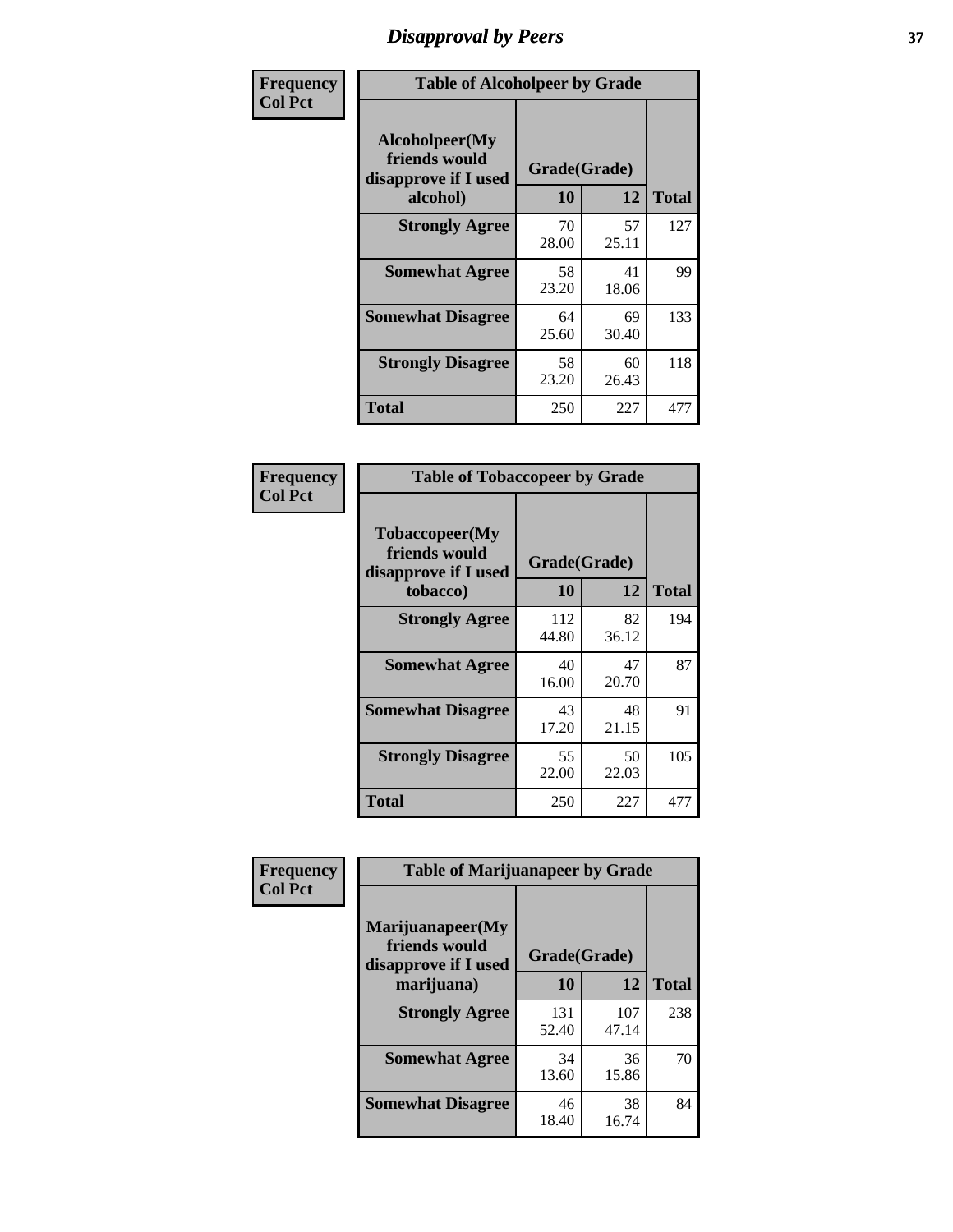# *Disapproval by Peers* **38**

| <b>Frequency</b> | <b>Table of Marijuanapeer by Grade</b>                                  |                           |             |              |  |
|------------------|-------------------------------------------------------------------------|---------------------------|-------------|--------------|--|
| <b>Col Pct</b>   | Marijuanapeer(My<br>friends would<br>disapprove if I used<br>marijuana) | Grade(Grade)<br><b>10</b> | 12          | <b>Total</b> |  |
|                  |                                                                         |                           |             |              |  |
|                  | <b>Strongly Disagree</b>                                                | 39<br>15.60               | 46<br>20.26 | 85           |  |
|                  | <b>Total</b>                                                            | 250                       | 227         | 47           |  |

| Frequency      | <b>Table of Otherdrugpeer by Grade</b>                                    |                    |              |              |
|----------------|---------------------------------------------------------------------------|--------------------|--------------|--------------|
| <b>Col Pct</b> | Otherdrugpeer(My<br>friends would<br>disapprove if I used<br>other drugs) | Grade(Grade)<br>10 | 12           | <b>Total</b> |
|                | <b>Strongly Agree</b>                                                     | 156<br>62.40       | 139<br>61.23 | 295          |
|                | <b>Somewhat Agree</b>                                                     | 27<br>10.80        | 29<br>12.78  | 56           |
|                | <b>Somewhat Disagree</b>                                                  | 24<br>9.60         | 29<br>12.78  | 53           |
|                | <b>Strongly Disagree</b>                                                  | 43<br>17.20        | 30<br>13.22  | 73           |
|                | <b>Total</b>                                                              | 250                | 227          | 477          |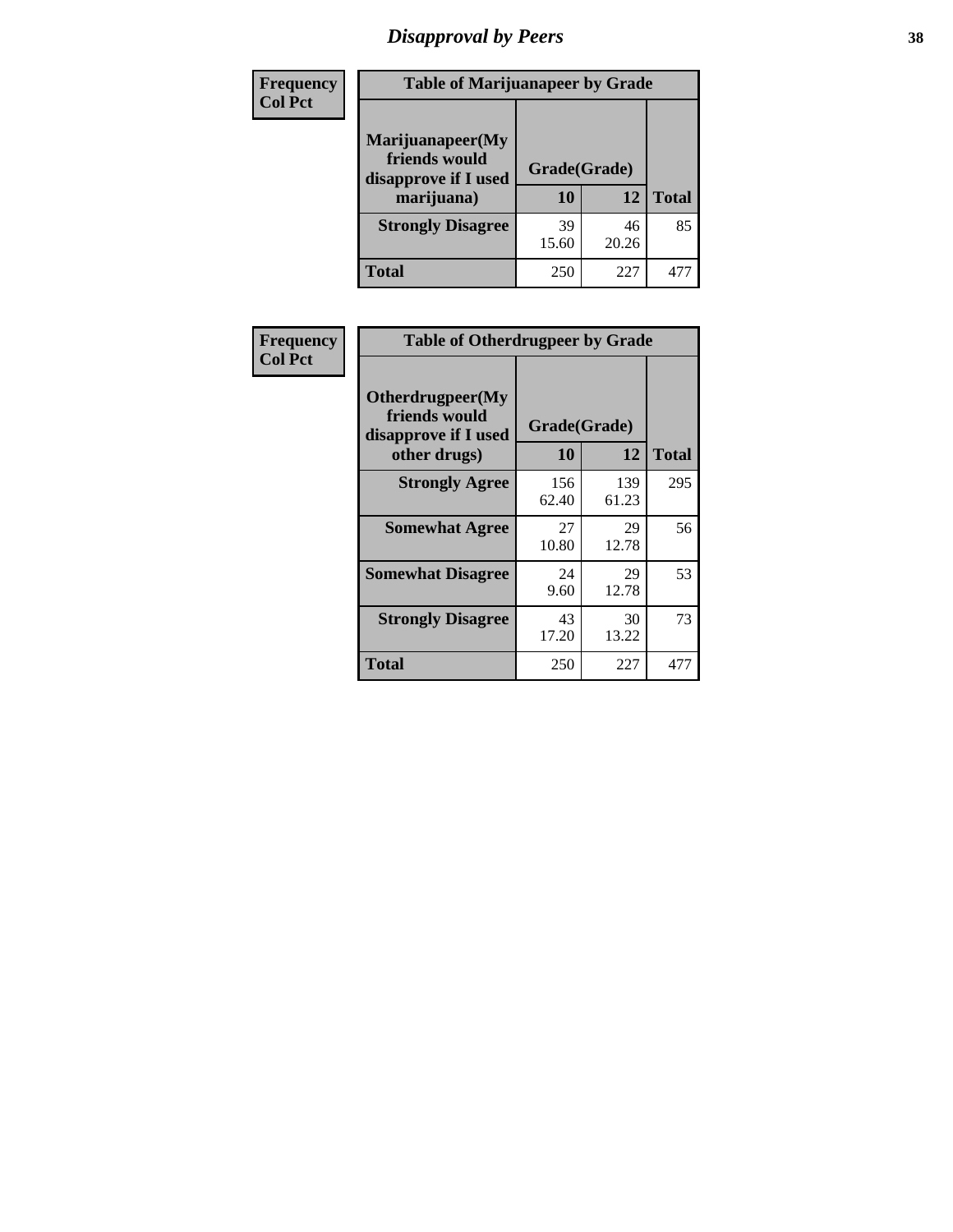| Frequency      | <b>Table of Alcohollocation1 by Grade</b> |              |              |              |
|----------------|-------------------------------------------|--------------|--------------|--------------|
| <b>Col Pct</b> | <b>Alcohollocation1(Places</b>            | Grade(Grade) |              |              |
|                | <b>Friends Use Alcohol)</b>               | 10           | 12           | <b>Total</b> |
|                |                                           | 149<br>59.60 | 154<br>67.84 | 303          |
|                | Do Not Use                                | 101<br>40.40 | 73<br>32.16  | 174          |
|                | <b>Total</b>                              | 250          | 227          | 477          |

| Frequency<br><b>Col Pct</b> | <b>Table of Alcohollocation2 by Grade</b>                     |                    |              |              |
|-----------------------------|---------------------------------------------------------------|--------------------|--------------|--------------|
|                             | <b>Alcohollocation2(Places</b><br><b>Friends Use Alcohol)</b> | Grade(Grade)<br>10 | <b>12</b>    | <b>Total</b> |
|                             |                                                               | 152<br>60.80       | 133<br>58.59 | 285          |
|                             | Home                                                          | 98<br>39.20        | 94<br>41.41  | 192          |
|                             | <b>Total</b>                                                  | 250                | 227          | 477          |

| Frequency<br><b>Col Pct</b> | <b>Table of Alcohollocation 3 by Grade</b>                    |                    |              |              |
|-----------------------------|---------------------------------------------------------------|--------------------|--------------|--------------|
|                             | <b>Alcohollocation3(Places</b><br><b>Friends Use Alcohol)</b> | Grade(Grade)<br>10 | 12           | <b>Total</b> |
|                             |                                                               | 235<br>94.00       | 216<br>95.15 | 451          |
|                             | <b>School</b>                                                 | 15<br>6.00         | 11<br>4.85   | 26           |
|                             | <b>Total</b>                                                  | 250                | 227          | 477          |

| <b>Frequency</b> | <b>Table of Alcohollocation4 by Grade</b> |              |              |              |  |
|------------------|-------------------------------------------|--------------|--------------|--------------|--|
| <b>Col Pct</b>   | <b>Alcohollocation4(Places</b>            | Grade(Grade) |              |              |  |
|                  | <b>Friends Use Alcohol)</b>               | 10           | 12           | <b>Total</b> |  |
|                  |                                           | 214<br>85.60 | 190<br>83.70 | 404          |  |
|                  | Car                                       | 36<br>14.40  | 37<br>16.30  | 73           |  |
|                  | <b>Total</b>                              | 250          | 227          | 477          |  |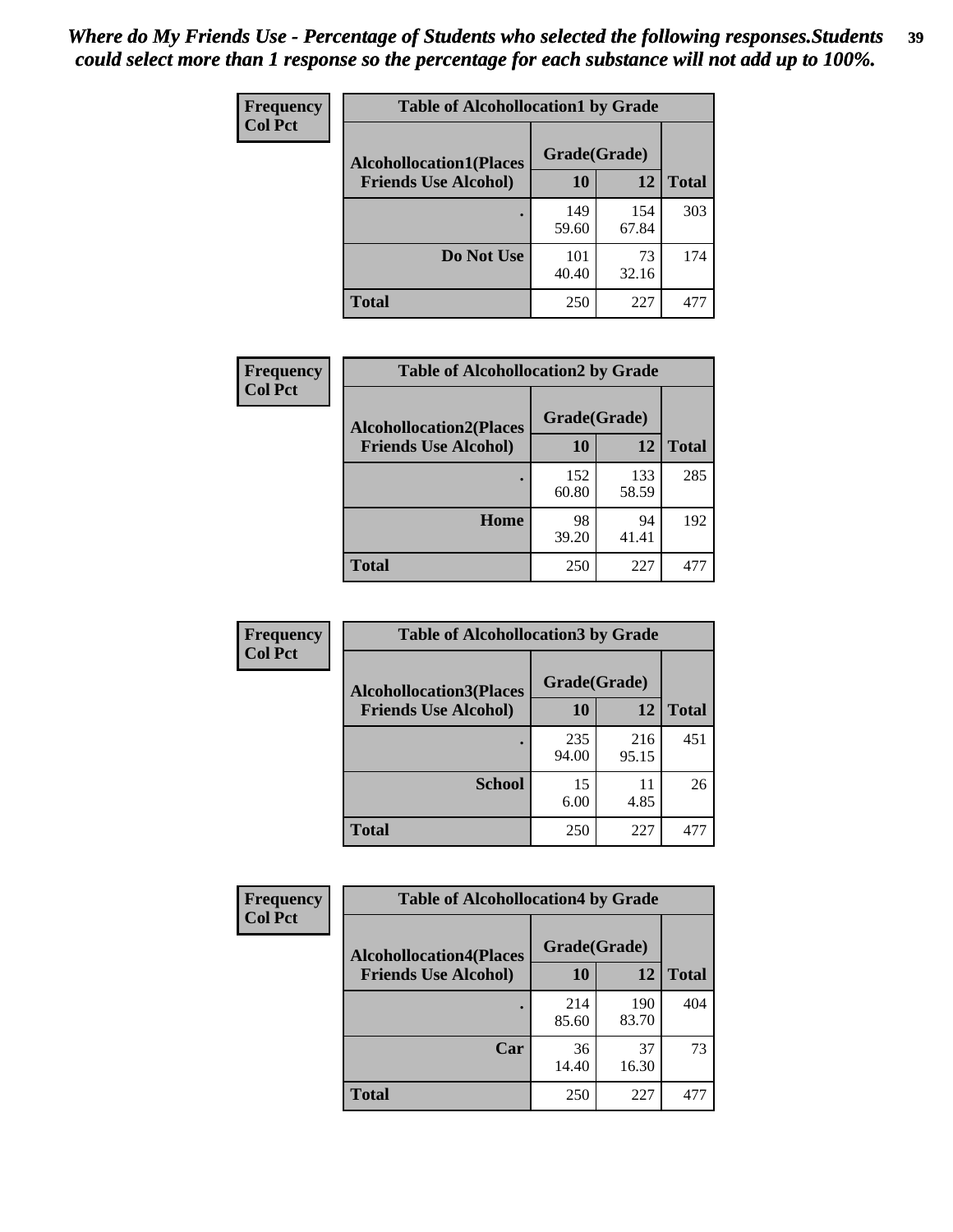| Frequency<br><b>Col Pct</b> | <b>Table of Alcohollocation5 by Grade</b> |              |              |              |  |
|-----------------------------|-------------------------------------------|--------------|--------------|--------------|--|
|                             | <b>Alcohollocation5</b> (Places           | Grade(Grade) |              |              |  |
|                             | <b>Friends Use Alcohol)</b>               | 10           | 12           | <b>Total</b> |  |
|                             |                                           | 137<br>54.80 | 103<br>45.37 | 240          |  |
|                             | <b>Friend's House</b>                     | 113<br>45.20 | 124<br>54.63 | 237          |  |
|                             | <b>Total</b>                              | 250          | 227          | 477          |  |

| <b>Frequency</b> | <b>Table of Alcohollocation6 by Grade</b> |              |              |              |
|------------------|-------------------------------------------|--------------|--------------|--------------|
| <b>Col Pct</b>   | <b>Alcohollocation6(Places</b>            | Grade(Grade) |              |              |
|                  | <b>Friends Use Alcohol)</b>               | 10           | 12           | <b>Total</b> |
|                  |                                           | 186<br>74.40 | 146<br>64.32 | 332          |
|                  | <b>Other</b>                              | 64<br>25.60  | 81<br>35.68  | 145          |
|                  | <b>Total</b>                              | 250          | 227          | 477          |

| Frequency<br><b>Col Pct</b> | <b>Table of Tobaccolocation1 by Grade</b> |              |              |              |
|-----------------------------|-------------------------------------------|--------------|--------------|--------------|
|                             | <b>Tobaccolocation1(Places</b>            | Grade(Grade) |              |              |
|                             | <b>Friends Use Tobacco)</b>               | 10           | <b>12</b>    | <b>Total</b> |
|                             |                                           | 123<br>49.20 | 113<br>49.78 | 236          |
|                             | Do Not Use                                | 127<br>50.80 | 114<br>50.22 | 241          |
|                             | <b>Total</b>                              | 250          | 227          | 477          |

| <b>Frequency</b> | <b>Table of Tobaccolocation2 by Grade</b> |              |              |              |
|------------------|-------------------------------------------|--------------|--------------|--------------|
| <b>Col Pct</b>   | <b>Tobaccolocation2(Places</b>            | Grade(Grade) |              |              |
|                  | <b>Friends Use Tobacco)</b>               | 10           | 12           | <b>Total</b> |
|                  |                                           | 161<br>64.40 | 145<br>63.88 | 306          |
|                  | Home                                      | 89<br>35.60  | 82<br>36.12  | 171          |
|                  | <b>Total</b>                              | 250          | 227          | 477          |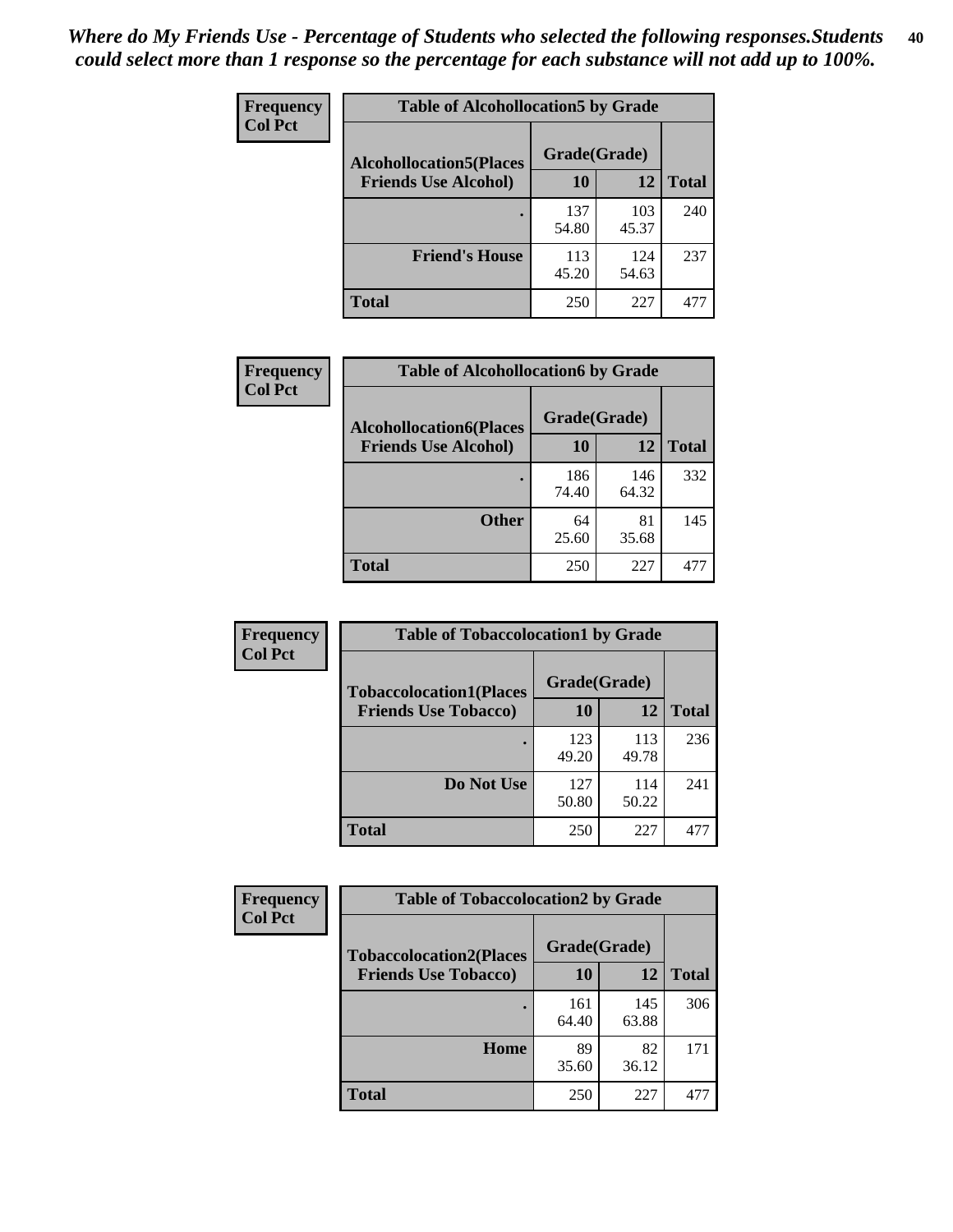| Frequency      | <b>Table of Tobaccolocation 3 by Grade</b> |              |              |              |
|----------------|--------------------------------------------|--------------|--------------|--------------|
| <b>Col Pct</b> | <b>Tobaccolocation3(Places</b>             | Grade(Grade) |              |              |
|                | <b>Friends Use Tobacco)</b>                | 10           | 12           | <b>Total</b> |
|                |                                            | 187<br>74.80 | 187<br>82.38 | 374          |
|                | <b>School</b>                              | 63<br>25.20  | 40<br>17.62  | 103          |
|                | <b>Total</b>                               | 250          | 227          | 477          |

| <b>Frequency</b> | <b>Table of Tobaccolocation4 by Grade</b> |              |              |              |
|------------------|-------------------------------------------|--------------|--------------|--------------|
| <b>Col Pct</b>   | <b>Tobaccolocation4(Places</b>            | Grade(Grade) |              |              |
|                  | <b>Friends Use Tobacco)</b>               | 10           | 12           | <b>Total</b> |
|                  |                                           | 181<br>72.40 | 148<br>65.20 | 329          |
|                  | Car                                       | 69<br>27.60  | 79<br>34.80  | 148          |
|                  | Total                                     | 250          | 227          | 477          |

| Frequency<br><b>Col Pct</b> | <b>Table of Tobaccolocation5 by Grade</b> |              |              |              |
|-----------------------------|-------------------------------------------|--------------|--------------|--------------|
|                             | <b>Tobaccolocation5(Places</b>            | Grade(Grade) |              |              |
|                             | <b>Friends Use Tobacco)</b>               | 10           | 12           | <b>Total</b> |
|                             |                                           | 170<br>68.00 | 136<br>59.91 | 306          |
|                             | <b>Friend's House</b>                     | 80<br>32.00  | 91<br>40.09  | 171          |
|                             | <b>Total</b>                              | 250          | 227          | 477          |

| <b>Frequency</b> | <b>Table of Tobaccolocation6 by Grade</b> |              |              |              |  |
|------------------|-------------------------------------------|--------------|--------------|--------------|--|
| <b>Col Pct</b>   | <b>Tobaccolocation6(Places</b>            | Grade(Grade) |              |              |  |
|                  | <b>Friends Use Tobacco)</b>               | 10           | 12           | <b>Total</b> |  |
|                  |                                           | 184<br>73.60 | 152<br>66.96 | 336          |  |
|                  | <b>Other</b>                              | 66<br>26.40  | 75<br>33.04  | 141          |  |
|                  | <b>Total</b>                              | 250          | 227          | 477          |  |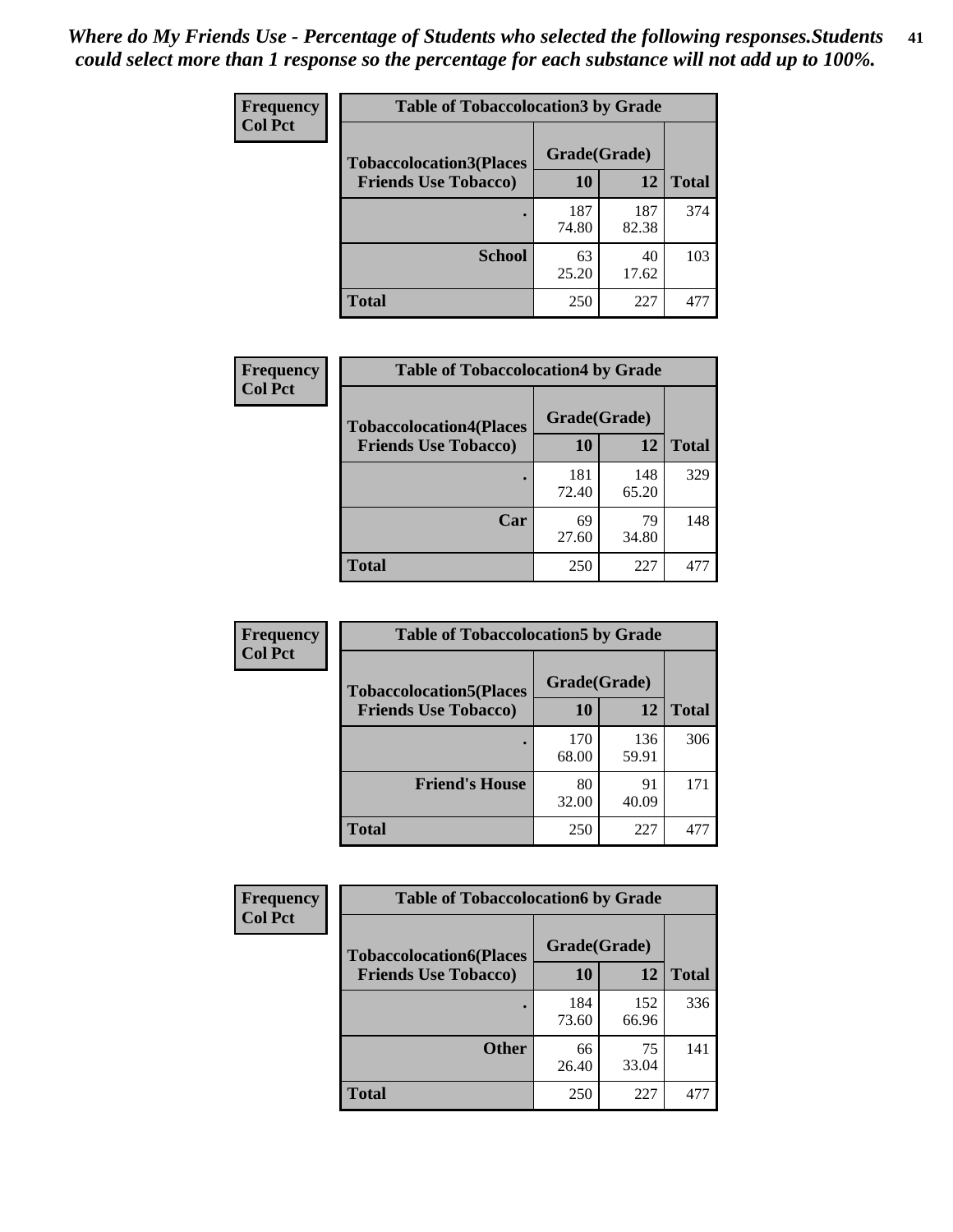| <b>Frequency</b> | <b>Table of Marijuanalocation1 by Grade</b> |              |              |              |
|------------------|---------------------------------------------|--------------|--------------|--------------|
| <b>Col Pct</b>   | <b>Marijuanalocation1(Places</b>            | Grade(Grade) |              |              |
|                  | <b>Friends Use Marijuana</b> )              | <b>10</b>    | 12           | <b>Total</b> |
|                  |                                             | 95<br>38.00  | 91<br>40.09  | 186          |
|                  | Do Not Use                                  | 155<br>62.00 | 136<br>59.91 | 291          |
|                  | <b>Total</b>                                | 250          | 227          | 47'          |

| <b>Frequency</b> | <b>Table of Marijuanalocation2 by Grade</b>                        |                    |              |              |
|------------------|--------------------------------------------------------------------|--------------------|--------------|--------------|
| <b>Col Pct</b>   | <b>Marijuanalocation2(Places</b><br><b>Friends Use Marijuana</b> ) | Grade(Grade)<br>10 | 12           | <b>Total</b> |
|                  |                                                                    |                    |              |              |
|                  |                                                                    | 190<br>76.00       | 168<br>74.01 | 358          |
|                  | Home                                                               | 60<br>24.00        | 59<br>25.99  | 119          |
|                  | <b>Total</b>                                                       | 250                | 227          | 477          |

| Frequency<br><b>Col Pct</b> | <b>Table of Marijuanalocation3 by Grade</b>                         |                    |              |       |
|-----------------------------|---------------------------------------------------------------------|--------------------|--------------|-------|
|                             | <b>Marijuanalocation3</b> (Places<br><b>Friends Use Marijuana</b> ) | Grade(Grade)<br>10 | 12           | Total |
|                             |                                                                     | 236<br>94.40       | 215<br>94.71 | 451   |
|                             | <b>School</b>                                                       | 14<br>5.60         | 12<br>5.29   | 26    |
|                             | <b>Total</b>                                                        | 250                | 227          | 477   |

| <b>Frequency</b> | <b>Table of Marijuanalocation4 by Grade</b> |              |              |              |  |
|------------------|---------------------------------------------|--------------|--------------|--------------|--|
| <b>Col Pct</b>   | <b>Marijuanalocation4(Places</b>            | Grade(Grade) |              |              |  |
|                  | <b>Friends Use Marijuana</b> )              | <b>10</b>    | 12           | <b>Total</b> |  |
|                  |                                             | 207<br>82.80 | 177<br>77.97 | 384          |  |
|                  | Car                                         | 43<br>17.20  | 50<br>22.03  | 93           |  |
|                  | <b>Total</b>                                | 250          | 227          | 471          |  |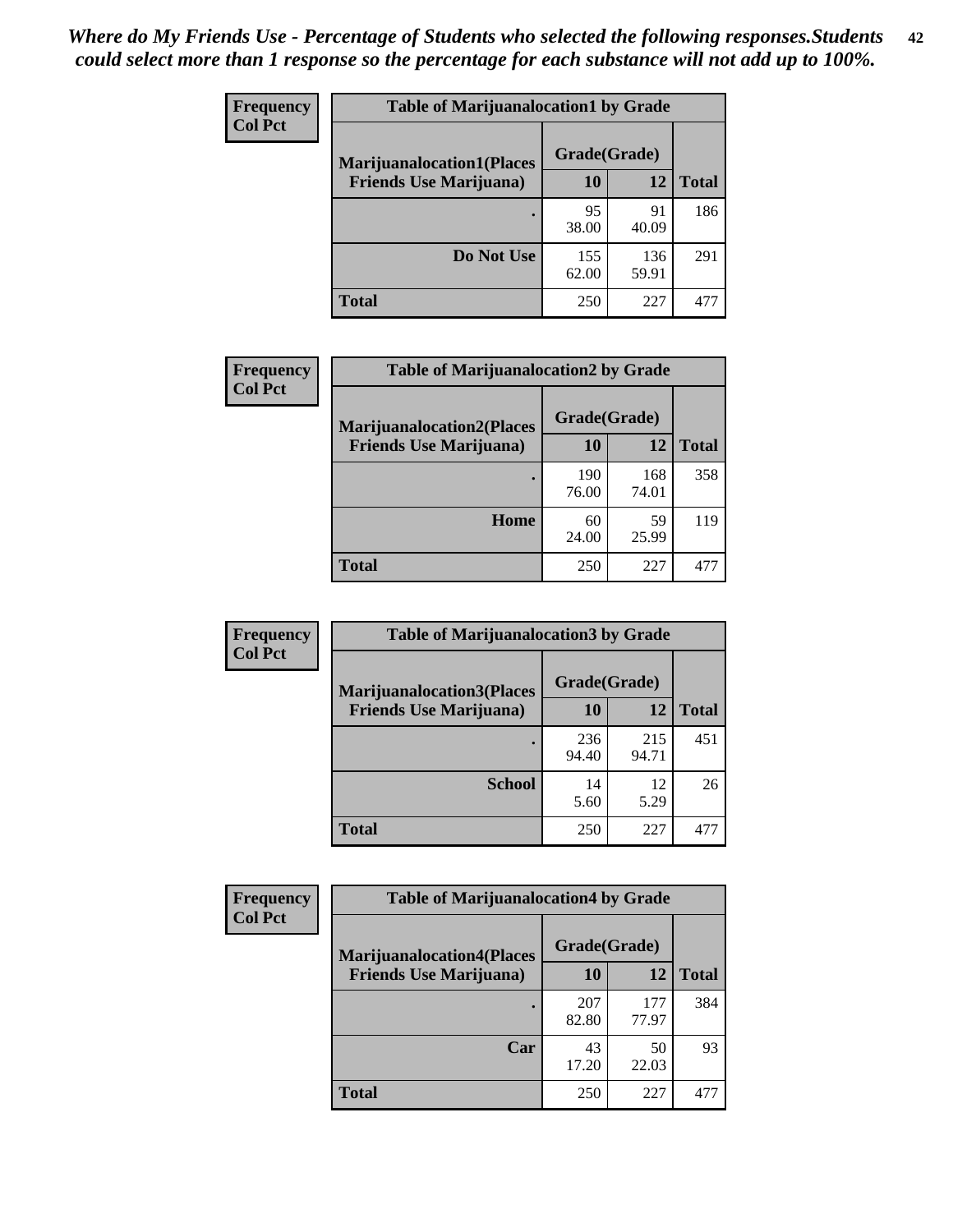| <b>Frequency</b> | <b>Table of Marijuanalocation5 by Grade</b> |              |              |              |
|------------------|---------------------------------------------|--------------|--------------|--------------|
| <b>Col Pct</b>   | <b>Marijuanalocation5</b> (Places           | Grade(Grade) |              |              |
|                  | <b>Friends Use Marijuana</b> )              | 10           | 12           | <b>Total</b> |
|                  |                                             | 183<br>73.20 | 156<br>68.72 | 339          |
|                  | <b>Friend's House</b>                       | 67<br>26.80  | 71<br>31.28  | 138          |
|                  | <b>Total</b>                                | 250          | 227          | 477          |

| <b>Frequency</b> | <b>Table of Marijuanalocation6 by Grade</b>                        |                    |              |              |
|------------------|--------------------------------------------------------------------|--------------------|--------------|--------------|
| <b>Col Pct</b>   | <b>Marijuanalocation6(Places</b><br><b>Friends Use Marijuana</b> ) | Grade(Grade)<br>10 | 12           | <b>Total</b> |
|                  |                                                                    | 195<br>78.00       | 170<br>74.89 | 365          |
|                  | <b>Other</b>                                                       | 55<br>22.00        | 57<br>25.11  | 112          |
|                  | <b>Total</b>                                                       | 250                | 227          | 477          |

| <b>Frequency</b> | <b>Table of Otherdruglocation1 by Grade</b>                          |              |              |              |
|------------------|----------------------------------------------------------------------|--------------|--------------|--------------|
| <b>Col Pct</b>   | <b>Otherdruglocation1(Places</b><br><b>Friends Use Other Illegal</b> | Grade(Grade) |              |              |
|                  | Drugs)                                                               | 10           | 12           | <b>Total</b> |
|                  |                                                                      | 49<br>19.60  | 53<br>23.35  | 102          |
|                  | Do Not Use                                                           | 201<br>80.40 | 174<br>76.65 | 375          |
|                  | <b>Total</b>                                                         | 250          | 227          | 477          |

| Frequency      | <b>Table of Otherdruglocation2 by Grade</b>                          |              |              |              |
|----------------|----------------------------------------------------------------------|--------------|--------------|--------------|
| <b>Col Pct</b> | <b>Otherdruglocation2(Places</b><br><b>Friends Use Other Illegal</b> | Grade(Grade) |              |              |
|                | Drugs)                                                               | 10           | 12           | <b>Total</b> |
|                |                                                                      | 218<br>87.20 | 203<br>89.43 | 421          |
|                | Home                                                                 | 32<br>12.80  | 24<br>10.57  | 56           |
|                | <b>Total</b>                                                         | 250          | 227          | 477          |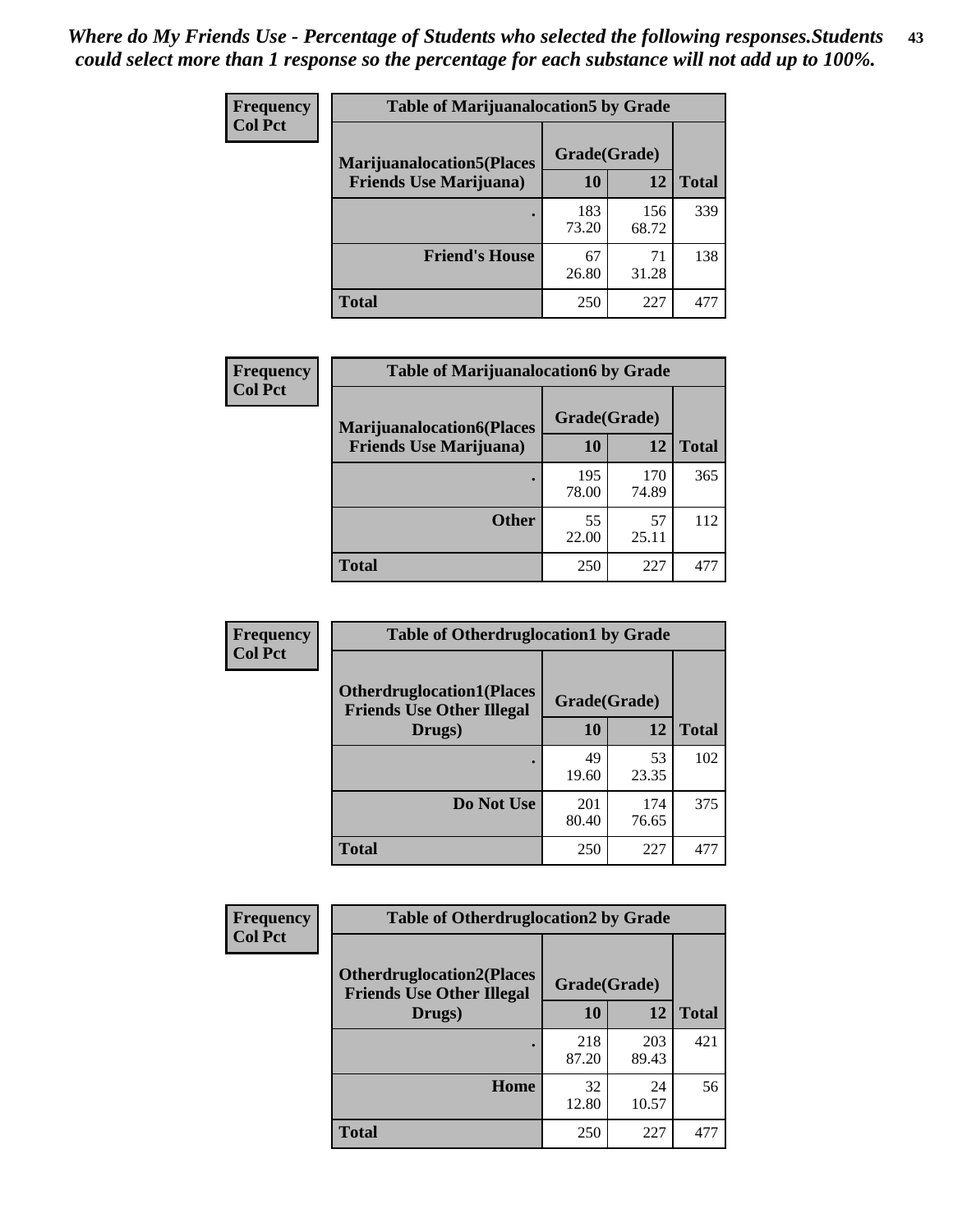| <b>Frequency</b> | <b>Table of Otherdruglocation 3 by Grade</b>                         |              |              |              |
|------------------|----------------------------------------------------------------------|--------------|--------------|--------------|
| <b>Col Pct</b>   | <b>Otherdruglocation3(Places</b><br><b>Friends Use Other Illegal</b> | Grade(Grade) |              |              |
|                  | Drugs)                                                               | 10           | 12           | <b>Total</b> |
|                  |                                                                      | 235<br>94.00 | 215<br>94.71 | 450          |
|                  | <b>School</b>                                                        | 15<br>6.00   | 12<br>5.29   | 27           |
|                  | <b>Total</b>                                                         | 250          | 227          | 477          |

| <b>Frequency</b> | <b>Table of Otherdruglocation4 by Grade</b>                          |              |              |              |
|------------------|----------------------------------------------------------------------|--------------|--------------|--------------|
| <b>Col Pct</b>   | <b>Otherdruglocation4(Places</b><br><b>Friends Use Other Illegal</b> | Grade(Grade) |              |              |
|                  | Drugs)                                                               | 10           | 12           | <b>Total</b> |
|                  |                                                                      | 229<br>91.60 | 208<br>91.63 | 437          |
|                  | Car                                                                  | 21<br>8.40   | 19<br>8.37   | 40           |
|                  | <b>Total</b>                                                         | 250          | 227          |              |

| Frequency      | <b>Table of Otherdruglocation5 by Grade</b>                          |              |              |              |
|----------------|----------------------------------------------------------------------|--------------|--------------|--------------|
| <b>Col Pct</b> | <b>Otherdruglocation5(Places</b><br><b>Friends Use Other Illegal</b> | Grade(Grade) |              |              |
|                | Drugs)                                                               | 10           | 12           | <b>Total</b> |
|                |                                                                      | 216<br>86.40 | 189<br>83.26 | 405          |
|                | <b>Friend's House</b>                                                | 34<br>13.60  | 38<br>16.74  | 72           |
|                | Total                                                                | 250          | 227          | 477          |

| <b>Frequency</b> | <b>Table of Otherdruglocation6 by Grade</b>                           |              |              |              |
|------------------|-----------------------------------------------------------------------|--------------|--------------|--------------|
| <b>Col Pct</b>   | <b>Otherdruglocation6(Places)</b><br><b>Friends Use Other Illegal</b> | Grade(Grade) |              |              |
|                  | Drugs)                                                                | 10           | 12           | <b>Total</b> |
|                  |                                                                       | 220<br>88.00 | 187<br>82.38 | 407          |
|                  | <b>Other</b>                                                          | 30<br>12.00  | 40<br>17.62  | 70           |
|                  | <b>Total</b>                                                          | 250          | 227          | 477          |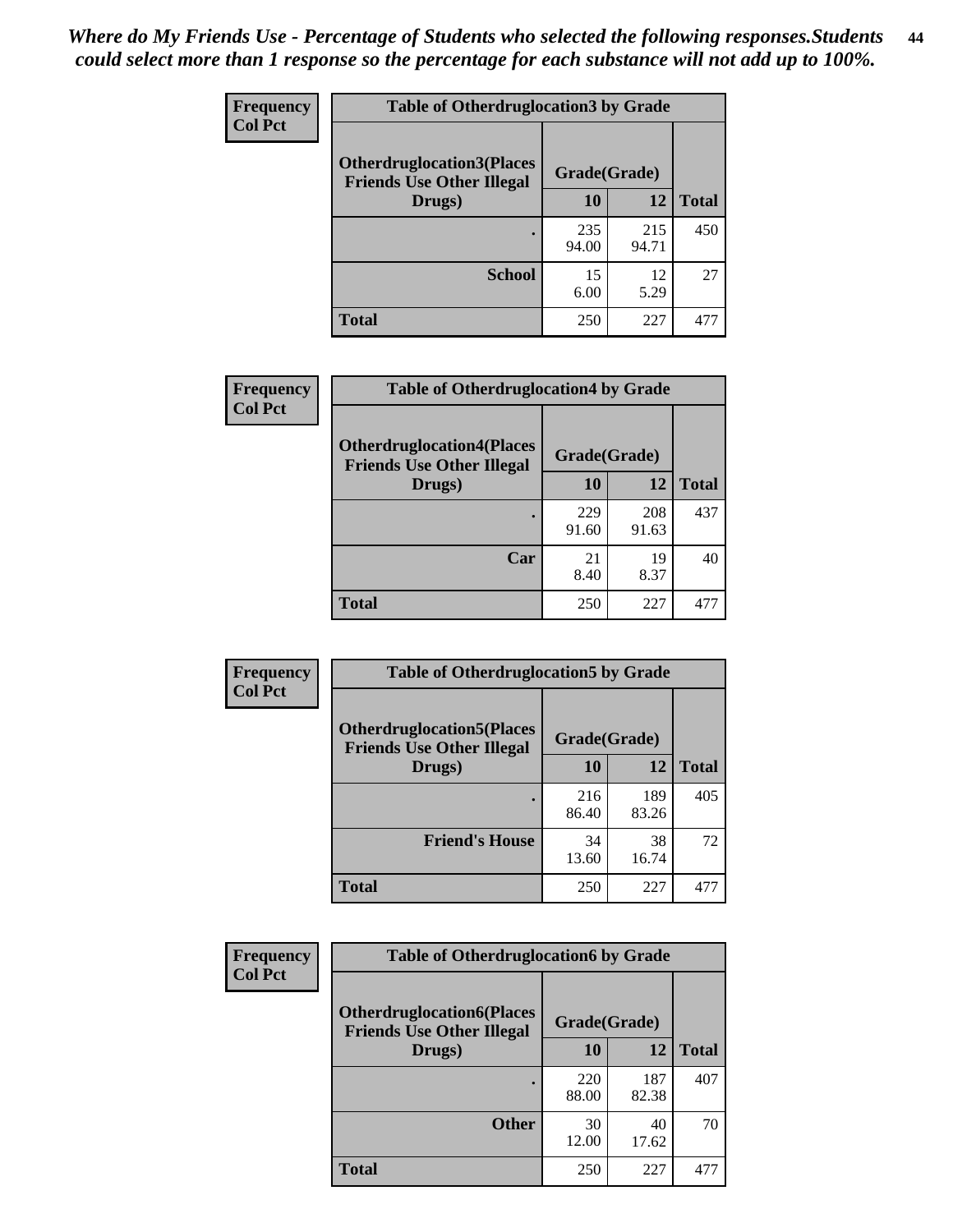| Frequency      | <b>Table of Alcoholtime1 by Grade</b>           |              |              |              |
|----------------|-------------------------------------------------|--------------|--------------|--------------|
| <b>Col Pct</b> | <b>Alcoholtime1(Times</b><br><b>Friends Use</b> | Grade(Grade) |              |              |
|                | Alcohol)                                        | 10           | 12           | <b>Total</b> |
|                |                                                 | 151<br>60.40 | 158<br>69.60 | 309          |
|                | Do Not Use                                      | 99<br>39.60  | 69<br>30.40  | 168          |
|                | <b>Total</b>                                    | 250          | 227          | 477          |

| Frequency      | <b>Table of Alcoholtime2 by Grade</b>           |              |              |              |
|----------------|-------------------------------------------------|--------------|--------------|--------------|
| <b>Col Pct</b> | <b>Alcoholtime2(Times</b><br><b>Friends Use</b> | Grade(Grade) |              |              |
|                | Alcohol)                                        | 10           | 12           | <b>Total</b> |
|                |                                                 | 235<br>94.00 | 216<br>95.15 | 451          |
|                | <b>On Way to School</b>                         | 15<br>6.00   | 11<br>4.85   | 26           |
|                | <b>Total</b>                                    | 250          | 227          | 477          |

| Frequency<br><b>Col Pct</b> | <b>Table of Alcoholtime3 by Grade</b>           |              |              |              |
|-----------------------------|-------------------------------------------------|--------------|--------------|--------------|
|                             | <b>Alcoholtime3(Times</b><br><b>Friends Use</b> | Grade(Grade) |              |              |
|                             | <b>Alcohol</b> )                                | 10           | 12           | <b>Total</b> |
|                             |                                                 | 241<br>96.40 | 218<br>96.04 | 459          |
|                             | <b>During School</b>                            | 9<br>3.60    | 9<br>3.96    | 18           |
|                             | <b>Total</b>                                    | 250          | 227          | 477          |

| <b>Frequency</b><br><b>Col Pct</b> | <b>Table of Alcoholtime4 by Grade</b> |              |              |              |
|------------------------------------|---------------------------------------|--------------|--------------|--------------|
|                                    | <b>Alcoholtime4(Times</b>             | Grade(Grade) |              |              |
|                                    | <b>Friends Use Alcohol)</b>           | 10           | 12           | <b>Total</b> |
|                                    |                                       | 234<br>93.60 | 210<br>92.51 | 444          |
|                                    | <b>On Way Home From School</b>        | 16<br>6.40   | 17<br>7.49   | 33           |
|                                    | <b>Total</b>                          | 250          | 227          | 477          |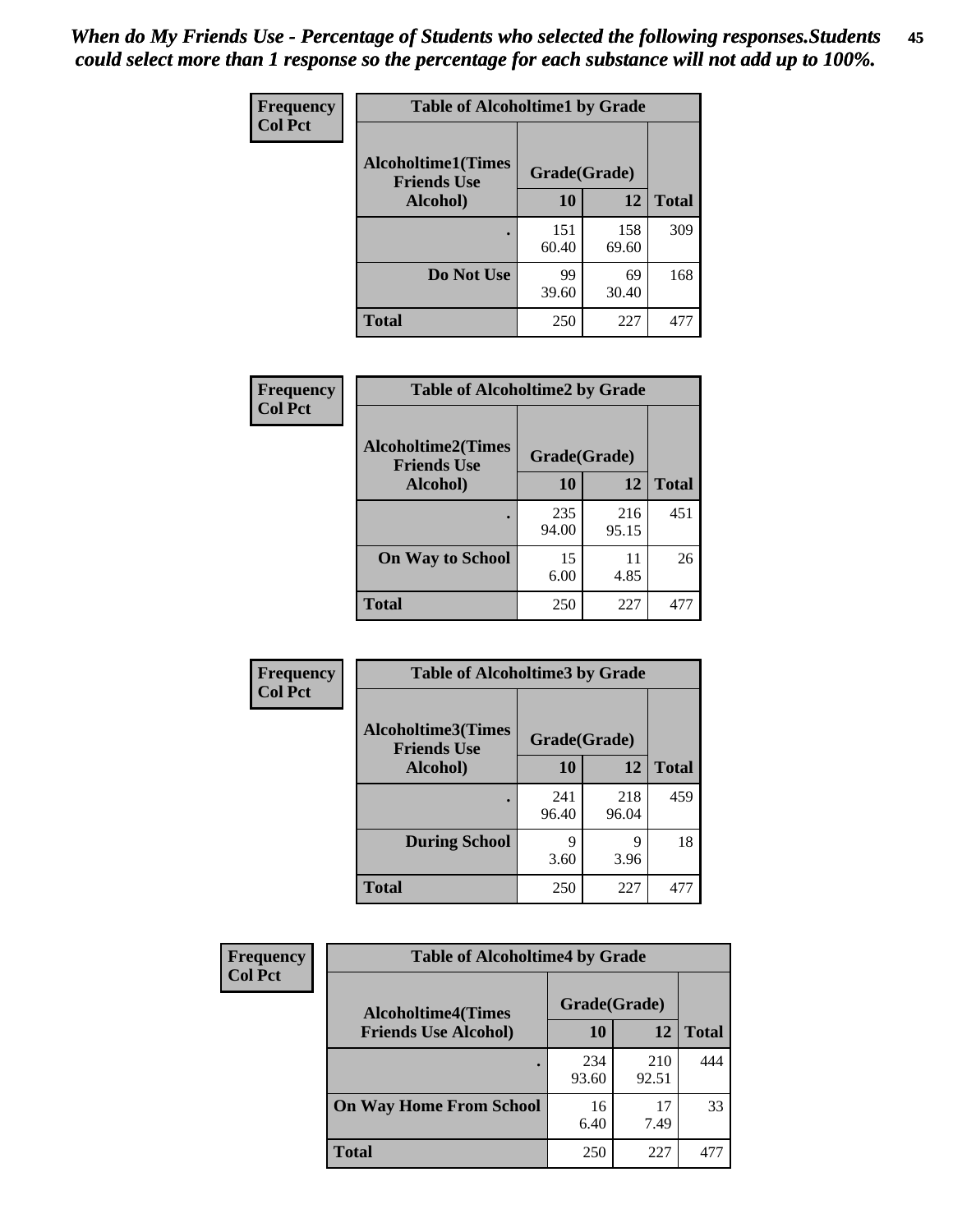*When do My Friends Use - Percentage of Students who selected the following responses.Students could select more than 1 response so the percentage for each substance will not add up to 100%.* **46**

| Frequency      | <b>Table of Alcoholtime5 by Grade</b>            |              |              |              |
|----------------|--------------------------------------------------|--------------|--------------|--------------|
| <b>Col Pct</b> | <b>Alcoholtime5</b> (Times<br><b>Friends Use</b> | Grade(Grade) |              |              |
|                | Alcohol)                                         | 10           | 12           | <b>Total</b> |
|                |                                                  | 195<br>78.00 | 175<br>77.09 | 370          |
|                | Weeknights                                       | 55<br>22.00  | 52<br>22.91  | 107          |
|                | <b>Total</b>                                     | 250          | 227          | 477          |

| Frequency      | <b>Table of Alcoholtime6 by Grade</b>           |              |              |              |
|----------------|-------------------------------------------------|--------------|--------------|--------------|
| <b>Col Pct</b> | <b>Alcoholtime6(Times</b><br><b>Friends Use</b> | Grade(Grade) |              |              |
|                | Alcohol)                                        | 10           | 12           | <b>Total</b> |
|                |                                                 | 100<br>40.00 | 65<br>28.63  | 165          |
|                | Weekends                                        | 150<br>60.00 | 162<br>71.37 | 312          |
|                | <b>Total</b>                                    | 250          | 227          | 477          |

| Frequency      | <b>Table of Tobaccotime1 by Grade</b>                           |              |              |              |
|----------------|-----------------------------------------------------------------|--------------|--------------|--------------|
| <b>Col Pct</b> | <b>Tobaccotime1(Times</b><br>Grade(Grade)<br><b>Friends Use</b> |              |              |              |
|                | <b>Tobacco</b> )                                                | 10           | 12           | <b>Total</b> |
|                |                                                                 | 113<br>45.20 | 113<br>49.78 | 226          |
|                | Do Not Use                                                      | 137<br>54.80 | 114<br>50.22 | 251          |
|                | <b>Total</b>                                                    | 250          | 227          | 477          |

| Frequency      | <b>Table of Tobaccotime2 by Grade</b>           |              |              |              |
|----------------|-------------------------------------------------|--------------|--------------|--------------|
| <b>Col Pct</b> | <b>Tobaccotime2(Times</b><br><b>Friends Use</b> | Grade(Grade) |              |              |
|                | <b>Tobacco</b> )                                | 10           | 12           | <b>Total</b> |
|                |                                                 | 184<br>73.60 | 169<br>74.45 | 353          |
|                | <b>On Way to School</b>                         | 66<br>26.40  | 58<br>25.55  | 124          |
|                | <b>Total</b>                                    | 250          | 227          | 477          |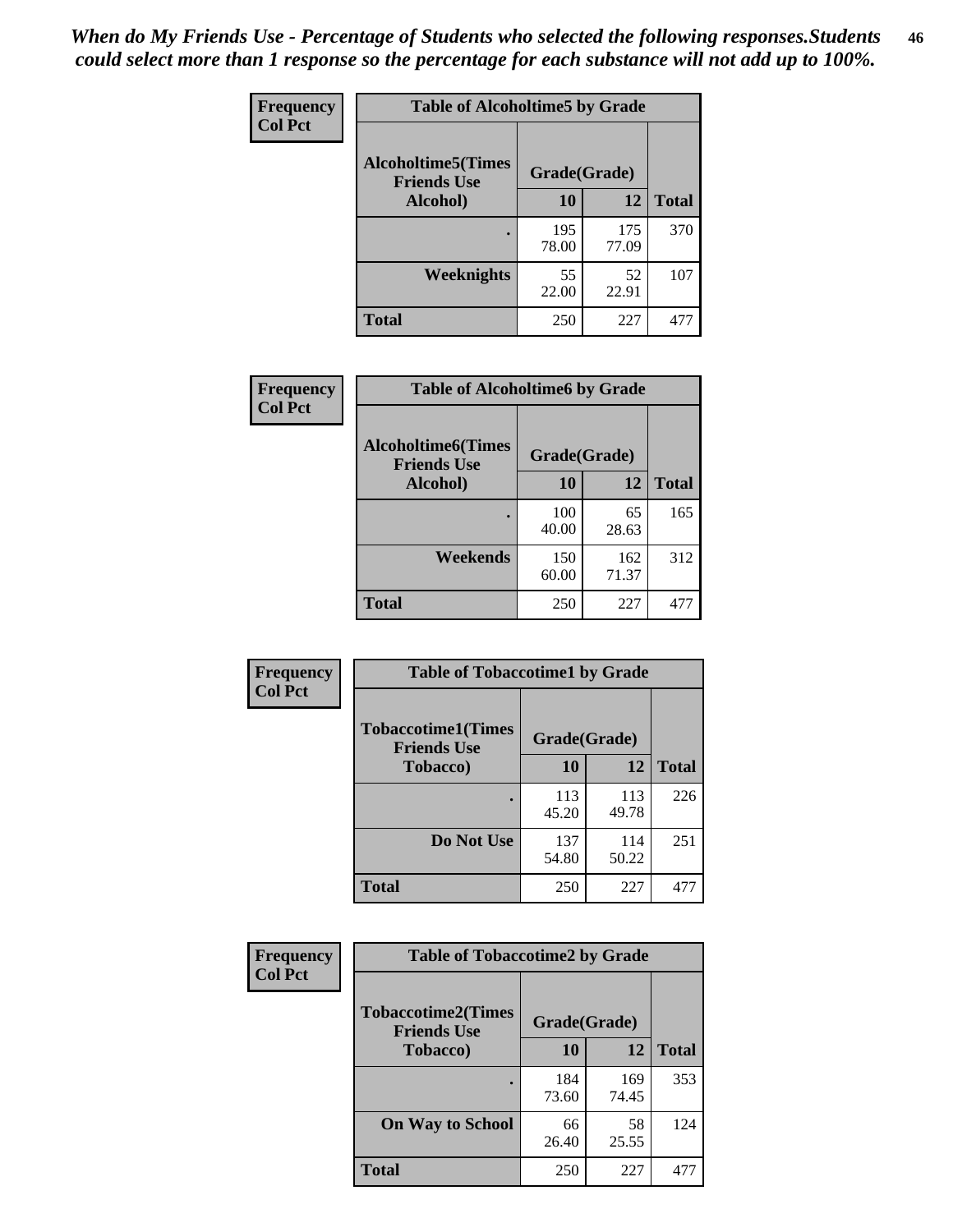*When do My Friends Use - Percentage of Students who selected the following responses.Students could select more than 1 response so the percentage for each substance will not add up to 100%.* **47**

| <b>Frequency</b> | <b>Table of Tobaccotime3 by Grade</b>           |              |              |              |  |
|------------------|-------------------------------------------------|--------------|--------------|--------------|--|
| <b>Col Pct</b>   | <b>Tobaccotime3(Times</b><br><b>Friends Use</b> | Grade(Grade) |              |              |  |
|                  | <b>Tobacco</b> )                                | 10           | 12           | <b>Total</b> |  |
|                  |                                                 | 198<br>79.20 | 195<br>85.90 | 393          |  |
|                  | <b>During School</b>                            | 52<br>20.80  | 32<br>14.10  | 84           |  |
|                  | <b>Total</b>                                    | 250          | 227          | 477          |  |

| <b>Frequency</b><br><b>Col Pct</b> | <b>Table of Tobaccotime4 by Grade</b> |              |              |              |
|------------------------------------|---------------------------------------|--------------|--------------|--------------|
|                                    | <b>Tobaccotime4(Times</b>             | Grade(Grade) |              |              |
|                                    | <b>Friends Use Tobacco)</b>           | 10           | 12           | <b>Total</b> |
|                                    |                                       | 234<br>93.60 | 210<br>92.51 | 444          |
|                                    | <b>On Way Home From School</b>        | 16<br>6.40   | 17<br>7.49   | 33           |
|                                    | <b>Total</b>                          | 250          | 227          | 477          |

| Frequency      | <b>Table of Tobaccotime5 by Grade</b>           |              |              |              |
|----------------|-------------------------------------------------|--------------|--------------|--------------|
| <b>Col Pct</b> | <b>Tobaccotime5(Times</b><br><b>Friends Use</b> | Grade(Grade) |              |              |
|                | <b>Tobacco</b> )                                | 10           | 12           | <b>Total</b> |
|                |                                                 | 159<br>63.60 | 146<br>64.32 | 305          |
|                | Weeknights                                      | 91<br>36.40  | 81<br>35.68  | 172          |
|                | <b>Total</b>                                    | 250          | 227          | 477          |

| <b>Frequency</b> | <b>Table of Tobaccotime6 by Grade</b>           |              |              |              |
|------------------|-------------------------------------------------|--------------|--------------|--------------|
| <b>Col Pct</b>   | <b>Tobaccotime6(Times</b><br><b>Friends Use</b> | Grade(Grade) |              |              |
|                  | <b>Tobacco</b> )                                | 10           | 12           | <b>Total</b> |
|                  | ٠                                               | 153<br>61.20 | 120<br>52.86 | 273          |
|                  | Weekends                                        | 97<br>38.80  | 107<br>47.14 | 204          |
|                  | <b>Total</b>                                    | 250          | 227          | 477          |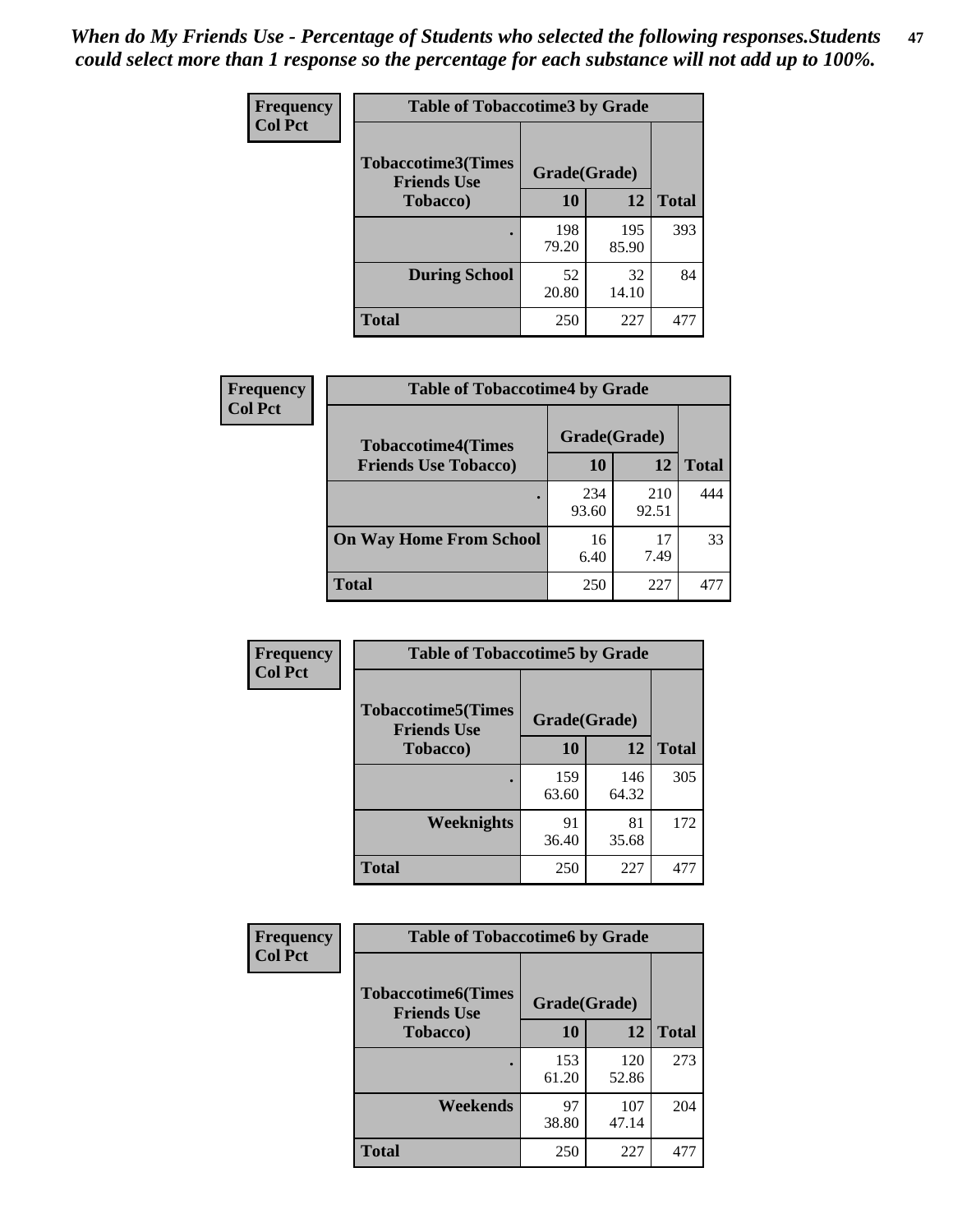| Frequency      | <b>Table of Marijuanatime1 by Grade</b>           |              |              |              |
|----------------|---------------------------------------------------|--------------|--------------|--------------|
| <b>Col Pct</b> | <b>Marijuanatime1(Times</b><br><b>Friends Use</b> | Grade(Grade) |              |              |
|                | Marijuana)                                        | 10           | 12           | <b>Total</b> |
|                |                                                   | 94<br>37.60  | 90<br>39.65  | 184          |
|                | Do Not Use                                        | 156<br>62.40 | 137<br>60.35 | 293          |
|                | <b>Total</b>                                      | 250          | 227          | 477          |

| <b>Frequency</b> | <b>Table of Marijuanatime2 by Grade</b>           |              |              |              |
|------------------|---------------------------------------------------|--------------|--------------|--------------|
| <b>Col Pct</b>   | <b>Marijuanatime2(Times</b><br><b>Friends Use</b> | Grade(Grade) |              |              |
|                  | Marijuana)                                        | 10           | 12           | <b>Total</b> |
|                  |                                                   | 227<br>90.80 | 201<br>88.55 | 428          |
|                  | <b>On Way to School</b>                           | 23<br>9.20   | 26<br>11.45  | 49           |
|                  | <b>Total</b>                                      | 250          | 227          | 477          |

| Frequency      | <b>Table of Marijuanatime3 by Grade</b>    |              |              |              |
|----------------|--------------------------------------------|--------------|--------------|--------------|
| <b>Col Pct</b> | Marijuanatime3(Times<br><b>Friends Use</b> | Grade(Grade) |              |              |
|                | Marijuana)                                 | 10           | 12           | <b>Total</b> |
|                |                                            | 239<br>95.60 | 212<br>93.39 | 451          |
|                | <b>During School</b>                       | 11<br>4.40   | 15<br>6.61   | 26           |
|                | Total                                      | 250          | 227          | 477          |

| <b>Frequency</b><br><b>Col Pct</b> | <b>Table of Marijuanatime4 by Grade</b> |              |              |       |
|------------------------------------|-----------------------------------------|--------------|--------------|-------|
|                                    | <b>Marijuanatime4</b> (Times            | Grade(Grade) |              |       |
|                                    | <b>Friends Use Marijuana</b> )          | 10           | 12           | Total |
|                                    |                                         | 227<br>90.80 | 197<br>86.78 | 424   |
|                                    | <b>On Way Home From School</b>          | 23<br>9.20   | 30<br>13.22  | 53    |
|                                    | <b>Total</b>                            | 250          | 227          |       |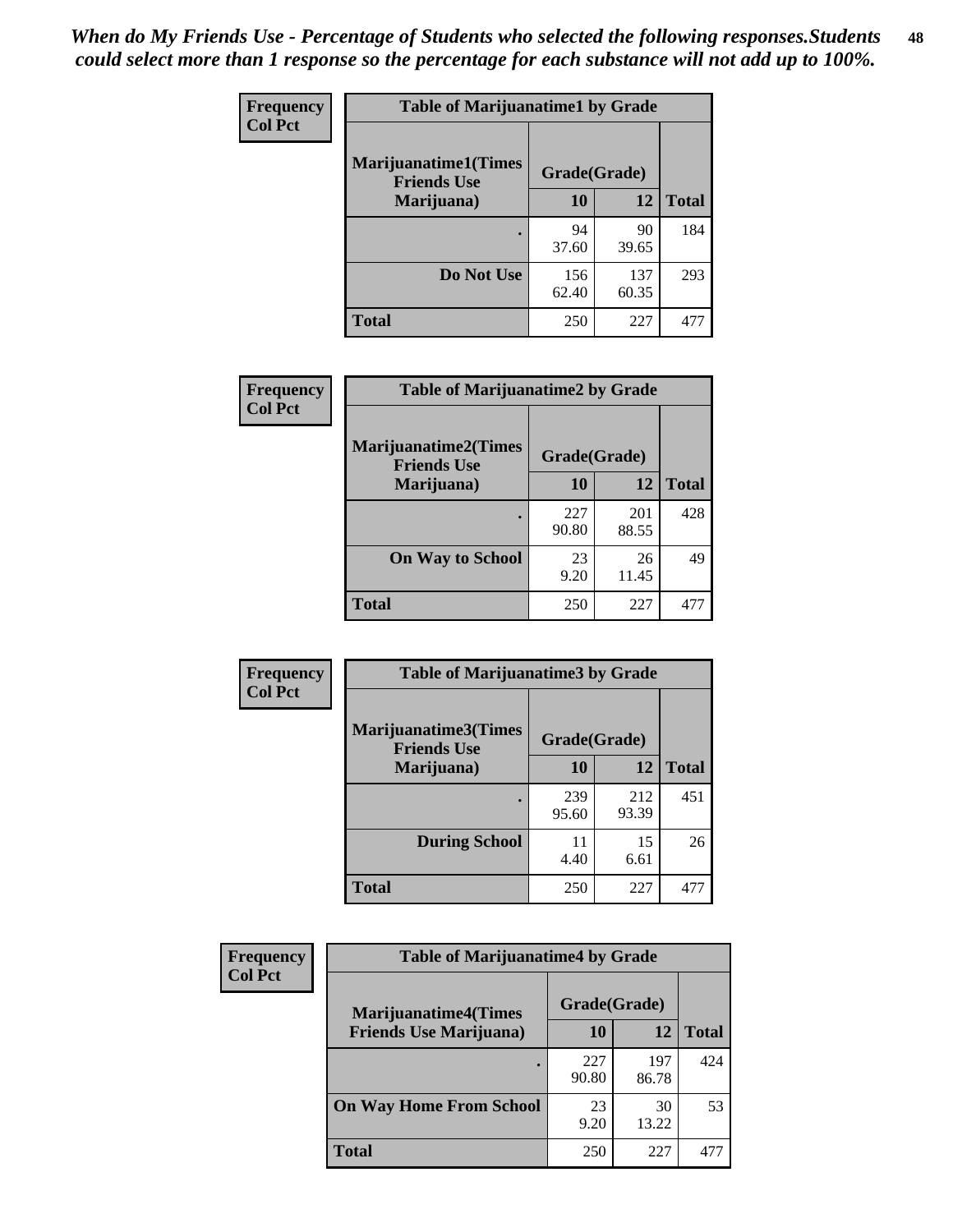| Frequency      | <b>Table of Marijuanatime5 by Grade</b>            |              |              |              |
|----------------|----------------------------------------------------|--------------|--------------|--------------|
| <b>Col Pct</b> | <b>Marijuanatime5</b> (Times<br><b>Friends Use</b> | Grade(Grade) |              |              |
|                | Marijuana)                                         | 10           | 12           | <b>Total</b> |
|                |                                                    | 198<br>79.20 | 172<br>75.77 | 370          |
|                | Weeknights                                         | 52<br>20.80  | 55<br>24.23  | 107          |
|                | <b>Total</b>                                       | 250          | 227          | 477          |

| Frequency      | <b>Table of Marijuanatime6 by Grade</b>            |              |              |              |
|----------------|----------------------------------------------------|--------------|--------------|--------------|
| <b>Col Pct</b> | <b>Marijuanatime6</b> (Times<br><b>Friends Use</b> | Grade(Grade) |              |              |
|                | Marijuana)                                         | 10           | 12           | <b>Total</b> |
|                |                                                    | 158<br>63.20 | 138<br>60.79 | 296          |
|                | Weekends                                           | 92<br>36.80  | 89<br>39.21  | 181          |
|                | <b>Total</b>                                       | 250          | 227          | 477          |

| Frequency<br><b>Col Pct</b> | <b>Table of Otherdrugtime1 by Grade</b>                 |              |              |              |
|-----------------------------|---------------------------------------------------------|--------------|--------------|--------------|
|                             | <b>Otherdrugtime1(Times</b><br><b>Friends Use Other</b> | Grade(Grade) |              |              |
|                             | <b>Illegal Drugs)</b>                                   | 10           | 12           | <b>Total</b> |
|                             |                                                         | 45<br>18.00  | 44<br>19.38  | 89           |
|                             | Do Not Use                                              | 205<br>82.00 | 183<br>80.62 | 388          |
|                             | <b>Total</b>                                            | 250          | 227          | 477          |

| Frequency      | <b>Table of Otherdrugtime2 by Grade</b>                 |              |              |              |  |  |  |
|----------------|---------------------------------------------------------|--------------|--------------|--------------|--|--|--|
| <b>Col Pct</b> | <b>Otherdrugtime2(Times</b><br><b>Friends Use Other</b> | Grade(Grade) |              |              |  |  |  |
|                | <b>Illegal Drugs</b> )                                  | 10           | 12           | <b>Total</b> |  |  |  |
|                |                                                         | 239<br>95.60 | 217<br>95.59 | 456          |  |  |  |
|                | <b>On Way to School</b>                                 | 11<br>4.40   | 10<br>4.41   | 21           |  |  |  |
|                | Total                                                   | 250          | 227          | 477          |  |  |  |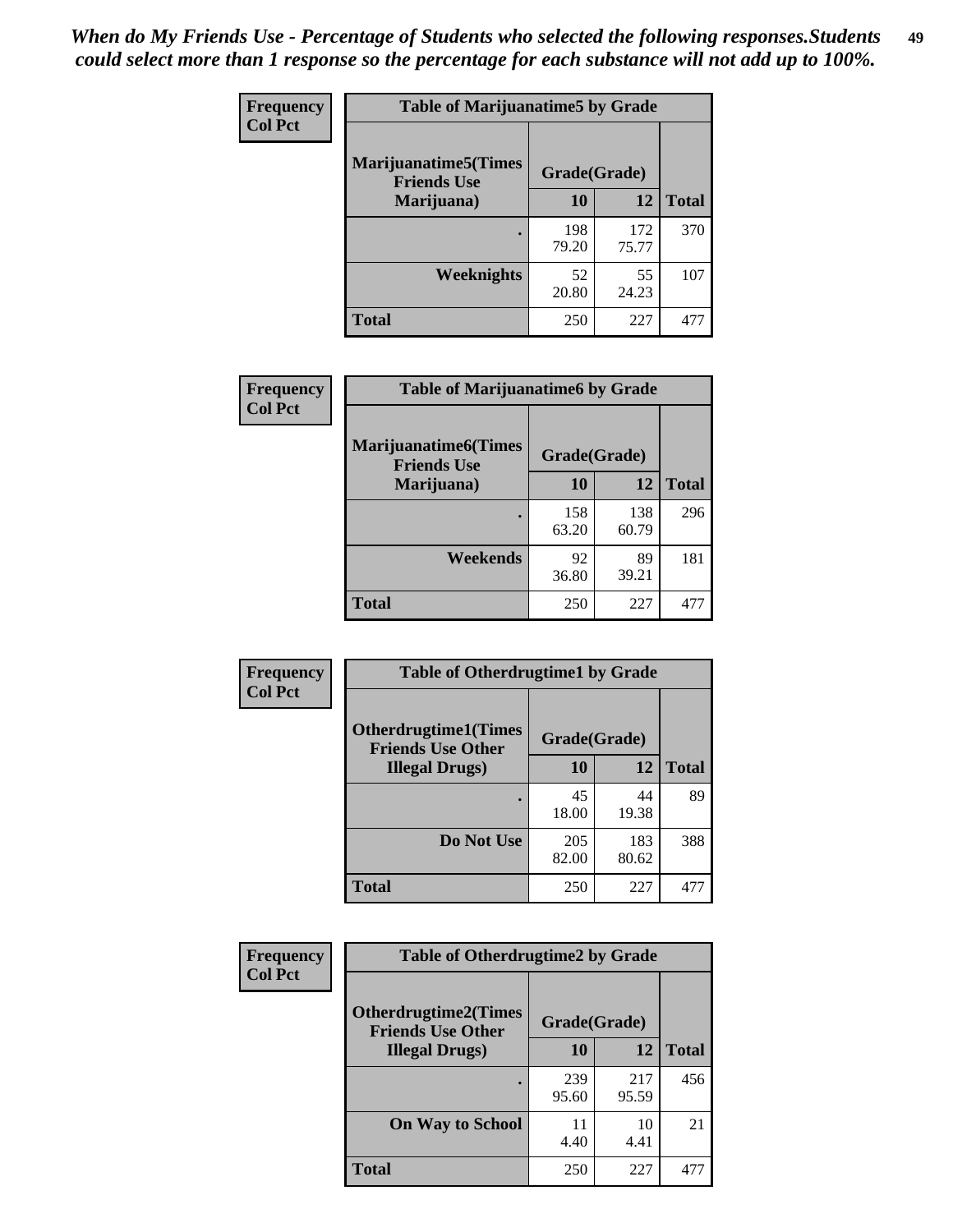| <b>Frequency</b> | <b>Table of Otherdrugtime3 by Grade</b>                 |              |              |              |  |  |
|------------------|---------------------------------------------------------|--------------|--------------|--------------|--|--|
| <b>Col Pct</b>   | <b>Otherdrugtime3(Times</b><br><b>Friends Use Other</b> | Grade(Grade) |              |              |  |  |
|                  | <b>Illegal Drugs</b> )                                  | 10           | 12           | <b>Total</b> |  |  |
|                  |                                                         | 244<br>97.60 | 218<br>96.04 | 462          |  |  |
|                  | <b>During School</b>                                    | 6<br>2.40    | q<br>3.96    | 15           |  |  |
|                  | Total                                                   | 250          | 227          | 477          |  |  |

| Frequency      | <b>Table of Otherdrugtime4 by Grade</b>                         |              |              |              |  |  |  |
|----------------|-----------------------------------------------------------------|--------------|--------------|--------------|--|--|--|
| <b>Col Pct</b> | <b>Otherdrugtime4(Times</b><br><b>Friends Use Other Illegal</b> | Grade(Grade) |              |              |  |  |  |
|                | Drugs)                                                          | 10           | 12           | <b>Total</b> |  |  |  |
|                | ٠                                                               | 239<br>95.60 | 213<br>93.83 | 452          |  |  |  |
|                | <b>On Way Home From School</b>                                  | 11<br>4.40   | 14<br>6.17   | 25           |  |  |  |
|                | Total                                                           | 250          | 227          | 477          |  |  |  |

| <b>Frequency</b><br><b>Col Pct</b> | <b>Table of Otherdrugtime5 by Grade</b>                  |              |              |              |  |  |  |
|------------------------------------|----------------------------------------------------------|--------------|--------------|--------------|--|--|--|
|                                    | <b>Otherdrugtime5</b> (Times<br><b>Friends Use Other</b> | Grade(Grade) |              |              |  |  |  |
|                                    | <b>Illegal Drugs</b> )                                   | 10           | 12           | <b>Total</b> |  |  |  |
|                                    |                                                          | 224<br>89.60 | 199<br>87.67 | 423          |  |  |  |
|                                    | Weeknights                                               | 26<br>10.40  | 28<br>12.33  | 54           |  |  |  |
|                                    | Total                                                    | 250          | 227          | 477          |  |  |  |

| <b>Frequency</b><br><b>Col Pct</b> | <b>Table of Otherdrugtime6 by Grade</b>                 |              |              |              |  |  |  |
|------------------------------------|---------------------------------------------------------|--------------|--------------|--------------|--|--|--|
|                                    | <b>Otherdrugtime6(Times</b><br><b>Friends Use Other</b> | Grade(Grade) |              |              |  |  |  |
|                                    | <b>Illegal Drugs</b> )                                  | 10           | 12           | <b>Total</b> |  |  |  |
|                                    |                                                         | 207<br>82.80 | 180<br>79.30 | 387          |  |  |  |
|                                    | Weekends                                                | 43<br>17.20  | 47<br>20.70  | 90           |  |  |  |
|                                    | Total                                                   | 250          | 227          | 477          |  |  |  |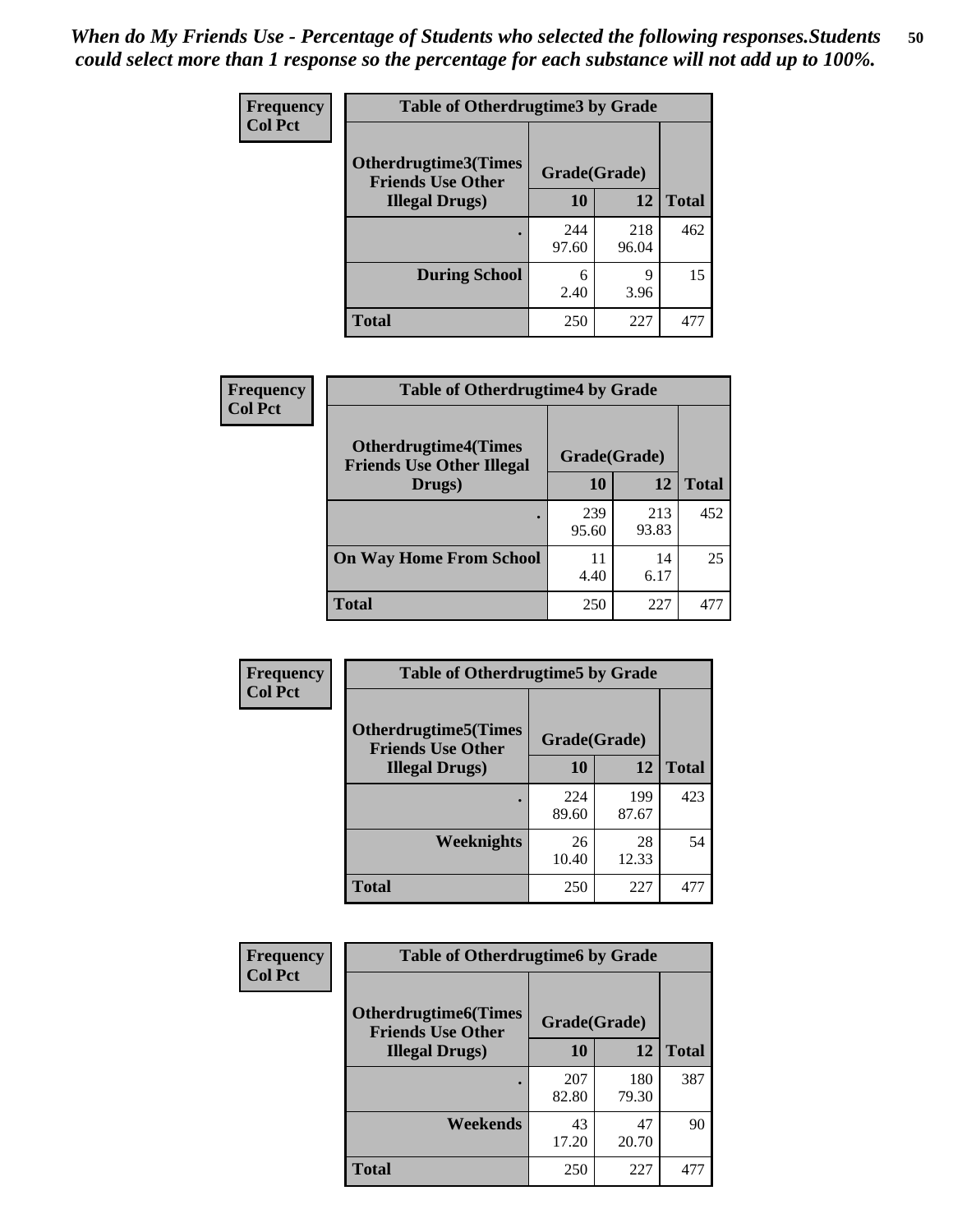| Frequency<br><b>Col Pct</b> | <b>Table of Educationalcohol by Grade</b>                                                                  |              |              |              |  |  |
|-----------------------------|------------------------------------------------------------------------------------------------------------|--------------|--------------|--------------|--|--|
|                             | Educationalcohol(I<br>have been taught<br>about alcohol,<br>tobacco,<br>and other drugs<br>within the last | Grade(Grade) |              |              |  |  |
|                             | vear at school)                                                                                            | 10           | 12           | <b>Total</b> |  |  |
|                             | Yes                                                                                                        | 196<br>78.40 | 103<br>45.37 | 299          |  |  |
|                             | N <sub>0</sub>                                                                                             | 54<br>21.60  | 124<br>54.63 | 178          |  |  |
|                             | <b>Total</b>                                                                                               | 250          | 227          | 477          |  |  |

| Frequency      | <b>Table of Eversmoked by Grade</b> |              |              |              |  |  |  |
|----------------|-------------------------------------|--------------|--------------|--------------|--|--|--|
| <b>Col Pct</b> | Eversmoked(I<br>have smoked         | Grade(Grade) |              |              |  |  |  |
|                | a cigarette)                        | 10           | 12           | <b>Total</b> |  |  |  |
|                | Yes                                 | 81<br>32.40  | 90<br>39.65  | 171          |  |  |  |
|                | N <sub>0</sub>                      | 169<br>67.60 | 137<br>60.35 | 306          |  |  |  |
|                | <b>Total</b>                        | 250          | 227          | 477          |  |  |  |

| Frequency<br><b>Col Pct</b> | <b>Table of Drovedrinking by Grade</b>                                                                              |                    |              |              |  |  |  |
|-----------------------------|---------------------------------------------------------------------------------------------------------------------|--------------------|--------------|--------------|--|--|--|
|                             | Drovedrinking(In<br>the past 30 days I<br>have driven a car<br>or other vehicle<br>while I was<br>drinking alcohol) | Grade(Grade)<br>10 | 12           | <b>Total</b> |  |  |  |
|                             | <b>Yes</b>                                                                                                          | 9<br>3.60          | 19<br>8.37   | 28           |  |  |  |
|                             | N <sub>0</sub>                                                                                                      | 241<br>96.40       | 208<br>91.63 | 449          |  |  |  |
|                             | <b>Total</b>                                                                                                        | 250                | 227          | 477          |  |  |  |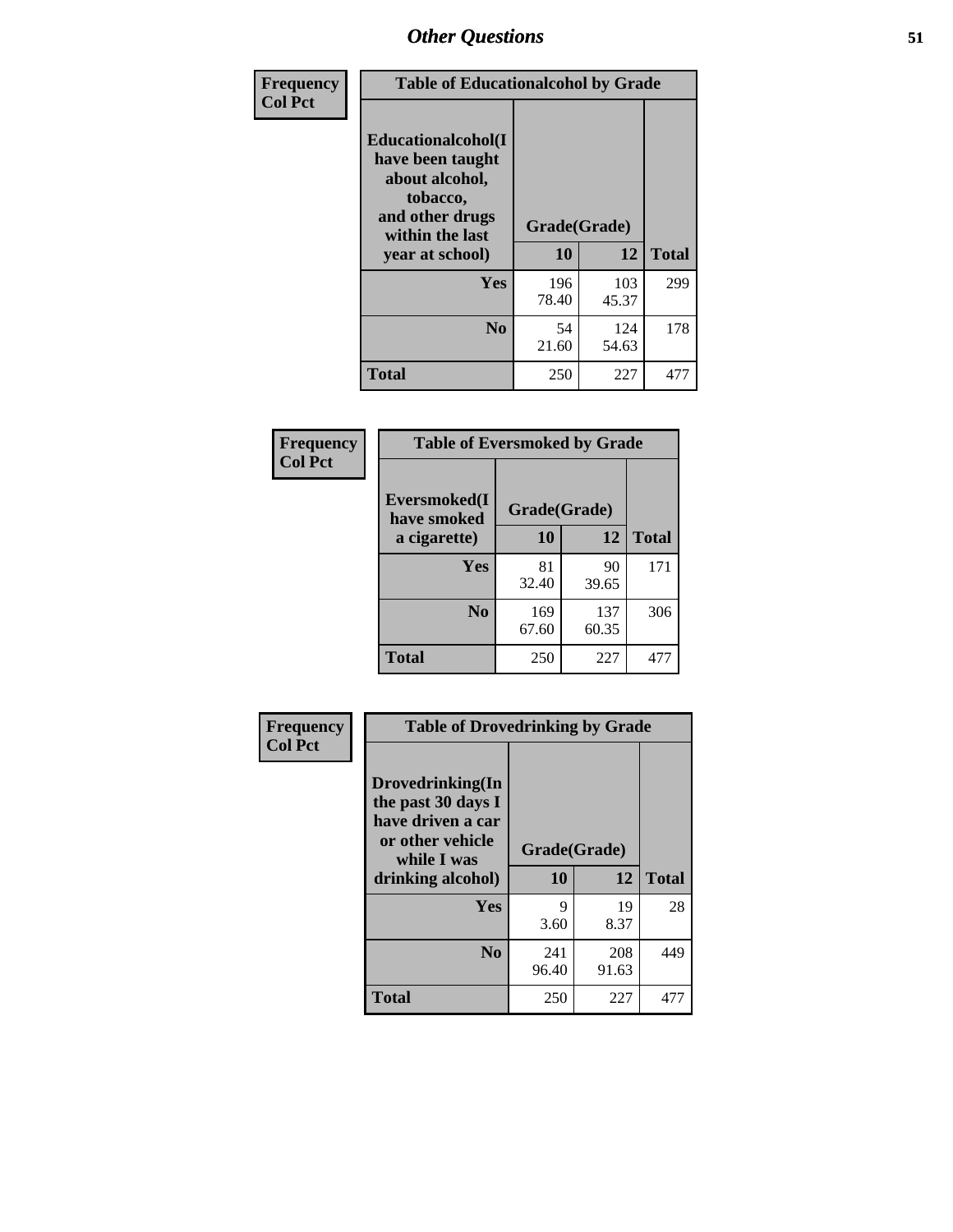| Frequency<br><b>Col Pct</b> | <b>Table of Rodedrinking by Grade</b>                                                                                  |                    |              |     |  |  |
|-----------------------------|------------------------------------------------------------------------------------------------------------------------|--------------------|--------------|-----|--|--|
|                             | Rodedrinking(In<br>the past 30 days<br>I have ridden in<br>a car with a<br>driver who had<br>been drinking<br>alcohol) | Grade(Grade)<br>10 | <b>Total</b> |     |  |  |
|                             |                                                                                                                        |                    | 12           |     |  |  |
|                             | <b>Yes</b>                                                                                                             | 47<br>18.80        | 48<br>21.15  | 95  |  |  |
|                             | N <sub>0</sub>                                                                                                         | 203<br>81.20       | 179<br>78.85 | 382 |  |  |
|                             | <b>Total</b>                                                                                                           | 250                | 227          | 477 |  |  |

#### **Frequency Col Pct**

| <b>Table of Drugsschool by Grade</b>                                                                                      |                    |              |              |  |  |  |
|---------------------------------------------------------------------------------------------------------------------------|--------------------|--------------|--------------|--|--|--|
| <b>Drugsschool</b> (During<br>the past 12 months,<br>I have been offered,<br>sold,<br>or given illegal<br>drugs on school | Grade(Grade)<br>10 | 12           |              |  |  |  |
| property)                                                                                                                 |                    |              | <b>Total</b> |  |  |  |
|                                                                                                                           |                    |              |              |  |  |  |
| Yes                                                                                                                       | 43<br>17.20        | 32<br>14.10  | 75           |  |  |  |
| N <sub>0</sub>                                                                                                            | 207<br>82.80       | 195<br>85.90 | 402          |  |  |  |

| Frequency      | <b>Table of Helpbullied by Grade</b>           |              |              |              |  |  |  |
|----------------|------------------------------------------------|--------------|--------------|--------------|--|--|--|
| <b>Col Pct</b> | Helpbullied(I<br>would help<br>someone who was | Grade(Grade) |              |              |  |  |  |
|                | being bullied)                                 | 10           | 12           | <b>Total</b> |  |  |  |
|                | <b>Strongly Agree</b>                          | 113<br>45.20 | 114<br>50.22 | 227          |  |  |  |
|                | <b>Somewhat Agree</b>                          | 106<br>42.40 | 83<br>36.56  | 189          |  |  |  |
|                | <b>Somewhat Disagree</b>                       | 22<br>8.80   | 17<br>7.49   | 39           |  |  |  |
|                | <b>Strongly Disagree</b>                       | 9<br>3.60    | 13<br>5.73   | 22           |  |  |  |
|                | <b>Total</b>                                   | 250          | 227          | 477          |  |  |  |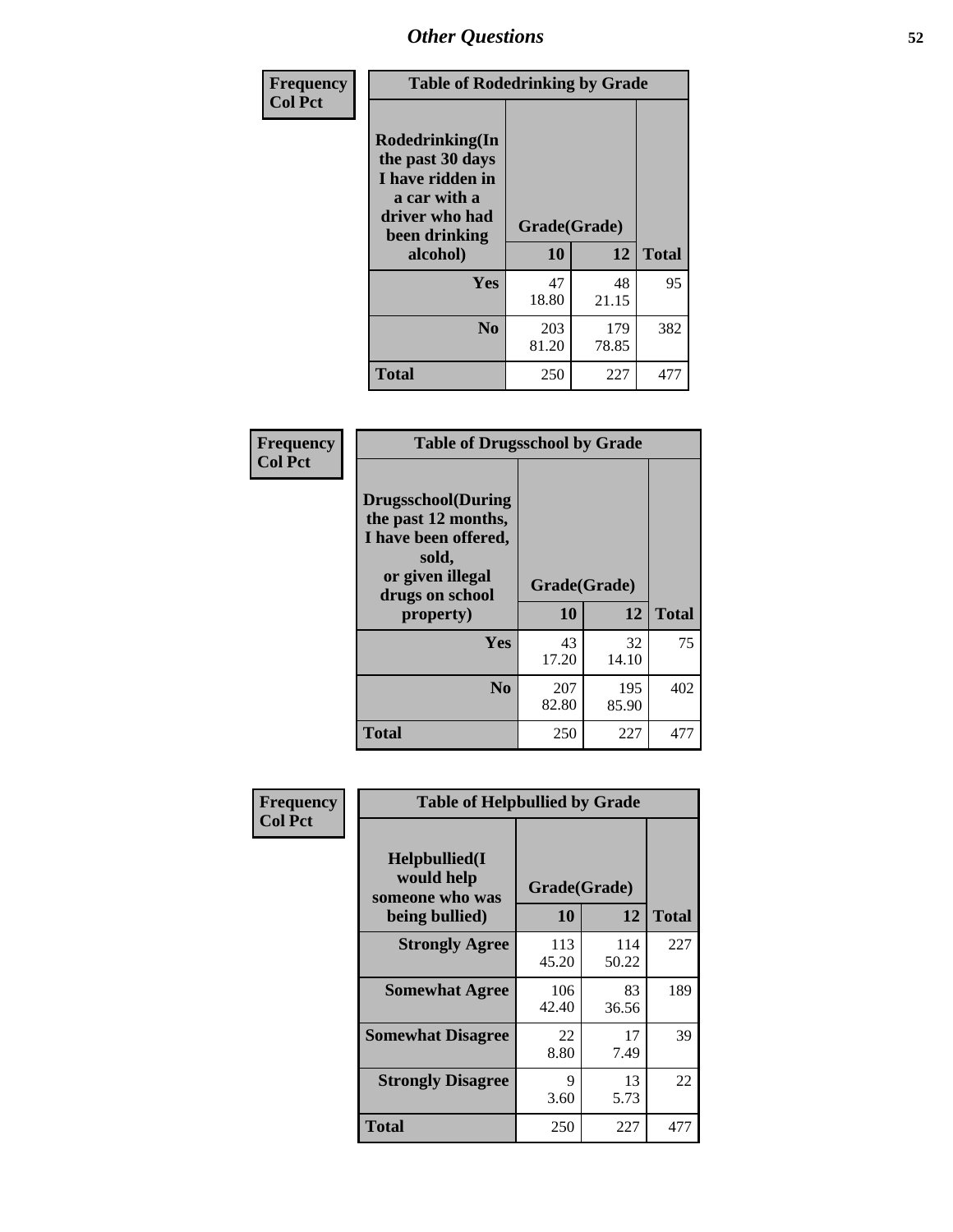| <b>Frequency</b> | <b>Table of Grade by Bingedrinking</b> |                                                                                                         |                                |                     |                          |                        |                        |                          |              |
|------------------|----------------------------------------|---------------------------------------------------------------------------------------------------------|--------------------------------|---------------------|--------------------------|------------------------|------------------------|--------------------------|--------------|
| <b>Row Pct</b>   |                                        | Bingedrinking(I have drunk five or more<br>drinks of alcohol at one sitting during the<br>last 30 days) |                                |                     |                          |                        |                        |                          |              |
|                  | Grade(Grade)                           | $\mathbf{0}$<br><b>Days</b>                                                                             | 1 or<br>$\overline{2}$<br>days | $3$ to<br>5<br>days | <b>6 to</b><br>9<br>days | 10<br>to<br>19<br>days | 20<br>to<br>29<br>days | All<br><b>30</b><br>days | <b>Total</b> |
|                  | 10                                     | 216<br>86.40                                                                                            | 10<br>4.00                     | 9<br>3.60           | $\overline{4}$<br>1.60   | 6<br>2.40              | $\mathfrak{D}$<br>0.80 | 3<br>1.20                | 250          |
|                  | 12                                     | 188<br>82.82                                                                                            | 5<br>2.20                      | 12<br>5.29          | 6<br>2.64                | $\mathfrak{D}$<br>0.88 | 9<br>3.96              | 5<br>2.20                | 227          |
|                  | <b>Total</b>                           | 404                                                                                                     | 15                             | 21                  | 10                       | 8                      | 11                     | 8                        | 477          |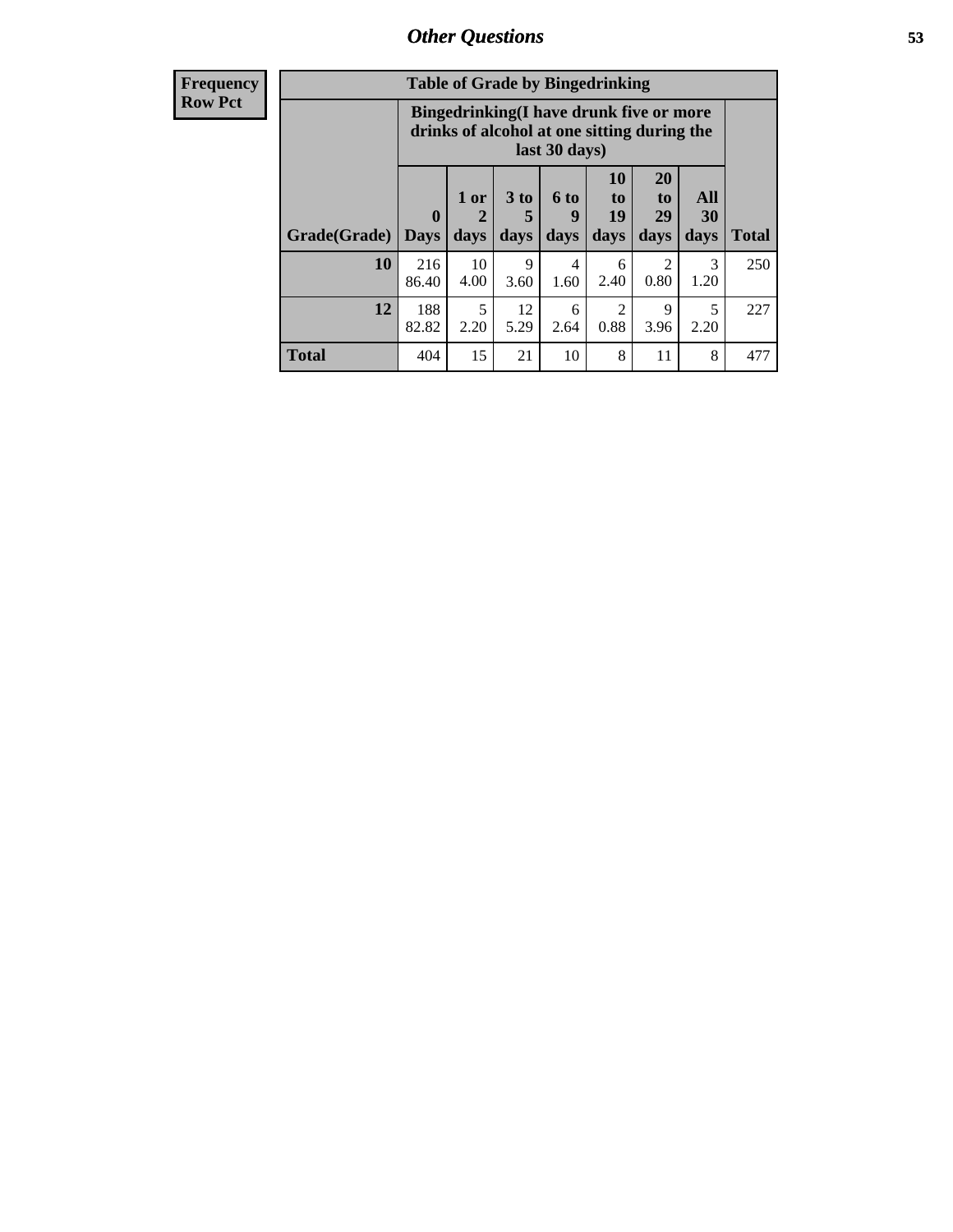#### *Nutrition* **54**

| <b>Frequency</b><br>Row Pct |
|-----------------------------|
|                             |

| <b>Table of Grade by Dairy</b> |                          |                                                                 |                             |                                    |              |  |
|--------------------------------|--------------------------|-----------------------------------------------------------------|-----------------------------|------------------------------------|--------------|--|
|                                |                          | Dairy (I eat at least 3 servings of dairy<br>products each day) |                             |                                    |              |  |
| Grade(Grade)                   | <b>Strongly</b><br>Agree | <b>Somewhat</b><br>Agree                                        | <b>Somewhat</b><br>Disagree | <b>Strongly</b><br><b>Disagree</b> | <b>Total</b> |  |
| 10                             | 59<br>23.60              | 107<br>42.80                                                    | 56<br>22.40                 | 28<br>11.20                        | 250          |  |
| 12                             | 50<br>22.03              | 89<br>39.21                                                     | 54<br>23.79                 | 34<br>14.98                        | 227          |  |
| <b>Total</b>                   | 109                      | 196                                                             | 110                         | 62                                 | 477          |  |

| <b>Frequency</b> |  |
|------------------|--|
| <b>Row Pct</b>   |  |

| <b>Table of Grade by Fruitveg</b>                                        |                          |             |                                        |                                    |              |
|--------------------------------------------------------------------------|--------------------------|-------------|----------------------------------------|------------------------------------|--------------|
| Fruitveg(I eat at least 5 servings of fruits<br>and vegetables each day) |                          |             |                                        |                                    |              |
| Grade(Grade)                                                             | <b>Strongly</b><br>Agree | Agree       | <b>Somewhat   Somewhat</b><br>Disagree | <b>Strongly</b><br><b>Disagree</b> | <b>Total</b> |
| 10                                                                       | 36<br>14.40              | 84<br>33.60 | 81<br>32.40                            | 49<br>19.60                        | 250          |
| 12                                                                       | 21<br>9.25               | 57<br>25.11 | 90<br>39.65                            | 59<br>25.99                        | 227          |
| <b>Total</b>                                                             | 57                       | 141         | 171                                    | 108                                | 477          |

| <b>Frequency</b><br>Row Pct |
|-----------------------------|

| <b>Table of Grade by Cafeteriahealthy</b> |                                                                       |                     |                      |                                    |              |
|-------------------------------------------|-----------------------------------------------------------------------|---------------------|----------------------|------------------------------------|--------------|
|                                           | Cafeteriahealthy (School meals in my<br>school cafeteria are healthy) |                     |                      |                                    |              |
| Grade(Grade)                              | <b>Strongly</b><br>Agree                                              | Somewhat  <br>Agree | Somewhat<br>Disagree | <b>Strongly</b><br><b>Disagree</b> | <b>Total</b> |
| <b>10</b>                                 | 39<br>15.60                                                           | 95<br>38.00         | 52<br>20.80          | 64<br>25.60                        | 250          |
| 12                                        | 16<br>7.05                                                            | 73<br>32.16         | 75<br>33.04          | 63<br>27.75                        | 227          |
| <b>Total</b>                              | 55                                                                    | 168                 | 127                  | 127                                |              |

**Frequency Row Pct**

| <b>Table of Grade by Cafeterianutrition</b> |                                                                                           |                   |                      |                                    |              |
|---------------------------------------------|-------------------------------------------------------------------------------------------|-------------------|----------------------|------------------------------------|--------------|
|                                             | <b>Cafeterianutrition</b> (Facts about nutrition<br>are available in my school cafeteria) |                   |                      |                                    |              |
| Grade(Grade)                                | <b>Strongly</b><br>Agree                                                                  | Somewhat<br>Agree | Somewhat<br>Disagree | <b>Strongly</b><br><b>Disagree</b> | <b>Total</b> |
| 10                                          | 65<br>26.00                                                                               | 109<br>43.60      | 46<br>18.40          | 30<br>12.00                        | 250          |
| 12                                          | 48<br>21.15                                                                               | 98<br>43.17       | 40<br>17.62          | 41<br>18.06                        | 227          |
| <b>Total</b>                                | 113                                                                                       | 207               | 86                   | 71                                 |              |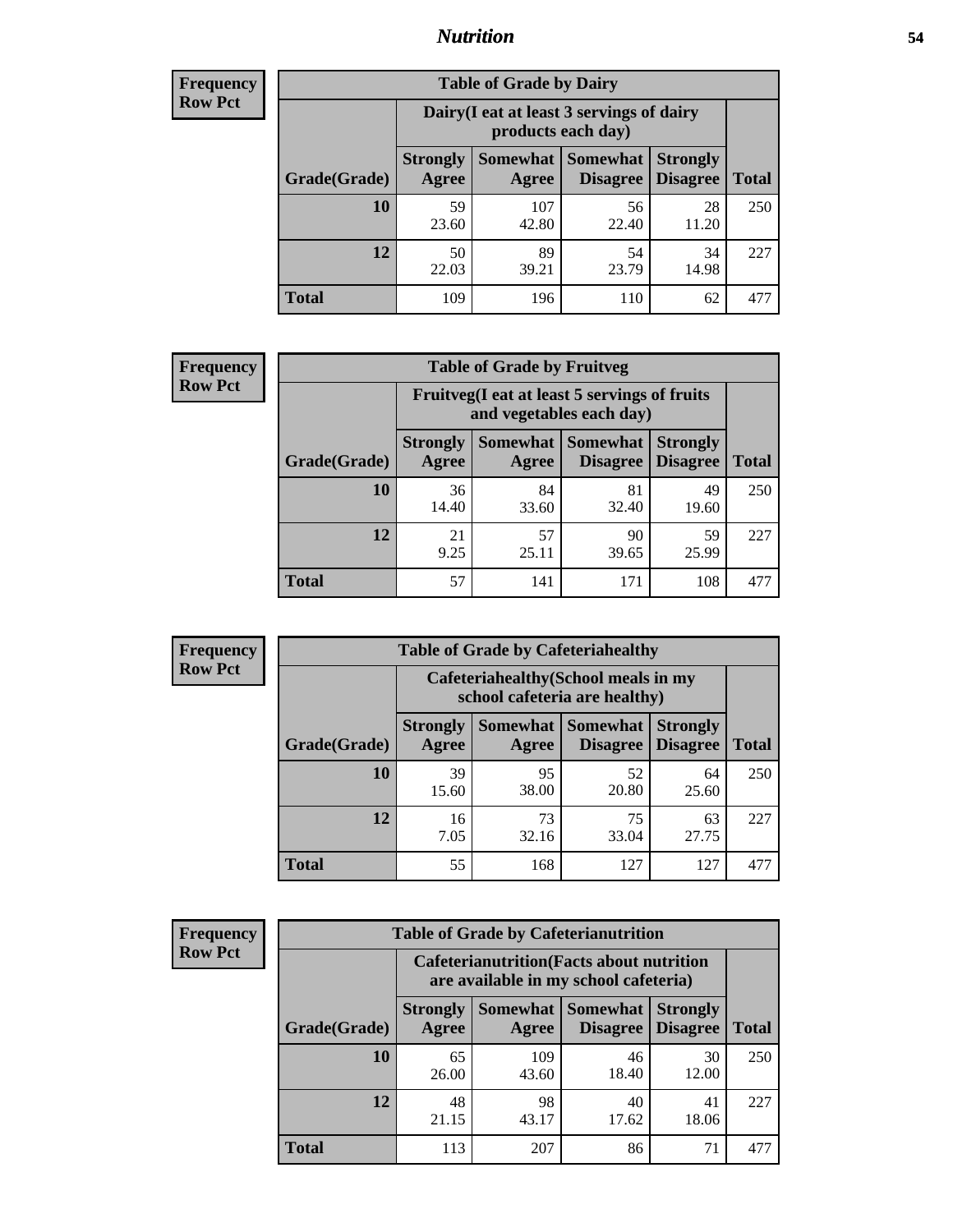### *Nutrition* **55**

| <b>Frequency</b><br>Row Pct |
|-----------------------------|
|                             |

| <b>Table of Grade by Schoollunch</b> |                                                                 |                   |                             |                                    |              |  |
|--------------------------------------|-----------------------------------------------------------------|-------------------|-----------------------------|------------------------------------|--------------|--|
|                                      | Schoollunch(I eat school lunch three or<br>more times per week) |                   |                             |                                    |              |  |
| Grade(Grade)                         | <b>Strongly</b><br>Agree                                        | Somewhat<br>Agree | <b>Somewhat</b><br>Disagree | <b>Strongly</b><br><b>Disagree</b> | <b>Total</b> |  |
| 10                                   | 143<br>57.20                                                    | 65<br>26.00       | 15<br>6.00                  | 27<br>10.80                        | 250          |  |
| 12                                   | 110<br>48.46                                                    | 36<br>15.86       | 18<br>7.93                  | 63<br>27.75                        | 227          |  |
| <b>Total</b>                         | 253                                                             | 101               | 33                          | 90                                 | 477          |  |

| <b>Frequency</b> |  |
|------------------|--|
| <b>Row Pct</b>   |  |

| <b>Table of Grade by Foodchoices</b>                                |                          |              |                     |                                             |              |
|---------------------------------------------------------------------|--------------------------|--------------|---------------------|---------------------------------------------|--------------|
| Foodchoices (I make healthy food choices in<br>my school cafeteria) |                          |              |                     |                                             |              |
| Grade(Grade)                                                        | <b>Strongly</b><br>Agree | Agree        | Somewhat   Somewhat | <b>Strongly</b><br><b>Disagree</b> Disagree | <b>Total</b> |
| 10                                                                  | 55<br>22.00              | 118<br>47.20 | 36<br>14.40         | 41<br>16.40                                 | 250          |
| 12                                                                  | 39<br>17.18              | 81<br>35.68  | 48<br>21.15         | 59<br>25.99                                 | 227          |
| <b>Total</b>                                                        | 94                       | 199          | 84                  | 100                                         | 47'          |

| <b>Frequency</b> |  |
|------------------|--|
| <b>Row Pct</b>   |  |
|                  |  |

| <b>Table of Grade by Wholewheat</b> |                          |                                                                                                             |                                    |                                    |              |  |
|-------------------------------------|--------------------------|-------------------------------------------------------------------------------------------------------------|------------------------------------|------------------------------------|--------------|--|
|                                     |                          | Wholewheat (There are whole wheat and<br>multigrain breads and cereals available in<br>my school cafeteria) |                                    |                                    |              |  |
| Grade(Grade)                        | <b>Strongly</b><br>Agree | Somewhat  <br>Agree                                                                                         | <b>Somewhat</b><br><b>Disagree</b> | <b>Strongly</b><br><b>Disagree</b> | <b>Total</b> |  |
| 10                                  | 81<br>32.40              | 103<br>41.20                                                                                                | 35<br>14.00                        | 31<br>12.40                        | 250          |  |
| 12                                  | 46<br>20.26              | 82<br>36.12                                                                                                 | 60<br>26.43                        | 39<br>17.18                        | 227          |  |
| <b>Total</b>                        | 127                      | 185                                                                                                         | 95                                 | 70                                 | 47'          |  |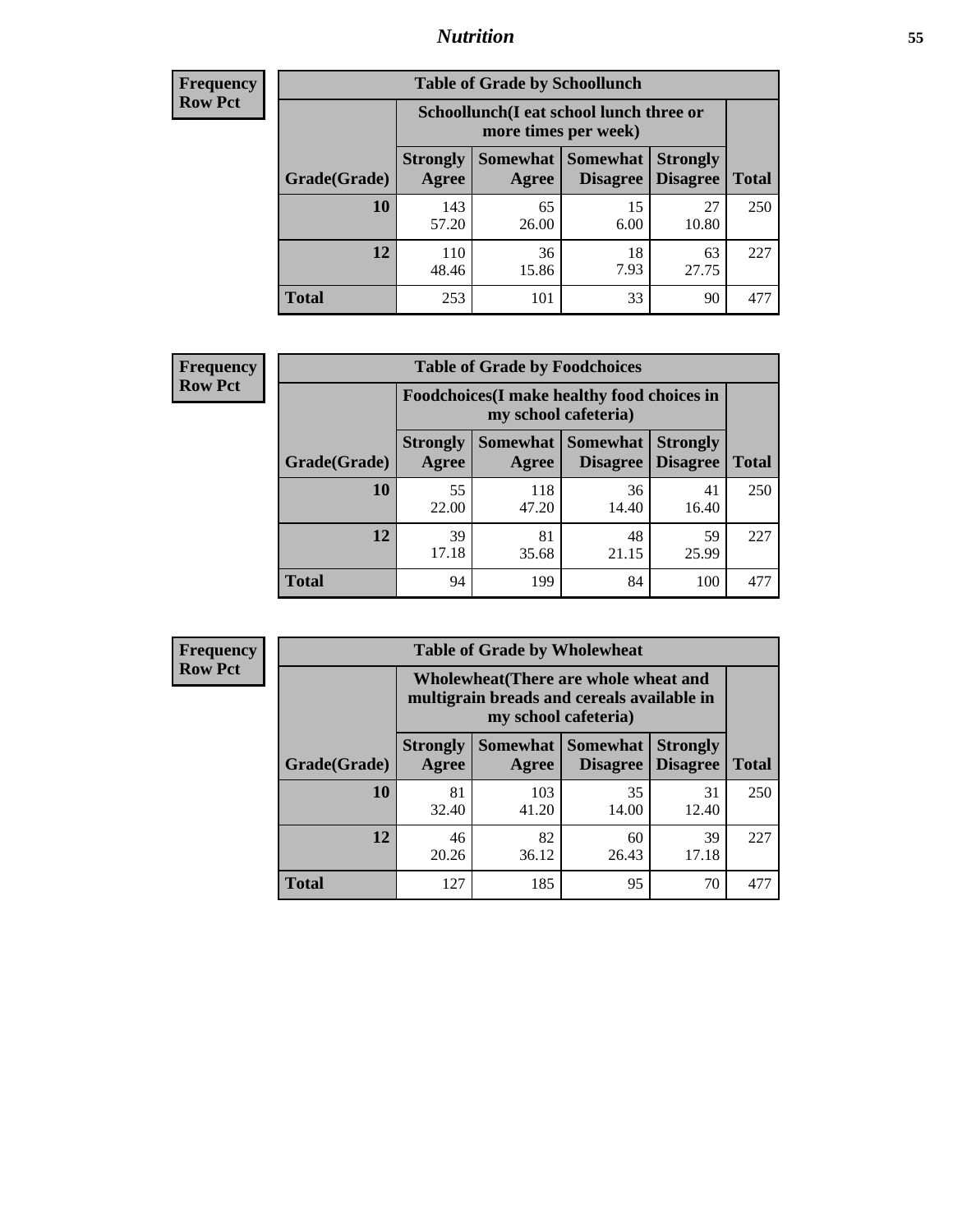### *Nutrition* **56**

**Frequency Row Pct**

| <b>Table of Grade by Healthyvending</b> |                                                                                                                                               |                          |                                    |                                    |              |
|-----------------------------------------|-----------------------------------------------------------------------------------------------------------------------------------------------|--------------------------|------------------------------------|------------------------------------|--------------|
|                                         | Healthyvending (If only healthy snacks and<br>beverages were available in the vending<br>machines during the school day,<br>I would buy them) |                          |                                    |                                    |              |
| Grade(Grade)                            | <b>Strongly</b><br>Agree                                                                                                                      | <b>Somewhat</b><br>Agree | <b>Somewhat</b><br><b>Disagree</b> | <b>Strongly</b><br><b>Disagree</b> | <b>Total</b> |
| 10                                      | 86<br>34.40                                                                                                                                   | 62<br>24.80              | 43<br>17.20                        | 59<br>23.60                        | 250          |
| 12                                      | 67<br>29.52                                                                                                                                   | 68<br>29.96              | 39<br>17.18                        | 53<br>23.35                        | 227          |
| Total                                   | 153                                                                                                                                           | 130                      | 82                                 | 112                                |              |

**Frequency Row Pct**

| <b>Table of Grade by Schoolbreakfast</b> |                                                                                                                                         |             |                                        |                                    |              |  |
|------------------------------------------|-----------------------------------------------------------------------------------------------------------------------------------------|-------------|----------------------------------------|------------------------------------|--------------|--|
|                                          | Schoolbreakfast (If breakfast were<br>available at school,<br>but outside the cafeteria,<br>I would eat breakfast at school more often) |             |                                        |                                    |              |  |
| Grade(Grade)                             | <b>Strongly</b><br>Agree                                                                                                                | Agree       | Somewhat   Somewhat<br><b>Disagree</b> | <b>Strongly</b><br><b>Disagree</b> | <b>Total</b> |  |
| 10                                       | 67<br>26.80                                                                                                                             | 75<br>30.00 | 40<br>16.00                            | 68<br>27.20                        | 250          |  |
| 12                                       | 68<br>29.96                                                                                                                             | 70<br>30.84 | 31<br>13.66                            | 58<br>25.55                        | 227          |  |
| <b>Total</b>                             | 135                                                                                                                                     | 145         | 71                                     | 126                                | 477          |  |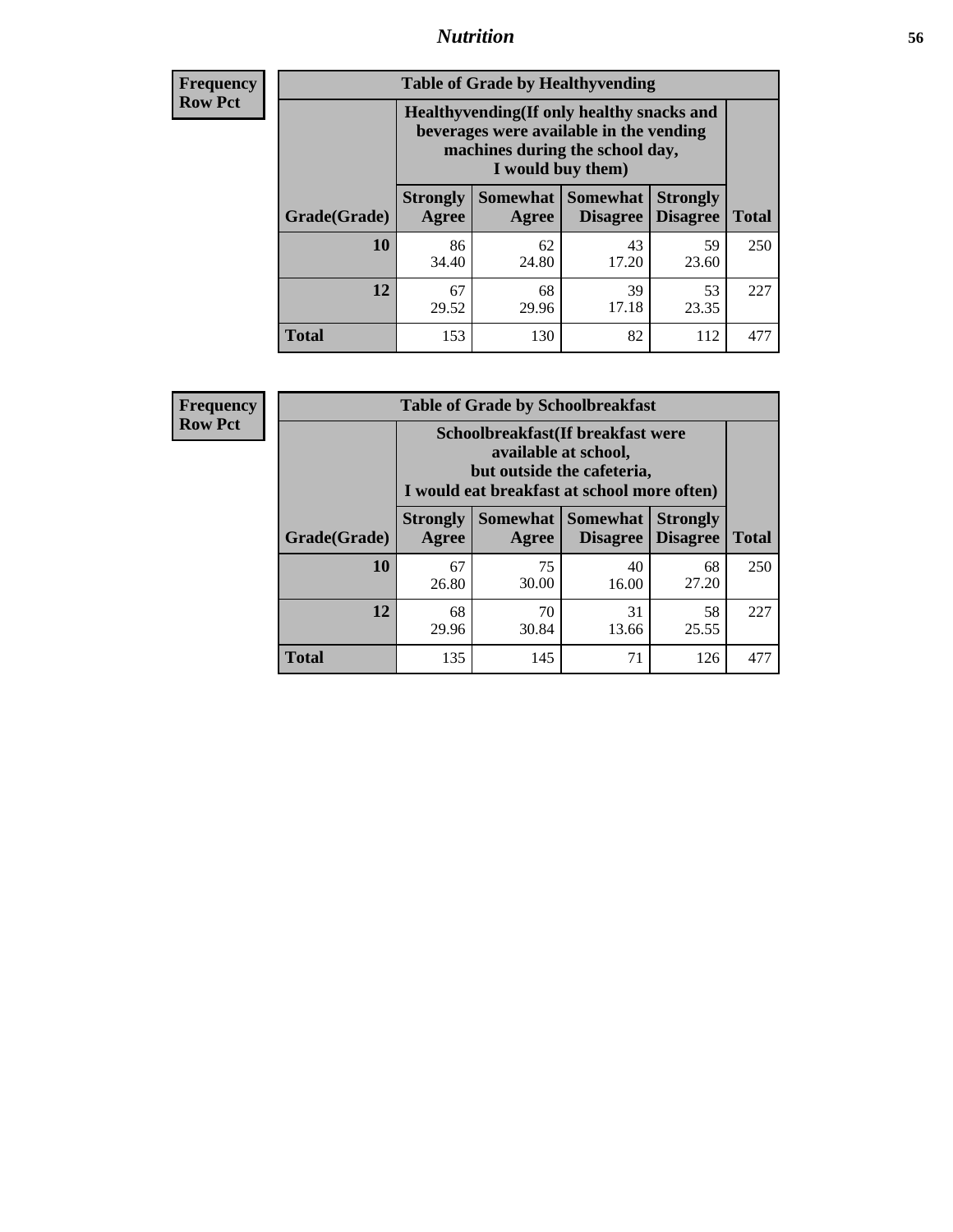| Frequency<br><b>Col Pct</b> | <b>Table of Educationaids by Grade</b>                                                                    |                    |              |              |
|-----------------------------|-----------------------------------------------------------------------------------------------------------|--------------------|--------------|--------------|
|                             | <b>Educationaids</b> (I<br>have been<br>taught about<br><b>HIV/AIDS</b> at<br>school in the<br>past year) | Grade(Grade)<br>10 | 12           | <b>Total</b> |
|                             | Yes                                                                                                       | 193                | 112          | 305          |
|                             |                                                                                                           | 77.20              | 49.34        |              |
|                             | N <sub>0</sub>                                                                                            | 57<br>22.80        | 115<br>50.66 | 172          |
|                             | <b>Total</b>                                                                                              | 250                | 227          | 477          |

| Frequency      | <b>Table of Educationcharacter by Grade</b>                         |              |              |              |  |
|----------------|---------------------------------------------------------------------|--------------|--------------|--------------|--|
| <b>Col Pct</b> | <b>Educationcharacter(I)</b><br>have been taught<br>about character |              |              |              |  |
|                | education in the past                                               | Grade(Grade) |              |              |  |
|                | year at school)                                                     | 10           | 12           | <b>Total</b> |  |
|                | Yes                                                                 | 181<br>72.40 | 132<br>58.15 | 313          |  |
|                | N <sub>0</sub>                                                      | 69<br>27.60  | 95<br>41.85  | 164          |  |
|                | <b>Total</b>                                                        | 250          | 227          | 477          |  |

| Frequency      | <b>Table of Gradcoach1 by Grade</b>              |              |              |              |
|----------------|--------------------------------------------------|--------------|--------------|--------------|
| <b>Col Pct</b> | Gradcoach1(I<br>know who my<br><b>Graduation</b> | Grade(Grade) |              |              |
|                | Coach is)                                        | 10           | 12           | <b>Total</b> |
|                | Yes                                              | 37<br>14.80  | 155<br>68.28 | 192          |
|                | N <sub>0</sub>                                   | 213<br>85.20 | 72<br>31.72  | 285          |
|                | <b>Total</b>                                     | 250          | 227          | 477          |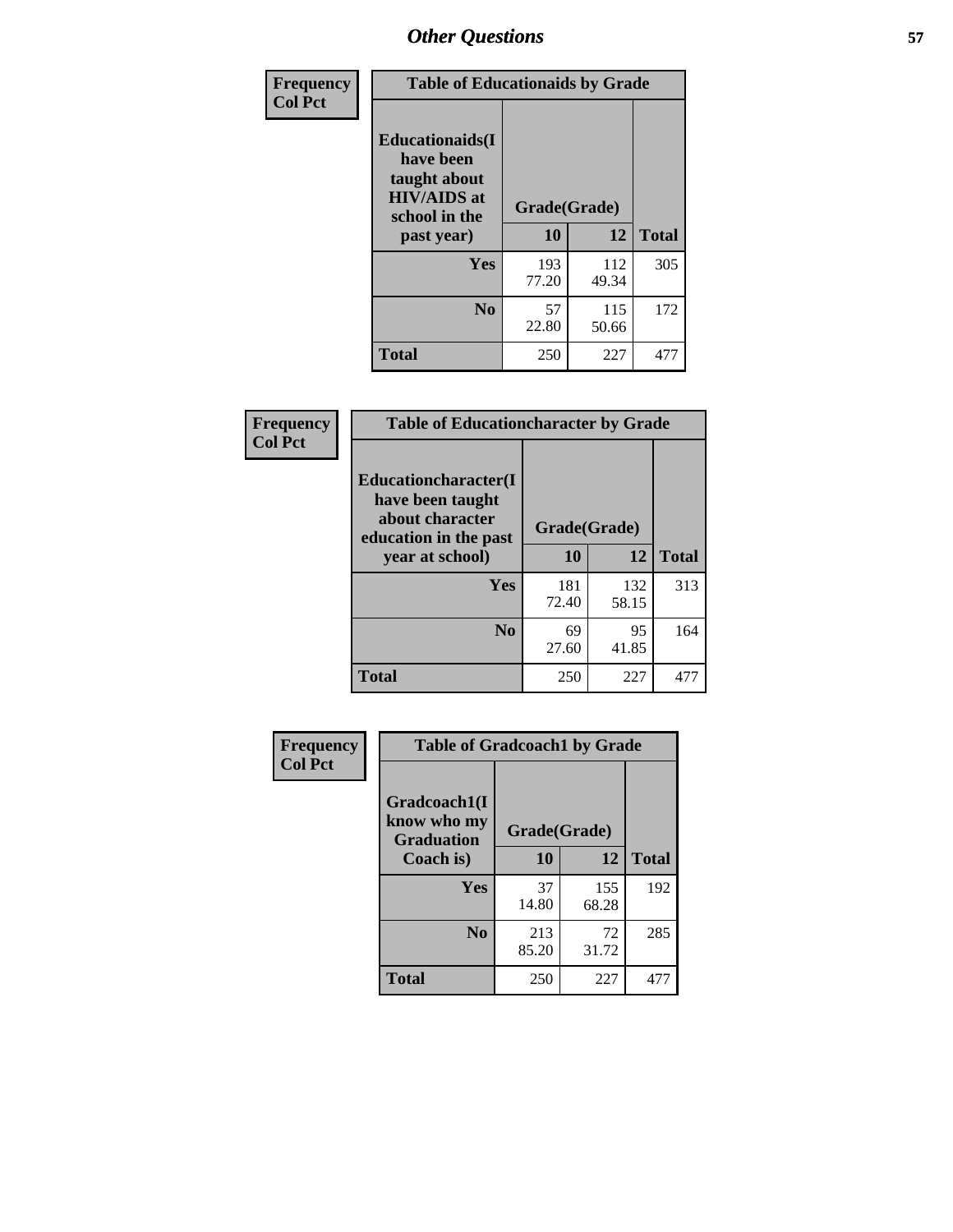| Frequency      | <b>Table of Gradcoach2 by Grade</b>       |              |              |              |
|----------------|-------------------------------------------|--------------|--------------|--------------|
| <b>Col Pct</b> |                                           |              |              |              |
|                | Gradcoach2(I                              |              |              |              |
|                | have<br>contacted my<br><b>Graduation</b> | Grade(Grade) |              |              |
|                | Coach)                                    | 10           | 12           | <b>Total</b> |
|                | Yes                                       | 8<br>3.20    | 73<br>32.16  | 81           |
|                | N <sub>0</sub>                            | 242<br>96.80 | 154<br>67.84 | 396          |
|                | <b>Total</b>                              | 250          | 227          | 477          |

| Frequency<br><b>Col Pct</b> | <b>Table of Gradcoach3 by Grade</b>                                         |              |              |              |
|-----------------------------|-----------------------------------------------------------------------------|--------------|--------------|--------------|
|                             | Gradcoach3(I<br>have received<br>assistance<br>from my<br><b>Graduation</b> | Grade(Grade) |              |              |
|                             | Coach)                                                                      | 10           | 12           | <b>Total</b> |
|                             | Yes                                                                         | 8<br>3.20    | 65<br>28.63  | 73           |
|                             | N <sub>0</sub>                                                              | 72<br>28.80  | 41<br>18.06  | 113          |
|                             | Don't know                                                                  | 170<br>68.00 | 121<br>53.30 | 291          |
|                             | <b>Total</b>                                                                | 250          | 227          | 477          |

| Frequency<br><b>Col Pct</b> | <b>Table of Selfharm by Grade</b><br><b>Selfharm</b> (During<br>the past 12<br>months,<br>I harmed myself<br>on purpose<br><b>Suicideconsider</b> |              |              |              |
|-----------------------------|---------------------------------------------------------------------------------------------------------------------------------------------------|--------------|--------------|--------------|
|                             | During the past                                                                                                                                   |              |              |              |
|                             | 12 months,<br>I seriously<br>considered                                                                                                           | Grade(Grade) |              |              |
|                             | suicide)                                                                                                                                          | 10           | 12           | <b>Total</b> |
|                             | Yes                                                                                                                                               | 36<br>14.40  | 11<br>4.85   | 47           |
|                             | N <sub>0</sub>                                                                                                                                    | 214<br>85.60 | 216<br>95.15 | 430          |
|                             | Total                                                                                                                                             | 250          | 227          | 477          |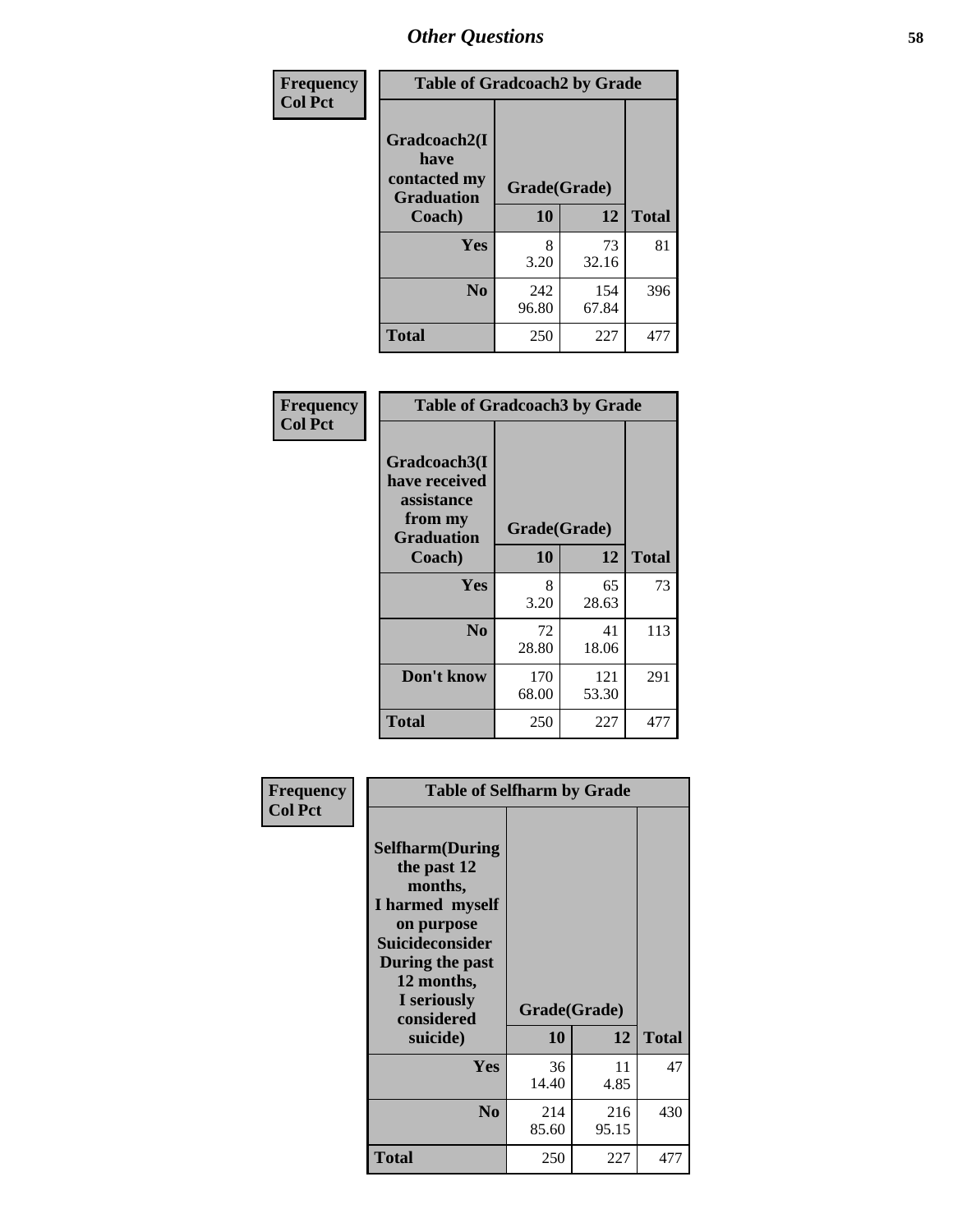| <b>Frequency</b> | <b>Table of Suicideconsider by Grade</b> |              |              |              |
|------------------|------------------------------------------|--------------|--------------|--------------|
| <b>Col Pct</b>   |                                          | Grade(Grade) |              |              |
|                  | <b>Suicideconsider</b>                   | <b>10</b>    | 12           | <b>Total</b> |
|                  | <b>Yes</b>                               | 32<br>12.80  | 12<br>5.29   | 44           |
|                  | N <sub>0</sub>                           | 218<br>87.20 | 215<br>94.71 | 433          |
|                  | <b>Total</b>                             | 250          | 227          | 477          |

| Frequency      | <b>Table of Suicideattempt by Grade</b>                            |              |              |              |
|----------------|--------------------------------------------------------------------|--------------|--------------|--------------|
| <b>Col Pct</b> | Suicideattempt(I<br>have attempted<br>suicide in the<br>last year) | Grade(Grade) |              |              |
|                |                                                                    | 10           | 12           | <b>Total</b> |
|                | Yes                                                                | 15<br>6.00   | 6<br>2.64    | 21           |
|                | N <sub>0</sub>                                                     | 235<br>94.00 | 221<br>97.36 | 456          |
|                | <b>Total</b>                                                       | 250          | 227          | 477          |

| Frequency      | <b>Table of Instantmessaged by Grade</b>                       |              |              |              |
|----------------|----------------------------------------------------------------|--------------|--------------|--------------|
| <b>Col Pct</b> | <b>Instantmessaged</b> (I<br>have instant<br>messaged people I | Grade(Grade) |              |              |
|                | do not even know)                                              | 10           | 12           | <b>Total</b> |
|                | Yes                                                            | 92<br>36.80  | 92<br>40.53  | 184          |
|                | N <sub>0</sub>                                                 | 158<br>63.20 | 135<br>59.47 | 293          |
|                | <b>Total</b>                                                   | 250          | 227          | 477          |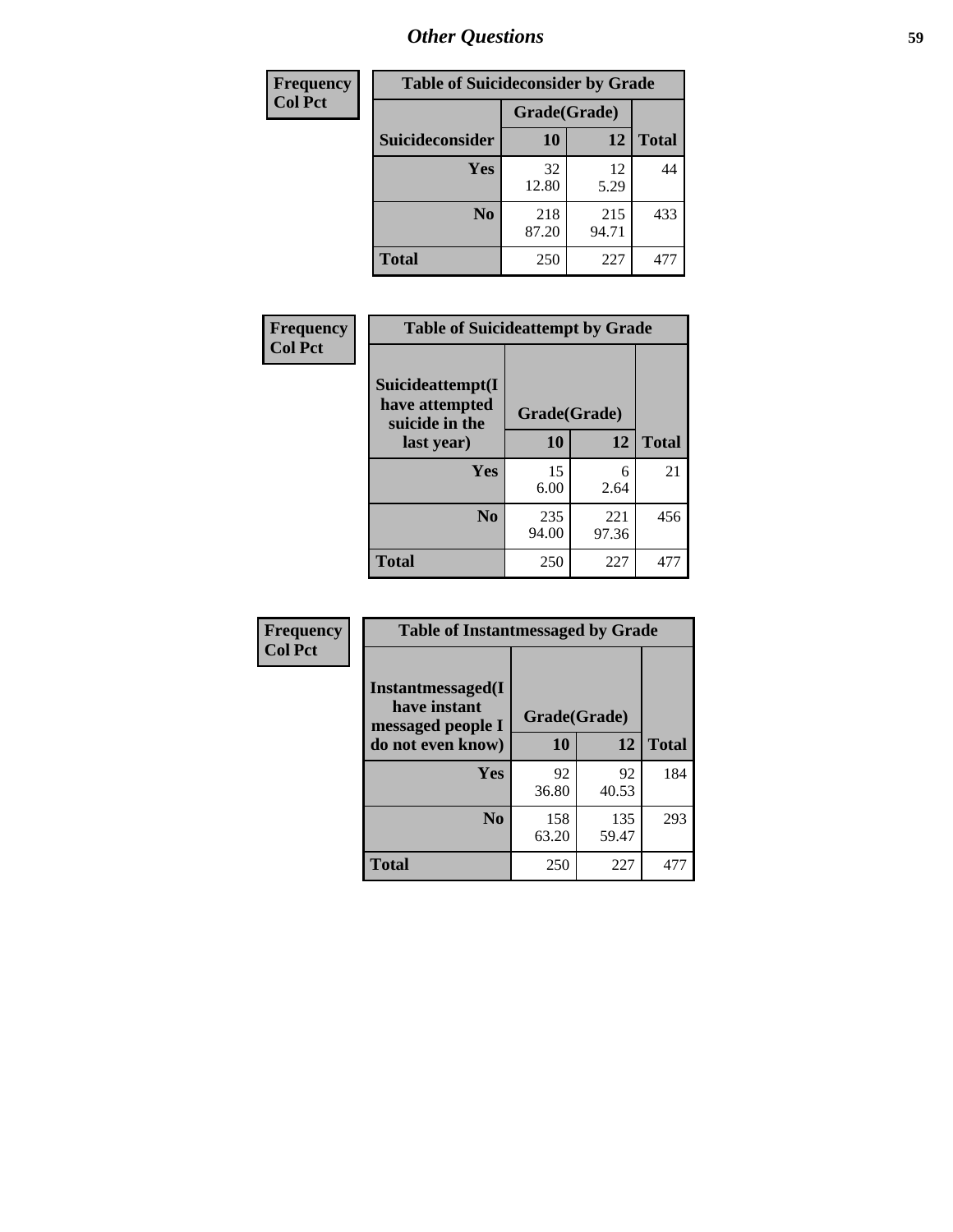| Frequency      | <b>Table of Getsalong by Grade</b>                          |              |              |              |  |  |  |
|----------------|-------------------------------------------------------------|--------------|--------------|--------------|--|--|--|
| <b>Col Pct</b> | <b>Getsalong</b> (I get<br>along with other<br>students and | Grade(Grade) |              |              |  |  |  |
|                | adults)                                                     | 10           | 12           | <b>Total</b> |  |  |  |
|                | <b>Strongly Agree</b>                                       | 126<br>50.40 | 131<br>57.71 | 257          |  |  |  |
|                | <b>Somewhat Agree</b>                                       | 104<br>41.60 | 80<br>35.24  | 184          |  |  |  |
|                | <b>Somewhat Disagree</b>                                    | 9<br>3.60    | 10<br>4.41   | 19           |  |  |  |
|                | <b>Strongly Disagree</b>                                    | 11<br>4.40   | 6<br>2.64    | 17           |  |  |  |
|                | <b>Total</b>                                                | 250          | 227          | 477          |  |  |  |

| Frequency      | <b>Table of Safehome by Grade</b> |                    |              |              |  |  |
|----------------|-----------------------------------|--------------------|--------------|--------------|--|--|
| <b>Col Pct</b> | Safehome(I feel<br>safe at home)  | Grade(Grade)<br>10 | 12           | <b>Total</b> |  |  |
|                | <b>Strongly Agree</b>             | 175<br>70.00       | 167<br>73.57 | 342          |  |  |
|                | <b>Somewhat Agree</b>             | 57<br>22.80        | 45<br>19.82  | 102          |  |  |
|                | <b>Somewhat Disagree</b>          | 8<br>3.20          | 8<br>3.52    | 16           |  |  |
|                | <b>Strongly Disagree</b>          | 10<br>4.00         | 7<br>3.08    | 17           |  |  |
|                | <b>Total</b>                      | 250                | 227          | 477          |  |  |

| Frequency      |                                                                                      | <b>Table of Adulttalk by Grade</b> |              |              |
|----------------|--------------------------------------------------------------------------------------|------------------------------------|--------------|--------------|
| <b>Col Pct</b> | <b>Adulttalk</b> (I<br>know an<br>adult at<br>school that<br>I can talk<br>with if I | Grade(Grade)                       |              |              |
|                | need help)                                                                           | 10                                 | 12           | <b>Total</b> |
|                | <b>Yes</b>                                                                           | 175<br>70.00                       | 185<br>81.50 | 360          |
|                | N <sub>0</sub>                                                                       | 75<br>30.00                        | 42<br>18.50  | 117          |
|                | <b>Total</b>                                                                         | 250                                | 227          | 477          |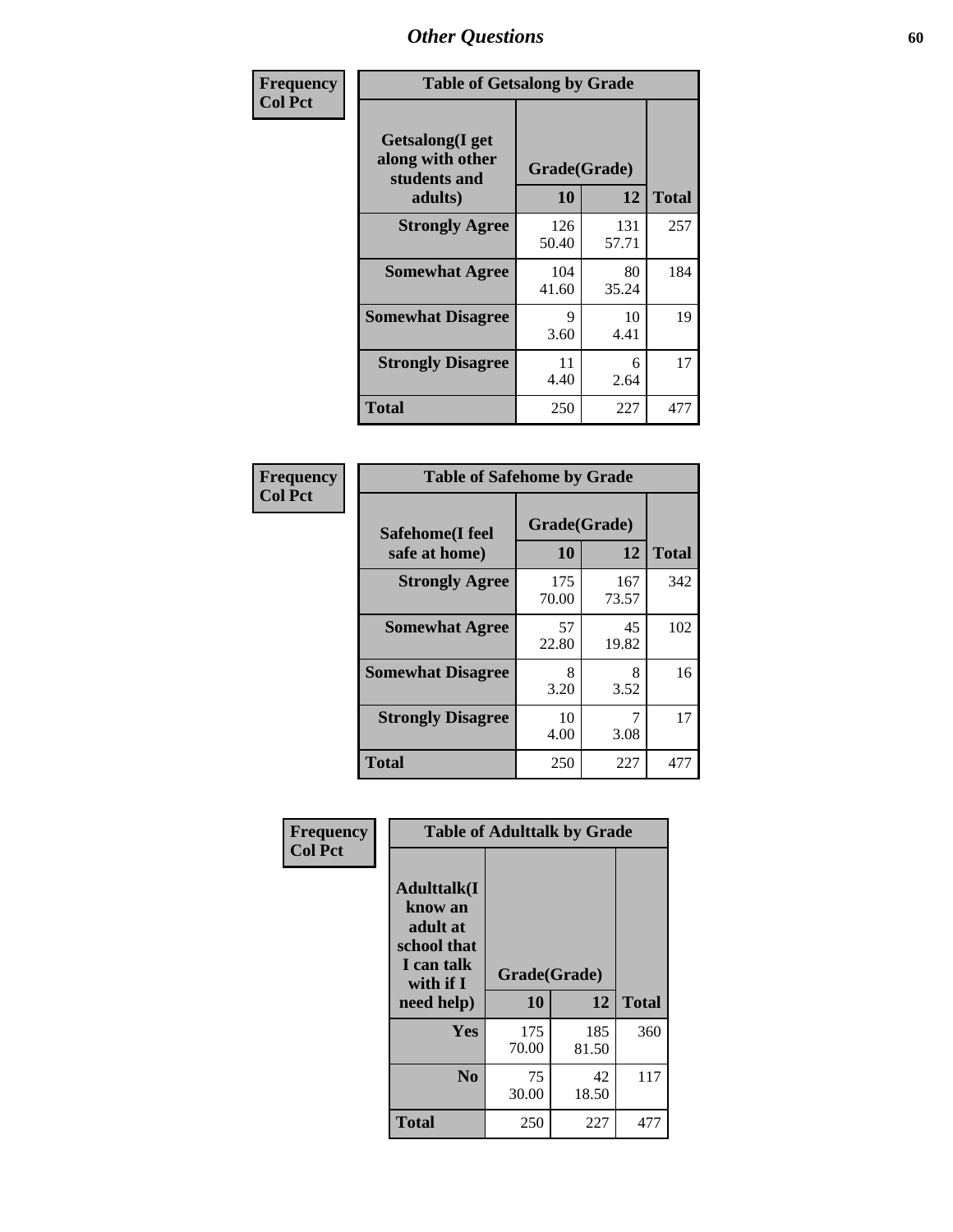**Frequency Row Pct**

| <b>Table of Grade by Tytime</b> |             |                                                                                         |             |             |             |             |              |  |  |  |
|---------------------------------|-------------|-----------------------------------------------------------------------------------------|-------------|-------------|-------------|-------------|--------------|--|--|--|
|                                 |             | Tytime (On an average school day,<br>how much unsupervised time do I spend watching TV) |             |             |             |             |              |  |  |  |
|                                 |             | <b>Less that</b>                                                                        |             | $2 - 3$     | $4 - 5$     | $6+$        |              |  |  |  |
| Grade(Grade)                    | None        | hour/day                                                                                | hour/day    | hours/day   | hours/day   | hours/day   | <b>Total</b> |  |  |  |
| 10                              | 29<br>11.60 | 43<br>17.20                                                                             | 41<br>16.40 | 73<br>29.20 | 31<br>12.40 | 33<br>13.20 | 250          |  |  |  |
| 12                              | 31<br>13.66 | 36<br>15.86                                                                             | 40<br>17.62 | 56<br>24.67 | 32<br>14.10 | 32<br>14.10 | 227          |  |  |  |
| <b>Total</b>                    | 60          | 79                                                                                      | 81          | 129         | 63          | 65          | 477          |  |  |  |

**Frequency Row Pct**

| <b>Table of Grade by Computertime</b> |             |                                                                                                   |             |                      |                      |                   |              |  |  |  |  |
|---------------------------------------|-------------|---------------------------------------------------------------------------------------------------|-------------|----------------------|----------------------|-------------------|--------------|--|--|--|--|
|                                       |             | Computertime (On an average school day,<br>how much unsupervised time do I spend on the computer) |             |                      |                      |                   |              |  |  |  |  |
| Grade(Grade)                          | None        | <b>Less that</b><br>hour/day                                                                      | hour/day    | $2 - 3$<br>hours/day | $4 - 5$<br>hours/day | $6+$<br>hours/day | <b>Total</b> |  |  |  |  |
| 10                                    | 47<br>18.80 | 53<br>21.20                                                                                       | 52<br>20.80 | 61<br>24.40          | 12<br>4.80           | 25<br>10.00       | 250          |  |  |  |  |
| 12                                    | 40<br>17.62 | 53<br>49<br>47<br>22<br>16<br>20.70<br>23.35<br>21.59<br>7.05<br>9.69                             |             |                      |                      |                   |              |  |  |  |  |
| <b>Total</b>                          | 87          | 106                                                                                               | 101         | 108                  | 28                   | 47                | 477          |  |  |  |  |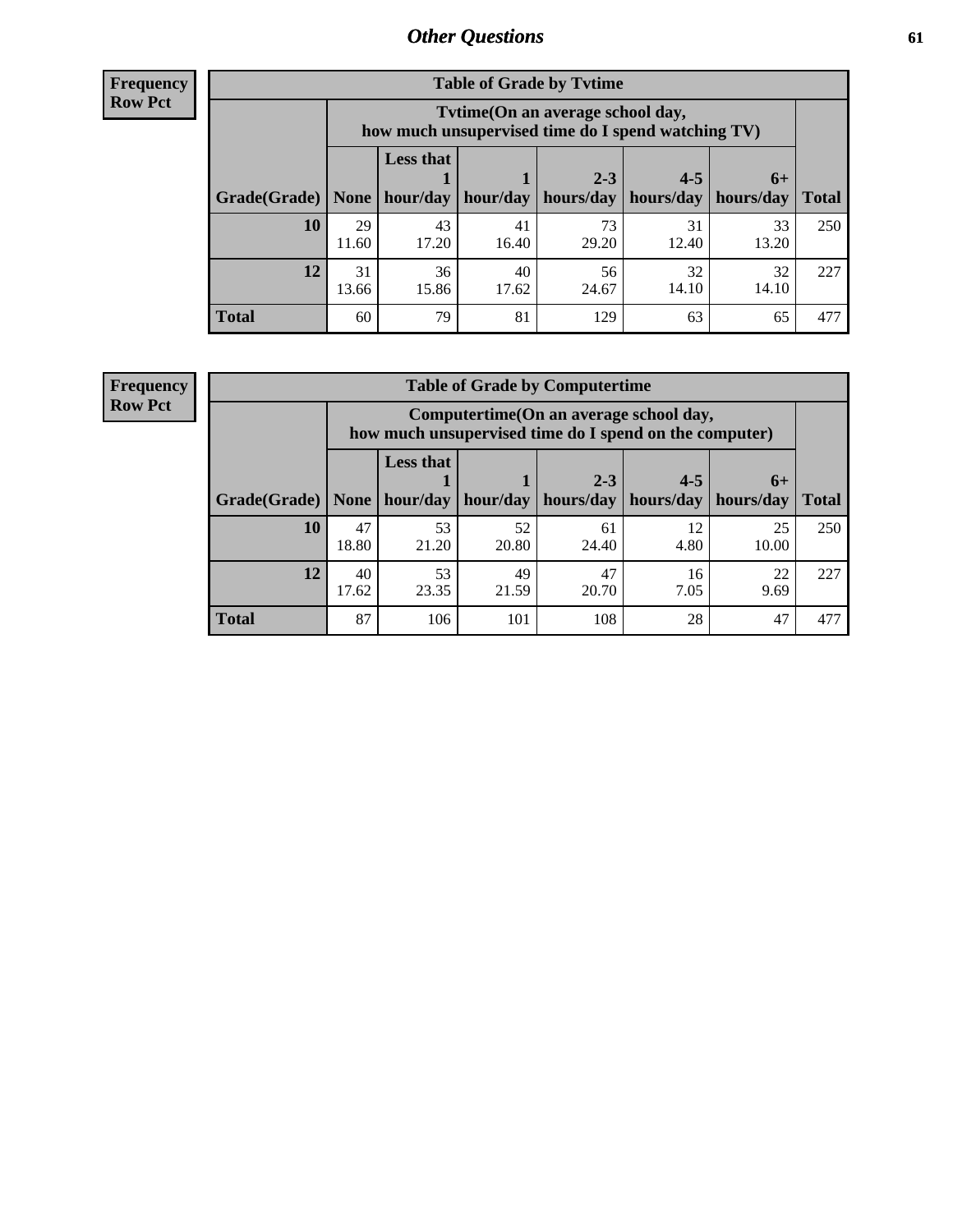#### *Questions about Driving Laws* **62** *Driving Questions were asked only of high school students.*

| <b>Frequency</b> |
|------------------|
| <b>Row Pct</b>   |

| <b>Table of Grade by License1</b> |                                     |                                                                                                                                           |                |            |               |              |  |  |  |  |
|-----------------------------------|-------------------------------------|-------------------------------------------------------------------------------------------------------------------------------------------|----------------|------------|---------------|--------------|--|--|--|--|
|                                   |                                     | License1(During the first 6 months of driving<br>with a provisional license,<br>the only passengers who can ride with the<br>driver are:) |                |            |               |              |  |  |  |  |
| Grade(Grade)                      | <b>Parent or</b><br><b>Guardian</b> | Family<br><b>Members</b>                                                                                                                  | <b>Friends</b> | Anyone     | Don't<br>Know | <b>Total</b> |  |  |  |  |
| 10                                | 78<br>31.20                         | 123<br>49.20                                                                                                                              | ℸ<br>2.80      | 17<br>6.80 | 25<br>10.00   | 250          |  |  |  |  |
| 12                                | 74<br>32.60                         | 105<br>22<br>20<br>6<br>8.81<br>46.26<br>9.69<br>2.64                                                                                     |                |            |               |              |  |  |  |  |
| <b>Total</b>                      | 152                                 | 228                                                                                                                                       | 13             | 39         | 45            | 477          |  |  |  |  |

| <b>Frequency</b> | <b>Table of Grade by License2</b>                                                                        |                           |                  |                              |                                                      |                      |              |  |  |
|------------------|----------------------------------------------------------------------------------------------------------|---------------------------|------------------|------------------------------|------------------------------------------------------|----------------------|--------------|--|--|
| <b>Row Pct</b>   | License2(17 yr old drivers with a<br>provisional driver's license cannot<br>drive between the hours of:) |                           |                  |                              |                                                      |                      |              |  |  |
|                  | Grade(Grade)                                                                                             | <b>Midnight</b><br>to 6am | 1am<br>to<br>5am | 1am<br>t <sub>0</sub><br>6am | N <sub>0</sub><br>curfew<br>for $17$<br>year<br>olds | Don't<br><b>Know</b> | <b>Total</b> |  |  |
|                  | 10                                                                                                       | 108<br>43.20              | 31<br>12.40      | 29<br>11.60                  | 26<br>10.40                                          | 56<br>22.40          | 250          |  |  |
|                  | 12                                                                                                       | 132<br>58.15              | 30<br>13.22      | 23<br>10.13                  | 10<br>4.41                                           | 32<br>14.10          | 227          |  |  |
|                  | <b>Total</b>                                                                                             | 240                       | 61               | 52                           | 36                                                   | 88                   | 477          |  |  |

| <b>Frequency</b> |                                                                                           | <b>Table of Grade by License3</b> |             |             |             |             |               |              |
|------------------|-------------------------------------------------------------------------------------------|-----------------------------------|-------------|-------------|-------------|-------------|---------------|--------------|
| <b>Row Pct</b>   | License3(For drivers under the age of $21$ ,<br>what level of alcohol is considered DUI?) |                                   |             |             |             |             |               |              |
|                  | Grade(Grade)                                                                              | Any<br>Amount                     | 0.02        | 0.04        | 0.06        | 0.08        | Don't<br>know | <b>Total</b> |
|                  | 10                                                                                        | 47<br>18.80                       | 72<br>28.80 | 30<br>12.00 | 14<br>5.60  | 20<br>8.00  | 67<br>26.80   | 250          |
|                  | 12                                                                                        | 53<br>23.35                       | 52<br>22.91 | 19<br>8.37  | 24<br>10.57 | 24<br>10.57 | 55<br>24.23   | 227          |
|                  | Total                                                                                     | 100                               | 124         | 49          | 38          | 44          | 122           | 477          |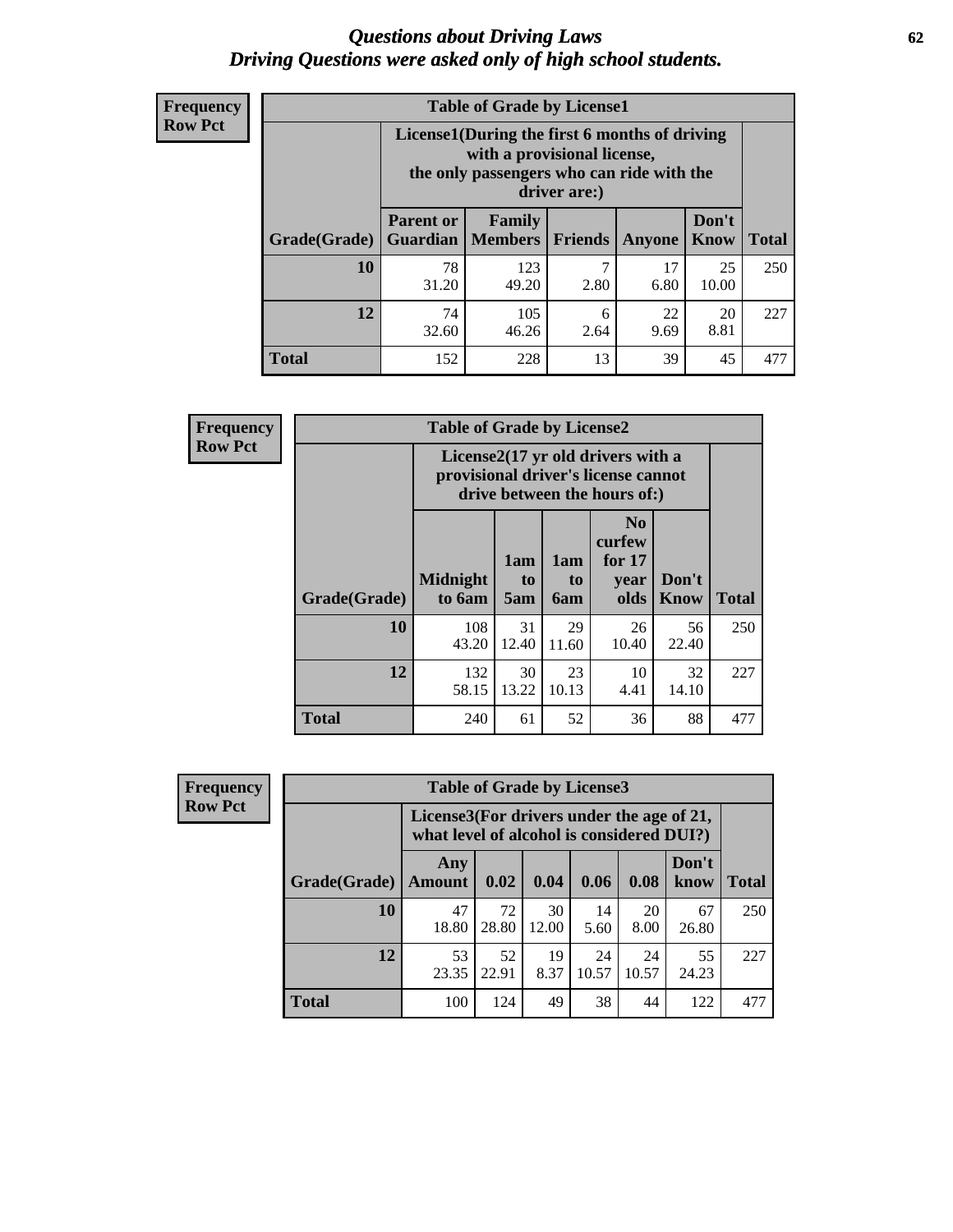#### *Questions about Driving Laws* **63** *Driving Questions were asked only of high school students.*

**Frequency Row Pct**

| <b>Table of Grade by License4</b> |             |                                                                                                                                                                                                                                                                                |             |            |             |             |     |  |  |  |
|-----------------------------------|-------------|--------------------------------------------------------------------------------------------------------------------------------------------------------------------------------------------------------------------------------------------------------------------------------|-------------|------------|-------------|-------------|-----|--|--|--|
|                                   |             | License4(A driver under 21 automatically<br>loses his/her license if caught exceeding the<br>posted speet limit by:)<br>Can't<br>lose<br><b>Depends</b><br>license<br>$15+$<br>$25+$<br>$35+$<br>Don't<br>for<br>on<br>speeding<br><b>Total</b><br>mph<br>mph<br>know<br>judge |             |            |             |             |     |  |  |  |
| Grade(Grade)                      | mph         |                                                                                                                                                                                                                                                                                |             |            |             |             |     |  |  |  |
| 10                                | 71<br>28.40 | 26<br>10.40                                                                                                                                                                                                                                                                    | 28<br>11.20 | 16<br>6.40 | 26<br>10.40 | 83<br>33.20 | 250 |  |  |  |
| 12                                | 43<br>18.94 | 33<br>15<br>7<br>60<br>69<br>26.43<br>14.54<br>6.61<br>3.08<br>30.40                                                                                                                                                                                                           |             |            |             |             |     |  |  |  |
| <b>Total</b>                      | 114         | 86                                                                                                                                                                                                                                                                             | 61          | 31         | 33          | 152         | 477 |  |  |  |

| Frequency      | <b>Table of Grade by License5</b> |             |                                                                                                                                      |                     |       |
|----------------|-----------------------------------|-------------|--------------------------------------------------------------------------------------------------------------------------------------|---------------------|-------|
| <b>Row Pct</b> |                                   |             | License5(A)<br>Georgia teenager<br>with family<br>connections or a<br>good lawyer can<br>break a teen<br>driving law and<br>license) | keep their driver's |       |
|                | Grade(Grade)                      | Yes         | N <sub>0</sub>                                                                                                                       | Don't<br>know       | Total |
|                | <b>10</b>                         | 32<br>12.80 | 129<br>51.60                                                                                                                         | 89<br>35.60         | 250   |
|                | 12                                | 45<br>19.82 | 95<br>41.85                                                                                                                          | 87<br>38.33         | 227   |
|                | <b>Total</b>                      | 77          | 224                                                                                                                                  | 176                 | 477   |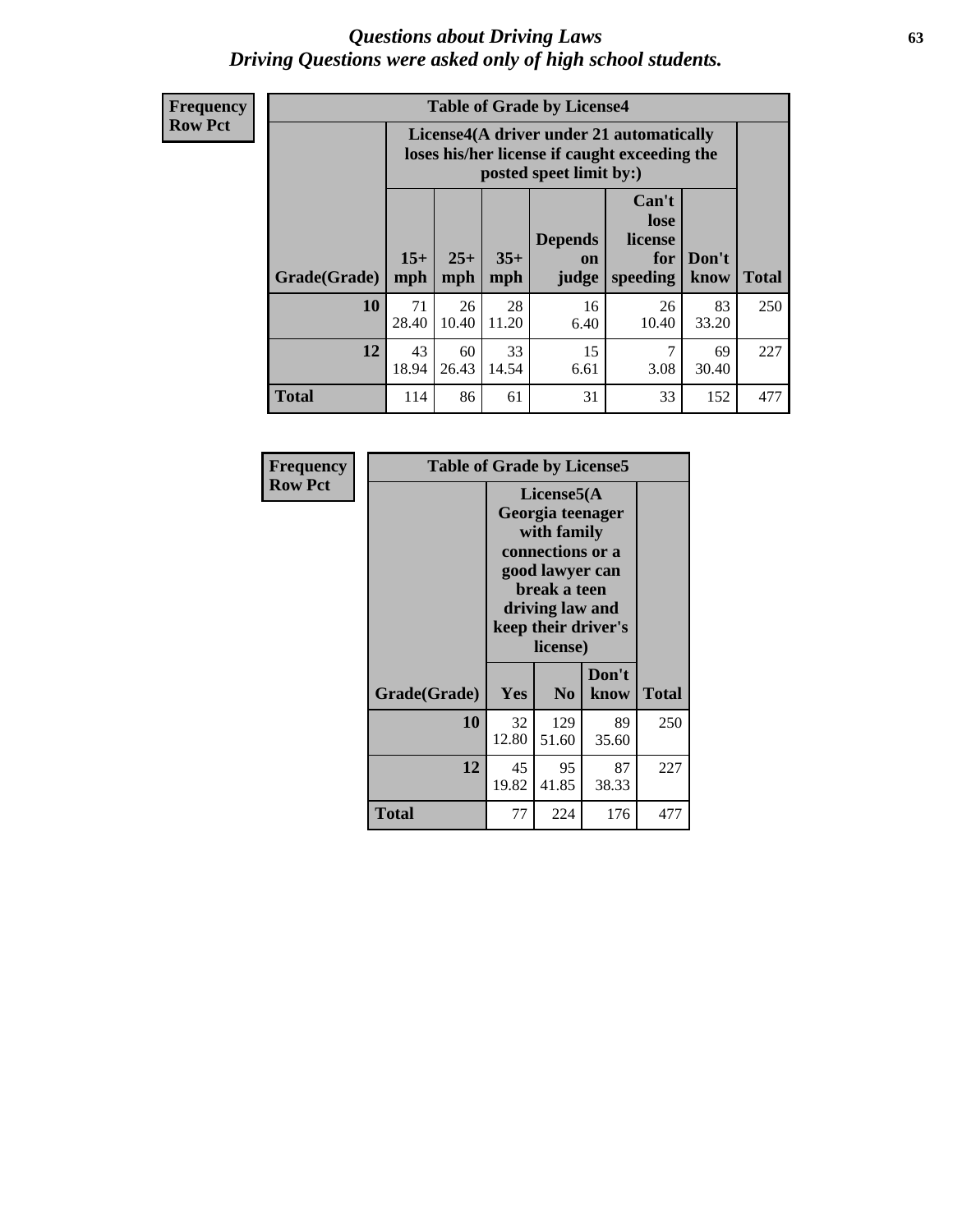#### *Questions about Driving Laws* **64** *Driving Questions were asked only of high school students.*

| <b>Frequency</b> | <b>Table of Grade by License6</b> |             |                                                                                                                                                 |               |              |  |
|------------------|-----------------------------------|-------------|-------------------------------------------------------------------------------------------------------------------------------------------------|---------------|--------------|--|
| <b>Row Pct</b>   |                                   |             | License <sub>6</sub> (I know a<br>friend or<br>classmate that<br>broke a teen<br>driving law,<br>but was allowed to<br>keep his/her<br>license) |               |              |  |
|                  | Grade(Grade)                      | Yes         | N <sub>0</sub>                                                                                                                                  | Don't<br>know | <b>Total</b> |  |
|                  | 10                                | 57<br>22.80 | 110<br>44.00                                                                                                                                    | 83<br>33.20   | 250          |  |
|                  | 12                                | 78<br>34.36 | 84<br>37.00                                                                                                                                     | 65<br>28.63   | 227          |  |
|                  | Total                             | 135         | 194                                                                                                                                             | 148           | 477          |  |

| <b>Frequency</b> | <b>Table of Grade by License7</b> |                                                                                               |                                     |                                                   |                        |              |  |
|------------------|-----------------------------------|-----------------------------------------------------------------------------------------------|-------------------------------------|---------------------------------------------------|------------------------|--------------|--|
| <b>Row Pct</b>   |                                   | License7(A student under the age of 18 cam loser<br>his/her driving privileges if he or she:) |                                     |                                                   |                        |              |  |
|                  | Grade(Grade)                      | <b>Have</b><br>more than<br>10<br>unexcused<br>absences<br>per school<br>yr                   | Drop out<br>without  <br>graduating | <b>Bring</b><br>alcohol/drugs/weapon<br>to school | All of<br>the<br>above | <b>Total</b> |  |
|                  | 10                                | 45<br>18.00                                                                                   | 18<br>7.20                          | $\overline{c}$<br>0.80                            | 185<br>74.00           | 250          |  |
|                  | 12                                | 69<br>30.40                                                                                   | 9<br>3.96                           | 0.44                                              | 148<br>65.20           | 227          |  |
|                  | <b>Total</b>                      | 114                                                                                           | 27                                  | 3                                                 | 333                    | 477          |  |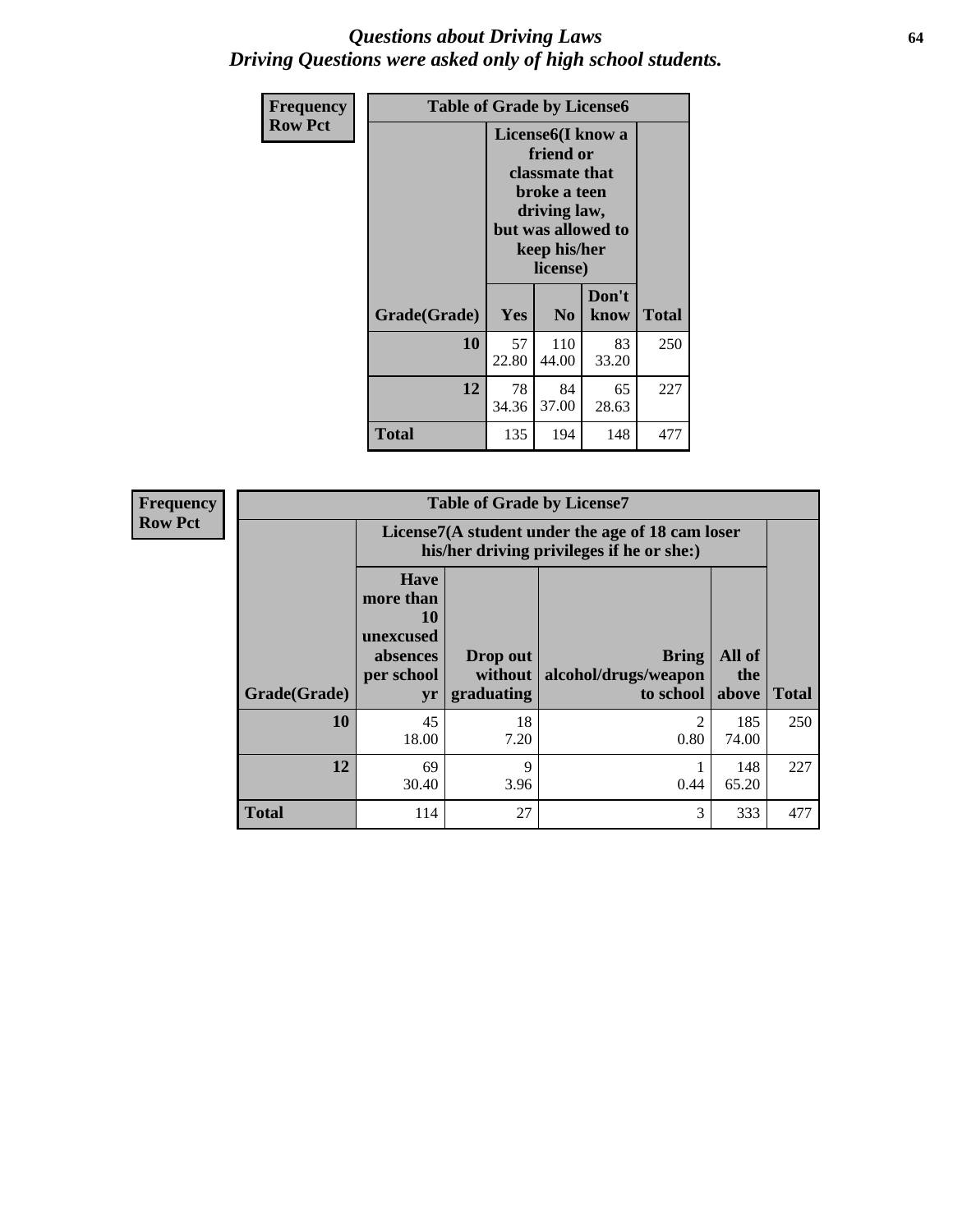# *Select Results by Gender* **65**

| Frequency      | <b>Table of SchoolClimate2 by Gender</b>          |                                 |              |              |
|----------------|---------------------------------------------------|---------------------------------|--------------|--------------|
| <b>Col Pct</b> | SchoolClimate2(I<br>feel successful at<br>school) | Gender(Gender)<br><b>Female</b> | <b>Male</b>  | <b>Total</b> |
|                | <b>Strongly Agree</b>                             | 74<br>27.41                     | 65<br>31.40  | 139          |
|                | <b>Somewhat Agree</b>                             | 170<br>62.96                    | 117<br>56.52 | 287          |
|                | <b>Somewhat Disagree</b>                          | 20<br>7.41                      | 19<br>9.18   | 39           |
|                | <b>Strongly Disagree</b>                          | 6<br>2.22                       | 6<br>2.90    | 12           |
|                | <b>Total</b>                                      | 270                             | 207          | 477          |

| <b>Frequency</b> | <b>Table of SchoolClimate6 by Gender</b>                 |                                 |             |              |  |
|------------------|----------------------------------------------------------|---------------------------------|-------------|--------------|--|
| <b>Col Pct</b>   | <b>SchoolClimate6(Teachers</b><br>treat me with respect) | Gender(Gender)<br><b>Female</b> | <b>Male</b> | <b>Total</b> |  |
|                  | <b>Strongly Agree</b>                                    | 103<br>38.15                    | 67<br>32.37 | 170          |  |
|                  | <b>Somewhat Agree</b>                                    | 121<br>44.81                    | 99<br>47.83 | 220          |  |
|                  | <b>Somewhat Disagree</b>                                 | 35<br>12.96                     | 30<br>14.49 | 65           |  |
|                  | <b>Strongly Disagree</b>                                 | 11<br>4.07                      | 11<br>5.31  | 22           |  |
|                  | <b>Total</b>                                             | 270                             | 207         | 477          |  |

| Frequency      | <b>Table of SchoolClimate8 by Gender</b>                                             |                                 |             |              |
|----------------|--------------------------------------------------------------------------------------|---------------------------------|-------------|--------------|
| <b>Col Pct</b> | <b>SchoolClimate8(Students</b><br>are frequently<br>recognized for good<br>behavior) | Gender(Gender)<br><b>Female</b> | <b>Male</b> | <b>Total</b> |
|                | <b>Strongly Agree</b>                                                                | 46                              | 30          | 76           |
|                |                                                                                      | 17.04                           | 14.49       |              |
|                | <b>Somewhat Agree</b>                                                                | 109<br>40.37                    | 87<br>42.03 | 196          |
|                | <b>Somewhat Disagree</b>                                                             | 85<br>31.48                     | 63<br>30.43 | 148          |
|                | <b>Strongly Disagree</b>                                                             | 30<br>11.11                     | 27<br>13.04 | 57           |
|                | Total                                                                                | 270                             | 207         | 477          |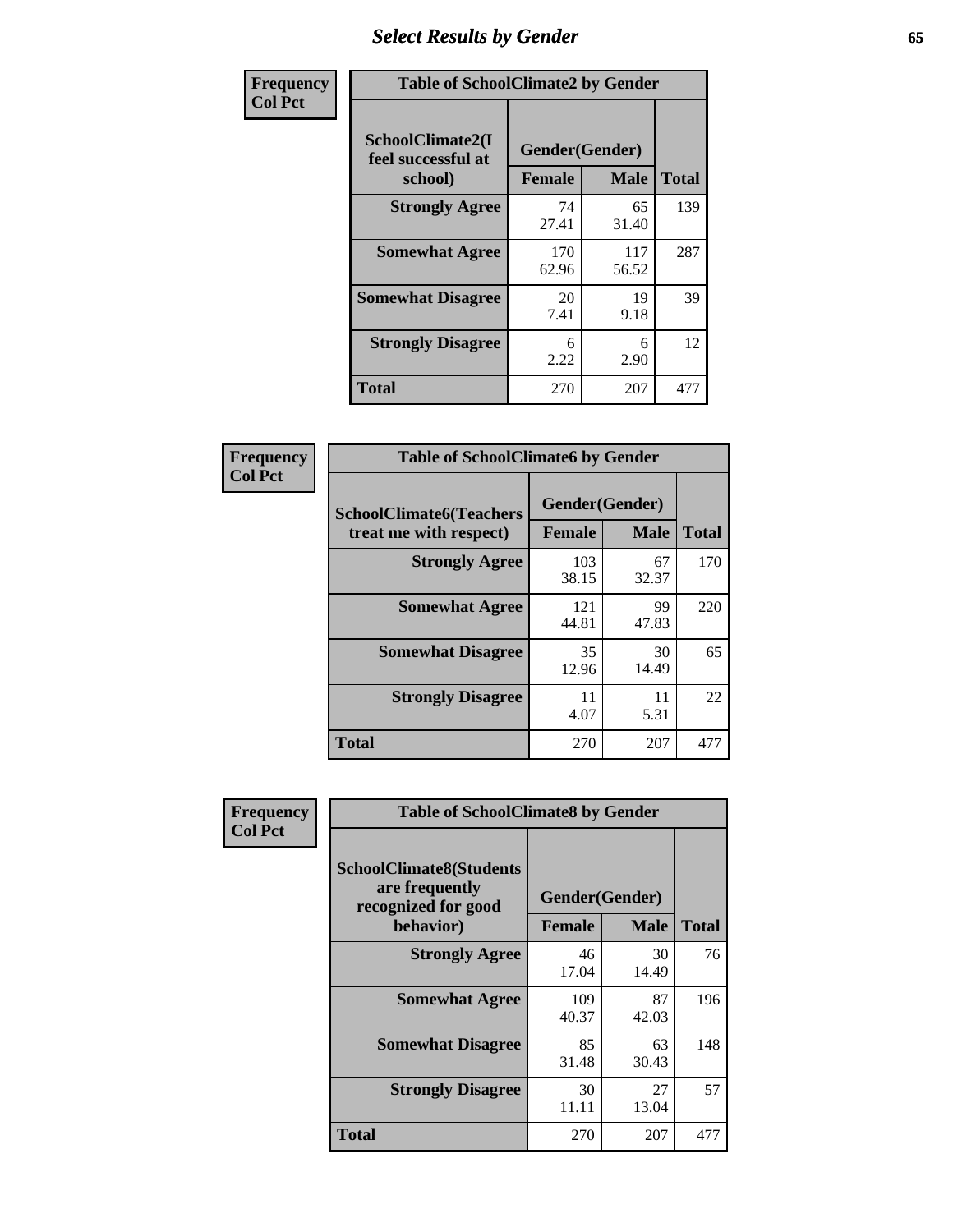## *Select Results by Gender* **66**

| Frequency      | <b>Table of Gender by Dropout</b> |                                                                        |                |              |
|----------------|-----------------------------------|------------------------------------------------------------------------|----------------|--------------|
| <b>Row Pct</b> |                                   | Dropout(I<br>have<br>thought<br>about<br>dropping<br>out of<br>school) |                |              |
|                | Gender(Gender)                    | Yes                                                                    | N <sub>0</sub> | <b>Total</b> |
|                | <b>Female</b>                     | 66<br>24.44                                                            | 204<br>75.56   | 270          |
|                | <b>Male</b>                       | 53<br>25.60                                                            | 154<br>74.40   | 207          |
|                | <b>Total</b>                      | 119                                                                    | 358            | 477          |

| <b>Frequency</b> | <b>Table of Gender by Dropoutreason</b> |                             |              |                                                                    |                                |              |              |
|------------------|-----------------------------------------|-----------------------------|--------------|--------------------------------------------------------------------|--------------------------------|--------------|--------------|
| <b>Row Pct</b>   |                                         |                             |              | Dropoutreason(If I dropped out the<br>reason would most likely be) |                                |              |              |
|                  | Gender(Gender)                          | Won't<br><b>Drop</b><br>out | <b>Bored</b> | Family<br><b>Reasons</b>                                           | <b>Being</b><br><b>Bullied</b> | <b>Other</b> | <b>Total</b> |
|                  | <b>Female</b>                           | 160<br>59.26                | 38<br>14.07  | 22<br>8.15                                                         | 6<br>2.22                      | 44<br>16.30  | 270          |
|                  | <b>Male</b>                             | 124<br>59.90                | 28<br>13.53  | 13<br>6.28                                                         | $\overline{c}$<br>0.97         | 40<br>19.32  | 207          |
|                  | <b>Total</b>                            | 284                         | 66           | 35                                                                 | 8                              | 84           | 477          |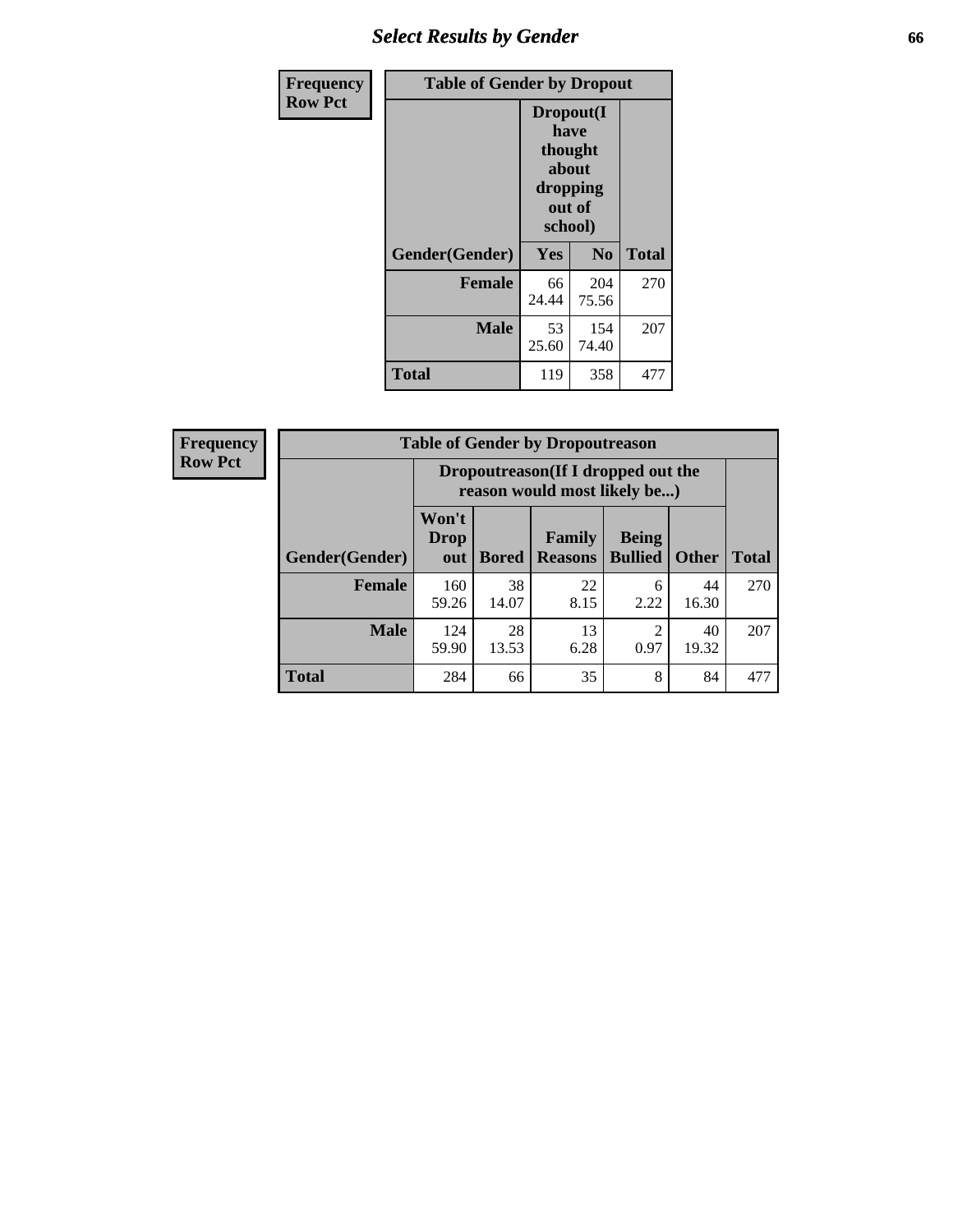*School Safety* **67**

| Frequency      | <b>Table of Gender by Bullied2</b> |                 |                |              |
|----------------|------------------------------------|-----------------|----------------|--------------|
| <b>Row Pct</b> |                                    | <b>Bullied2</b> |                |              |
|                | Gender(Gender)                     | Yes             | N <sub>0</sub> | <b>Total</b> |
|                | Female                             | 26<br>9.63      | 244<br>90.37   | 270          |
|                | <b>Male</b>                        | 16<br>7.73      | 191<br>92.27   | 207          |
|                | <b>Total</b>                       | 42              | 435            | 477          |

| Frequency      | <b>Table of Gender by Bulliedothers2</b> |                       |                |              |
|----------------|------------------------------------------|-----------------------|----------------|--------------|
| <b>Row Pct</b> |                                          | <b>Bulliedothers2</b> |                |              |
|                | Gender(Gender)                           | <b>Yes</b>            | N <sub>0</sub> | <b>Total</b> |
|                | <b>Female</b>                            | 28<br>10.37           | 242<br>89.63   | 270          |
|                | Male                                     | 25<br>12.08           | 182<br>87.92   | 207          |
|                | <b>Total</b>                             | 53                    | 424            | 477          |

| Frequency      | <b>Table of Gender by Weaponschool2</b> |                      |                |              |  |
|----------------|-----------------------------------------|----------------------|----------------|--------------|--|
| <b>Row Pct</b> |                                         | <b>Weaponschool2</b> |                |              |  |
|                | Gender(Gender)                          | <b>Yes</b>           | N <sub>0</sub> | <b>Total</b> |  |
|                | <b>Female</b>                           | 1.85                 | 265<br>98.15   | 270          |  |
|                | <b>Male</b>                             | q<br>4.35            | 198<br>95.65   | 207          |  |
|                | <b>Total</b>                            | 14                   | 463            | 477          |  |

| Frequency      | <b>Table of Gender by Absentunsafe2</b> |               |                |              |  |
|----------------|-----------------------------------------|---------------|----------------|--------------|--|
| <b>Row Pct</b> |                                         | Absentunsafe2 |                |              |  |
|                | Gender(Gender)                          | Yes           | N <sub>0</sub> | <b>Total</b> |  |
|                | <b>Female</b>                           | 12<br>4.44    | 258<br>95.56   | 270          |  |
|                | <b>Male</b>                             | 3.38          | 200<br>96.62   | 207          |  |
|                | <b>Total</b>                            | 19            | 458            | 477          |  |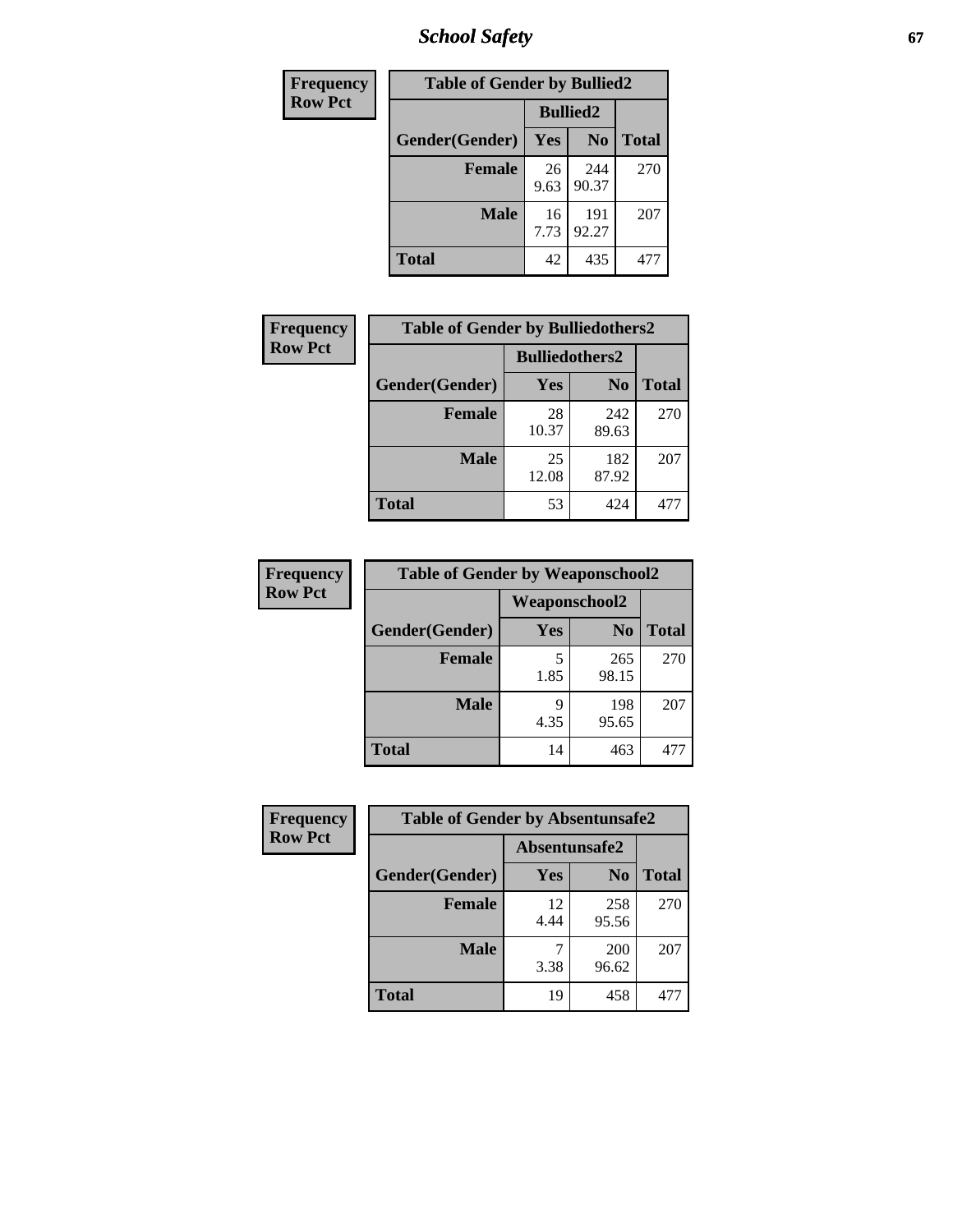*School Safety* **68**

| Frequency      | <b>Table of Gender by Gangself</b> |                                                                                                |                |              |  |
|----------------|------------------------------------|------------------------------------------------------------------------------------------------|----------------|--------------|--|
| <b>Row Pct</b> |                                    | Gangself(I<br>have<br>participated<br>in illegal gang<br>activities in<br>the past 30<br>days) |                |              |  |
|                | Gender(Gender)                     | Yes                                                                                            | N <sub>0</sub> | <b>Total</b> |  |
|                | <b>Female</b>                      | 10<br>3.70                                                                                     | 260<br>96.30   | 270          |  |
|                | <b>Male</b>                        | 8<br>3.86                                                                                      | 199<br>96.14   | 207          |  |
|                | <b>Total</b>                       | 18                                                                                             | 459            | 477          |  |

| Frequency      | <b>Table of Gender by Gangpeers</b> |                                                                                                                             |                |              |  |
|----------------|-------------------------------------|-----------------------------------------------------------------------------------------------------------------------------|----------------|--------------|--|
| <b>Row Pct</b> |                                     | <b>Gangpeers</b> (I<br>have friends<br>who have<br>participated<br>in illegal gang<br>activities in<br>the past 30<br>days) |                |              |  |
|                | Gender(Gender)                      | <b>Yes</b>                                                                                                                  | N <sub>0</sub> | <b>Total</b> |  |
|                | <b>Female</b>                       | 47<br>17.41                                                                                                                 | 223<br>82.59   | 270          |  |
|                | <b>Male</b>                         | 36<br>17.39                                                                                                                 | 171<br>82.61   | 207          |  |
|                | Total                               | 83                                                                                                                          | 394            | 477          |  |

| Frequency      | <b>Table of Gender by Pickedon2</b> |             |                |              |  |
|----------------|-------------------------------------|-------------|----------------|--------------|--|
| <b>Row Pct</b> |                                     | Pickedon2   |                |              |  |
|                | Gender(Gender)                      | Yes         | N <sub>0</sub> | <b>Total</b> |  |
|                | <b>Female</b>                       | 83<br>30.74 | 187<br>69.26   | 270          |  |
|                | <b>Male</b>                         | 60<br>28.99 | 147<br>71.01   | 207          |  |
|                | <b>Total</b>                        | 143         | 334            | 471          |  |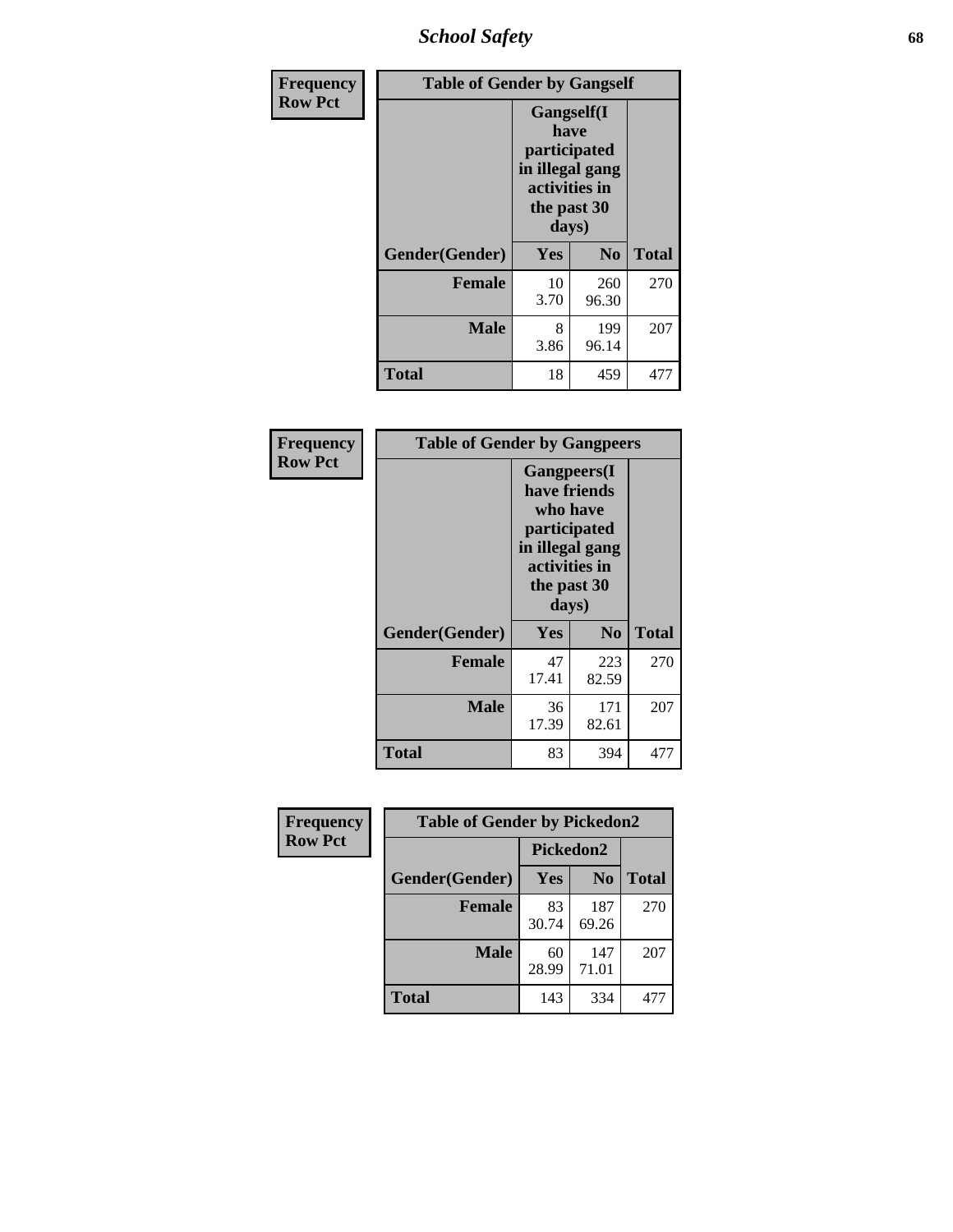*School Safety* **69**

| Frequency      | <b>Table of Gender by Safeschool2</b> |              |                |              |
|----------------|---------------------------------------|--------------|----------------|--------------|
| <b>Row Pct</b> |                                       | Safeschool2  |                |              |
|                | Gender(Gender)                        | <b>Yes</b>   | N <sub>0</sub> | <b>Total</b> |
|                | <b>Female</b>                         | 202<br>74.81 | 68<br>25.19    | 270          |
|                | <b>Male</b>                           | 151<br>72.95 | 56<br>27.05    | 207          |
|                | <b>Total</b>                          | 353          | 124            | 471          |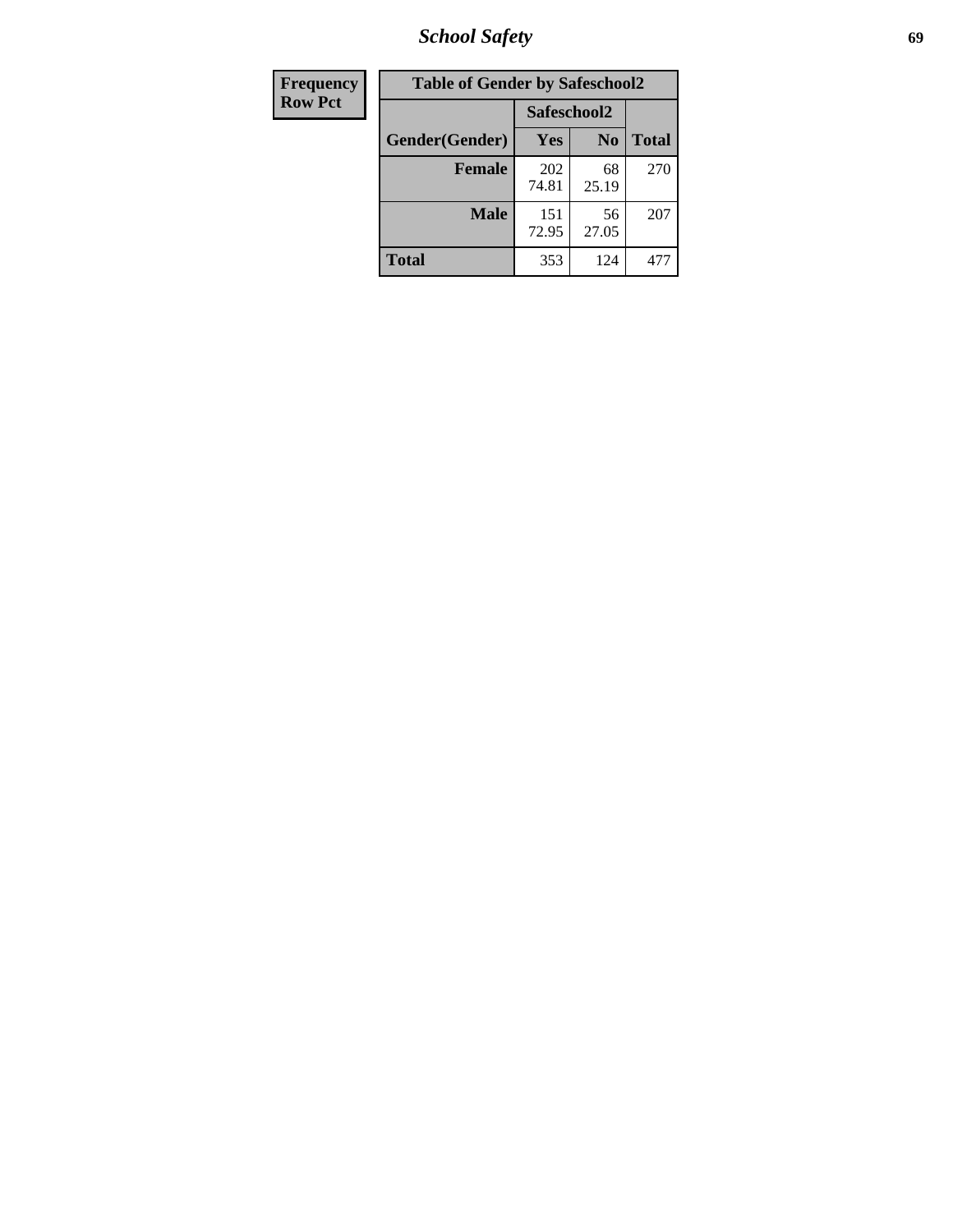# *Incidence of Drug Use* **70**

| <b>Frequency</b> | <b>Table of Gender by AlcoholAlt</b> |                                          |                |              |  |
|------------------|--------------------------------------|------------------------------------------|----------------|--------------|--|
| <b>Row Pct</b>   |                                      | AlcoholAlt(Alcohol<br>use, past 30 days) |                |              |  |
|                  | Gender(Gender)                       | Yes                                      | N <sub>0</sub> | <b>Total</b> |  |
|                  | <b>Female</b>                        | 67<br>24.81                              | 203<br>75.19   | 270          |  |
|                  | <b>Male</b>                          | 54<br>26.09                              | 153<br>73.91   | 207          |  |
|                  | <b>Total</b>                         | 121                                      | 356            | 477          |  |

| <b>Frequency</b> | <b>Table of Gender by TobaccoAny</b> |                    |                    |              |
|------------------|--------------------------------------|--------------------|--------------------|--------------|
| <b>Row Pct</b>   |                                      | use, past 30 days) | TobaccoAny(Tobacco |              |
|                  | Gender(Gender)                       | Yes                | N <sub>0</sub>     | <b>Total</b> |
|                  | <b>Female</b>                        | 37<br>13.70        | 233<br>86.30       | 270          |
|                  | <b>Male</b>                          | 49<br>23.67        | 158<br>76.33       | 207          |
|                  | <b>Total</b>                         | 86                 | 391                |              |

| <b>Frequency</b> | <b>Table of Gender by MarijuanaAlt</b> |             |                                              |              |
|------------------|----------------------------------------|-------------|----------------------------------------------|--------------|
| <b>Row Pct</b>   |                                        |             | MarijuanaAlt(Marijuana<br>use, past 30 days) |              |
|                  | Gender(Gender)                         | <b>Yes</b>  | N <sub>0</sub>                               | <b>Total</b> |
|                  | <b>Female</b>                          | 22<br>8.15  | 248<br>91.85                                 | 270          |
|                  | <b>Male</b>                            | 29<br>14.01 | 178<br>85.99                                 | 207          |
|                  | <b>Total</b>                           | 51          | 426                                          | 477          |

| <b>Frequency</b> | <b>Table of Gender by OtherDrugAny</b> |                                                      |                |              |
|------------------|----------------------------------------|------------------------------------------------------|----------------|--------------|
| <b>Row Pct</b>   |                                        | <b>OtherDrugAny(Other</b><br>drug use, past 30 days) |                |              |
|                  | Gender(Gender)                         | <b>Yes</b>                                           | N <sub>0</sub> | <b>Total</b> |
|                  | <b>Female</b>                          | 15<br>5.56                                           | 255<br>94.44   | 270          |
|                  | <b>Male</b>                            | 12<br>5.80                                           | 195<br>94.20   | 207          |
|                  | <b>Total</b>                           | 27                                                   | 450            | 477          |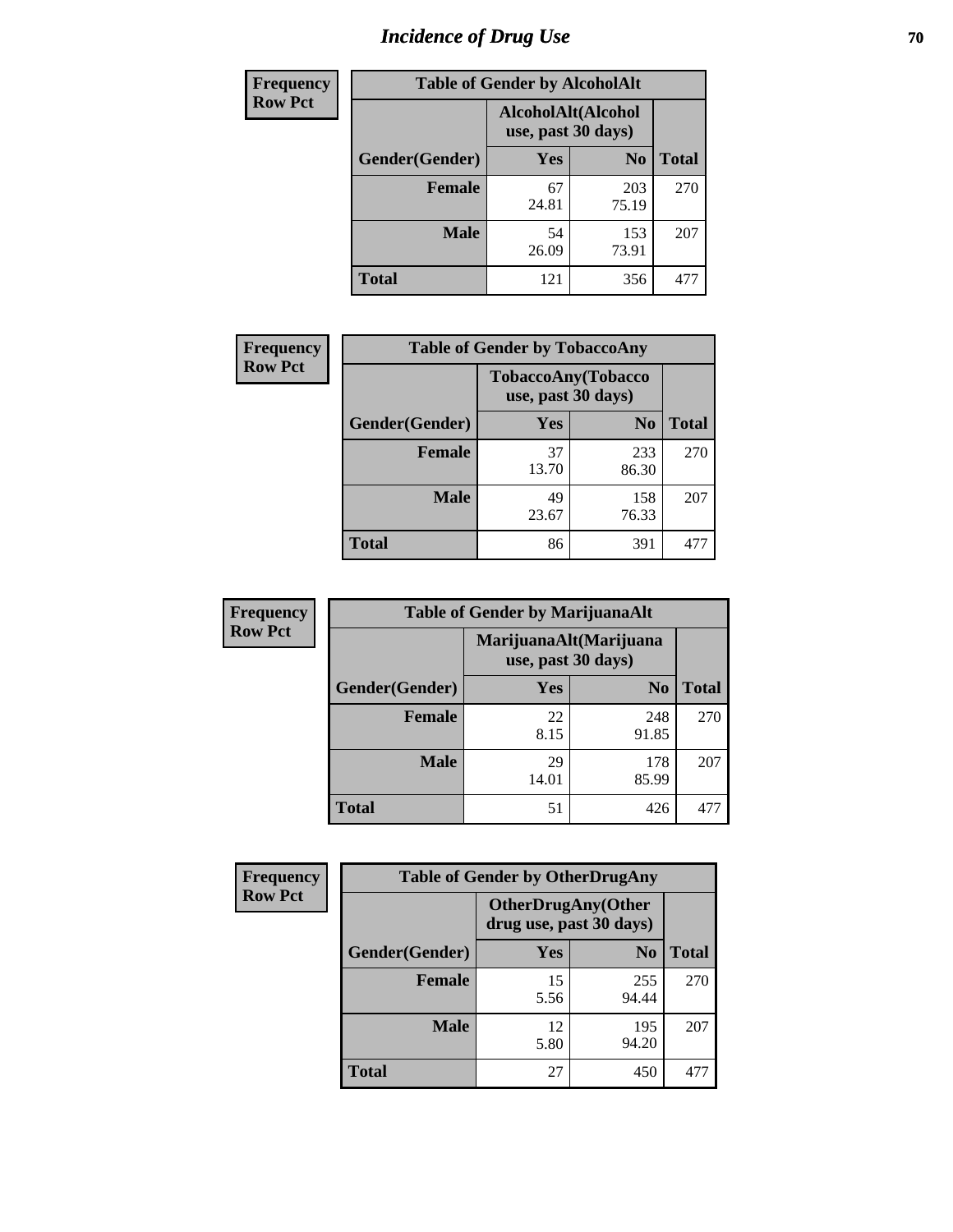#### *Average Age at Onset of Use* **71** *Results for "Average Age at Onset of Use" questions exclude students who said they did not use that substance*

#### **Gender=Female**

| <b>Variable</b>    | <b>Label</b>                                                       | <b>Mean</b> |
|--------------------|--------------------------------------------------------------------|-------------|
| Alcoholinit2       | I started using alcohol when I was                                 | 13.59       |
| Cigarettesinit2    | I started smoking tobacco when I was                               | 12.96       |
| Smokelessinit2     | I started chewing tobacco when I was                               | 12.50       |
| Marijuanainit2     | I started using marijuana when I was                               | 13.89       |
| Cocaineinit2       | I started using cocaine when I was                                 | 16.50       |
| Inhalantsinit2     | I started using inhalants when I was                               | 13.00       |
| Steroidsinit2      | I started using steroids when I was                                | 8.00        |
| Ecstasyinit2       | I started using ecstasy when I was                                 | 14.75       |
| Methinit2          | I started using methamphetamines when I was                        |             |
| Hallucinogensinit2 | I started using hallucinogens when I was                           | 13.00       |
| Prescription in t2 | I started using prescription drugs not prescribed to me when I was | 13.43       |

#### **Gender=Male**

| <b>Variable</b>    | Label                                                              | <b>Mean</b> |
|--------------------|--------------------------------------------------------------------|-------------|
| Alcoholinit2       | I started using alcohol when I was                                 | 13.24       |
| Cigarettesinit2    | I started smoking tobacco when I was                               | 12.98       |
| Smokelessinit2     | I started chewing tobacco when I was                               | 13.02       |
| Marijuanainit2     | I started using marijuana when I was                               | 13.63       |
| Cocaineinit2       | I started using cocaine when I was                                 | 10.50       |
| Inhalantsinit2     | I started using inhalants when I was                               | 12.80       |
| Steroidsinit2      | I started using steroids when I was                                | 12.40       |
| Ecstasyinit2       | I started using ecstasy when I was                                 | 15.00       |
| Methinit2          | I started using methamphetamines when I was                        | 11.00       |
| Hallucinogensinit2 | I started using hallucinogens when I was                           | 13.25       |
| Prescriptioninit2  | I started using prescription drugs not prescribed to me when I was | 12.50       |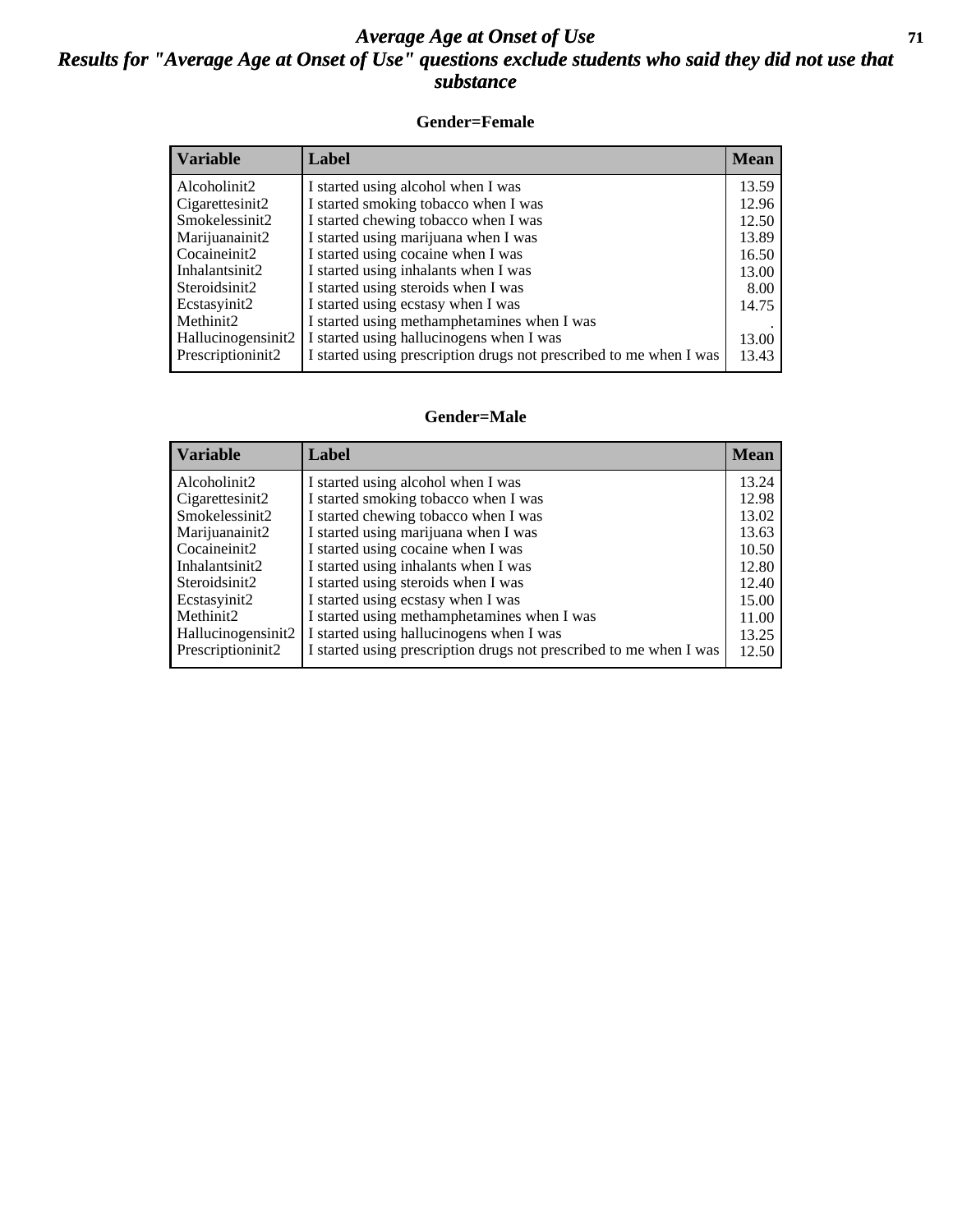# *I Think These Drugs are Harmful* **72**

| Frequency      | <b>Table of Gender by Alcoholharmdich</b> |                                                   |                |              |
|----------------|-------------------------------------------|---------------------------------------------------|----------------|--------------|
| <b>Row Pct</b> |                                           | Alcoholharmdich(I<br>think alcohol is<br>harmful) |                |              |
|                | Gender(Gender)                            | <b>Yes</b>                                        | N <sub>0</sub> | <b>Total</b> |
|                | <b>Female</b>                             | 218<br>80.74                                      | 52<br>19.26    | 270          |
|                | <b>Male</b>                               | 155<br>74.88                                      | 52<br>25.12    | 207          |
|                | <b>Total</b>                              | 373                                               | 104            | 477          |

| Frequency      | <b>Table of Gender by Tobaccoharmdich</b> |                                                   |                |              |
|----------------|-------------------------------------------|---------------------------------------------------|----------------|--------------|
| <b>Row Pct</b> |                                           | Tobaccoharmdich(I<br>think tobacco is<br>harmful) |                |              |
|                | Gender(Gender)                            | Yes                                               | N <sub>0</sub> | <b>Total</b> |
|                | <b>Female</b>                             | 250<br>92.59                                      | 20<br>7.41     | 270          |
|                | <b>Male</b>                               | 188<br>90.82                                      | 19<br>9.18     | 207          |
|                | <b>Total</b>                              | 438                                               | 39             | 477          |

| Frequency      | <b>Table of Gender by Marijuanaharmdich</b> |                                |                     |              |  |
|----------------|---------------------------------------------|--------------------------------|---------------------|--------------|--|
| <b>Row Pct</b> |                                             | think marijuana is<br>harmful) | Marijuanaharmdich(I |              |  |
|                | Gender(Gender)                              | <b>Yes</b>                     | N <sub>0</sub>      | <b>Total</b> |  |
|                | <b>Female</b>                               | 222<br>82.22                   | 48<br>17.78         | 270          |  |
|                | <b>Male</b>                                 | 158<br>76.33                   | 49<br>23.67         | 207          |  |
|                | <b>Total</b>                                | 380                            | 97                  | 477          |  |

| Frequency      | <b>Table of Gender by Otherdrugharmdich</b> |                                                          |                |              |  |
|----------------|---------------------------------------------|----------------------------------------------------------|----------------|--------------|--|
| <b>Row Pct</b> |                                             | Otherdrugharmdich(I<br>think other drugs are<br>harmful) |                |              |  |
|                | Gender(Gender)                              | <b>Yes</b>                                               | N <sub>0</sub> | <b>Total</b> |  |
|                | <b>Female</b>                               | 251<br>92.96                                             | 19<br>7.04     | 270          |  |
|                | <b>Male</b>                                 | 192<br>92.75                                             | 15<br>7.25     | 207          |  |
|                | <b>Total</b>                                | 443                                                      | 34             | 477          |  |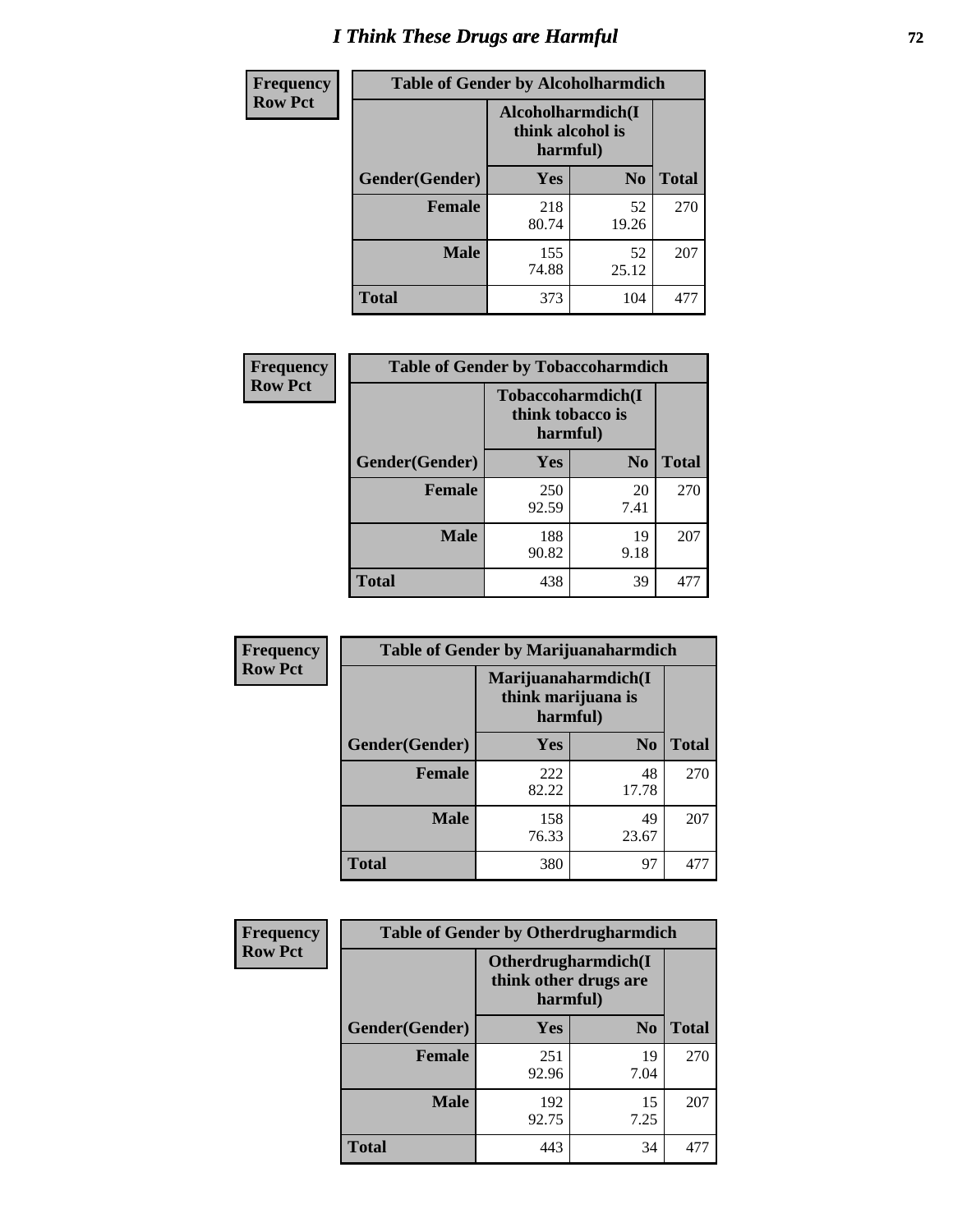| <b>Frequency</b> | <b>Table of Gender by Alcohollocation1</b> |                                                               |             |              |
|------------------|--------------------------------------------|---------------------------------------------------------------|-------------|--------------|
| <b>Row Pct</b>   |                                            | <b>Alcohollocation1(Places</b><br><b>Friends Use Alcohol)</b> |             |              |
|                  | Gender(Gender)                             |                                                               | Do Not Use  | <b>Total</b> |
|                  | <b>Female</b>                              | 183<br>67.78                                                  | 87<br>32.22 | 270          |
|                  | <b>Male</b>                                | 120<br>57.97                                                  | 87<br>42.03 | 207          |
|                  | <b>Total</b>                               | 303                                                           | 174         | 477          |

| <b>Frequency</b> | <b>Table of Gender by Alcohollocation2</b> |              |                                                               |              |
|------------------|--------------------------------------------|--------------|---------------------------------------------------------------|--------------|
| <b>Row Pct</b>   |                                            |              | <b>Alcohollocation2(Places</b><br><b>Friends Use Alcohol)</b> |              |
|                  | Gender(Gender)                             |              | Home                                                          | <b>Total</b> |
|                  | <b>Female</b>                              | 157<br>58.15 | 113<br>41.85                                                  | 270          |
|                  | <b>Male</b>                                | 128<br>61.84 | 79<br>38.16                                                   | 207          |
|                  | <b>Total</b>                               | 285          | 192                                                           | $47^{\circ}$ |

| Frequency      | <b>Table of Gender by Alcohollocation3</b> |              |                                                               |              |
|----------------|--------------------------------------------|--------------|---------------------------------------------------------------|--------------|
| <b>Row Pct</b> |                                            |              | <b>Alcohollocation3(Places</b><br><b>Friends Use Alcohol)</b> |              |
|                | Gender(Gender)                             |              | <b>School</b>                                                 | <b>Total</b> |
|                | <b>Female</b>                              | 259<br>95.93 | 11<br>4.07                                                    | 270          |
|                | <b>Male</b>                                | 192<br>92.75 | 15<br>7.25                                                    | 207          |
|                | <b>Total</b>                               | 451          | 26                                                            | 477          |

| Frequency      | <b>Table of Gender by Alcohollocation4</b> |                                                               |             |              |
|----------------|--------------------------------------------|---------------------------------------------------------------|-------------|--------------|
| <b>Row Pct</b> |                                            | <b>Alcohollocation4(Places</b><br><b>Friends Use Alcohol)</b> |             |              |
|                | <b>Gender</b> (Gender)                     |                                                               | Car         | <b>Total</b> |
|                | <b>Female</b>                              | 224<br>82.96                                                  | 46<br>17.04 | 270          |
|                | <b>Male</b>                                | 180<br>86.96                                                  | 27<br>13.04 | 207          |
|                | <b>Total</b>                               | 404                                                           | 73          | 477          |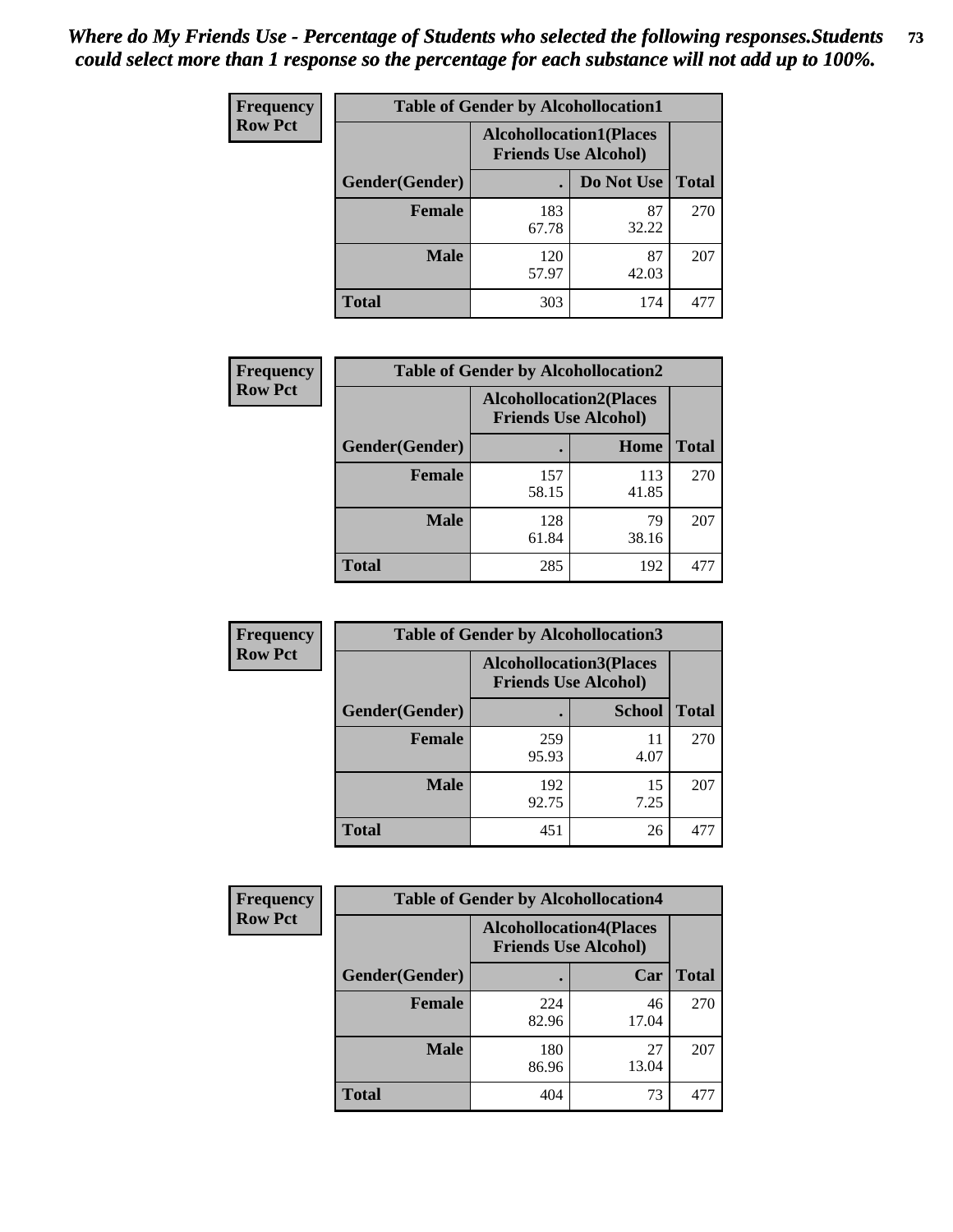| <b>Frequency</b> | <b>Table of Gender by Alcohollocation5</b> |                                                                |                          |              |
|------------------|--------------------------------------------|----------------------------------------------------------------|--------------------------|--------------|
| <b>Row Pct</b>   |                                            | <b>Alcohollocation5</b> (Places<br><b>Friends Use Alcohol)</b> |                          |              |
|                  | Gender(Gender)                             |                                                                | <b>Friend's</b><br>House | <b>Total</b> |
|                  | <b>Female</b>                              | 121<br>44.81                                                   | 149<br>55.19             | 270          |
|                  | <b>Male</b>                                | 119<br>57.49                                                   | 88<br>42.51              | 207          |
|                  | <b>Total</b>                               | 240                                                            | 237                      | 477          |

| <b>Frequency</b> | <b>Table of Gender by Alcohollocation6</b> |                                                               |              |              |
|------------------|--------------------------------------------|---------------------------------------------------------------|--------------|--------------|
| <b>Row Pct</b>   |                                            | <b>Alcohollocation6(Places</b><br><b>Friends Use Alcohol)</b> |              |              |
|                  | <b>Gender</b> (Gender)                     |                                                               | <b>Other</b> | <b>Total</b> |
|                  | <b>Female</b>                              | 181<br>67.04                                                  | 89<br>32.96  | 270          |
|                  | <b>Male</b>                                | 151<br>72.95                                                  | 56<br>27.05  | 207          |
|                  | <b>Total</b>                               | 332                                                           | 145          | 477          |

| Frequency      | <b>Table of Gender by Tobaccolocation1</b> |                                                               |              |              |  |
|----------------|--------------------------------------------|---------------------------------------------------------------|--------------|--------------|--|
| <b>Row Pct</b> |                                            | <b>Tobaccolocation1(Places</b><br><b>Friends Use Tobacco)</b> |              |              |  |
|                | Gender(Gender)                             |                                                               | Do Not Use   | <b>Total</b> |  |
|                | Female                                     | 125<br>46.30                                                  | 145<br>53.70 | 270          |  |
|                | <b>Male</b>                                | 111<br>53.62                                                  | 96<br>46.38  | 207          |  |
|                | <b>Total</b>                               | 236                                                           | 241          | 477          |  |

| <b>Frequency</b> | <b>Table of Gender by Tobaccolocation2</b> |                                                               |             |              |
|------------------|--------------------------------------------|---------------------------------------------------------------|-------------|--------------|
| <b>Row Pct</b>   |                                            | <b>Tobaccolocation2(Places</b><br><b>Friends Use Tobacco)</b> |             |              |
|                  | Gender(Gender)                             |                                                               | Home        | <b>Total</b> |
|                  | Female                                     | 180<br>66.67                                                  | 90<br>33.33 | 270          |
|                  | <b>Male</b>                                | 126<br>60.87                                                  | 81<br>39.13 | 207          |
|                  | <b>Total</b>                               | 306                                                           | 171         | 477          |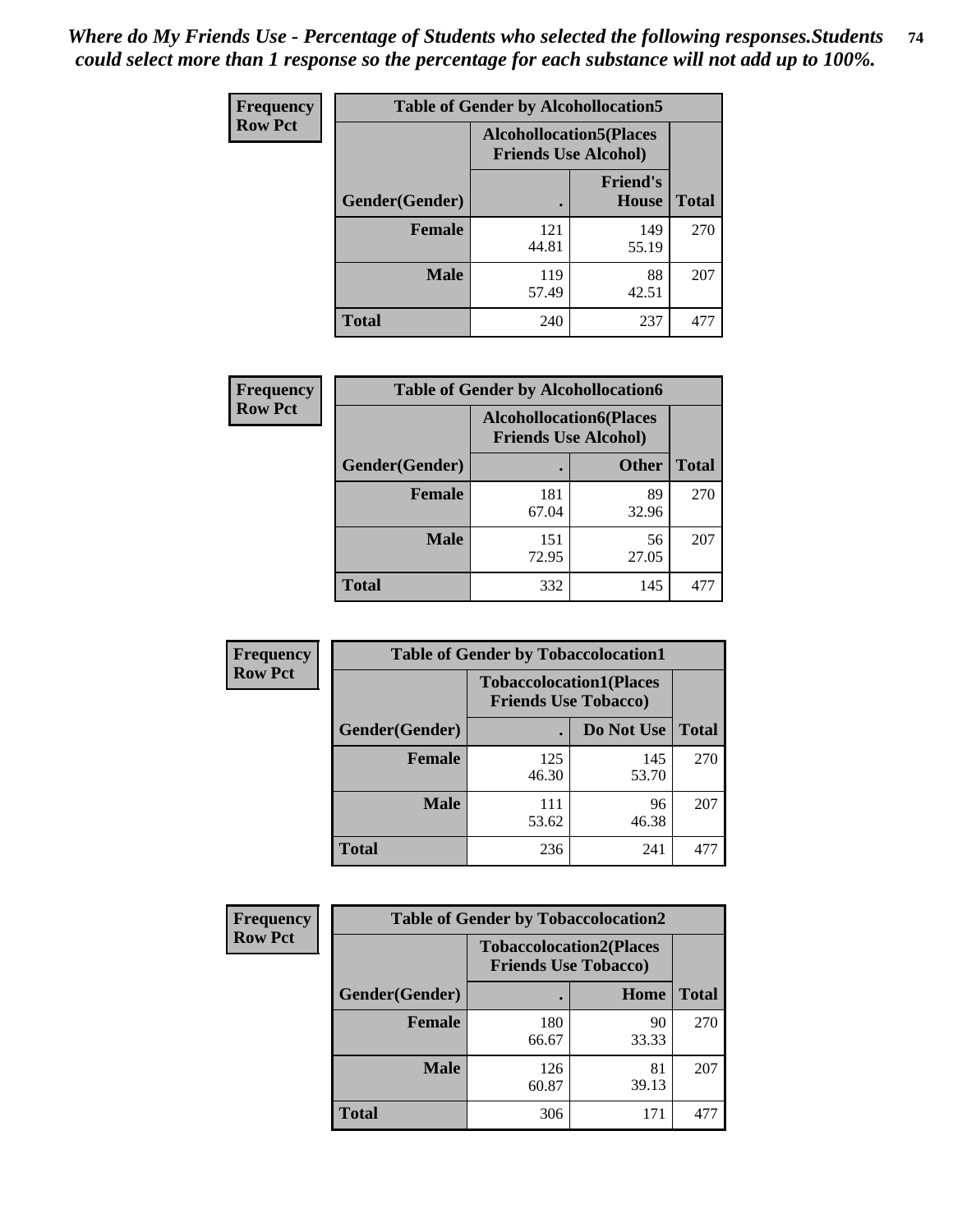| <b>Frequency</b> | <b>Table of Gender by Tobaccolocation3</b> |                                                               |               |              |
|------------------|--------------------------------------------|---------------------------------------------------------------|---------------|--------------|
| <b>Row Pct</b>   |                                            | <b>Tobaccolocation3(Places</b><br><b>Friends Use Tobacco)</b> |               |              |
|                  | Gender(Gender)                             |                                                               | <b>School</b> | <b>Total</b> |
|                  | <b>Female</b>                              | 226<br>83.70                                                  | 44<br>16.30   | 270          |
|                  | <b>Male</b>                                | 148<br>71.50                                                  | 59<br>28.50   | 207          |
|                  | Total                                      | 374                                                           | 103           | 477          |

| <b>Frequency</b> | <b>Table of Gender by Tobaccolocation4</b> |                             |                                |              |
|------------------|--------------------------------------------|-----------------------------|--------------------------------|--------------|
| <b>Row Pct</b>   |                                            | <b>Friends Use Tobacco)</b> | <b>Tobaccolocation4(Places</b> |              |
|                  | Gender(Gender)                             |                             | Car                            | <b>Total</b> |
|                  | <b>Female</b>                              | 189<br>70.00                | 81<br>30.00                    | 270          |
|                  | <b>Male</b>                                | 140<br>67.63                | 67<br>32.37                    | 207          |
|                  | <b>Total</b>                               | 329                         | 148                            | 477          |

| <b>Frequency</b> | <b>Table of Gender by Tobaccolocation5</b> |                                                               |                          |              |
|------------------|--------------------------------------------|---------------------------------------------------------------|--------------------------|--------------|
| <b>Row Pct</b>   |                                            | <b>Tobaccolocation5(Places</b><br><b>Friends Use Tobacco)</b> |                          |              |
|                  | <b>Gender</b> (Gender)                     |                                                               | <b>Friend's</b><br>House | <b>Total</b> |
|                  | <b>Female</b>                              | 172<br>63.70                                                  | 98<br>36.30              | 270          |
|                  | <b>Male</b>                                | 134<br>64.73                                                  | 73<br>35.27              | 207          |
|                  | <b>Total</b>                               | 306                                                           | 171                      | 477          |

| <b>Frequency</b> | <b>Table of Gender by Tobaccolocation6</b> |                                                               |              |              |
|------------------|--------------------------------------------|---------------------------------------------------------------|--------------|--------------|
| <b>Row Pct</b>   |                                            | <b>Tobaccolocation6(Places</b><br><b>Friends Use Tobacco)</b> |              |              |
|                  | Gender(Gender)                             |                                                               | <b>Other</b> | <b>Total</b> |
|                  | Female                                     | 196<br>72.59                                                  | 74<br>27.41  | 270          |
|                  | <b>Male</b>                                | 140<br>67.63                                                  | 67<br>32.37  | 207          |
|                  | <b>Total</b>                               | 336                                                           | 141          | 477          |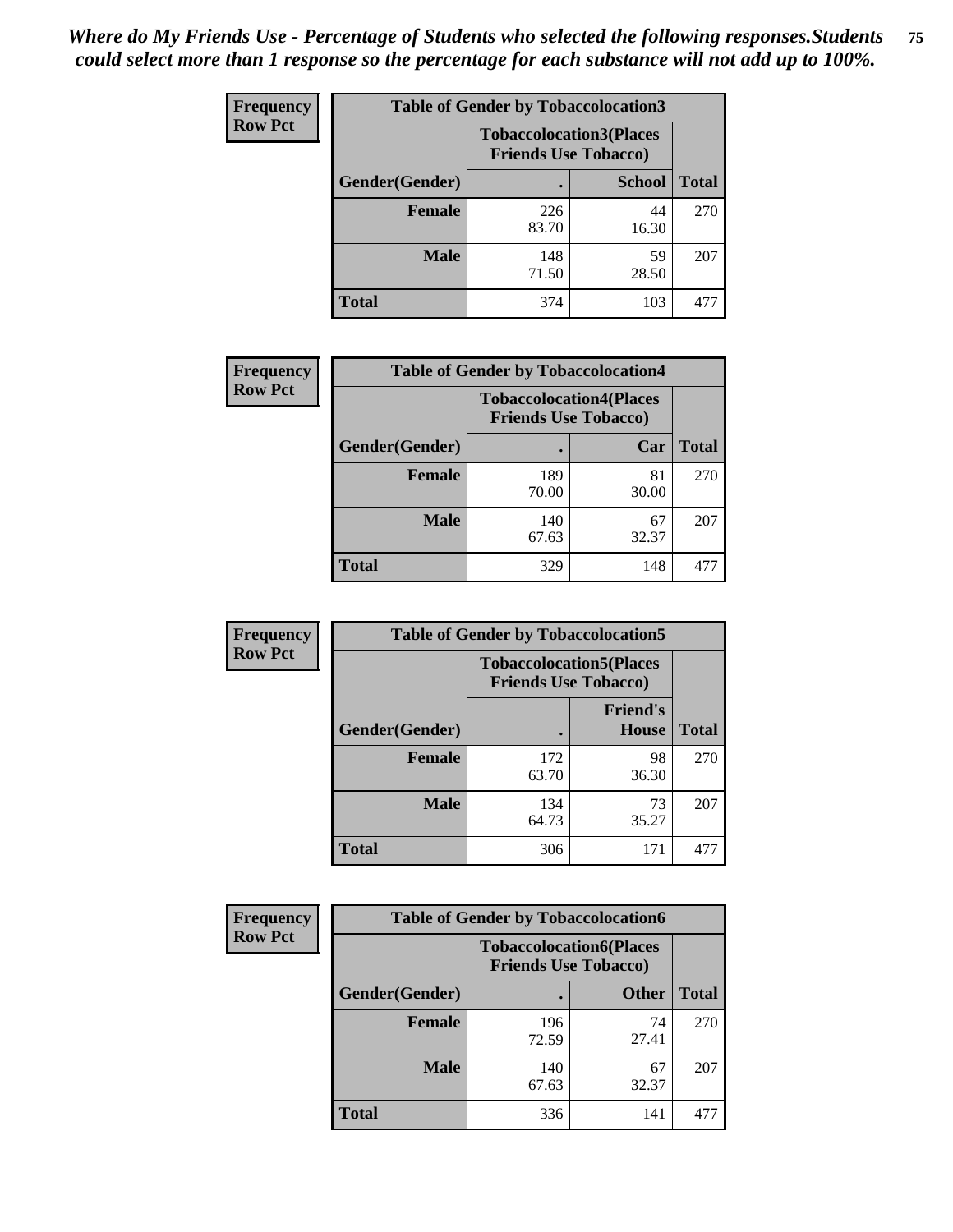| <b>Frequency</b> | <b>Table of Gender by Marijuanalocation1</b> |                                                                    |              |              |
|------------------|----------------------------------------------|--------------------------------------------------------------------|--------------|--------------|
| <b>Row Pct</b>   |                                              | <b>Marijuanalocation1(Places</b><br><b>Friends Use Marijuana</b> ) |              |              |
|                  | Gender(Gender)                               |                                                                    | Do Not Use   | <b>Total</b> |
|                  | <b>Female</b>                                | 108<br>40.00                                                       | 162<br>60.00 | 270          |
|                  | <b>Male</b>                                  | 78<br>37.68                                                        | 129<br>62.32 | 207          |
|                  | <b>Total</b>                                 | 186                                                                | 291          | 477          |

| <b>Frequency</b> | <b>Table of Gender by Marijuanalocation2</b> |                                                                    |             |              |
|------------------|----------------------------------------------|--------------------------------------------------------------------|-------------|--------------|
| <b>Row Pct</b>   |                                              | <b>Marijuanalocation2(Places</b><br><b>Friends Use Marijuana</b> ) |             |              |
|                  | Gender(Gender)                               |                                                                    | Home        | <b>Total</b> |
|                  | Female                                       | 205<br>75.93                                                       | 65<br>24.07 | 270          |
|                  | <b>Male</b>                                  | 153<br>73.91                                                       | 54<br>26.09 | 207          |
|                  | <b>Total</b>                                 | 358                                                                | 119         |              |

| Frequency      | <b>Table of Gender by Marijuanalocation3</b> |              |                                                                    |              |
|----------------|----------------------------------------------|--------------|--------------------------------------------------------------------|--------------|
| <b>Row Pct</b> |                                              |              | <b>Marijuanalocation3(Places</b><br><b>Friends Use Marijuana</b> ) |              |
|                | Gender(Gender)                               |              | <b>School</b>                                                      | <b>Total</b> |
|                | Female                                       | 262<br>97.04 | 8<br>2.96                                                          | 270          |
|                | <b>Male</b>                                  | 189<br>91.30 | 18<br>8.70                                                         | 207          |
|                | <b>Total</b>                                 | 451          | 26                                                                 | 477          |

| Frequency      | <b>Table of Gender by Marijuanalocation4</b> |                                |                                  |              |
|----------------|----------------------------------------------|--------------------------------|----------------------------------|--------------|
| <b>Row Pct</b> |                                              | <b>Friends Use Marijuana</b> ) | <b>Marijuanalocation4(Places</b> |              |
|                | <b>Gender</b> (Gender)                       |                                | Car                              | <b>Total</b> |
|                | <b>Female</b>                                | 219<br>81.11                   | 51<br>18.89                      | 270          |
|                | <b>Male</b>                                  | 165<br>79.71                   | 42<br>20.29                      | 207          |
|                | <b>Total</b>                                 | 384                            | 93                               | 477          |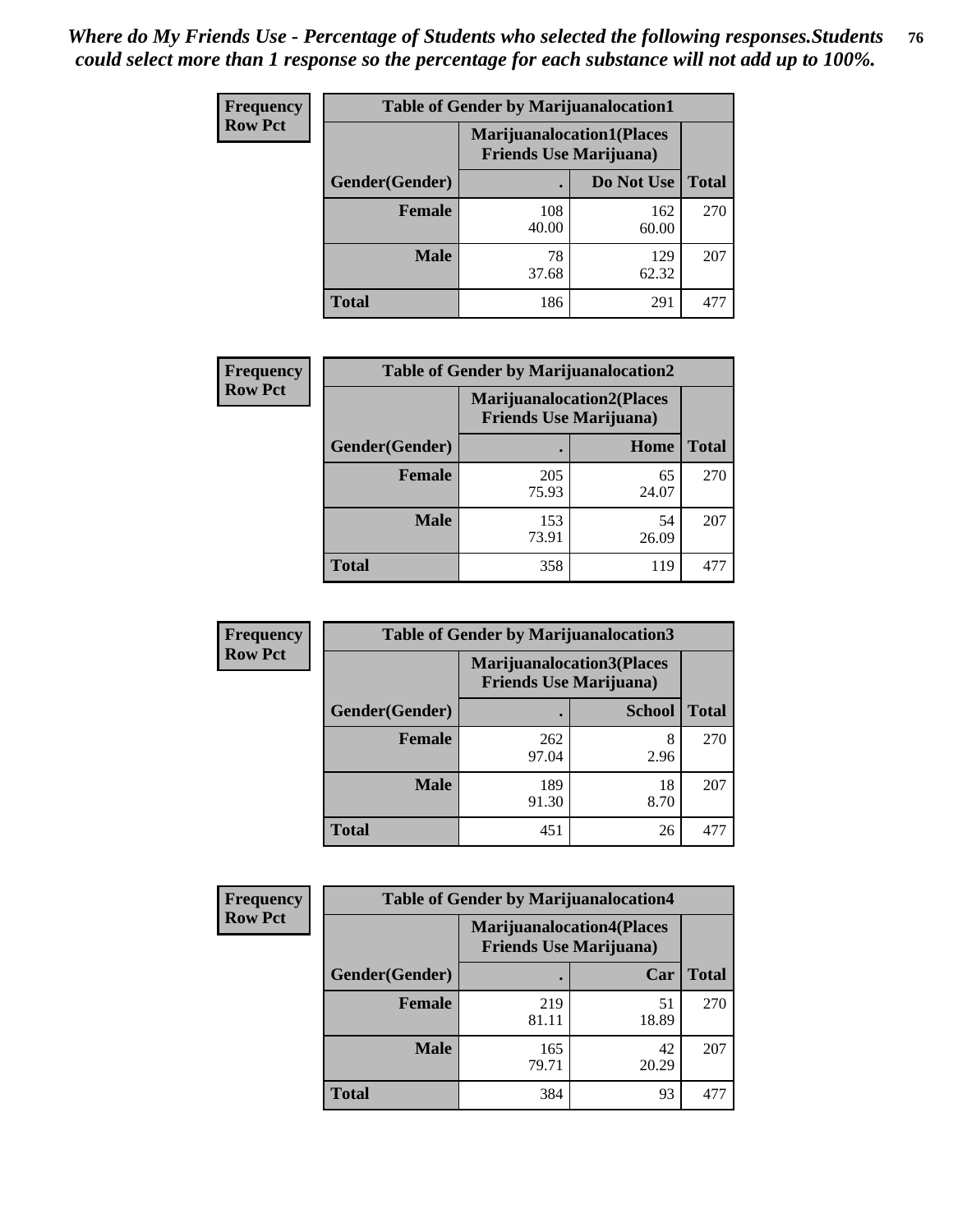| <b>Frequency</b> | <b>Table of Gender by Marijuanalocation5</b> |                                                                     |                                 |              |
|------------------|----------------------------------------------|---------------------------------------------------------------------|---------------------------------|--------------|
| <b>Row Pct</b>   |                                              | <b>Marijuanalocation5</b> (Places<br><b>Friends Use Marijuana</b> ) |                                 |              |
|                  | Gender(Gender)                               |                                                                     | <b>Friend's</b><br><b>House</b> | <b>Total</b> |
|                  | <b>Female</b>                                | 188<br>69.63                                                        | 82<br>30.37                     | 270          |
|                  | <b>Male</b>                                  | 151<br>72.95                                                        | 56<br>27.05                     | 207          |
|                  | <b>Total</b>                                 | 339                                                                 | 138                             | 477          |

| <b>Frequency</b> | <b>Table of Gender by Marijuanalocation6</b> |                                |                                  |              |
|------------------|----------------------------------------------|--------------------------------|----------------------------------|--------------|
| <b>Row Pct</b>   |                                              | <b>Friends Use Marijuana</b> ) | <b>Marijuanalocation6(Places</b> |              |
|                  | <b>Gender</b> (Gender)                       |                                | <b>Other</b>                     | <b>Total</b> |
|                  | <b>Female</b>                                | 210<br>77.78                   | 60<br>22.22                      | 270          |
|                  | <b>Male</b>                                  | 155<br>74.88                   | 52<br>25.12                      | 207          |
|                  | <b>Total</b>                                 | 365                            | 112                              | 471          |

| <b>Frequency</b> | <b>Table of Gender by Otherdruglocation1</b> |                                                                                |              |              |
|------------------|----------------------------------------------|--------------------------------------------------------------------------------|--------------|--------------|
| <b>Row Pct</b>   |                                              | <b>Otherdruglocation1(Places</b><br><b>Friends Use Other Illegal</b><br>Drugs) |              |              |
|                  | <b>Gender</b> (Gender)                       |                                                                                | Do Not Use   | <b>Total</b> |
|                  | <b>Female</b>                                | 57<br>21.11                                                                    | 213<br>78.89 | 270          |
|                  | <b>Male</b>                                  | 45<br>21.74                                                                    | 162<br>78.26 | 207          |
|                  | <b>Total</b>                                 | 102                                                                            | 375          | 477          |

| Frequency      | <b>Table of Gender by Otherdruglocation2</b> |                                                                                |             |              |
|----------------|----------------------------------------------|--------------------------------------------------------------------------------|-------------|--------------|
| <b>Row Pct</b> |                                              | <b>Otherdruglocation2(Places</b><br><b>Friends Use Other Illegal</b><br>Drugs) |             |              |
|                | Gender(Gender)                               |                                                                                | Home        | <b>Total</b> |
|                | Female                                       | 241<br>89.26                                                                   | 29<br>10.74 | 270          |
|                | <b>Male</b>                                  | 180<br>86.96                                                                   | 27<br>13.04 | 207          |
|                | <b>Total</b>                                 | 421                                                                            | 56          | 477          |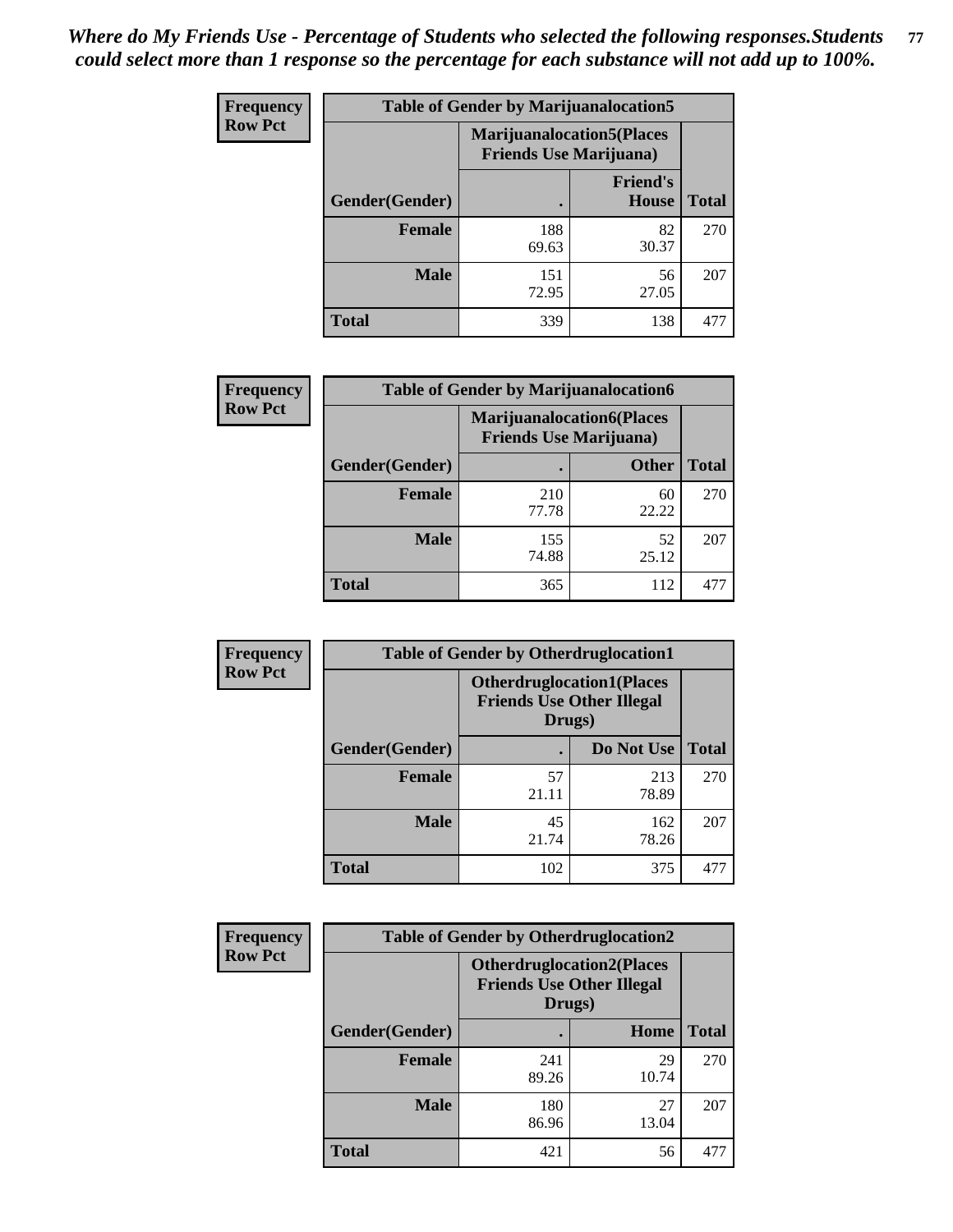| Frequency      | <b>Table of Gender by Otherdruglocation3</b> |                                                                                |               |              |
|----------------|----------------------------------------------|--------------------------------------------------------------------------------|---------------|--------------|
| <b>Row Pct</b> |                                              | <b>Otherdruglocation3(Places</b><br><b>Friends Use Other Illegal</b><br>Drugs) |               |              |
|                | Gender(Gender)                               |                                                                                | <b>School</b> | <b>Total</b> |
|                | <b>Female</b>                                | 260<br>96.30                                                                   | 10<br>3.70    | 270          |
|                | <b>Male</b>                                  | 190<br>91.79                                                                   | 17<br>8.21    | 207          |
|                | <b>Total</b>                                 | 450                                                                            | 27            | 477          |

| Frequency      | <b>Table of Gender by Otherdruglocation4</b> |                                                                                |            |              |
|----------------|----------------------------------------------|--------------------------------------------------------------------------------|------------|--------------|
| <b>Row Pct</b> |                                              | <b>Otherdruglocation4(Places</b><br><b>Friends Use Other Illegal</b><br>Drugs) |            |              |
|                | Gender(Gender)                               |                                                                                | Car        | <b>Total</b> |
|                | <b>Female</b>                                | 246<br>91.11                                                                   | 24<br>8.89 | 270          |
|                | <b>Male</b>                                  | 191<br>92.27                                                                   | 16<br>7.73 | 207          |
|                | <b>Total</b>                                 | 437                                                                            | 40         | 477          |

| Frequency      | <b>Table of Gender by Otherdruglocation5</b> |                                                                                |                                 |              |
|----------------|----------------------------------------------|--------------------------------------------------------------------------------|---------------------------------|--------------|
| <b>Row Pct</b> |                                              | <b>Otherdruglocation5(Places</b><br><b>Friends Use Other Illegal</b><br>Drugs) |                                 |              |
|                | Gender(Gender)                               |                                                                                | <b>Friend's</b><br><b>House</b> | <b>Total</b> |
|                | <b>Female</b>                                | 226<br>83.70                                                                   | 44<br>16.30                     | 270          |
|                | <b>Male</b>                                  | 179<br>86.47                                                                   | 28<br>13.53                     | 207          |
|                | <b>Total</b>                                 | 405                                                                            | 72                              | 477          |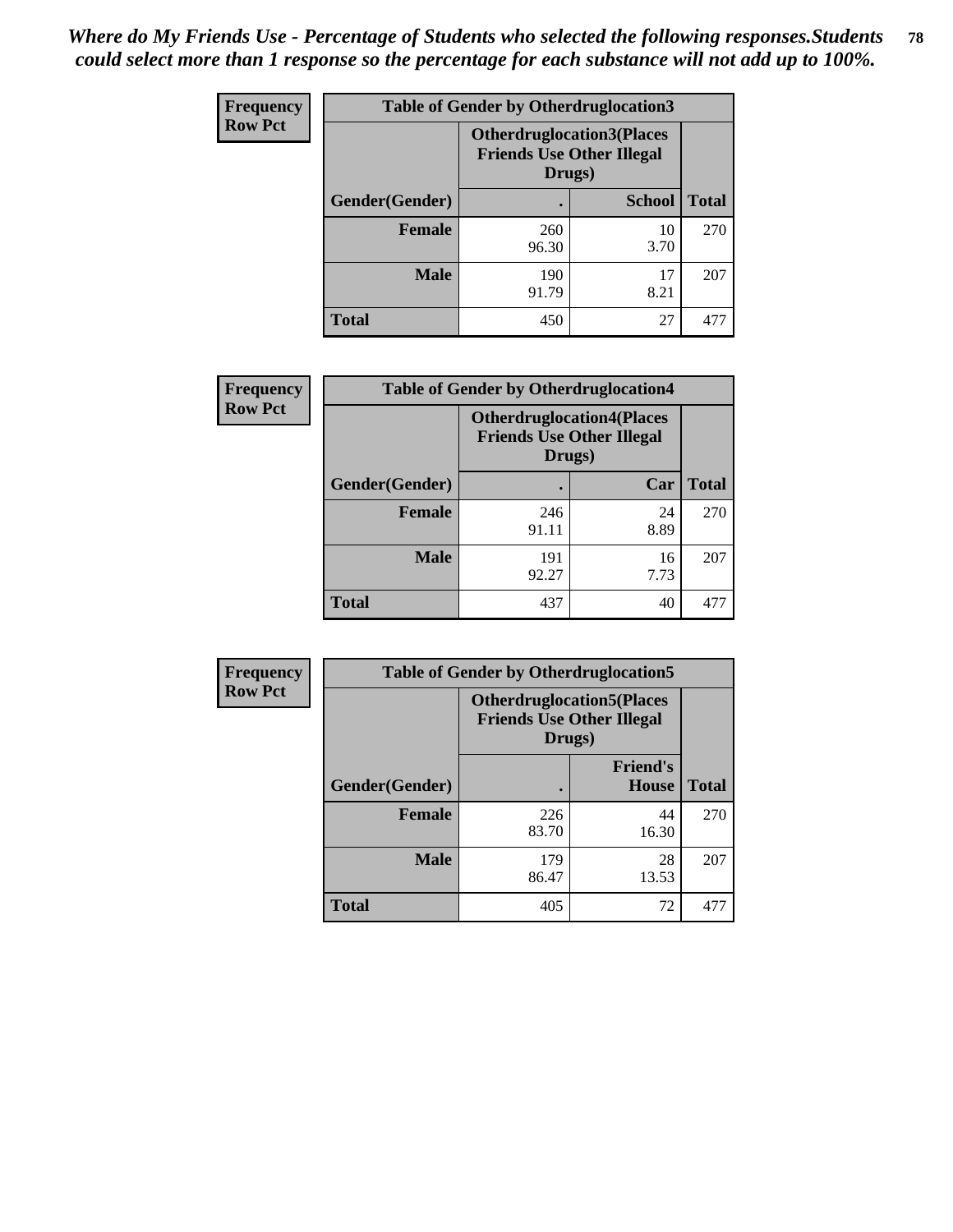| <b>Frequency</b> | <b>Table of Gender by Otherdruglocation6</b> |                                                                                |              |              |
|------------------|----------------------------------------------|--------------------------------------------------------------------------------|--------------|--------------|
| <b>Row Pct</b>   |                                              | <b>Otherdruglocation6(Places</b><br><b>Friends Use Other Illegal</b><br>Drugs) |              |              |
|                  | Gender(Gender)                               |                                                                                | <b>Other</b> | <b>Total</b> |
|                  | <b>Female</b>                                | 231<br>85.56                                                                   | 39<br>14.44  | 270          |
|                  | <b>Male</b>                                  | 176<br>85.02                                                                   | 31<br>14.98  | 207          |
|                  | <b>Total</b>                                 | 407                                                                            | 70           | 477          |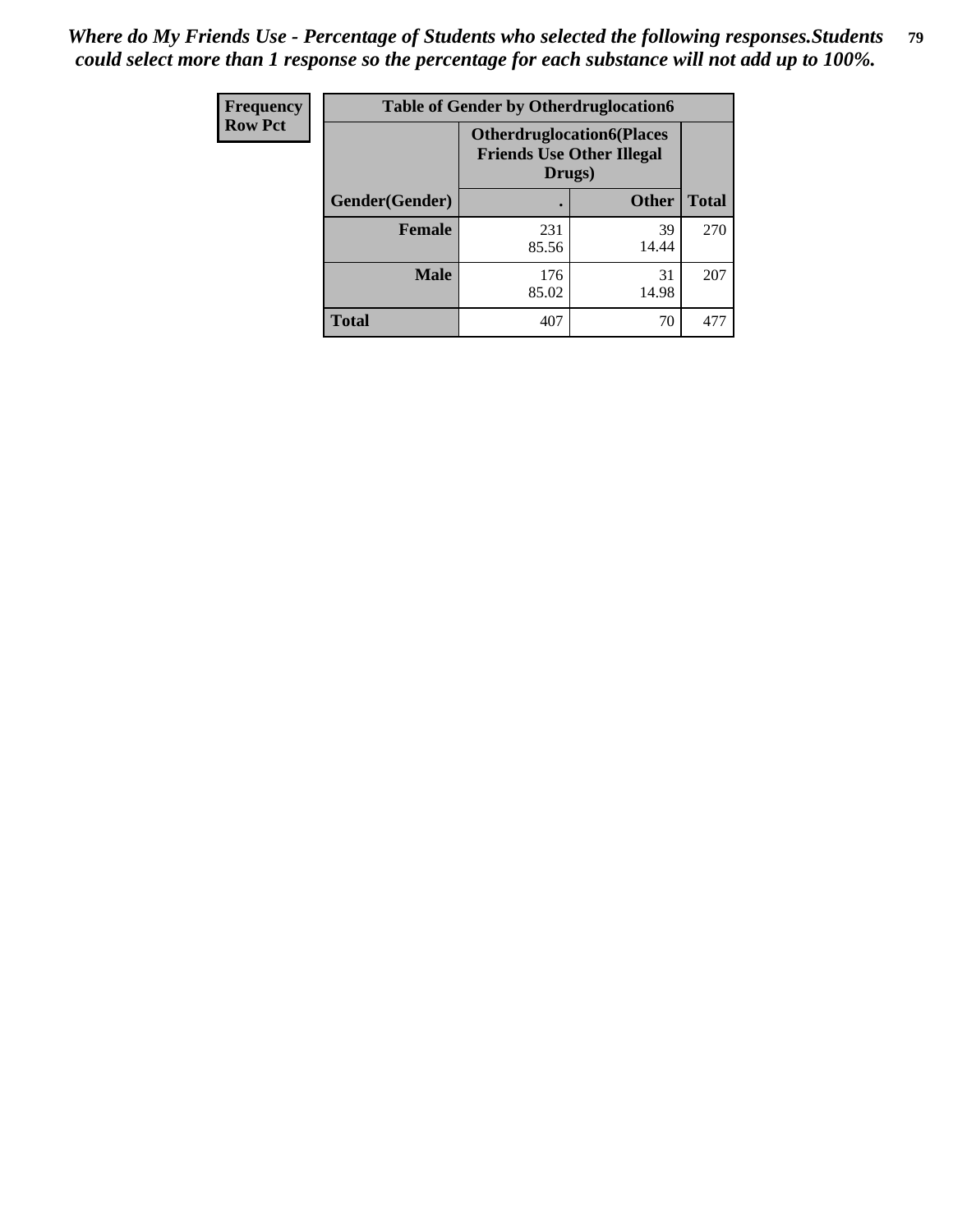| <b>Frequency</b> | <b>Table of Gender by Alcoholtime1</b> |                                                          |                      |              |
|------------------|----------------------------------------|----------------------------------------------------------|----------------------|--------------|
| <b>Row Pct</b>   |                                        | <b>Alcoholtime1(Times</b><br><b>Friends Use Alcohol)</b> |                      |              |
|                  | Gender(Gender)                         | ٠                                                        | Do Not<br><b>Use</b> | <b>Total</b> |
|                  | <b>Female</b>                          | 184<br>68.15                                             | 86<br>31.85          | 270          |
|                  | <b>Male</b>                            | 125<br>60.39                                             | 82<br>39.61          | 207          |
|                  | <b>Total</b>                           | 309                                                      | 168                  | 477          |

| <b>Frequency</b> | <b>Table of Gender by Alcoholtime2</b> |                                                          |                            |              |
|------------------|----------------------------------------|----------------------------------------------------------|----------------------------|--------------|
| <b>Row Pct</b>   |                                        | <b>Alcoholtime2(Times</b><br><b>Friends Use Alcohol)</b> |                            |              |
|                  | Gender(Gender)                         |                                                          | <b>On Way</b><br>to School | <b>Total</b> |
|                  | <b>Female</b>                          | 257<br>95.19                                             | 13<br>4.81                 | 270          |
|                  | <b>Male</b>                            | 194<br>93.72                                             | 13<br>6.28                 | 207          |
|                  | Total                                  | 451                                                      | 26                         | 477          |

| Frequency      | <b>Table of Gender by Alcoholtime3</b> |                                                          |                                |              |
|----------------|----------------------------------------|----------------------------------------------------------|--------------------------------|--------------|
| <b>Row Pct</b> |                                        | <b>Alcoholtime3(Times</b><br><b>Friends Use Alcohol)</b> |                                |              |
|                | Gender(Gender)                         |                                                          | <b>During</b><br><b>School</b> | <b>Total</b> |
|                | Female                                 | 263<br>97.41                                             | 2.59                           | 270          |
|                | <b>Male</b>                            | 196<br>94.69                                             | 11<br>5.31                     | 207          |
|                | <b>Total</b>                           | 459                                                      | 18                             | 477          |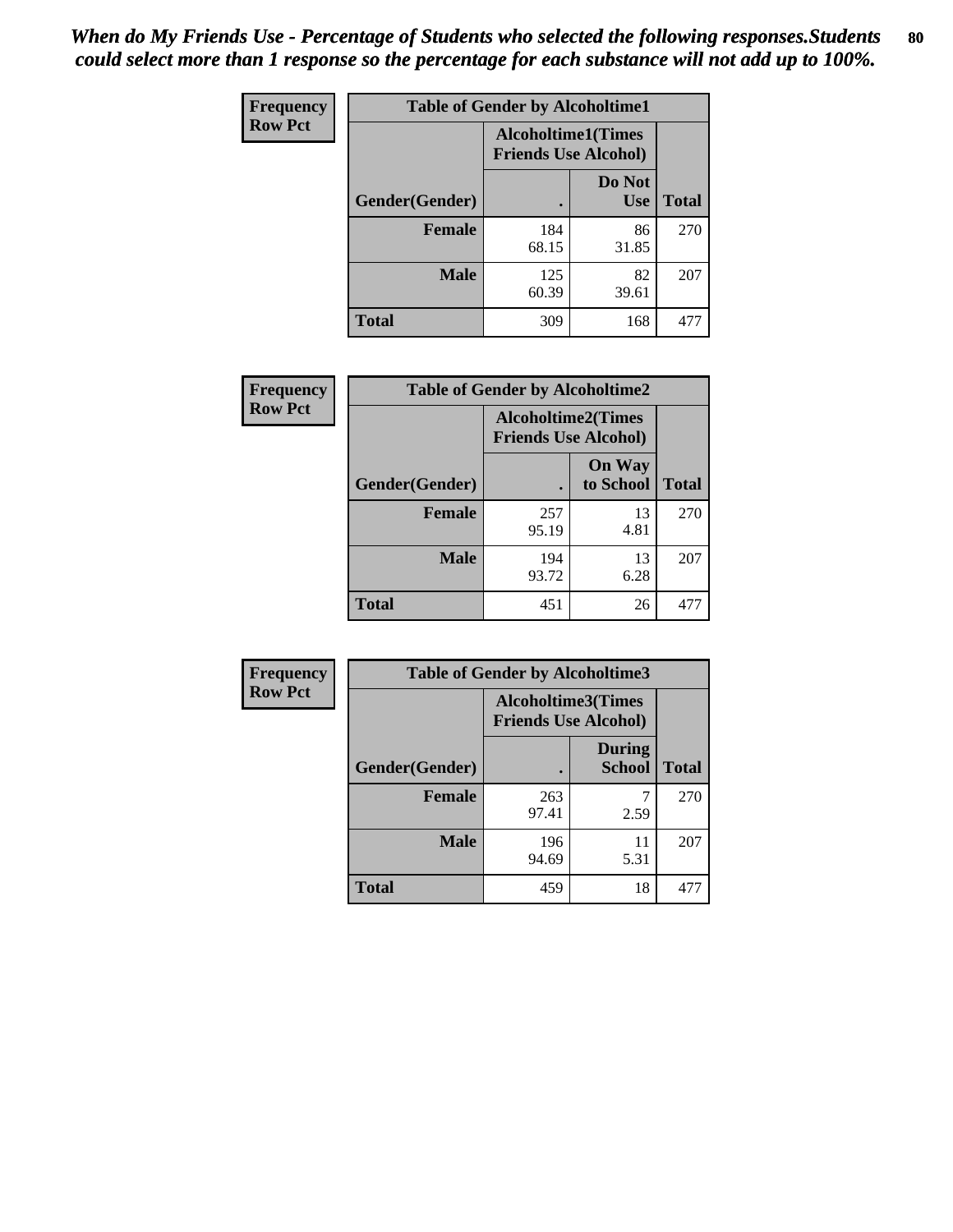*When do My Friends Use - Percentage of Students who selected the following responses.Students could select more than 1 response so the percentage for each substance will not add up to 100%.* **81**

| <b>Frequency</b> | <b>Table of Gender by Alcoholtime4</b> |                                                          |                                                |              |
|------------------|----------------------------------------|----------------------------------------------------------|------------------------------------------------|--------------|
| <b>Row Pct</b>   |                                        | <b>Alcoholtime4(Times</b><br><b>Friends Use Alcohol)</b> |                                                |              |
|                  | Gender(Gender)                         |                                                          | <b>On Way</b><br>Home<br>From<br><b>School</b> | <b>Total</b> |
|                  | <b>Female</b>                          | 251<br>92.96                                             | 19<br>7.04                                     | 270          |
|                  | <b>Male</b>                            | 193<br>93.24                                             | 14<br>6.76                                     | 207          |
|                  | <b>Total</b>                           | 444                                                      | 33                                             | 477          |

| <b>Frequency</b> | <b>Table of Gender by Alcoholtime5</b> |                                                           |                   |              |
|------------------|----------------------------------------|-----------------------------------------------------------|-------------------|--------------|
| <b>Row Pct</b>   |                                        | <b>Alcoholtime5</b> (Times<br><b>Friends Use Alcohol)</b> |                   |              |
|                  | Gender(Gender)                         |                                                           | <b>Weeknights</b> | <b>Total</b> |
|                  | <b>Female</b>                          | 212<br>78.52                                              | 58<br>21.48       | 270          |
|                  | <b>Male</b>                            | 158<br>76.33                                              | 49<br>23.67       | 207          |
|                  | <b>Total</b>                           | 370                                                       | 107               | 477          |

| <b>Frequency</b> | <b>Table of Gender by Alcoholtime6</b> |             |                                                          |              |
|------------------|----------------------------------------|-------------|----------------------------------------------------------|--------------|
| <b>Row Pct</b>   |                                        |             | <b>Alcoholtime6(Times</b><br><b>Friends Use Alcohol)</b> |              |
|                  | Gender(Gender)                         |             | Weekends                                                 | <b>Total</b> |
|                  | Female                                 | 84<br>31.11 | 186<br>68.89                                             | 270          |
|                  | <b>Male</b>                            | 81<br>39.13 | 126<br>60.87                                             | 207          |
|                  | <b>Total</b>                           | 165         | 312                                                      | 477          |

| Frequency      | <b>Table of Gender by Tobaccotime1</b> |                                                          |                      |              |
|----------------|----------------------------------------|----------------------------------------------------------|----------------------|--------------|
| <b>Row Pct</b> |                                        | <b>Tobaccotime1(Times</b><br><b>Friends Use Tobacco)</b> |                      |              |
|                | Gender(Gender)                         |                                                          | Do Not<br><b>Use</b> | <b>Total</b> |
|                | <b>Female</b>                          | 120<br>44.44                                             | 150<br>55.56         | 270          |
|                | <b>Male</b>                            | 106<br>51.21                                             | 101<br>48.79         | 207          |
|                | <b>Total</b>                           | 226                                                      | 251                  | 477          |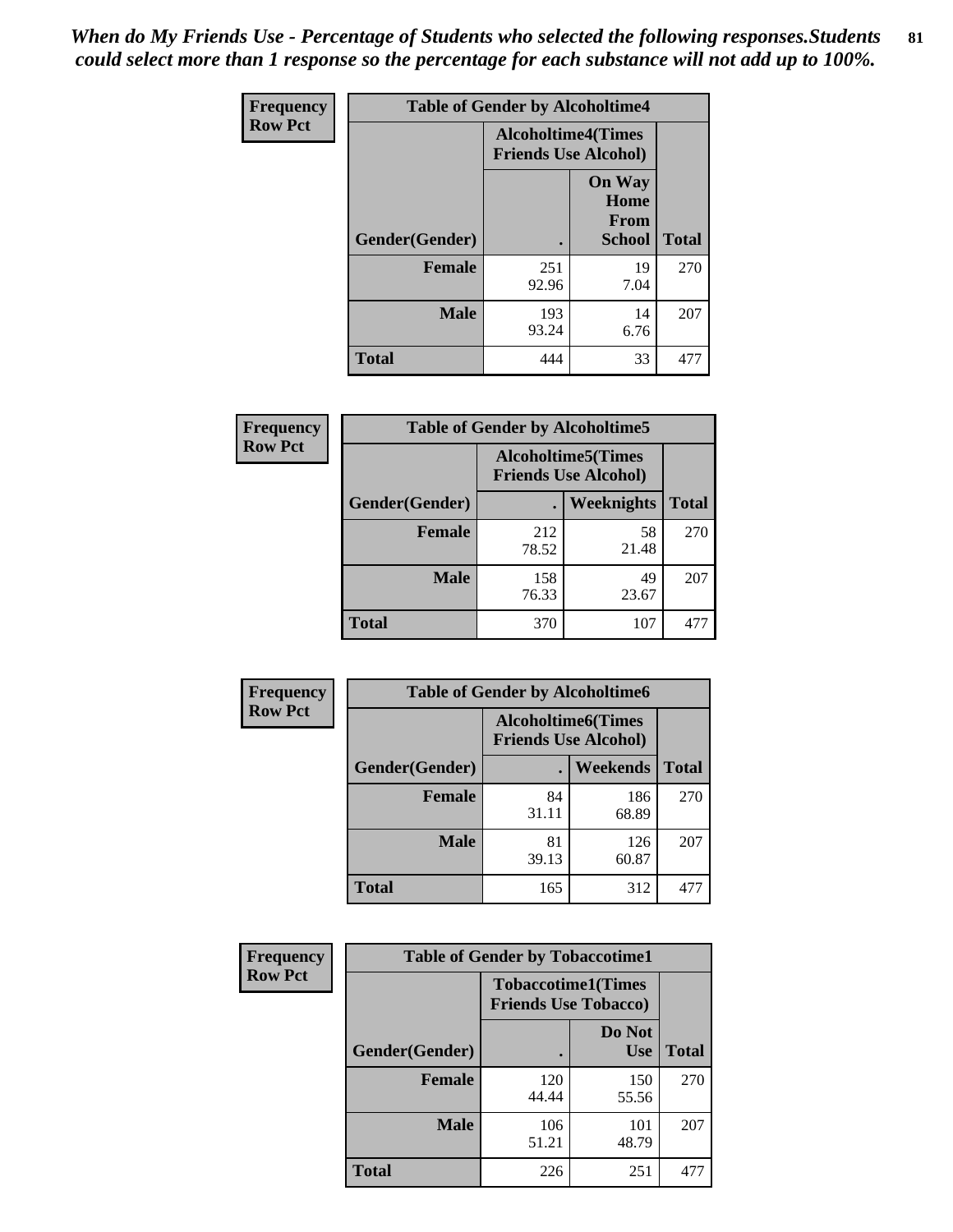*When do My Friends Use - Percentage of Students who selected the following responses.Students could select more than 1 response so the percentage for each substance will not add up to 100%.* **82**

| Frequency      | <b>Table of Gender by Tobaccotime2</b> |                                                          |                            |              |
|----------------|----------------------------------------|----------------------------------------------------------|----------------------------|--------------|
| <b>Row Pct</b> |                                        | <b>Tobaccotime2(Times</b><br><b>Friends Use Tobacco)</b> |                            |              |
|                | Gender(Gender)                         | $\bullet$                                                | <b>On Way</b><br>to School | <b>Total</b> |
|                | Female                                 | 211<br>78.15                                             | 59<br>21.85                | 270          |
|                | <b>Male</b>                            | 142<br>68.60                                             | 65<br>31.40                | 207          |
|                | Total                                  | 353                                                      | 124                        | 477          |

| <b>Frequency</b> | <b>Table of Gender by Tobaccotime3</b> |                                                          |                                |              |
|------------------|----------------------------------------|----------------------------------------------------------|--------------------------------|--------------|
| <b>Row Pct</b>   |                                        | <b>Tobaccotime3(Times</b><br><b>Friends Use Tobacco)</b> |                                |              |
|                  | Gender(Gender)                         |                                                          | <b>During</b><br><b>School</b> | <b>Total</b> |
|                  | <b>Female</b>                          | 242<br>89.63                                             | 28<br>10.37                    | 270          |
|                  | <b>Male</b>                            | 151<br>72.95                                             | 56<br>27.05                    | 207          |
|                  | <b>Total</b>                           | 393                                                      | 84                             |              |

| <b>Frequency</b> | <b>Table of Gender by Tobaccotime4</b> |                                                          |                                                |              |
|------------------|----------------------------------------|----------------------------------------------------------|------------------------------------------------|--------------|
| <b>Row Pct</b>   |                                        | <b>Tobaccotime4(Times</b><br><b>Friends Use Tobacco)</b> |                                                |              |
|                  | Gender(Gender)                         |                                                          | <b>On Way</b><br>Home<br>From<br><b>School</b> | <b>Total</b> |
|                  | <b>Female</b>                          | 251<br>92.96                                             | 19<br>7.04                                     | 270          |
|                  | <b>Male</b>                            | 193<br>93.24                                             | 14<br>6.76                                     | 207          |
|                  | <b>Total</b>                           | 444                                                      | 33                                             | 477          |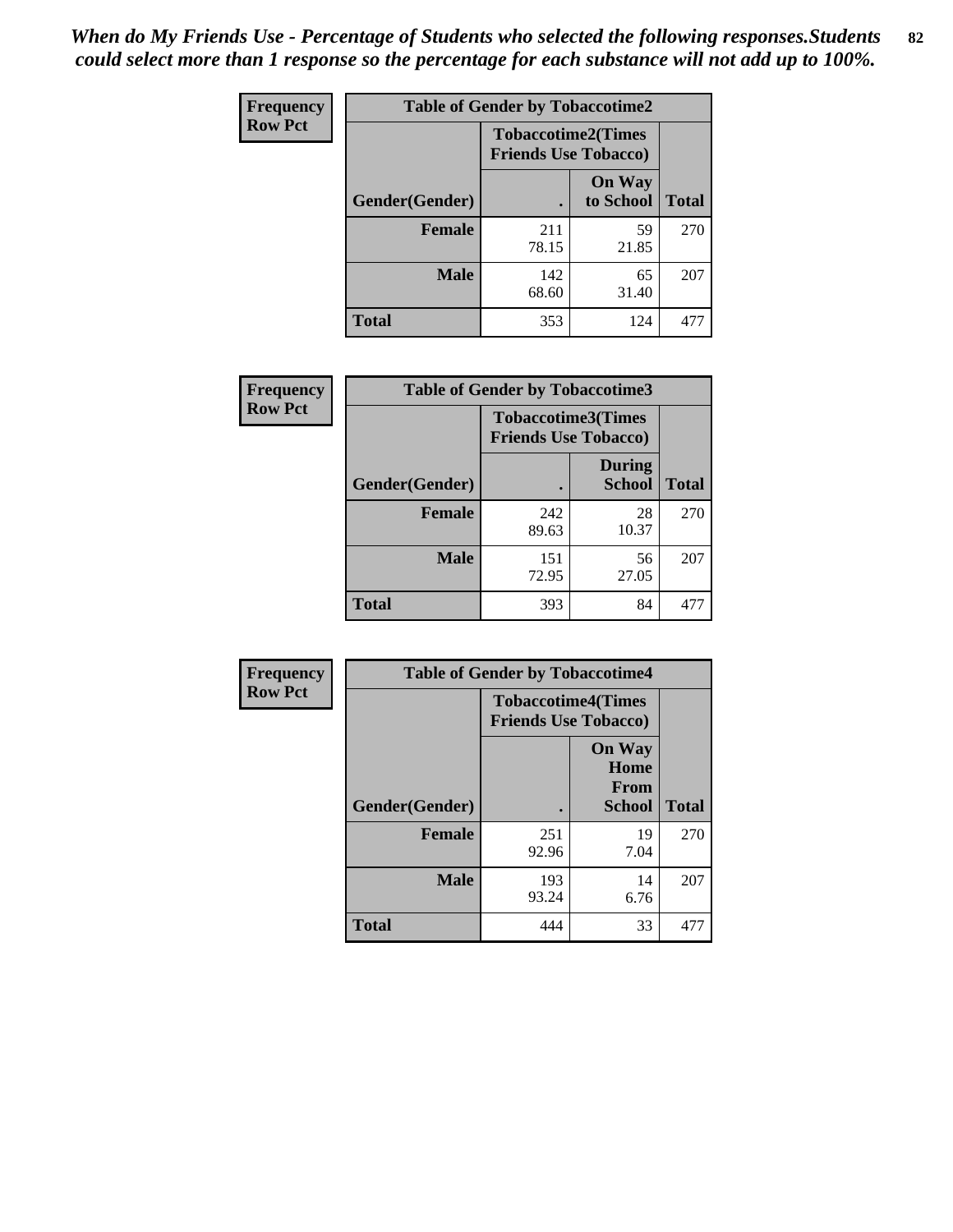| <b>Frequency</b> | <b>Table of Gender by Tobaccotime5</b> |              |                                                          |              |  |
|------------------|----------------------------------------|--------------|----------------------------------------------------------|--------------|--|
| <b>Row Pct</b>   |                                        |              | <b>Tobaccotime5(Times</b><br><b>Friends Use Tobacco)</b> |              |  |
|                  | <b>Gender</b> (Gender)                 |              | <b>Weeknights</b>                                        | <b>Total</b> |  |
|                  | Female                                 | 182<br>67.41 | 88<br>32.59                                              | 270          |  |
|                  | <b>Male</b>                            | 123<br>59.42 | 84<br>40.58                                              | 207          |  |
|                  | <b>Total</b>                           | 305          | 172                                                      | 477          |  |

| Frequency      | <b>Table of Gender by Tobaccotime6</b> |                                                          |                 |              |
|----------------|----------------------------------------|----------------------------------------------------------|-----------------|--------------|
| <b>Row Pct</b> |                                        | <b>Tobaccotime6(Times</b><br><b>Friends Use Tobacco)</b> |                 |              |
|                | Gender(Gender)                         |                                                          | <b>Weekends</b> | <b>Total</b> |
|                | Female                                 | 166<br>61.48                                             | 104<br>38.52    | 270          |
|                | <b>Male</b>                            | 107<br>51.69                                             | 100<br>48.31    | 207          |
|                | <b>Total</b>                           | 273                                                      | 204             | 477          |

| <b>Frequency</b> | <b>Table of Gender by Marijuanatime1</b> |                                |                             |              |
|------------------|------------------------------------------|--------------------------------|-----------------------------|--------------|
| <b>Row Pct</b>   |                                          | <b>Friends Use Marijuana</b> ) | <b>Marijuanatime1(Times</b> |              |
|                  | Gender(Gender)                           |                                | Do Not Use                  | <b>Total</b> |
|                  | <b>Female</b>                            | 105<br>38.89                   | 165<br>61.11                | 270          |
|                  | <b>Male</b>                              | 79<br>38.16                    | 128<br>61.84                | 207          |
|                  | <b>Total</b>                             | 184                            | 293                         | 477          |

| <b>Frequency</b> | <b>Table of Gender by Marijuanatime2</b> |                                                               |                            |              |
|------------------|------------------------------------------|---------------------------------------------------------------|----------------------------|--------------|
| <b>Row Pct</b>   |                                          | <b>Marijuanatime2(Times</b><br><b>Friends Use Marijuana</b> ) |                            |              |
|                  | Gender(Gender)                           |                                                               | On Way to<br><b>School</b> | <b>Total</b> |
|                  | Female                                   | 249<br>92.22                                                  | 21<br>7.78                 | 270          |
|                  | <b>Male</b>                              | 179<br>86.47                                                  | 28<br>13.53                | 207          |
|                  | <b>Total</b>                             | 428                                                           | 49                         | 477          |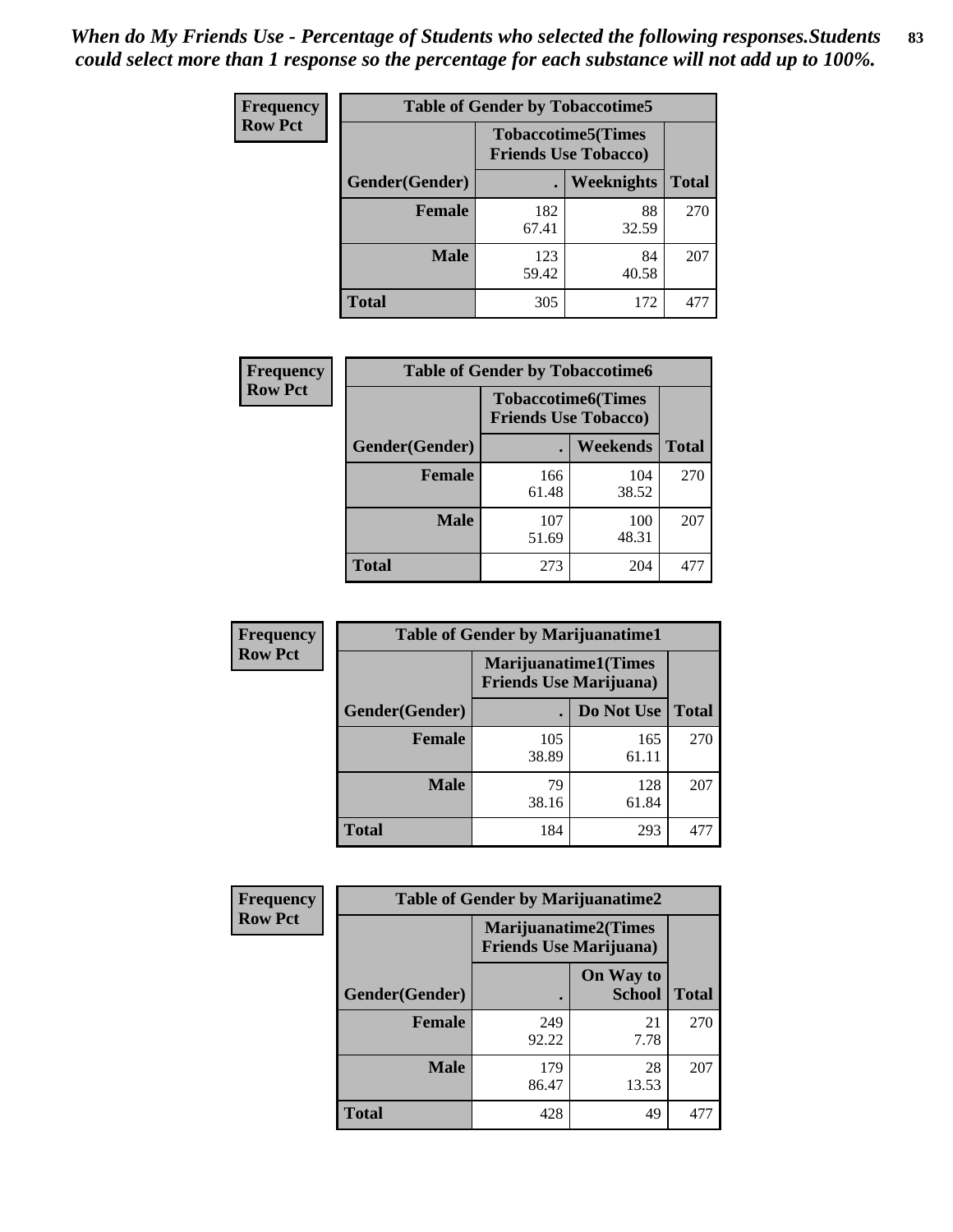*When do My Friends Use - Percentage of Students who selected the following responses.Students could select more than 1 response so the percentage for each substance will not add up to 100%.* **84**

| <b>Frequency</b> | Table of Gender by Marijuanatime3 |                                                        |                                |              |
|------------------|-----------------------------------|--------------------------------------------------------|--------------------------------|--------------|
| <b>Row Pct</b>   |                                   | Marijuanatime3(Times<br><b>Friends Use Marijuana</b> ) |                                |              |
|                  | Gender(Gender)                    |                                                        | <b>During</b><br><b>School</b> | <b>Total</b> |
|                  | <b>Female</b>                     | 261<br>96.67                                           | 9<br>3.33                      | 270          |
|                  | <b>Male</b>                       | 190<br>91.79                                           | 17<br>8.21                     | 207          |
|                  | <b>Total</b>                      | 451                                                    | 26                             | 477          |

| Frequency      | <b>Table of Gender by Marijuanatime4</b> |              |                                                               |              |
|----------------|------------------------------------------|--------------|---------------------------------------------------------------|--------------|
| <b>Row Pct</b> |                                          |              | <b>Marijuanatime4(Times</b><br><b>Friends Use Marijuana</b> ) |              |
|                | Gender(Gender)                           |              | <b>On Way</b><br>Home<br>From<br><b>School</b>                | <b>Total</b> |
|                | <b>Female</b>                            | 244<br>90.37 | 26<br>9.63                                                    | 270          |
|                | <b>Male</b>                              | 180<br>86.96 | 27<br>13.04                                                   | 207          |
|                | <b>Total</b>                             | 424          | 53                                                            | 477          |

| Frequency      | <b>Table of Gender by Marijuanatime5</b> |              |                                                                |              |
|----------------|------------------------------------------|--------------|----------------------------------------------------------------|--------------|
| <b>Row Pct</b> |                                          |              | <b>Marijuanatime5</b> (Times<br><b>Friends Use Marijuana</b> ) |              |
|                | Gender(Gender)                           | ٠            | Weeknights                                                     | <b>Total</b> |
|                | <b>Female</b>                            | 209<br>77.41 | 61<br>22.59                                                    | 270          |
|                | <b>Male</b>                              | 161<br>77.78 | 46<br>22.22                                                    | 207          |
|                | <b>Total</b>                             | 370          | 107                                                            | 477          |

| <b>Frequency</b> | <b>Table of Gender by Marijuanatime6</b> |                                                               |              |              |
|------------------|------------------------------------------|---------------------------------------------------------------|--------------|--------------|
| <b>Row Pct</b>   |                                          | <b>Marijuanatime6(Times</b><br><b>Friends Use Marijuana</b> ) |              |              |
|                  | Gender(Gender)                           |                                                               | Weekends     | <b>Total</b> |
|                  | <b>Female</b>                            | 166<br>61.48                                                  | 104<br>38.52 | 270          |
|                  | <b>Male</b>                              | 130<br>62.80                                                  | 77<br>37.20  | 207          |
|                  | <b>Total</b>                             | 296                                                           | 181          | 477          |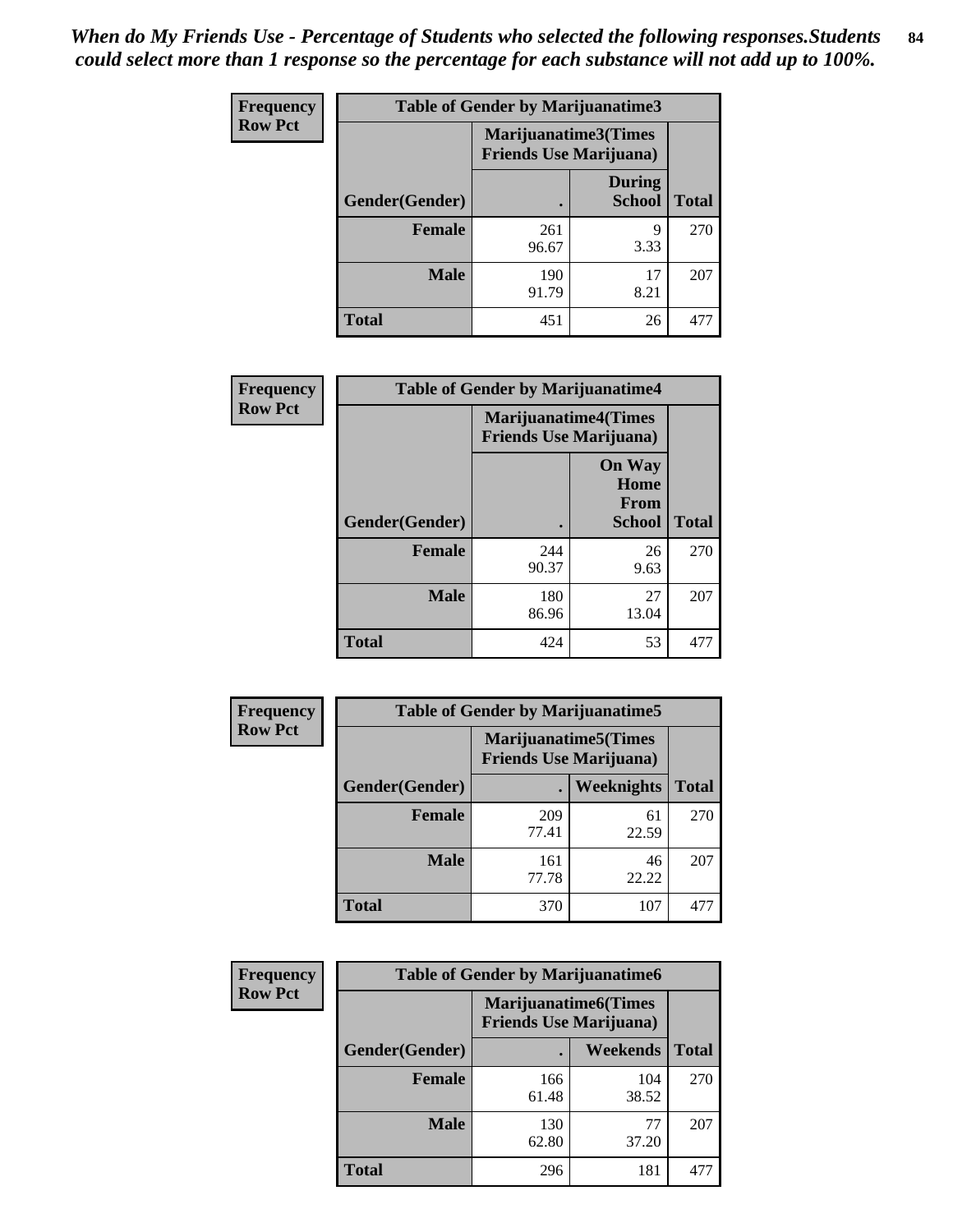| <b>Frequency</b> | <b>Table of Gender by Otherdrugtime1</b> |                                                                                    |              |              |
|------------------|------------------------------------------|------------------------------------------------------------------------------------|--------------|--------------|
| <b>Row Pct</b>   |                                          | <b>Otherdrugtime1</b> (Times<br><b>Friends Use Other</b><br><b>Illegal Drugs</b> ) |              |              |
|                  | Gender(Gender)                           |                                                                                    | Do Not Use   | <b>Total</b> |
|                  | <b>Female</b>                            | 54<br>20.00                                                                        | 216<br>80.00 | 270          |
|                  | <b>Male</b>                              | 35<br>16.91                                                                        | 172<br>83.09 | 207          |
|                  | <b>Total</b>                             | 89                                                                                 | 388          | 477          |

| Frequency      |                | <b>Table of Gender by Otherdrugtime2</b>                                          |                            |              |
|----------------|----------------|-----------------------------------------------------------------------------------|----------------------------|--------------|
| <b>Row Pct</b> |                | <b>Otherdrugtime2(Times</b><br><b>Friends Use Other</b><br><b>Illegal Drugs</b> ) |                            |              |
|                | Gender(Gender) |                                                                                   | On Way to<br><b>School</b> | <b>Total</b> |
|                | <b>Female</b>  | 261<br>96.67                                                                      | 9<br>3.33                  | 270          |
|                | <b>Male</b>    | 195<br>94.20                                                                      | 12<br>5.80                 | 207          |
|                | <b>Total</b>   | 456                                                                               | 21                         | 477          |

| <b>Frequency</b> | <b>Table of Gender by Otherdrugtime3</b> |                        |                                                  |              |
|------------------|------------------------------------------|------------------------|--------------------------------------------------|--------------|
| <b>Row Pct</b>   |                                          | <b>Illegal Drugs</b> ) | Otherdrugtime3(Times<br><b>Friends Use Other</b> |              |
|                  | Gender(Gender)                           |                        | <b>During</b><br><b>School</b>                   | <b>Total</b> |
|                  | <b>Female</b>                            | 266<br>98.52           | 4<br>1.48                                        | 270          |
|                  | <b>Male</b>                              | 196<br>94.69           | 11<br>5.31                                       | 207          |
|                  | <b>Total</b>                             | 462                    | 15                                               | 477          |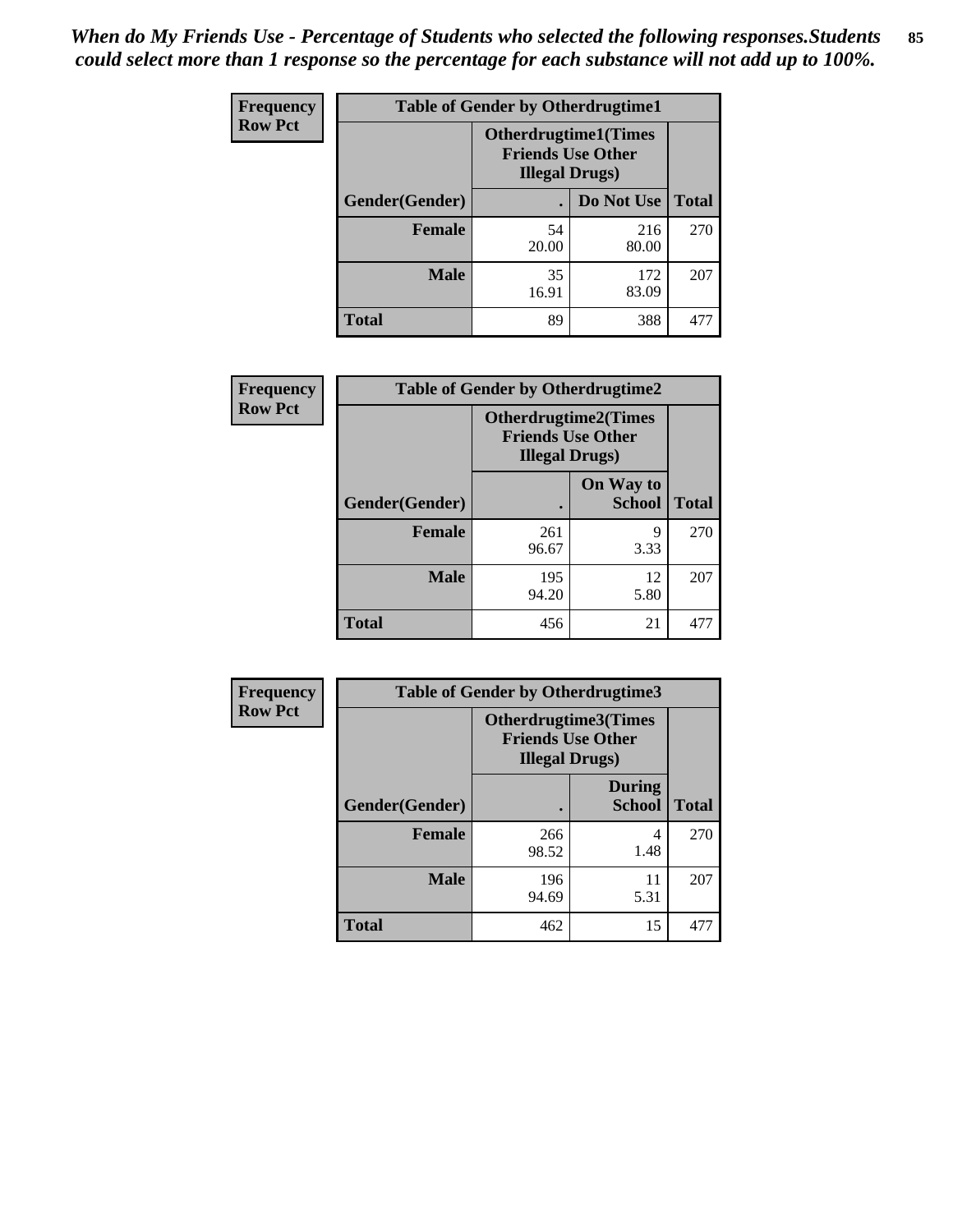*When do My Friends Use - Percentage of Students who selected the following responses.Students could select more than 1 response so the percentage for each substance will not add up to 100%.* **86**

| <b>Frequency</b> | <b>Table of Gender by Otherdrugtime4</b> |                        |                                                         |              |
|------------------|------------------------------------------|------------------------|---------------------------------------------------------|--------------|
| <b>Row Pct</b>   |                                          | <b>Illegal Drugs</b> ) | <b>Otherdrugtime4(Times</b><br><b>Friends Use Other</b> |              |
|                  | Gender(Gender)                           |                        | <b>On Way</b><br>Home<br><b>From</b><br><b>School</b>   | <b>Total</b> |
|                  | <b>Female</b>                            | 258<br>95.56           | 12<br>4.44                                              | 270          |
|                  | <b>Male</b>                              | 194<br>93.72           | 13<br>6.28                                              | 207          |
|                  | <b>Total</b>                             | 452                    | 25                                                      | 477          |

| Frequency      | <b>Table of Gender by Otherdrugtime5</b> |                                                                                    |             |              |
|----------------|------------------------------------------|------------------------------------------------------------------------------------|-------------|--------------|
| <b>Row Pct</b> |                                          | <b>Otherdrugtime5</b> (Times<br><b>Friends Use Other</b><br><b>Illegal Drugs</b> ) |             |              |
|                | Gender(Gender)                           |                                                                                    | Weeknights  | <b>Total</b> |
|                | <b>Female</b>                            | 243<br>90.00                                                                       | 27<br>10.00 | 270          |
|                | <b>Male</b>                              | 180<br>86.96                                                                       | 27<br>13.04 | 207          |
|                | <b>Total</b>                             | 423                                                                                | 54          | 477          |

| <b>Frequency</b> | <b>Table of Gender by Otherdrugtime6</b> |                                                                                    |             |              |
|------------------|------------------------------------------|------------------------------------------------------------------------------------|-------------|--------------|
| <b>Row Pct</b>   |                                          | <b>Otherdrugtime6</b> (Times<br><b>Friends Use Other</b><br><b>Illegal Drugs</b> ) |             |              |
|                  | Gender(Gender)                           |                                                                                    | Weekends    | <b>Total</b> |
|                  | <b>Female</b>                            | 216<br>80.00                                                                       | 54<br>20.00 | 270          |
|                  | <b>Male</b>                              | 171<br>82.61                                                                       | 36<br>17.39 | 207          |
|                  | <b>Total</b>                             | 387                                                                                | 90          | 477          |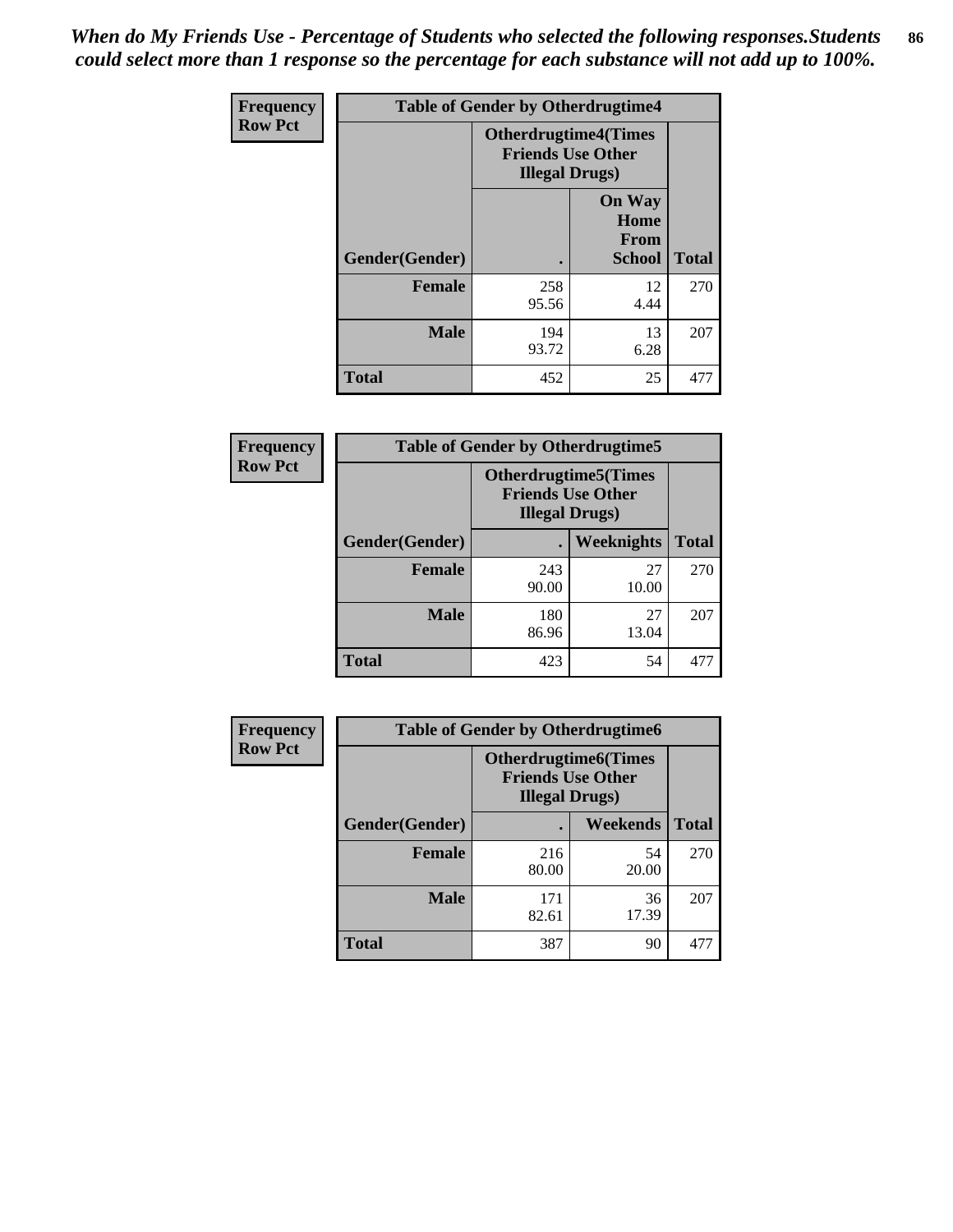# *Other Questions* **87**

| <b>Frequency</b> | <b>Table of Gender by Educationalcohol</b> |                                                                                                                                       |              |              |  |
|------------------|--------------------------------------------|---------------------------------------------------------------------------------------------------------------------------------------|--------------|--------------|--|
| <b>Row Pct</b>   |                                            | <b>Educationalcohol</b> (I<br>have been taught<br>about alcohol,<br>tobacco,<br>and other drugs<br>within the last year<br>at school) |              |              |  |
|                  | Gender(Gender)                             | Yes                                                                                                                                   | No           | <b>Total</b> |  |
|                  | <b>Female</b>                              | 170<br>62.96                                                                                                                          | 100<br>37.04 | 270          |  |
|                  | <b>Male</b>                                | 129<br>62.32                                                                                                                          | 78<br>37.68  | 207          |  |
|                  | <b>Total</b>                               | 299                                                                                                                                   | 178          | 477          |  |

| Frequency      | <b>Table of Gender by Rodedrinking</b> |                                                                                                                     |                |              |  |
|----------------|----------------------------------------|---------------------------------------------------------------------------------------------------------------------|----------------|--------------|--|
| <b>Row Pct</b> |                                        | Rodedrinking(In<br>the past 30 days I<br>have ridden in a<br>car with a driver<br>who had been<br>drinking alcohol) |                |              |  |
|                | Gender(Gender)                         | Yes                                                                                                                 | N <sub>0</sub> | <b>Total</b> |  |
|                | <b>Female</b>                          | 54<br>20.00                                                                                                         | 216<br>80.00   | 270          |  |
|                | <b>Male</b>                            | 41<br>19.81                                                                                                         | 166<br>80.19   | 207          |  |
|                | <b>Total</b>                           | 95                                                                                                                  | 382            | 477          |  |

| Frequency      | <b>Table of Gender by Drugsschool</b> |                                                                                                                                     |                |              |  |
|----------------|---------------------------------------|-------------------------------------------------------------------------------------------------------------------------------------|----------------|--------------|--|
| <b>Row Pct</b> |                                       | <b>Drugsschool</b> (During<br>the past 12 months,<br>I have been offered,<br>sold,<br>or given illegal drugs<br>on school property) |                |              |  |
|                | Gender(Gender)                        | <b>Yes</b>                                                                                                                          | N <sub>0</sub> | <b>Total</b> |  |
|                | <b>Female</b>                         | 36<br>13.33                                                                                                                         | 234<br>86.67   | 270          |  |
|                | <b>Male</b>                           | 39<br>18.84                                                                                                                         | 168<br>81.16   | 207          |  |
|                | <b>Total</b>                          | 75                                                                                                                                  | 402            | 477          |  |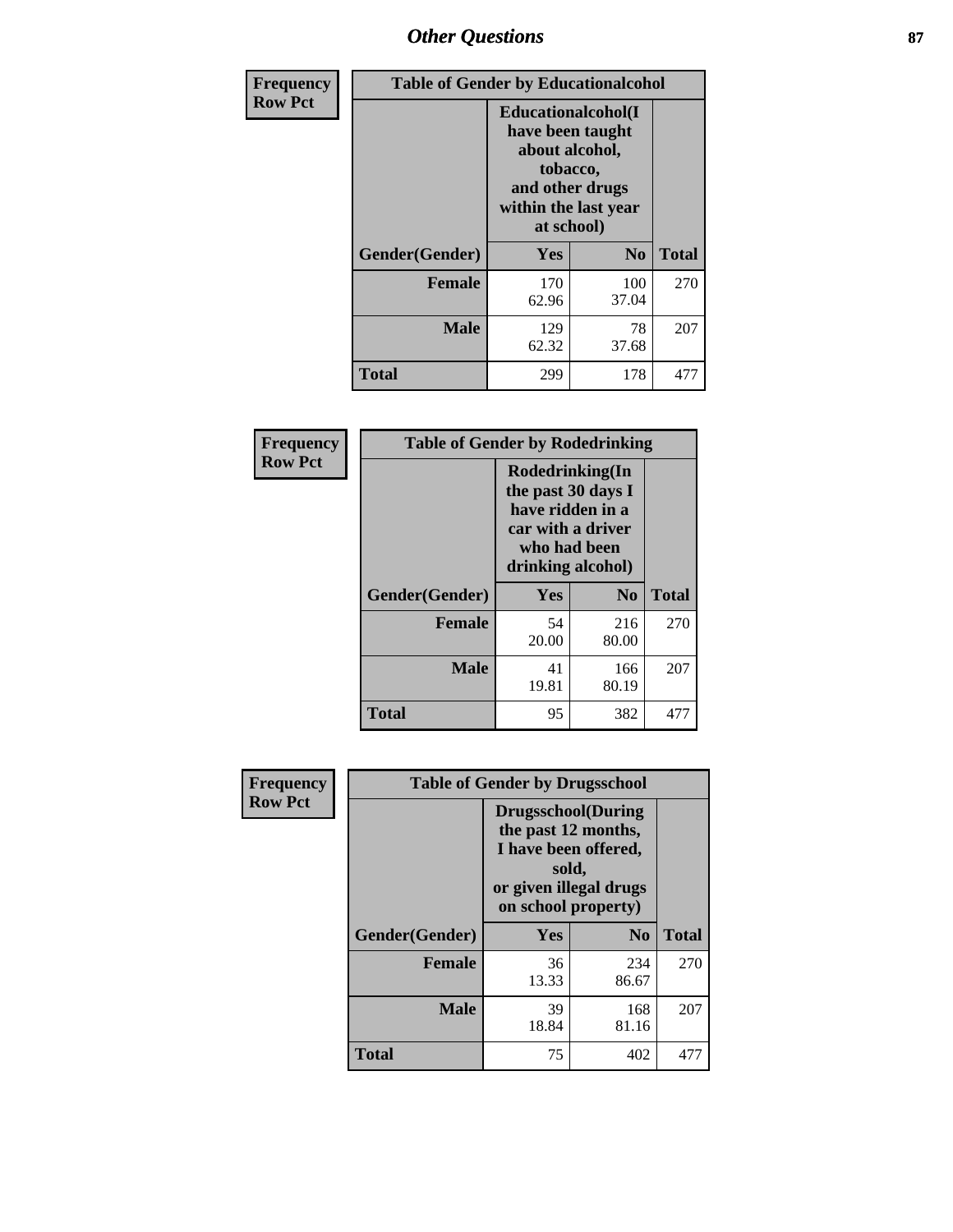## *Other Questions* **88**

**Frequency Row Pct**

| <b>Table of Gender by Bingedrinking</b> |              |                                                                                                         |                   |                   |                        |                               |                          |              |
|-----------------------------------------|--------------|---------------------------------------------------------------------------------------------------------|-------------------|-------------------|------------------------|-------------------------------|--------------------------|--------------|
|                                         |              | Bingedrinking(I have drunk five or more<br>drinks of alcohol at one sitting during the<br>last 30 days) |                   |                   |                        |                               |                          |              |
| <b>Gender</b> (Gender)   Days           | $\mathbf 0$  | 1 or<br>days                                                                                            | 3 to<br>5<br>days | 6 to<br>q<br>days | 10<br>to<br>19<br>days | <b>20</b><br>to<br>29<br>days | All<br><b>30</b><br>days | <b>Total</b> |
|                                         |              |                                                                                                         |                   |                   |                        |                               |                          |              |
| <b>Female</b>                           | 234<br>86.67 | 9<br>3.33                                                                                               | 11<br>4.07        | 5<br>1.85         | 5<br>1.85              | 3<br>1.11                     | 3<br>1.11                | 270          |
| <b>Male</b>                             | 170<br>82.13 | 6<br>2.90                                                                                               | 10<br>4.83        | 5<br>2.42         | 3<br>1.45              | 8<br>3.86                     | 5<br>2.42                | 207          |

| Frequency      | <b>Table of Gender by Educationaids</b> |                                                                                                 |                |              |
|----------------|-----------------------------------------|-------------------------------------------------------------------------------------------------|----------------|--------------|
| <b>Row Pct</b> |                                         | <b>Educationaids</b> (I<br>have been taught<br>about HIV/AIDS<br>at school in the<br>past year) |                |              |
|                | Gender(Gender)                          | Yes                                                                                             | N <sub>0</sub> | <b>Total</b> |
|                | <b>Female</b>                           | 172<br>63.70                                                                                    | 98<br>36.30    | 270          |
|                | <b>Male</b>                             | 133<br>64.25                                                                                    | 74<br>35.75    | 207          |
|                | <b>Total</b>                            | 305                                                                                             | 172            | 477          |

| Frequency      | <b>Table of Gender by Suicideconsider</b> |                 |                |       |  |
|----------------|-------------------------------------------|-----------------|----------------|-------|--|
| <b>Row Pct</b> |                                           | Suicideconsider |                |       |  |
|                | Gender(Gender)                            | Yes             | N <sub>0</sub> | Total |  |
|                | <b>Female</b>                             | 25<br>9.26      | 245<br>90.74   | 270   |  |
|                | <b>Male</b>                               | 19<br>9.18      | 188<br>90.82   | 207   |  |
|                | <b>Total</b>                              | 44              | 433            | 477   |  |